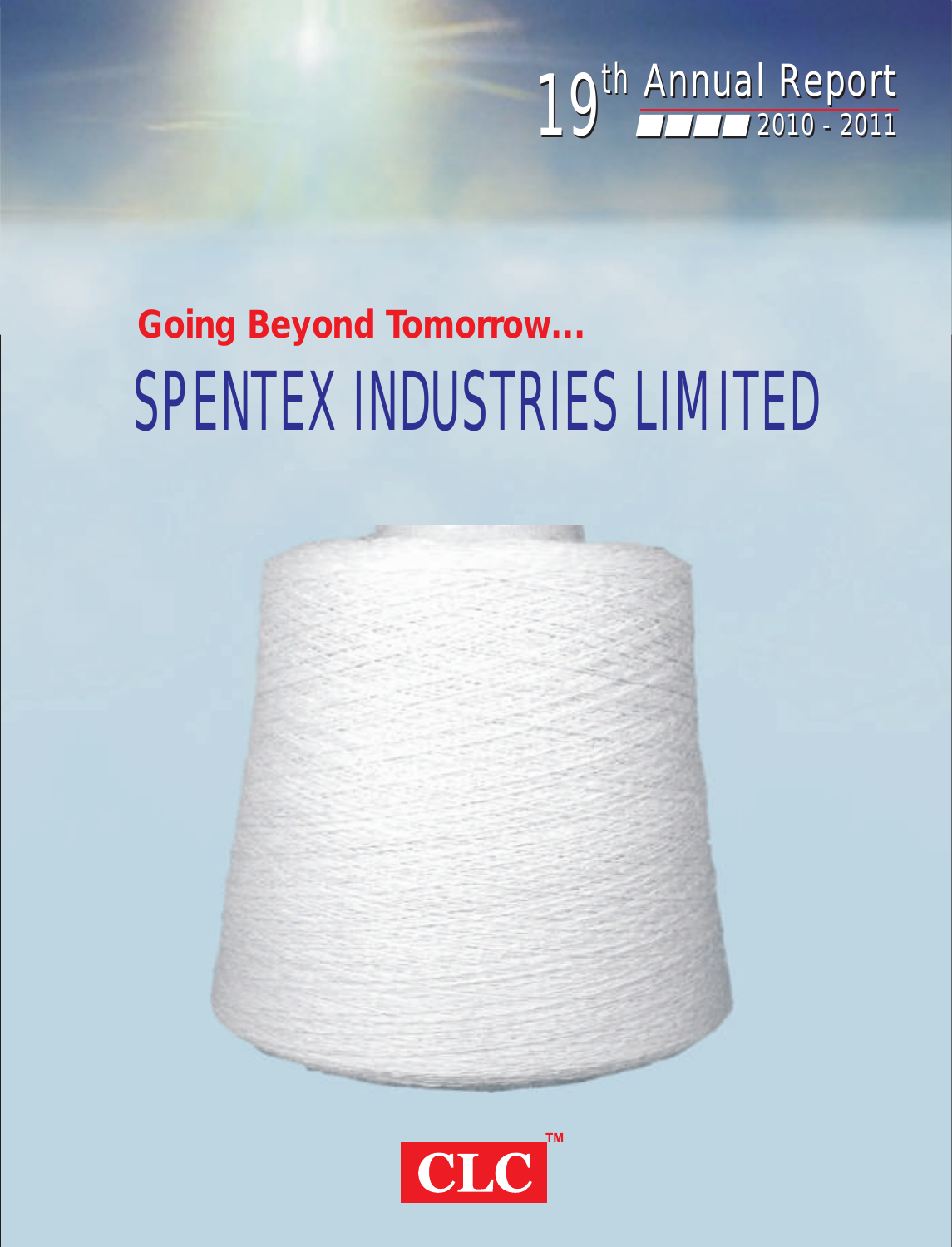#### **BOARD OF DIRECTORS**

- Ajay Kumar Choudhary Chairman Mukund Choudhary - Managing Director Kapil Choudhary - Deputy Managing Director Amrit Agrawal - Director Finance Sitaram Parthasarathy - Director Works Deepak Diwan - Non-Executive Director Prem Malik - Non-Executive Director Ram Kumar Thapliyal - Non-Executive Director Shyamal Ghosh - Non-Executive Director Dhananjaya Prasad Singh - Non-Executive Director Rajeev Kalra - Nominee CVCI
	-
	-

#### **SR. VICE PRESIDENT CORPORATE & LEGAL AFFAIRS AND COMPANY SECRETARY**

Ranjan Mangtani

#### **AUDITORS**

J.C. Bhalla & Company

#### **REGISTERED & CORPORATE OFFICE**

A-60, Okhla Industrial Area Phase-II, New Delhi-110020 Ph.: 011-26387738, 41614999 Fax : 011-26385181

#### **PLANTS**

B-1, MIDC, Chincholi - Kondi Dist. - Solapur, Maharashtra - 413255 (India)

D-48, MIDC, Baramati, Dist. Pune Maharashtra - 413133 (India)

51-A, Industrial Area, Sector-III, Pithampur Distt. Dhar, Madhya Pradesh - 454774 (India)

31-A, MIDC Industrial Area, Butibori Nagpur - 441122, Maharashtra (India)

2A, Zie Said Street, Tashkent City - 100042 (Republic of Uzbekistan)

2, Tashkent Yuli Street, Toytepa, Urta-chirchik District,Tashkent Region - 102 300 (Republic of Uzbekistan)

H. 440B Margilan Street, Fergana Region, Margilan City (Republic of Uzbekistan)

Nadrazni 557 436 57, Litvinov, Czech Republic

#### **BANKERS / INSTITUTIONS**

#### **Indian :**

State Bank ofIndia ING Vysya Bank Bank of Baroda Indusind Bank State Bank of Indore Canara Bank Indian Bank Yes bank Ltd. ICICI Bank Ltd. Industrial Development Bank of India Axis Bank Ltd. Oriental Bank of Commerce

#### **International :**

National bank of Uzbekistan, Republic of Uzbekistan Raiffeisen Bank a.s., Czech Republic Uni Credit Bank, Czech Republic

### **INDEX**

|                                                                        | Page No. |
|------------------------------------------------------------------------|----------|
| Directors' Report and Management<br>Discussions & Analysis             | 1        |
| Corporate Governance Report                                            | 6        |
| <b>Auditors Report</b>                                                 | 14       |
| <b>Balance Sheet</b>                                                   | 18       |
| Profit & Loss Account                                                  | 19       |
| Cash Flow Statement                                                    | 20       |
| Schedules                                                              | 21       |
| <b>Auditors' Report on Consolidated</b><br><b>Financial Statements</b> | 39       |
| <b>Consolidated Balance Sheet</b>                                      | 40       |
| Consolidated Profit & Loss Account                                     | 41       |
| <b>Consolidated Cash Flow Statement</b>                                | 42       |
| <b>Consolidated Schedules</b>                                          | 43       |
| Financial Statements U/s 212 (8) of<br>Companies Act 1956              | 59       |
| <b>Balance Sheet Abstract</b>                                          | 60       |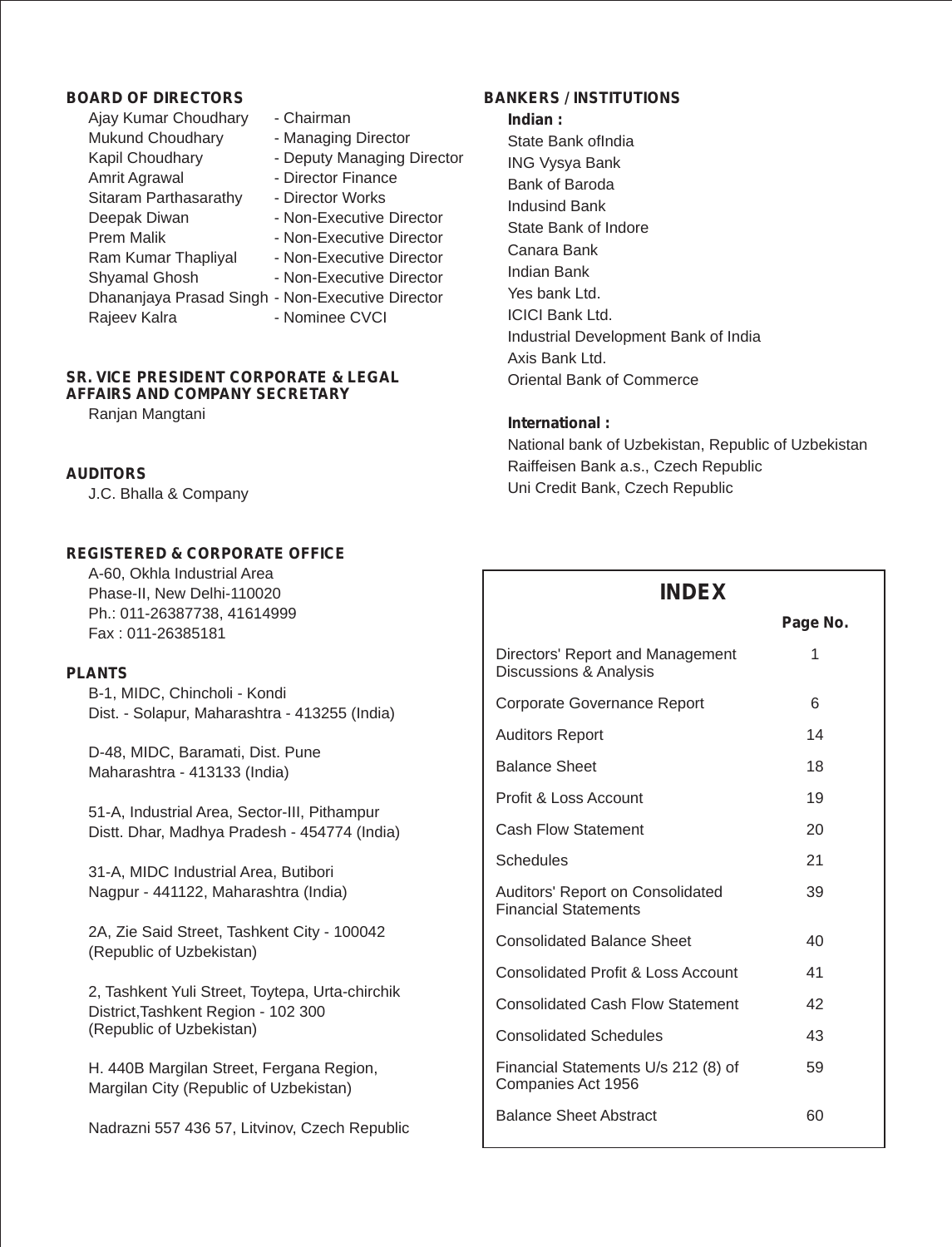#### **N O T I C E**

Notice is hereby given that the 19th Annual General Meeting of the Members of Spentex Industries Limited will be held on Thursday the 30th day of June, 2011 at 10.30 A.M. at Bipin Chandra Pal Memorial Bhavan, A-81, Chittaranjan Park, New Delhi 110 019 to transact the following business:

#### **ORDINARY BUSINESS :**

- 1. To receive, consider and adopt the Audited Balance Sheet as at 31st March, 2011, Profit & Loss Account for the year ended on that date and the Reports of the Board of Directors' and Auditors' thereon.
- 2. To appoint a Director in place of Shri R K Thapliyal, who retires by rotation and being eligible, offer himself for re-appointment.
- 3. To appoint a Director in place of Shri Prem Malik, who retires by rotation and being eligible, offer himself for re-appointment.
- 4. To appoint a Director in place of Shri Shyamal Ghosh, who retires by rotation and being eligible, offer himself for re-appointment.
- 5. To appoint Auditors and fix their remuneration.

#### **SPECIAL BUSINESS :**

6. To consider and, if thought fit, to pass with or without modifications the following resolution as a **Special Resolution:**

"**RESOLVED THAT** pursuant to the provisions of section 198, 269, 309, 310, 311 and other applicable provisions, if any, of the Companies Act, 1956 ("the Act") read with Schedule XIII, the consent of the Company be and is hereby accorded for re-appointment of Shri Ajay Kumar Choudhary as Chairman of the Company for a period of three years with effect from 02/12/2010 on the terms and conditions including remuneration as set out in the explanatory statement annexed to the Notice convening this Meeting, subject to requisite approvals as may be required from time to time and with liberty to the Board of Directors to alter and vary the terms and conditions of the said appointment and/or remuneration, subject to maximum limits specified under Schedule XIII of the Companies Act, 1956 or any statutory modification(s) or reenactment thereof or in accordance with the approval of Central Government."

"**RESOVED FURTHER THAT** the Board be and is hereby authorized to do all acts, deeds, matters and things and take all such steps as may be necessary, proper or expedient to give effect to this Resolution."

7. To consider and, if thought fit, to pass with or without modifications the following resolution as a **Special Resolution:**

"**RESOLVED THAT** pursuant to the provisions of section 198, 269, 309, 310, 311 and other applicable provisions, if any, of the Companies Act, 1956 ("the Act") read with Schedule XIII, the consent of the Company be and is hereby accorded for re-appointment of Shri Kapil Choudhary as Deputy Managing Director of the Company for a period of three years with effect from 02/12/2010 on the terms and conditions including remuneration as set out in the explanatory statement annexed to the Notice convening this Meeting, subject to requisite approvals as may be required from time to time and with liberty to the Board of Directors to alter and vary the terms and conditions of the said appointment and/or remuneration, subject to maximum limits specified under Schedule XIII of the Companies Act, 1956 or any statutory modification(s) or reenactment thereof or in accordance with the approval of Central Government."

"**RESOVED FURTHER THAT** the Board be and is hereby authorized to do all acts, deeds, matters and things and take all such steps as may be necessary, proper or expedient to give effect to this Resolution."

8. To consider and, if thought fit, to pass with or without modifications the following resolution as a **Special Resolution**:

"**RESOLVED THAT** pursuant to the provisions of section 198, 269, 309, 310, 311 and other applicable provisions, if any, of the Companies Act, 1956 ("the Act") read with Schedule XIII, the consent of the Company be and is hereby accorded for re-appointment of Shri Sitaram Parthasarathy as Director Works of the Company for a period of three years with effect from 02/12/2010 on the terms and conditions including remuneration as set out in the explanatory statement annexed to the Notice convening this Meeting, subject to requisite approvals as may be required from time to time and with liberty to the Board of Directors to alter and vary the terms and conditions of the said appointment and/or remuneration, subject to maximum limits specified under Schedule XIII of the Companies Act, 1956 or any statutory modification(s) or reenactment thereof or in accordance with the approval of Central Government."

"**RESOVED FURTHER THAT** the Board be and is hereby authorized to do all acts, deeds, matters and things and take all such steps as may be necessary, proper or expedient to give effect to this Resolution."

9. To consider and, if thought fit, to pass with or without modifications the following resolution as a **Special Resolution:**

"**RESOLVED THAT** subject to Central Government approval and requisite approvals as may be necessitated from time to time, in partial modification of Resolution No. 6 passed at the 17th Annual General Meeting of the Company held on 30th September, 2009 and pursuant to Section 198, 309, 310, 311, Schedule XIII and other applicable provisions, if any, of the Companies Act, 1956 read with approval granted by Central Government on 11th January, 2010, the consent of the Company be and is hereby accorded for revision in the maximum limit of remuneration including variable salary and other terms fixed by the Board of Directors payable to Shri Mukund Choudhary, Managing Director of the Company (including the remuneration to be paid in the event of loss or inadequacy of profits in any financial year during the tenure of his appoint) with liberty to Board of Directors or a committee thereof fix his remuneration including variable salary etc. within such maximum limit specified in Schedule XIII of the Companies Act, 1956 or any statutory modification(s) or re-enactment thereof or in accordance with approval of Central Government, with effect from 1st April, 2010 for the remaining tenure of his office as set out in the explanatory statement annexed to the notice convening this meeting."

"**RESOVED FURTHER THAT** the Board be and is hereby authorized to do all acts, deeds, matters and things and take all such steps as may be necessary, proper or expedient to give effect to this Resolution."

10. To consider and, if thought fit, to pass with or without modifications the following resolution as a **Special Resolution**:

"**RESOLVED THAT** subject to Central Government approval and requisite approvals as may be necessitated from time to time, in partial modification of Resolution No. 7 passed at the 18th Annual General Meeting of the Company held on 30th September, 2010 and pursuant to Section 198, 309, 310, 311, Schedule XIII and other applicable provisions, if any, of the Companies Act, 1956, the consent of the Company be and is hereby accorded for revision in the maximum limit of remuneration including variable salary and other terms fixed by the Board of Directors payable to Shri Amrit Agrawal, Director Finance of the Company (including the remuneration to be paid in the event of loss or inadequacy of profits in any financial year during the tenure of his appoint) with liberty to Board of Directors or a committee thereof fix his remuneration including variable salary etc. within such maximum limit specified in Schedule XIII of the Companies Act, 1956 or any statutory modification(s) or re-enactment thereof or in accordance with approval of Central Government, with effect from 1st April, 2010 for the remaining tenure of his office as set out in the explanatory statement annexed to the notice convening this meeting."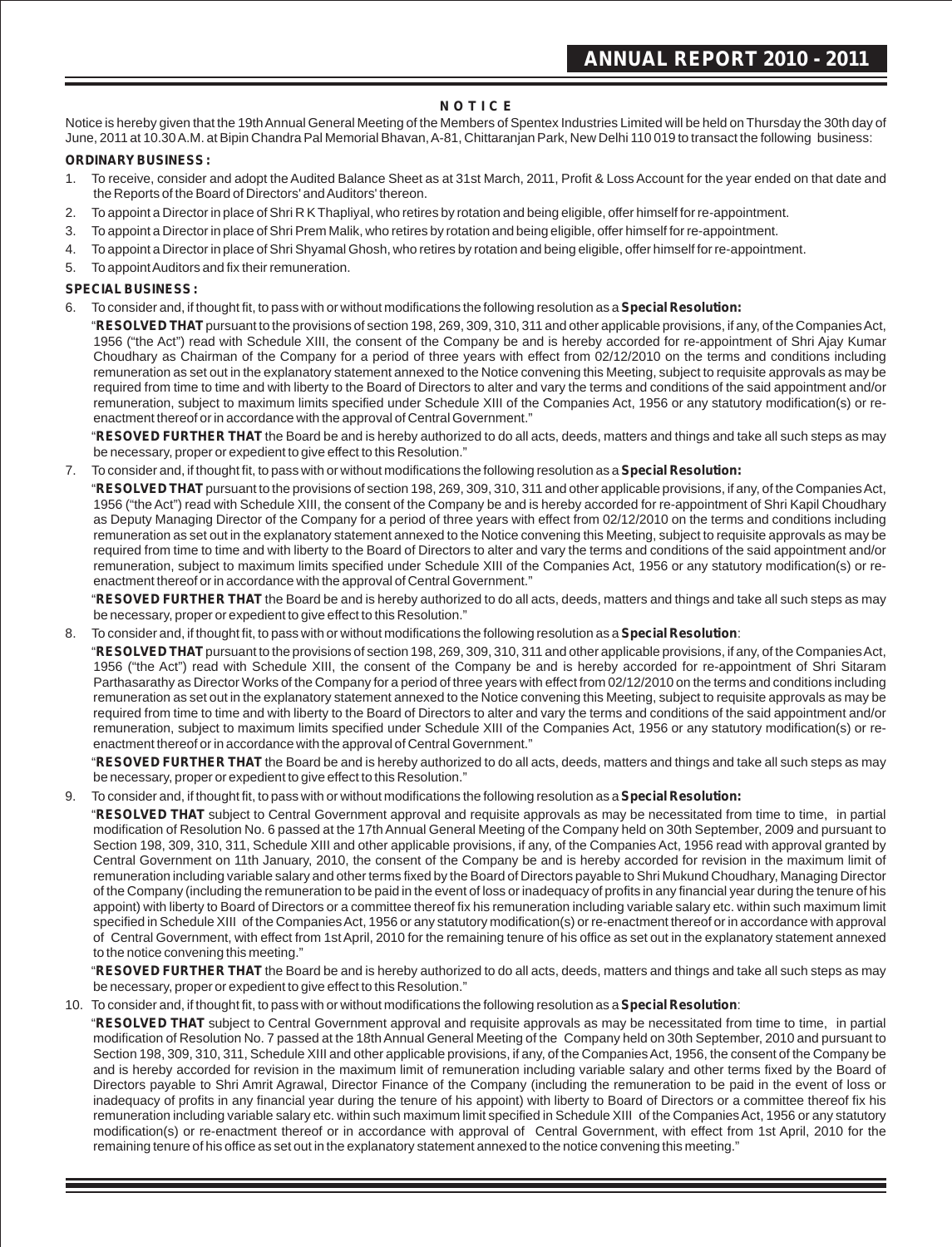"**RESOVED FURTHER THAT** the Board be and is hereby authorized to do all acts, deeds, matters and things and take all such steps as may be necessary, proper or expedient to give effect to this Resolution."

> By Order of the Board For **Spentex Industries Limited**

Place: New Delhi **Ranjan Mangtani**

**Sr. V P Corporate and Legal Affairs & Company Secretary**

#### **NOTES:**

- A. Explanatory Statement setting out all material facts regarding Special Business contained in Item Nos. 6 to 10 as required under Section 173 (2) of the Companies Act, 1956, is annexed hereto.
- A MEMBER ENTITLED TO ATTEND AND VOTE IS ENTITLED TO APPOINT A PROXY TO ATTEND AND VOTE INSTEAD OF HIMSELF/HERSELF AND THE PROXY NEED NOT BE A MEMBER OF THE COMPANY. PROXY SHOULD BE LODGED AT THE REGISTERED OFFICE OF THE COMPANYATLEAST48 HOURS BEFORE THE COMMENCEMENTOF THE MEETING.
- C. The Register of Members and Share Transfer Books of the Company will remain closed from Monday the 27th day of June, 2011 to Thursday the 30th day of June, 2011 (both days inclusive).
- D. All documents referred in the notice are open for inspection at the Registered Office of the Company between 10.00 A.M. to 1.00 P.M. on any working day till the date of Annual General Meeting and also at the meeting.
- E. Members are requested to intimate the change, if any, in their registered address immediately.
- F. Members/Proxies should bring the attendance slips duly filled in for attending the meeting.
- G. It will be appreciated that queries, if any, on accounts and operations of the Company are sent to the Registered Office of the company ten days in advance of the meeting so that the information may be made readily available.
- H. As per provisions of the Companies Act, 1956, facility for making nomination is now available to the members in respect of the shares held by them.
- I. For any queries on the Depository System, members may contact any depository participant or the Share Department at the Registered Office of the Company.
- J. In terms of Clause 49 of the Listing Agreement, a brief resume of directors who are proposed to be appointed/re-appointed at this meeting is given in Corporate Governance.
- K. Securities and Exchange Board of India (SEBI) made it mandatory for the transferees to furnish copy of PAN card to the Company/RTA for registration of shares held in Physical Form.
- L. Members are requested to send queries to E-mail ID secretarial@clcindia.com which is being used exclusively for the purpose of redressing the complaint(s) of the investors.
- M The Green Initiative introduced by the Ministry of Corporate Affairs vide its circular No. 18/2011 dated 29th April, 2011, members are requested to intimate e-mail address to facilitate to send Annual Report and other reports/notices through e-mail.

#### **ANNEXURE TO THE NOTICE**

#### **EXPLANATORY STATEMENT PURSUANT TO SECTION 173(2) OF THE COMPANIES ACT, 1956**

#### **ITEM NO. 6, 7 & 8**

The members of the Company at their meeting held on 31st December, 2005 approved the appointment of Shri Ajay Kumar Choudhary as Chairman, Shri Kapil Choudhary as Dy. Managing Director and Shri Sitaram Parthasarathy as Director Works for a period of 5 years w.e.f. 02nd December, 2005. The current term of Shri Ajay Kumar Choudhary as Chairman, Shri Kapil Choudhary, as Deputy Managing Director and Shri Sitaram Parthasarathy as Director Works ceased on 1st December, 2010. The members of Remuneration Committee and Board of Directors, subject to approval of members and other requisite approvals as may be necessitate from time to time, re-appointed them as whole time directors designated as Chairman, Deputy Managing Director and Director Works respectively for another term of three years w.e.f. 02nd December, 2010.

#### **OVERALL REMUNERATION**

Subject to the provision of Section 198,269, 309, 310 and other applicable provisions, if any, of the Companies Act, 1956, read with Schedule XIII, the remuneration payable to Chairman, Managing Director, Directors in a financial year shall not exceed 5% of the annual net profit of the Company for one such managerial person and subject to further to the overall limit of 10% of the annual net profit of the Company for all of them together, without the prior approval of Central Government.

Notwithstanding anything contrary herein contained, where in any financial year during the currency of tenure of the aforesaid Directors, the Company has no profits or its profits are inadequate, the Company will pay remuneration by way of salary, commission and perquisites as provided herein below subject to the approval of Central Government, if required, as minimum remuneration.

The terms of appointment and remuneration as approved by the Board pursuant to the recommendation of the Remuneration Committee includes:

|      | SI.No Description               | Sh. Ajay Kumar Choudhary                                                                             | Sh. Kapil Choudhary      | Sh. Sitaram Parthasarathy |  |  |
|------|---------------------------------|------------------------------------------------------------------------------------------------------|--------------------------|---------------------------|--|--|
|      | Tenure of Agreement             | 02/12/2010 to 01/12/2013                                                                             | 02/12/2010 to 01/12/2013 | 02/12/2010 to 01/12/2013  |  |  |
| 2. I | Salary (Rs.) 2010-11            | 5,50,000                                                                                             | 5,50,000                 | 5,50,000                  |  |  |
|      | 2011-12 on wards                | 6,50,000                                                                                             | 6,50,000                 | 6,50,000                  |  |  |
|      | Unless the terms altered/varied |                                                                                                      |                          |                           |  |  |
| 3.1  | Perks/Perquisites               | In addition to the above proposed salary, they shall also be eligible to avail the following perks : |                          |                           |  |  |
|      |                                 | a) Company Car(s) with Chauffeur(s),                                                                 |                          |                           |  |  |
|      |                                 | b) Mobile, Data Card, Land line & Fax connection with Internet facility at residence.                |                          |                           |  |  |
|      |                                 | c) Club Fee subject to maximum of two clubs.                                                         |                          |                           |  |  |
|      |                                 | d) Personal Accident Insurance, Mediclaim Insurance as per Company policy.                           |                          |                           |  |  |
|      |                                 |                                                                                                      |                          |                           |  |  |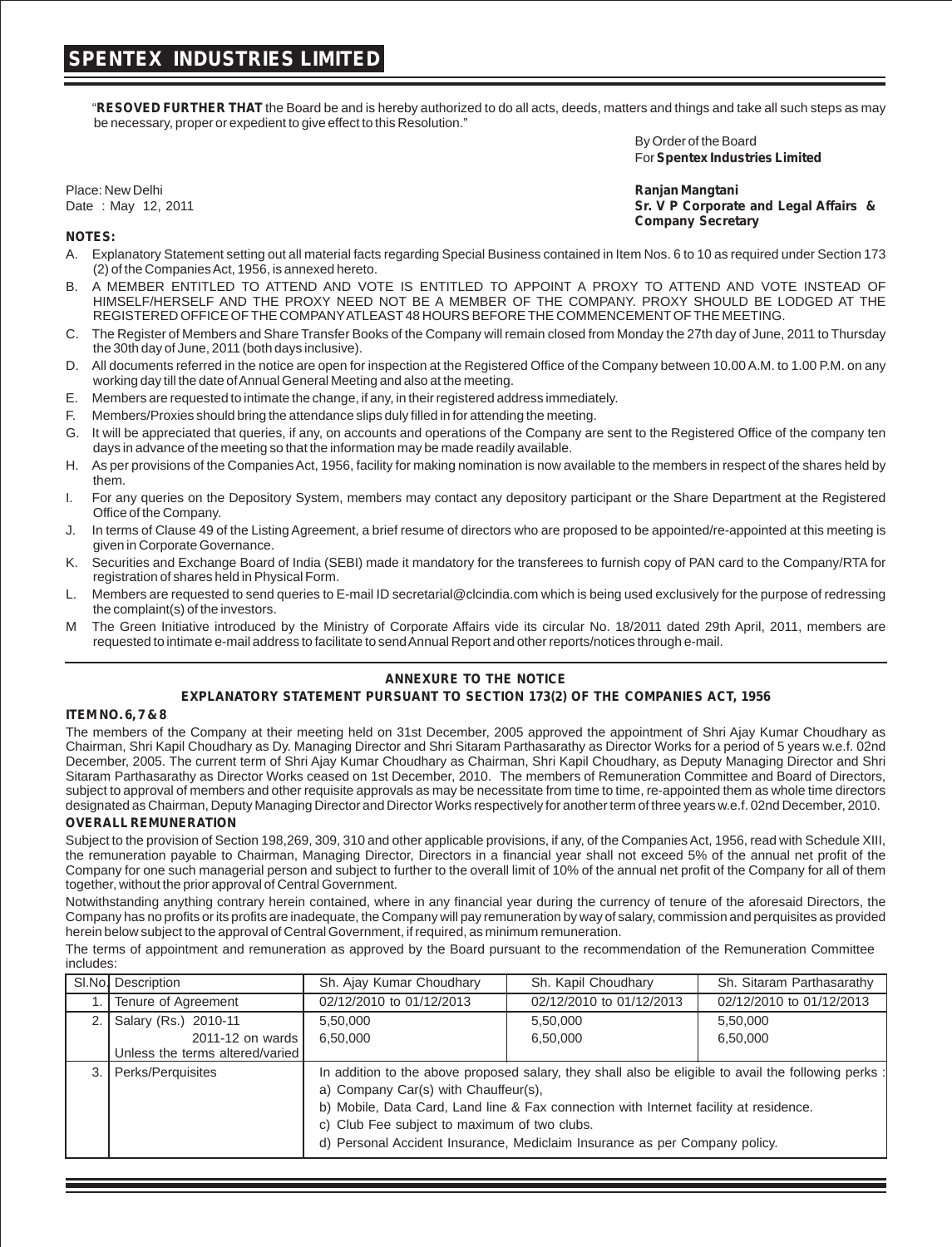|   |             | e) Company's contribution to Provident Fund, Superannuation Fund or Annuity fund as per<br>rules thereof.<br>Leave encashment/ encashment of un-availed leave accordance with rules specified by the<br>Company.<br>g) Gratuity as per rules thereof.                                                                                                                                                                                                                                                                                                        |
|---|-------------|--------------------------------------------------------------------------------------------------------------------------------------------------------------------------------------------------------------------------------------------------------------------------------------------------------------------------------------------------------------------------------------------------------------------------------------------------------------------------------------------------------------------------------------------------------------|
| 4 | Other Terms | a) No sitting fees shall be paid to them for attending meetings of Board of Directors/<br>Committee of the Board.<br>b) Reimbursement of all entertainment, travelling, hotel and other expenses actually incurred<br>by them in connection with the business of the Company.<br>c) They shall be retires by rotation.<br>d) Normal annual Increment as per company policy from time to time will be granted by the<br>Managing Director in case of Deputy Managing Director & Director Works and Board of<br>Directors will be granted in case of Chairman. |

The Board of Directors or Members of Remuneration Committee vary/alter remuneration within overall limit of maximum remuneration payable by way of salary/commission/choice pay as per the limits set out in section 198,269,309,310 and other applicable provisions of the Companies Act, 1956.

As required under Schedule XIII of the Companies Act, 1956, the relevant details to be sent alongwith the notice calling the General Meeting are as under :

#### **I. General Information**

- 1. Nature of Industry Textiles Industry
- 2. Date or expected date of commencement of commercial production: The Company was incorporated on 25.11.1991 and already commenced commercial production thereafter.

#### 4. Financial performance based on given indicators (as per audited financial statements for the year ended 31.03.2011)

| <b>Particulars</b>     | Rs. In Crores |
|------------------------|---------------|
| Sales and other Income | 1078.74       |
| <b>FRIDTA</b>          | 151.63        |
| Net Profit/(Loss)      | 37.50         |

5. Export performance and net foreign exchange collaborations (as per audited financial statements for the year ended 31.03.2011) Earnings in foreign exchange by exports (FOB value): Rs. 775.59 Crores.

6. Foreign investments or collaborations, if any: Not applicable

#### **II Information about the appointee:**

| SI.No.           | Description                                                                                                                        | Sh. Ajay Kumar Choudhary                                                                                                                                                                    | Sh. Kapil Choudhary                                                                                                                                                                                                                                                                          | Sh. Sitaram Parthasarathy                                                                                                                                                                                                                                                                                                                                                           |
|------------------|------------------------------------------------------------------------------------------------------------------------------------|---------------------------------------------------------------------------------------------------------------------------------------------------------------------------------------------|----------------------------------------------------------------------------------------------------------------------------------------------------------------------------------------------------------------------------------------------------------------------------------------------|-------------------------------------------------------------------------------------------------------------------------------------------------------------------------------------------------------------------------------------------------------------------------------------------------------------------------------------------------------------------------------------|
| 1.               | Background details                                                                                                                 | Shri Ajay Kumar Choudhary (63)<br>is Chairman of the Company<br>since 5th May, 2004. He is a<br>Commerce Graduate and having<br>about 41 years of experience in<br>textile industry.        | Shri Kapil Choudhary (38) is a<br>Director of the Company since<br>5th May, 2004. He is a<br>Commerce Graduate and<br>having rich experience in<br>operations and marketing<br>aspects. He has developed<br>a very strong marketing<br>network all over the world.                           | Shri Sitaram Parthasarathy (50)<br>is a Director of the Company since<br>12th May, 2004. He has a sound<br>academic background and<br>did B. Sc. (Hons) and B. Tech<br>(Textiles). He is having about (27)<br>years of operational experience<br>both in spinning and weaving<br>businesses with an impressive<br>track record in successful<br>implementation of textile projects. |
| 2.               | Past remuneration (Rs.)                                                                                                            | 4,00,000                                                                                                                                                                                    | 4,00,000                                                                                                                                                                                                                                                                                     | 4.00.000                                                                                                                                                                                                                                                                                                                                                                            |
| 3.               | Job profile and his<br>responsibility                                                                                              | He provides Overall supervision<br>to the Company and looking day<br>to day activities of the Company.                                                                                      | He is in charge of entire<br>operations including<br>marketing in India and<br>abroad                                                                                                                                                                                                        | Define and provide directions in<br>achieving overall efficiency in all<br>manufacturing plants in India<br>and Abroad.                                                                                                                                                                                                                                                             |
| $\overline{4}$ . | Remuneration proposed<br>(Rs.) 2010-11<br>2011-12 onwards<br>Unless the terms altered/varied                                       | 5,50,000<br>6.50.000                                                                                                                                                                        | 5,50,000<br>6,50,000                                                                                                                                                                                                                                                                         | 5,50,000<br>6.50.000                                                                                                                                                                                                                                                                                                                                                                |
| 5.               | Comparative profile with<br>respect to industry, size<br>of the Company, profile<br>of the position and person.                    | Companies.                                                                                                                                                                                  | Considering the size of the Company, the profile of the Chairman, Deputy Managing Director and<br>Director Works the responsibilities shouldered by them and the industry benchmarks, the<br>remuneration proposed is commensurate with the remuneration paid to similar appointees in other |                                                                                                                                                                                                                                                                                                                                                                                     |
| 6.               | Pecuniary relationship<br>directly or indirectly with<br>the Company or relation-<br>ship with the managerial<br>personnel, if any | Does not have any pecuniary<br>relationship with the Company.<br>However, he is having pecuniary<br>relationship with the Managing<br>Director and Dy. Managing<br>Director of the Company. | Does not have any pecuniary<br>relationship with the Company.<br>However, he is having<br>pecuniary relationship with<br>the Chairman and Managing<br>Director of the Company.                                                                                                               | Does not have any pecuniary<br>relationship with the Company<br>and its managerial personnel.                                                                                                                                                                                                                                                                                       |

<sup>3.</sup> In case of new Companies, Expected date of commencement of activities as per project approved by financial institutions appearing in the prospectus: Not applicable.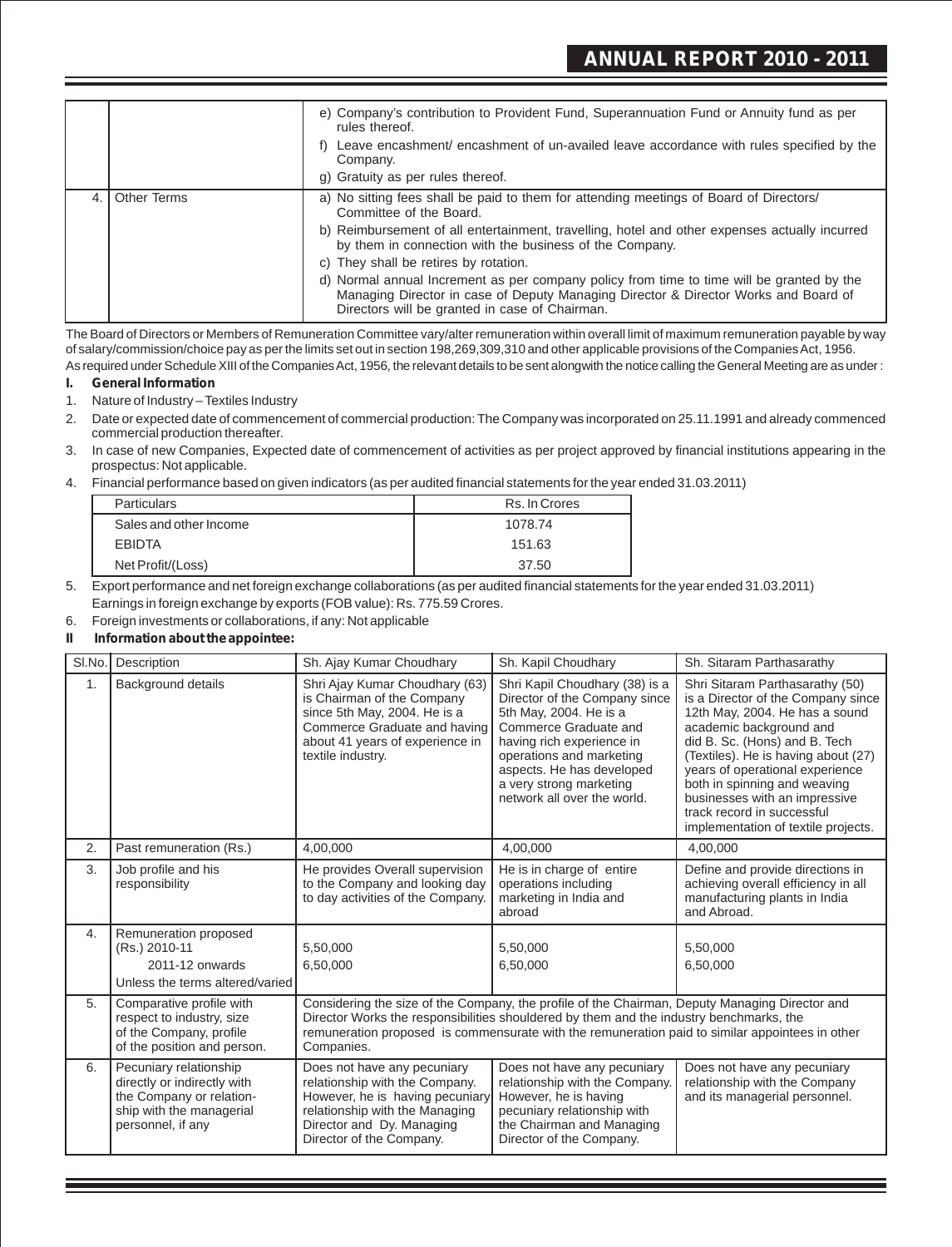None of Directors of the Company except Shri Ajay Kumar Choudhary, Shri Kapil Choudhary and Shri Sitaram Parthasarathy are interested in the resolution placed before the meeting directly or indirectly.

In compliance with the provisions of sections 198,269, 309, 310 and other applicable provisions, if any, of the Companies Act, 1956, the reappointment of Shri Ajay Kumar Choudhary as Chairman, Shri Kapil Choudhary as Deputy Managing Director and Shri Sitaram Parthasarathy as Director Works as specified above are now being placed before the members for their approval.

The above particulars may be treated as an abstract of the draft agreement between the Company and Shri Ajay Kumar Choudhary, Shri Kapil Choudhary and Shri Sitaram Parthasarathy under Section 302 of Companies Act, 1956.

#### **ITEM NO. 9 & 10**

The members of the Company at their 17th Annual General Meeting held on 30th September, 2009 approved the appointment of Shri Mukund Choudhary as Managing Director for a period of 5 years w.e.f. 21st June, 2009 and at their 18th Annual General Meeting held on 30th September, 2010 approved the appointment of Shri Amrit Agrawal as Director Finance for a period of 3 years w.e.f. 28th April, 2010. The Company did not increase the remuneration and continued with the same remunerations to Shri Mukund Choudhary and Shri Amrit Agrawal, which were prevailing since April 2007. Members of Remuneration Committee and Board of Directors have recommended to increase the salary based on improved performance of company due to their efforts, for the year 2010-11.

The Company has turned into its Net Profits to Rs. 3750 lacs in the year 2010-11 as against the net loss of Rs 2236 lacs during the previous year on standalone basis and Net Profit of Rs. 175 lacs against the net loss of Rs. 4508 lacs in the previous year on consolidated basis.

In view of services rendered by Shri Mukund Choudhary as Managing Director and Shri Amrit Agrawal as Director Finance vis a vis and considering Industry Benchmarks, current inflation, and responsibilities shouldered by them providing their able leadership in steering the organization in the crucial period in the Company, subject to approval of shareholders/Central Government Company will pay remuneration by way of salary/variable salary, commission/ choice pay and perquisites as provided herein below

| Description                                                                    | Shri Mukund Choudhary                                                                                                                                                    | Shri Amrit Agrawal                                                                                                                                                                                                                                                                                                                                                                                                                                                                                                             |  |
|--------------------------------------------------------------------------------|--------------------------------------------------------------------------------------------------------------------------------------------------------------------------|--------------------------------------------------------------------------------------------------------------------------------------------------------------------------------------------------------------------------------------------------------------------------------------------------------------------------------------------------------------------------------------------------------------------------------------------------------------------------------------------------------------------------------|--|
| Salary (Rs.) 2010-11<br>2011-12 onwards<br>Unless the terms are altered/varied | 5.50.000<br>4,50,000<br>6,50,000<br>6,50,000                                                                                                                             |                                                                                                                                                                                                                                                                                                                                                                                                                                                                                                                                |  |
| Perks/Perquisites                                                              | Company Car(s) with Chauffeur(s),<br>a)<br>b)<br>Club Fee subject to maximum of two clubs.<br>C)<br>d)<br>$\epsilon$<br>Company.<br>Gratuity as per rules thereof.<br>g) | In addition to the above proposed salary, they shall also be eligible to avail the following perks:<br>Mobile, Data Card, Land line & Fax connection with Internet facility at residence.<br>Personal Accident Insurance, Mediclaim Insurance as per Company policy.<br>Company's contribution to Provident Fund, Superannuation Fund or Annuity fund as per rules thereof.<br>Leave encashment/ encashment of un-availed leave accordance with rules specified by the                                                         |  |
| <b>Other Terms</b>                                                             | a)<br>Board.<br>b)<br>connection with the business of the Company.<br>C)<br>rotation.<br>d)<br>in case of Chairman.                                                      | No sitting fees shall be paid to them for attending meetings of Board of Directors/ Committee of the<br>Reimbursement of all entertainment, travelling, hotel and other expenses actually incurred by them in<br>Shri Amrit Agrawal shall be retires by rotation and Shri Mukund Choudhary shall not be retiring by<br>Normal annual Increment as per company policy from time to time will be granted by the Managing<br>Director in case of Deputy Managing Director & Director Works and Board of Directors will be granted |  |

The Board/Committee of Directors, is further authorized to alter or vary the remuneration of Shri Mukund Choudhary and Shri Amrit Agrawal for normal increments as per policy of the Company which may be granted by the Board of Directors from time to time for the year 2012-13 and onwards.

In compliance with the provisions of sections 198,269, 309, 310 and other applicable provisions, if any, of the Companies Act, 1956, the revised terms of remuneration of Shri Mukund Choudhary and Shri Amrit Agrawal as specified above are now being placed before the members for their approval.

None of Directors of the Company except for Shri Amrit Agrawal and Shri Mukund Choudhary are interested in the resolution placed before the meeting directly or indirectly.

The above particulars may be treated as an abstract of the draft agreement between the Company and Shri Amrit Agrawal and Shri Mukund Choudhary respectively under Section 302 of Companies Act, 1956.

> By Order of the Board For **Spentex Industries Limited**

Place: New Delhi **Ranjan Mangtani**

Date : May 12, 2011 **Sr. V P Corporate and Legal Affairs & Company Secretary**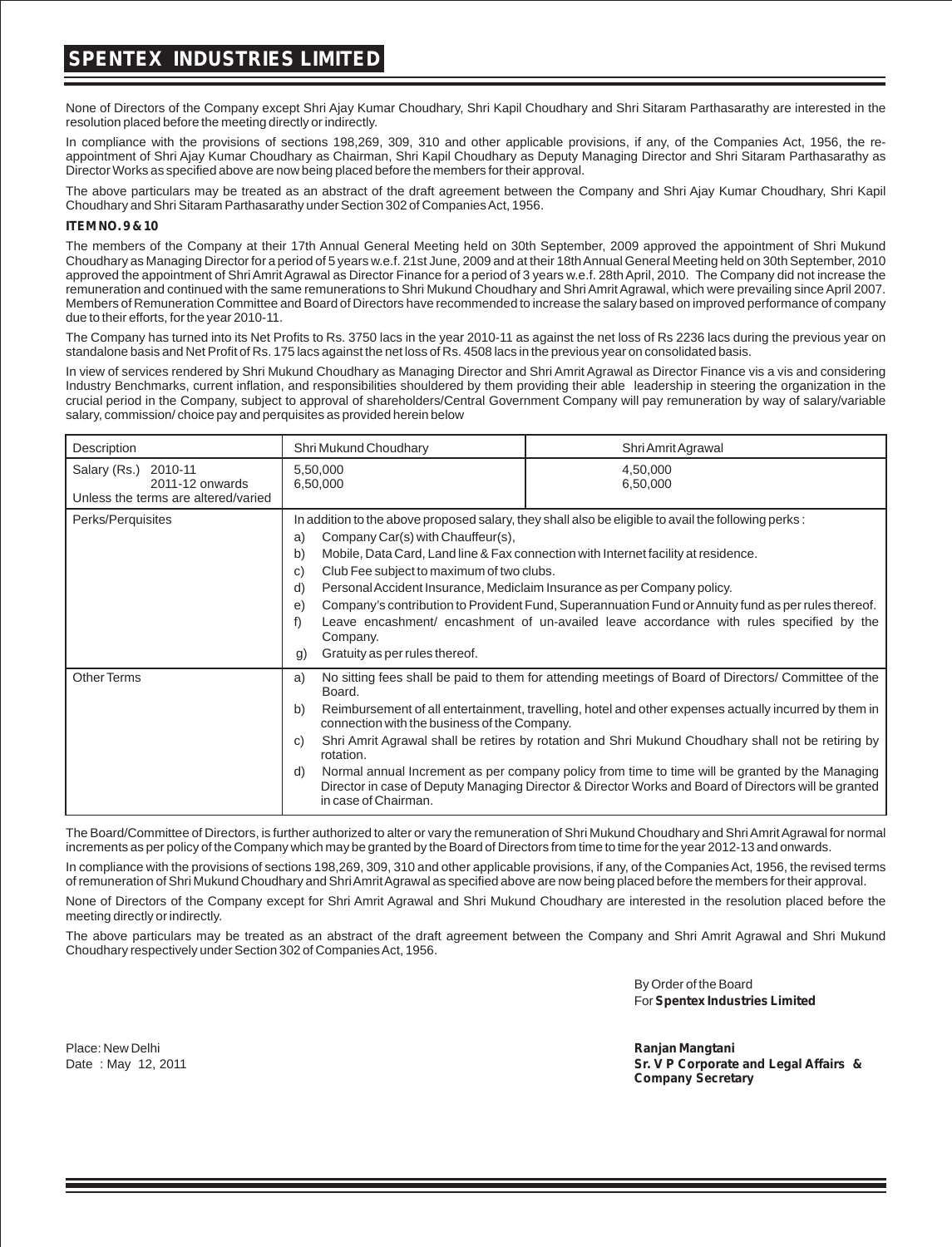### **DIRECTORS' REPORT**

#### **Dear Members,**

Your Directors are pleased to present the 19th Annual Report together with the Audited Accounts for the year ended March 31, 2011.

#### **FINANCIAL RESULTS**

The highlights of the financial results for the year ended 31st March, 2011 are as under: (` in Crores)

| <b>Particulars</b>                | 2010-2011                |                   |                     | 2009-2010         |  |
|-----------------------------------|--------------------------|-------------------|---------------------|-------------------|--|
|                                   | Consolidated             | <b>Standalone</b> | <b>Consolidated</b> | <b>Standalone</b> |  |
| Net Sales (Turnover)              | 1604.32                  | 1027.00           | 1223.38             | 732.22            |  |
| Other Income                      | 64.44                    | 51.74             | 61.04               | 47.74             |  |
| <b>EBIDTA</b>                     | 210.29                   | 151.63            | 109.72              | 81.86             |  |
| <b>Financial charges</b>          | 93.24                    | 80.05             | 80.19               | 69.16             |  |
| Depreciation                      | 74.24                    | 34.08             | 75.29               | 35.04             |  |
| Extra Ordinary Items (Income)     | $\overline{\phantom{a}}$ |                   | 32.04               | ٠                 |  |
| Profit/(Loss) before tax (PBT)    | 42.82                    | 37.50             | (45.06)             | (22.34)           |  |
| Fringe benefit tax                | $\overline{\phantom{a}}$ |                   | 0.02                | 0.02              |  |
| <b>Net Profit from Operations</b> | 42.82                    | 37.50             | (45.08)             | (22.36)           |  |
| Impairment loss @ Fixed Assets    | 41.07                    |                   | ٠                   |                   |  |
| Net Profit/(Loss)                 | 1.75                     | 37.50             | (45.08)             | (22.36)           |  |
| <b>EPS</b>                        | 0.23                     | 4.87              | (10.79)             | (3.13)            |  |

#### **MANAGEMENT DISCUSSION AND ANALYSIS REPORT :**

Notwithstanding signs of recovery from the previous financial crisis, the textile and apparel industry went through a tough year struggling with the surging and fluctuating prices of raw materials in year 2010 and early 2011. Since 2010, the prices of raw materials, especially cotton, have been surging to an uncontrollable level. The uncertainty of the raw material issue is expected to continue in 2011.

The Indian textile industry contributes about 14 per cent to industrial production, 4 per cent to the country's gross domestic product (GDP) and 17 per cent to the country's export earnings, according to the Annual Report 2009-10 of the Ministry of Textiles. It provides direct employment to over 35 million people and is the second largest provider of employment after agriculture. Cotton textiles have registered a growth of 10.8 per cent during April-January 2010-11, while textile products including wearing apparel have registered a growth of 4.3 per cent, as per the Index of Industrial Production (IIP) data released by the Central Statistical Organisation (CSO).

Government is promoting investment under the Technology Upgradation Fund Schemes (TUFS) for tapping the growth potential of this sector. Further, Government has taken initiative for setting up of textiles parks with world class infrastructure facilities and allowing 100 per cent foreign direct investment (FDI) under the automatic route. The Government has launched the Integrated Skill Development Scheme for the Textiles & Apparel Sector, including Jute & Handicrafts, with an objective of capacity building of Institutions providing skill development & training in Textiles Sector.

India's domestic market has grown significantly in the past registering a Compounded Annual Growth Rate (CAGR) of 13%. Despite the demand slump, the domestic market is expected to grow by around 9-10% in the next 5 years. The Indian apparel market is moving away from the traditional segmentation to a much deeper and wider segmentation based on consumer needs. Also india's textile industry is seeing an increase in collaboration between national and international companies like Hugo Boss, Liz Claiborne, Diesel.

The spun yarn production is expected to be flat level for 2011-12 in view of increased pipeline of finished goods. Although, the domestic demand of spun yarn have shown signals of improvements showing increased activities at local level, however there are some areas of concerns also. Along-with overall blurred demand forecasts, the textile industry is also facing increase in input prices in sync with the global trends. In addition to appreciating rupee, restricted export of cotton and cotton yarn followed by withdrawal of duty draw back on cotton yarn are causing concerns for the sustained recovery in the textile industry.

Spentex has utilized the opportunity offered in 2010-11 by building teams for any challenge ahead i.e. fine tuning supply chain management and resource optimization to strengthen our competitiveness by offering more value to customers in terms of high value added products. It is a matter of pleasure to note that such initiatives have paid us well, enhanced our learning, strengthen our resolve and increase our capabilities to overcome such events in future. We have a firm faith in the bright future of textile industry in India.

#### **FINANCIALANALYSIS AND PERFORMANCE REVIEW:**

The performance of the Company in fiscal year 2010-11 has significantly improved as compared to the performance in fiscal 2009-10. This significant improvement is attributed to increase in total sales value and volumes, better fund flow management coupled with effective raw material buying.

The financial performance of Spentex industries Limited is discussed in two parts:

Spentex Industries Limited (Standalone) which excludes the performance of subsidiaries and step-down subsidiaries of Spentex Industries Limited.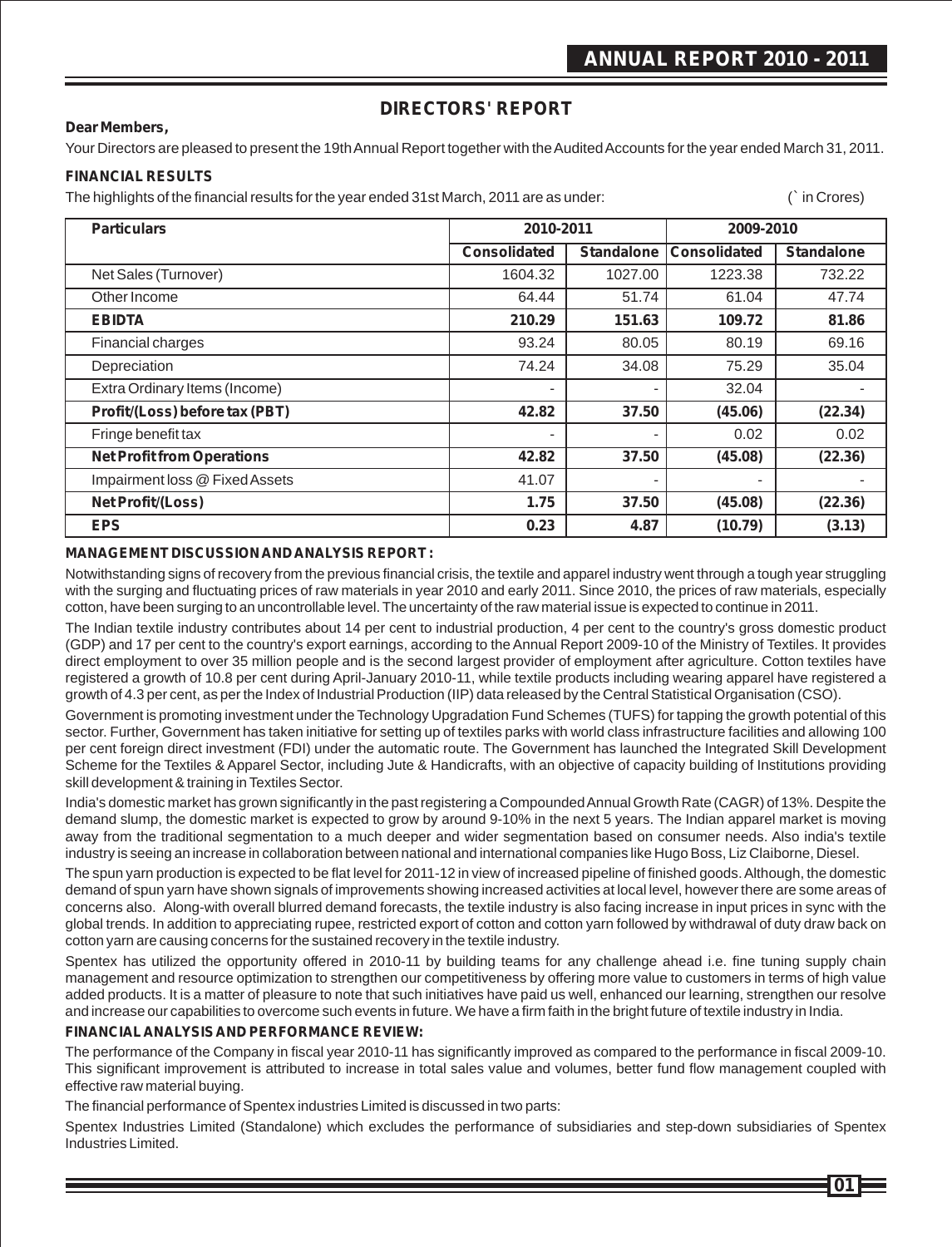Spentex Industries Limited (Consolidated) which includes the performance of subsidiaries and step-down subsidiaries of Spentex Industries Limited. The Consolidated Financial Statements bring out comprehensively the performance of Spentex Group of companies and are more relevant for understanding the overall performance of Spentex Group.

Company's relentless efforts made your Company to comeback strongly and register profits of Rs. 1.75 crores for the year 2010-11 against the loss of Rs. 45.08 crores in the year 2009-10 on consolidated basis and Rs. 37.50 crores profit on standalone basis in the year 2010-11 against the loss of Rs. 22.36 crores in the fiscal 2009-10.

#### **SEGMENT-WISE PERFORMANCE**

#### **Yarn Manufacturing**

During the year under review, your Company on standalone basis has manufactured 58544.22 MTof yarn as compared to 56604 MTof yarn produced during the previous year.

#### **PERFORMANCE OF SUBSIDIARIES**

The Company had eight subsidiaries at the beginning of the year. The turnover and overall performance of material subsidiary companies are as under:

**Amit Spinning Industries Ltd., India:** During the year under review its production of yarn has increased by 4.45% and sales turnover increased by 49.16% as compared to previous year. The Company has its manufacturing facilities at Kolhapur, Maharashtra with a capacity of 30,672 spindles.

**Spentex Tashkent Toytepa LLC, Uzbekistan:** During the year under review, its sales turnover increased by 20.84% as compared to previous year. The Company has two manufacturing units situated at Tashkent and Toytepa with a capacity of 220,000 spindles and 236 Air jet looms.

**Schoeller Litvinov K.S., Czech Republic:** During the year ended 31st March, 2011 its sales turnover increased by 30.52% as compared to previous year. The Company has manufacturing unit situated at Czech Republic with a capacity of 59,000 spindles.

#### **INTERNAL CONTROLSYSTEMS AND ADEQUACY**

The Company has appropriate internal control systems for business processes, with regards to efficiency of operations, financial reporting and controls, compliance with applicable laws and regulations, etc. Clearly defined roles and responsibilities down the line for all managerial positions have also been institutionalized. All operating parameters are monitored and controlled. Regular internal audits and checks to ensure that responsibilities are executed effectively are carried out. The Audit Committee of the Board of Directors reviews the adequacy and effectiveness of internal control systems and suggests improvement for strengthening them, from time to time.

#### **MANAGEMENT PERCEPTION ON OPPORTUNITIES, RISKS, CONCERN & OUTLOOK**

Erratic demand, uncertain raw materials prices, foreign currency fluctuations vis a vis Indian rupee would certainly affect growth and profitability of the sector in short and long term. Another important issue is availability of quality cotton and the price of power. The availability of good quality power at reasonable prices is critical for sustainability of the industry. However, the cost of power has been continuously increasing, adding to the input cost pressure in the industry. We hope that power situation will improve in the coming year. The differentiated treatment for different sectors of textile industry in government policy need correction. Raw Material security and demand creation in the domestic sector is a must. The integrated approach is required for the growth of the industry in the country. We are making all efforts to cope up with the challenges through continuous cost reduction, process improvements and improved customer services to address reducing margin and working capital pressures.

India has seen a significant growth in domestic demand with its apparel market shifting from traditional segmentation to multi-layered one with varied consumer needs. Besides, its textile industry is collaborating more frequently with international companies. Meanwhile, Indian government is making an effort to boost its textile industry.

The Indian textile sector is growing at an estimated rate of 10% per annum and it is expected to reach \$ 110 billion by the year 2015 with an export of \$ 45 billion. To sustain its growth, Indian textile industry requires an investment of \$ 24 billion by 2015.

#### **HUMAN RESOURCES/INDUSTRIAL RELATIONS**

The Company and its management value the talent, commitment and dedication of its employees and acknowledge their contribution. Consequently, the employee turnover is negligible. Everyone in the Company is working as a team and is integral part of a family, sharing their ideas through Town Hall meeting, using intranet across the units and are instrumental in making Spentex, a globally admired company. Management of your Company believes that it is the integration of human resources and business strategy that has culminated in its success. High performance orientation is the pivot of the HR philosophy of the Company and all the HR policies and strategies are centered on the same.

Industrial Relations scenario at all units continues to be healthy.

#### **CONSOLIDATED FINANCIALSTATEMENTS IN RESPECT TO SUBSIDIARIES**

The Company had eight subsidiaries at the beginning of the year. The Ministry of Corporate Affairs, Government of India vide its Circular No. 2/2011 dated 08.02.2011 has granted General exemption, hence Approval of Central Government/ exemption under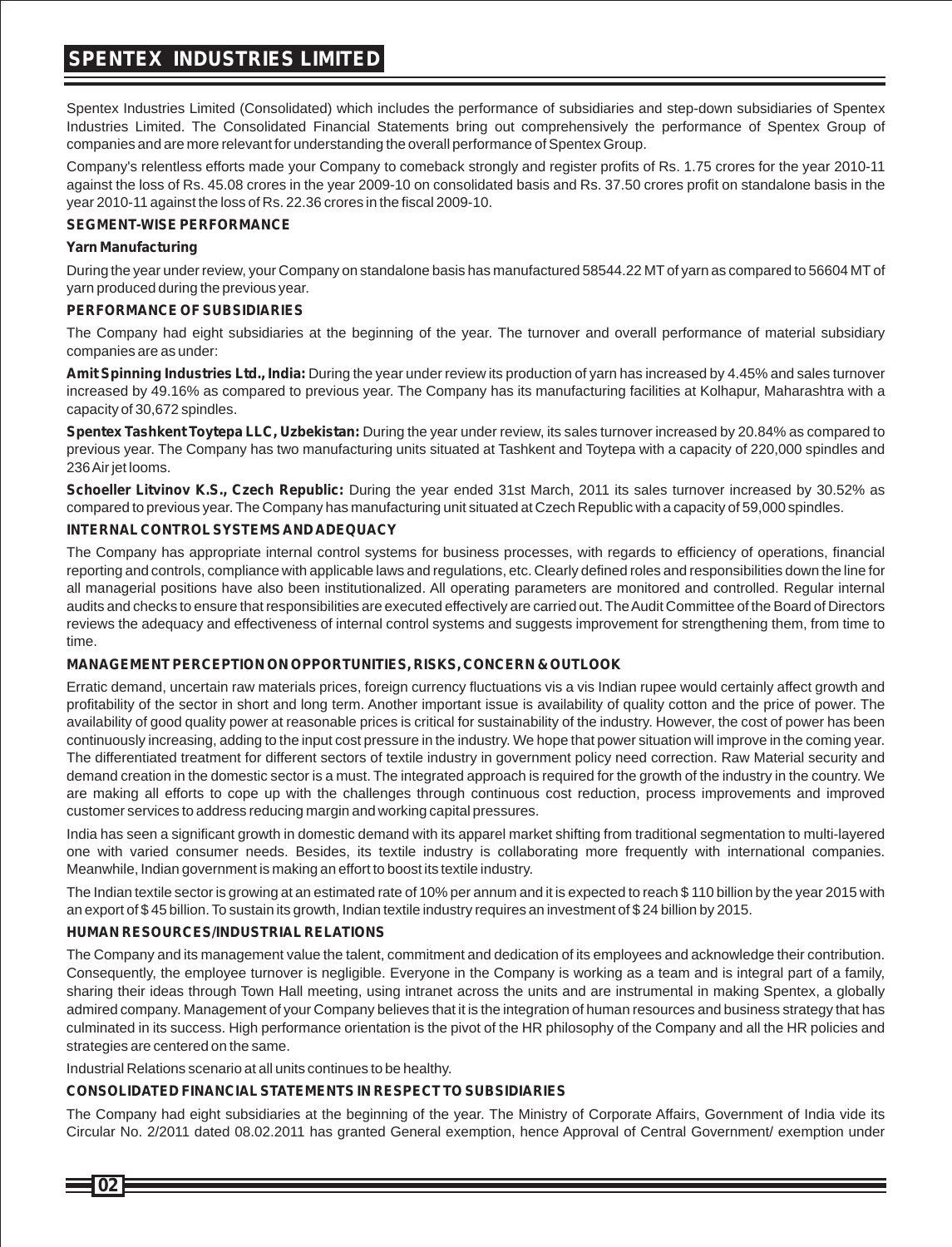Section 212 of the Companies Act, is no more required for seeking exemption to attach various documents in respect of subsidiary companies, as set out in Sub-section (1) of Section 212 of the Companies Act, 1956. It has further advised to disclose the financial information of the subsidiary companies in the Annual Report, the same has been disclosed in the Annual Report. Accordingly, the Balance Sheet and Profit & Loss Account and other documents of subsidiary companies are not being attached with the Balance Sheet of the Company. The Company will make available the Annual Accounts and related details upon request by any member of the Company. These documents will also be available for inspection at the registered office of the Company during business hours. The Consolidated Financial Statements presented by the Company includes financial results of its subsidiary companies.

#### **CONSOLIDATED FINANCIALSTATEMENT**

In accordance with the Accounting Standard AS-21 on Consolidated Financial Statements read with Accounting Standard AS-23 on accounting for Investments in Associates, the audited Consolidated Financial Statements are provided in the Annual Report.

#### **INFORMATION TECHNOLOGY**

Information Technology continues to be an integral part of Spentex's business strategy. The Company is working on SAP platform integrating all units located at different places, which integrates business processes, financial parameters, customer transactions and people effectively.

#### **DIVIDEND**

During the year the Company has no distributable profits hence your Directors do not recommend any dividend.

#### **ISSUE OF EQUITYSHARES ON CONVERSION OF SHARE WARRANTS**

During the year under review, your Company has issued and allotted 75,89,000 equity shares on 13th August, 2010 and 31st March, 2011 to CLC Technologies Private Limited, a promoters group Company in respect to option exercised by warrant holder to convert same number of share warrants at a price of Rs.16.95 (including premium of Rs. 6.95). Accordingly, the paid-up capital of the Company has been increased from Rs. 737,330,350/- to Rs. 813,220,350/- consisting 81,322,035 equity shares of Rs. 10/- each.

#### **TRANSFER OF INVESTOR EDUCATION & PROTECTION FUND**

The Company informs herewith all its shareholders whose dividends are unclaimed for the year 2003-04 (declared by erstwhile Indo Rama Textiles Limited, which has since been amalgamated with the Company) that pursuant to Section 205A of the Companies Act, 1956, the Company is required to transfer unpaid and unclaimed dividend to Investor Education & Protection Fund on completion of 7 years of transferring into unpaid dividend account and shall ensure that they receive their rightful dues. Company is taking appropriate steps in this regard.

#### **CORPORATE GOVERNANCE AND MANAGEMENT DISCUSSION AND ANALYSIS**

As stipulated under Clause 49 of the Listing Agreement entered with the Stock Exchanges, a report on Corporate Governance is attached separately as a part of the Annual Report and the Management Discussion and Analysis (MD & A) is also included in this report so that duplication and overlap between Directors' Report and a separate MD & A is avoided and the entire information is provided in a composite and comprehensive manner.

#### **DIRECTORS**

Shri R K Thapliyal, Shri Prem Malik and Shri Shyamal Ghosh are retiring by rotation in the forthcoming Annual General Meeting and being eligible offer themselves for re-appointment. During the year, the five year term of Shri Ajay Kumar Choudhary, Chairman, Shri Kapil Choudhary, Deputy Managing Director and Shri Sitaram Parthasarathy, Director Works ceased on 1st December, 2010. The Remuneration Committee and Board of Directors, subject to requisite approvals, re-appointed them for another term of 3 years w.e.f. 2nd December, 2010.

Brief resume of the Directors proposed to be re-appointed, nature of their expertise in specific functional areas and names of companies in which they hold directorship and membership/chairmanships of Board Committees, as stipulated under Clause 49 of the listing agreement with stock exchanges in India, is provided in the Report of Corporate Governance forming part of Annual Report.

#### **AUDITORS**

M/s. J C Bhalla, Chartered Accountants who are the Statutory Auditors of the Company hold office until the conclusion of the ensuing Annual General Meeting and are eligible for re-appointment. The Company has received a letter from them to the effect that their reappointment, if made, would be in accordance with Section 224(1B) of the Companies Act, 1956. The Board recommends their reappointment.

#### **DIRECTORS' VIEW ON AUDITORS OBSERVATIONS**

Directors' response to the various observations of the auditors even though explained wherever necessary through appropriate notes to accounts, is reproduced hereunder in compliance with the relevant legal requirements.

#### Reference Para 4 of the Auditors Report

Schoeller Litvinov k.s. (SLKS), the Czech step-down subsidiary of the Company, had registered losses during the year and earlier financial years due to economic slowdown. This step down subsidiary had submitted a re-organization plan seeking deferment of

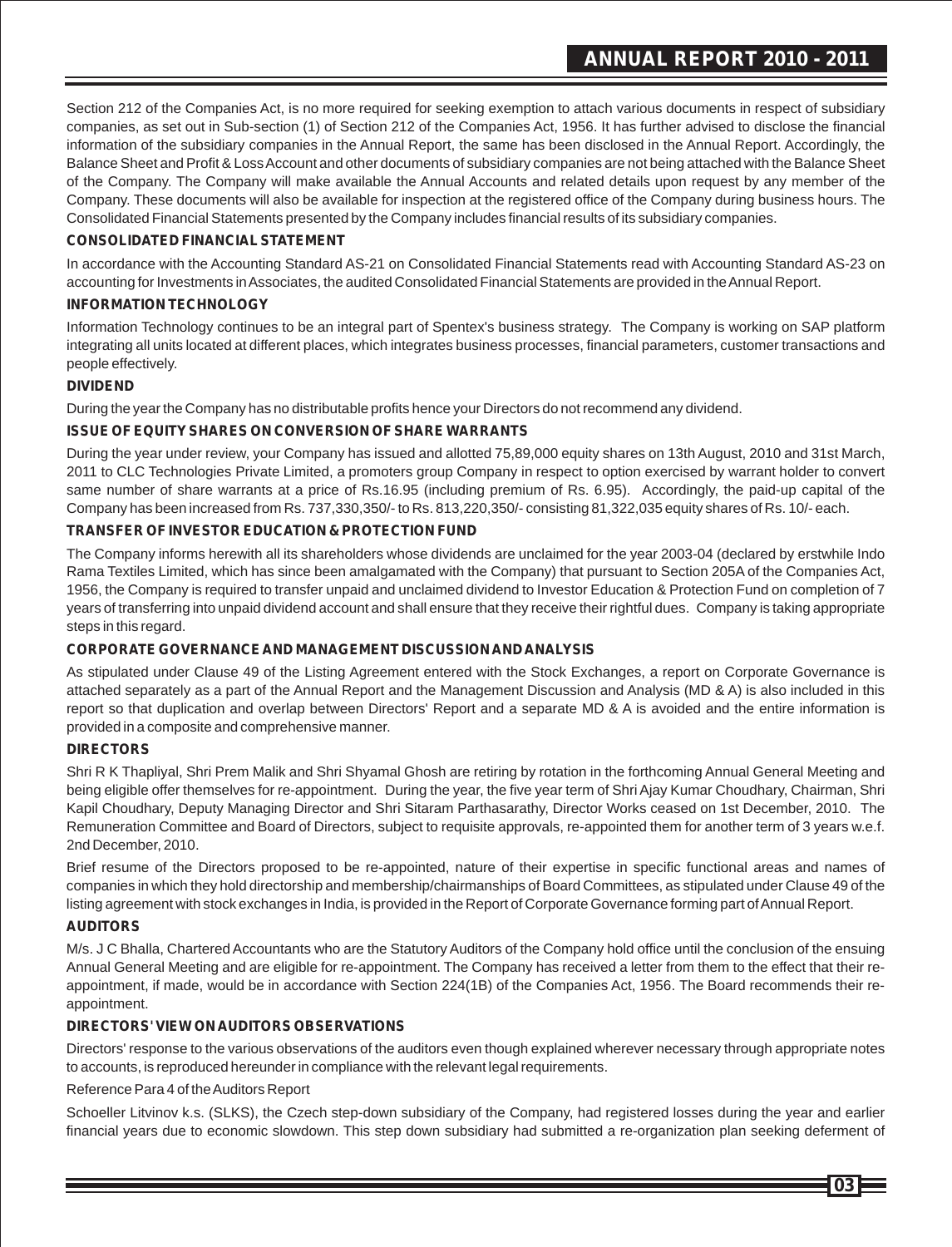payment to Secured creditors, and proportionate waiver of unsecured liabilities which has since been approved by the court. The Company believes that the reorganization plan, considering improvement in the global textile market, will turn around this subsidiary, so as to make good its losses in a foreseeable period and will also place this subsidiary in a position to repay the liabilities in due course. Accounts and other receivables Rs. 327,965,283 (Previous Year 468,986,120) is due from SLKS as at March 31, 2011. Accordingly, provision against these Accounts and other receivables is not considered necessary at this stage.

In view of developments, Company believes in future with the financial viability of this subsidiary such amounts would be realized within a reasonable period of time.

#### **COST AUDITORS**

The Central Government had directed an audit of the cost accounts maintained by the Company in respect of textile business. The Central Government has approved the appointment of Shri Rajesh Goyal, a Cost Accountant of M/s. K G Goyal & Associates, Cost Accountants to conduct the audit of the Cost Accounts of the Company for the financial year ending 31st March, 2011 for the product "Textile".

#### **FIXED DEPOSITS**

Your Company has not accepted any deposits during the year within the meaning of Section 58Aof the Companies Act, 1956 and rules made there under.

#### **DIRECTORS' RESPONSIBILITYSTATEMENT**

Pursuant to the requirement of Section 217(2AA) of the Companies Act, 1956, your Directors hereby state and confirm that:

- i) in preparing the Annual Accounts for the year ended 31st March 2011 all the applicable Accounting Standards have been followed,
- ii) accounting policies were adopted and applied consistently and made judgements and estimates that are reasonable and prudent so as to give a true and fair view of the state of affairs of the Company as at 31st March 2011,
- iii) proper and sufficient care for the maintenance of adequate accounting records in accordance with the provisions of the Companies Act, 1956 for safeguarding the assets of the Company and for preventing / detecting fraud and irregularities has been taken and
- iv) the Annual Accounts have been prepared on a "going concern" basis.

#### **PARTICULARS OF EMPLOYEES**

In terms of Section 217(2A) of the Companies Act, 1956, read with the Companies (Particulars of Employees) Rules, 1975, as amended, the names and other particulars of employees are set out in the Annexure to the Directors' Report. However, as per the provisions of Section 219(1) (b)(iv) of the Companies Act, 1956 the Annual Report excluding the aforesaid information is being sent to all the members of the Company and others entitled thereto. Any member interested in obtaining such particulars may write to the Company Secretary at the Registered Office of the Company.

#### **ENERGY CONSERVATION, TECHNOLOGYABSORPTION AND FOREIGN EXCHANGE EARNINGS AND OUTGO**

The information relating to conservation of energy, technology absorption and foreign exchange earnings and outgo as required to be disclosed under Section 217(1)(e) of the Companies Act, 1956 read with Companies (Disclosure of Particulars in the Report of Board of Directors) Rules, 1988 are given in Annexure – I to the Directors' Report.

#### **INDUSTRIAL RELATIONS**

The industrial relations during the year under review remained harmonious and cordial. Your Directors wish to place on record their appreciation for the wholehearted co-operation received from all the employees at various units/divisions of the Company.

#### **CONCLUSION**

Your Company enjoys a leadership position in domestic market with strong competitive advantage in export segment. The Company now stands at the cusp of the next phase of growth. We will continue to make investments and progress to further consolidate our leadership position.

#### **ACKNOWLEDGEMENTS**

Your Directors take this opportunity to thank the Financial Institutions, Banks, Central and State Governments authorities, Regulatory authorities, Stock Exchanges, stakeholders, customers and venders for their continued support and co-operation, and also thank them for the trust reposed in the Management. Your Director also wishes to thank all the employees of the Company for their commitment and contributions.

For and on behalf of **Board of Directors**

Place: New Delhi **Ajay Kumar Choudhary**

Dated: May 12, 2011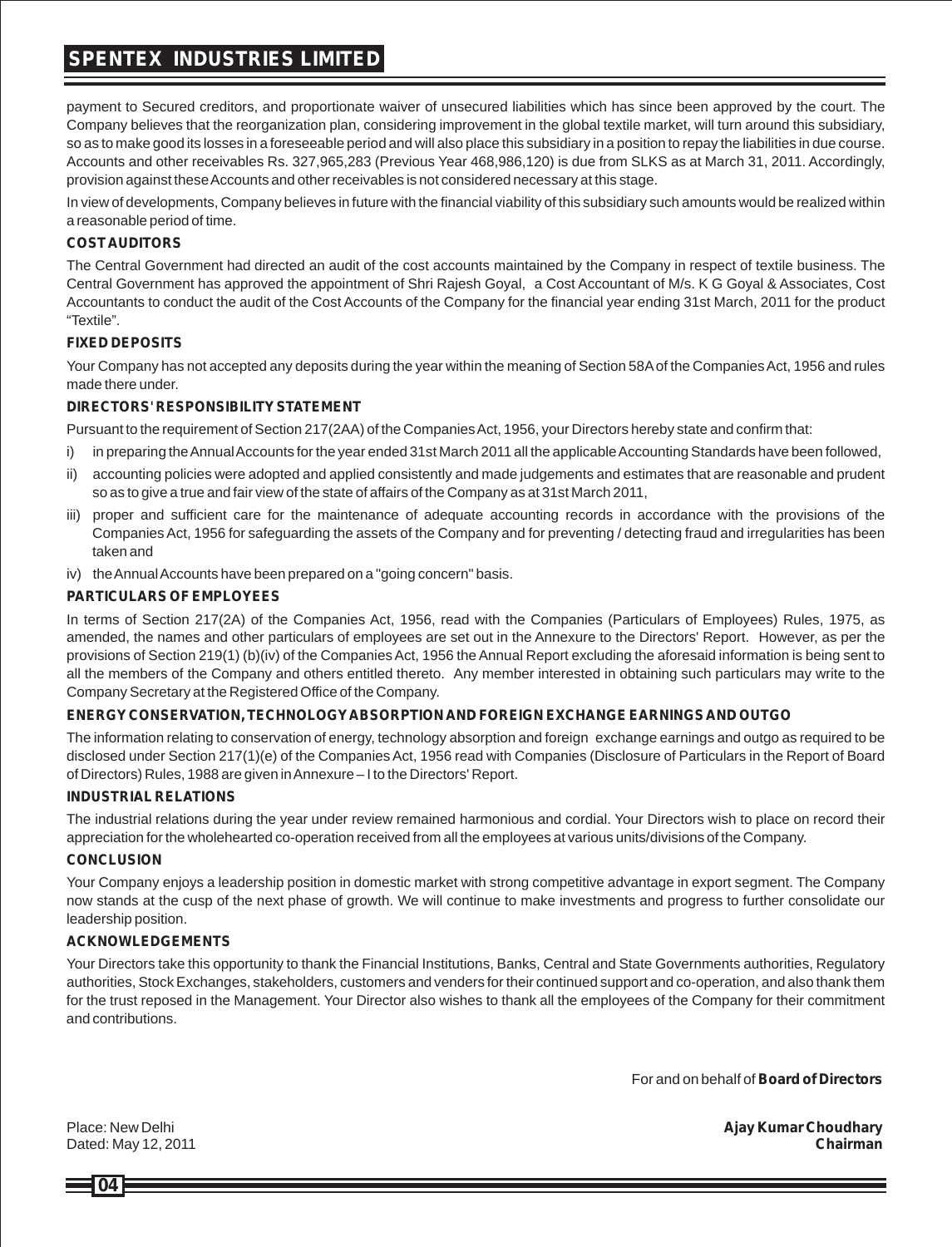### **Annexure – I to the Directors' Report**

Particulars required under the Companies (Disclosure of Particulars in the Report of Board of Directors) Rules, 1988 and forming part of the Directors' Report for the year ended March 31, 2011.

#### **A. CONSERVATION OF ENERGY**

During the year under review further efforts were made to ensure optimum utilization of fuel and electricity.

#### **a. Energy conservation measures taken:**

The Company is continuously taking efforts in energy conservation, energy saving tubes and electronic ballasts are continuously being installed in a phased manner for this purpose. Old and less efficient motors were replaced with energy efficient motors.

Relevant data in respect of energy consumption is as below:

| <b>Electricity</b>                     | <b>Current year</b> | Previous year |
|----------------------------------------|---------------------|---------------|
| <b>Purchased</b>                       |                     |               |
| Total Units consumed (KHW)             | 164,171,026         | 155,885,851   |
| Total Amount (Rs. in Lacs)             | 7,590.18            | 6,721         |
| Rate per Unit (Rs.)                    | 4.62                | 4.31          |
| Own Generation through Generator Set   |                     |               |
| Units (KHW)                            | Nil                 | Nil           |
| Units per liter of Diesel/Furnace Oil  | Nil                 | Nil           |
| Cost/Unit (Rs.)                        | Nil                 | Nil           |
| <b>Electricity Consumption (Units)</b> |                     |               |
| Per Kg. of Production of yarn          | 2.80                | 2.75          |

#### **B. TECHNOLOGYABSORPTION**

RESEARCH & DEVELOPMENT(R&D)

1. Specific areas in which R&D has been carried out by the Company:

Company continues identifying areas of improvements in the processes through properly documented systems to strengthen yarn quality, improvement in productivity as well as energy conservation and effective maintenance.

- 2. Benefits derived as result of the above R & D: Improvement in effective utilization of resources and fulfillment of customers' requirements.
- 3. Future plan of action:

Identifying measures to further improve productivity and increase contribution per unit of production.

4. Expenditure on R & D:

| a) Capital                                                 | $\degree$ 50.13 Lacs |
|------------------------------------------------------------|----------------------|
| b) Revenue                                                 | $\degree$ 28.98 Lacs |
| c) Total                                                   | $\degree$ 79.11 Lacs |
| d) Total R & D Expenditure as percentage of total turnover | $0.08\%$             |

#### **TECHNOLOGYABSORPTION, ADAPTATION AND INNOVATION**

- a) Efforts: Upgrading machines with technologically advanced accessories and spares.
- b) Benefits: Higher output and improved quality of products.
- c) Technology imported during the last 5 years: None

#### **C. FOREIGN EXCHANGE EARNINGS AND OUTGO**

- **a) Efforts:** In spite of Stiff Global Competition and reduced margins the Company is continuing to put its best efforts in earning foreign exchange contributing to the national exchequer.
- **b) Earnings and Outgo:** Particulars with regard to foreign exchange earnings and outgo appear in Schedule XXI of annual accounts.

For and on behalf of **Board of Directors**

Dated: May 12, 2011

Place: New Delhi **Ajay Kumar Choudhary**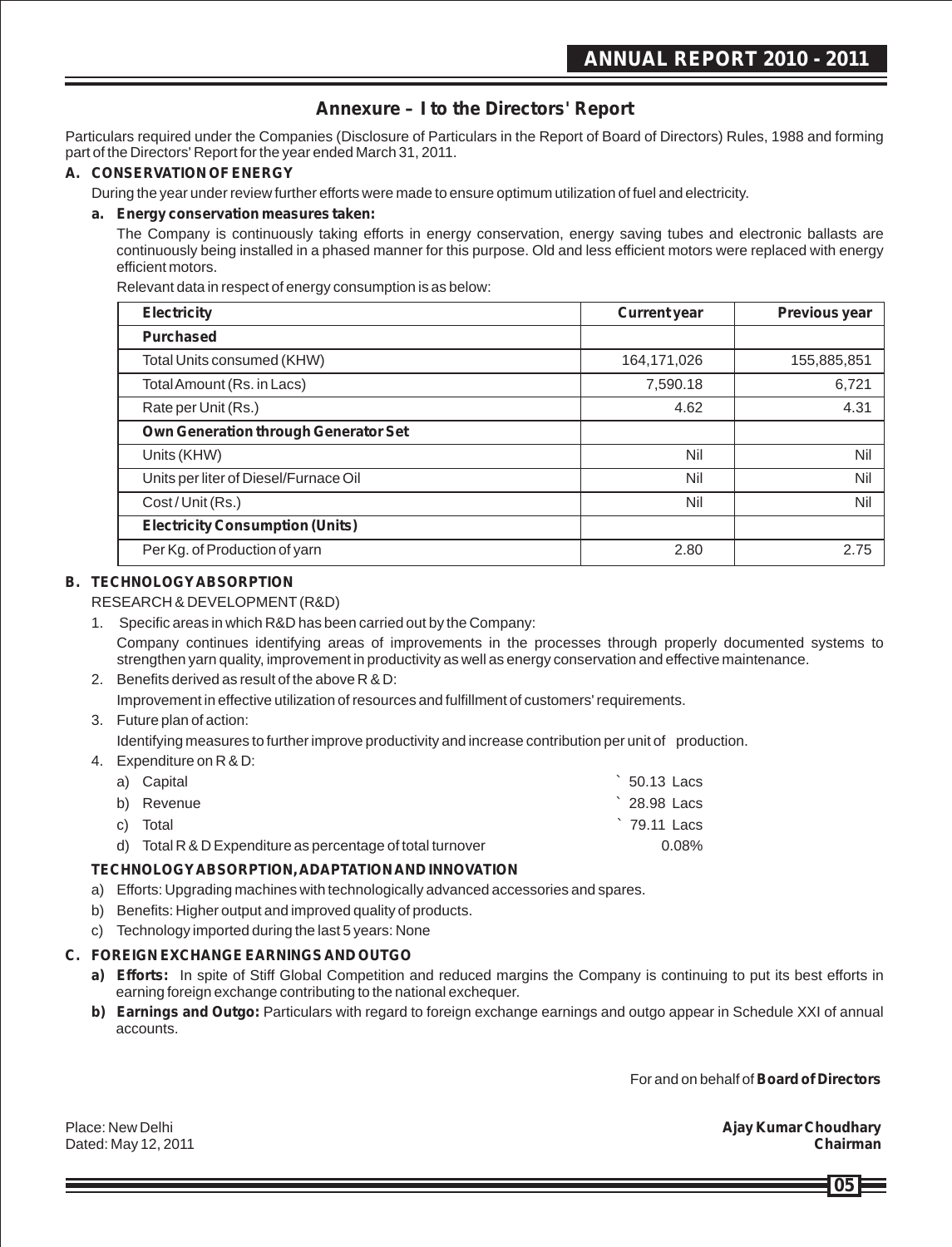### **CORPORATE GOVERNANCE REPORT FOR THE YEAR 2010-11**

(As required under Clause 49 of the Listing Agreement entered into with Stock Exchanges)

#### **1. Company's Philosophy on Corporate Governance**

The Company's philosophy on Corporate Governance envisages greater accountability, transparency, responsibility, fairness and commitment to values in all spectrums of business through continual assessment of internal control mechanism vis-à-vis proactive risk management system for upholding ethos of corporate citizenship. The Company is committed to attend best-inclass higher levels disclosures to board and shareholders & society at large. The Company has a strong desire to enhance long-term shareholder value and respect minority rights in addition to complying with all complex and statutory requirements for Corporate Governance.

#### **2. Board of Directors**

The Company has 11 Directors, with an Executive Chairman. Of the 11 Directors, 5 (i.e. 45.45%) are Executive Directors and 6 (i.e. 54.55%) are Independent Directors. The composition of the Board is in conformity with clause 49 of the Listing Agreement entered into with Stock Exchanges and exceeds the percentages prescribed in the said Agreement.

During the year 4 Board Meetings were held and the interval between any two meetings did not exceed four months (as stipulated by law in force). The respective dates on which Board Meetings were held are 12th May, 2010, 13th August, 2010, 28th October, 2010, and 27th January, 2011.

The names and category of the Directors on the Board, their attendance at the Board Meetings and last Annual General Meeting and number of Directorships and Committees Chairmanships/Memberships of each Director in other companies are as follows:

| <b>Directors</b>                                   | No. of Board<br><b>Meetings</b><br><b>Attended</b> | No. of Directorship(s) and<br>Chairmanship(s)/Membership(s) of Board /<br><b>Committees of other companies</b> |                          |                | <b>Attendance</b><br>at<br>last AGM |
|----------------------------------------------------|----------------------------------------------------|----------------------------------------------------------------------------------------------------------------|--------------------------|----------------|-------------------------------------|
| <b>Promoter/Executive Directors</b>                |                                                    | Directorship*                                                                                                  | Member**                 | Chairperson**  | Yes/No                              |
| Shri Ajay Kumar Choudhary<br>(Chairman)            | 4                                                  | 1                                                                                                              |                          |                | <b>No</b>                           |
| Shri Mukund Choudhary<br>(Managing Director)       | 4                                                  | 3                                                                                                              |                          |                | <b>No</b>                           |
| Shri Kapil Choudhary<br>(Deputy Managing Director) | 4                                                  | $\overline{2}$                                                                                                 |                          |                | <b>No</b>                           |
| <b>Executive Directors</b>                         |                                                    |                                                                                                                |                          |                |                                     |
| Shri Sitaram Parthasarathy<br>(Director - Works)   | 3                                                  |                                                                                                                |                          |                | <b>No</b>                           |
| Shri Amrit Agrawal<br>(Director - Finance)         | 4                                                  | $\overline{2}$                                                                                                 |                          |                | Yes                                 |
| <b>Non Executive/Independent Directors:</b>        |                                                    |                                                                                                                |                          |                |                                     |
| Shri Deepak Diwan                                  | 2                                                  |                                                                                                                |                          |                | <b>No</b>                           |
| Shri Prem Malik                                    | 4                                                  | 3                                                                                                              | 1                        |                | N <sub>o</sub>                      |
| Shri Ram Kumar Thapliyal                           | 4                                                  | 1                                                                                                              | 1                        |                | Yes                                 |
| Shri Shyamal Ghosh                                 | 4                                                  | 6                                                                                                              | 3                        | $\overline{2}$ | <b>No</b>                           |
| Shri D P Singh                                     | 3                                                  |                                                                                                                | $\overline{\phantom{a}}$ |                |                                     |
| Shri Rajeev Kalra*** (Nominee of CVCI)             | 3                                                  | 1                                                                                                              | 1                        |                | <b>No</b>                           |

The Directorship(s) held by Directors do not include Alternate Directorships and Directorships of Foreign Companies, Private Limited Companies and Section 25 Companies.

In accordance with Clause 49, Memberships/Chairmanships of only Audit Committees and Shareholders'/Investors' Grievance Committees of all Public Limited Companies (excluding Spentex Industries Limited) have been considered.

\*\*\* Appointed as Nominee Director on behalf of Citigroup Venture Capital International Growth Partnership Mauritius Ltd. (CVCI), on 10th June, 2010 in place of Shri Vivek Chhachhi. Shri Vivek Chhachhi has attended Board Meeting on 12th May, 2010.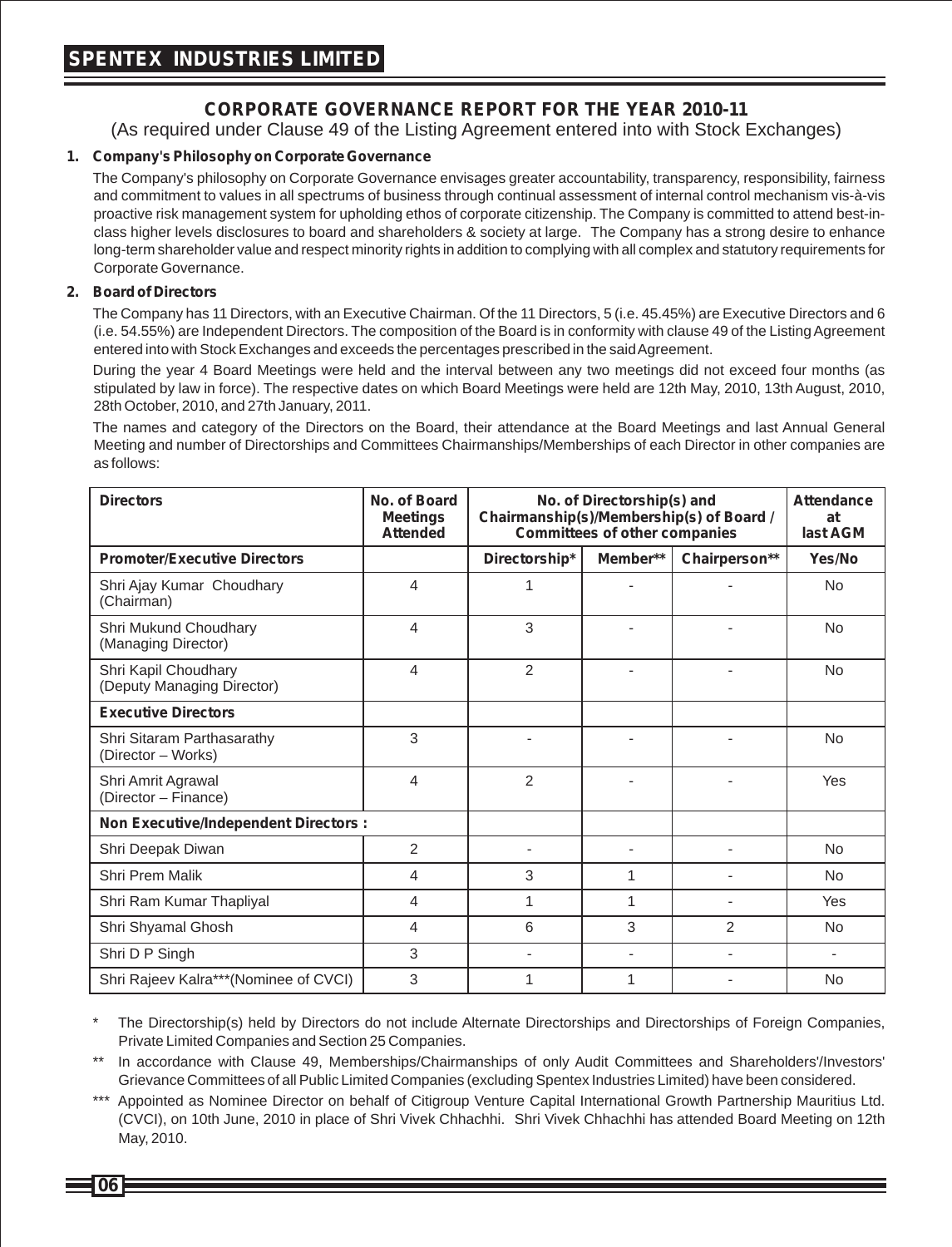### **ANNUAL REPORT 2010 - 2011**

#### **Details of shares held by the Non-Executive/Independent Directors as on 31st March 2011**

| <b>Name</b>                  | No. of shares held | <b>Name</b>            | No. of shares held |
|------------------------------|--------------------|------------------------|--------------------|
| Shri Deepak Diwan            | <b>NIL</b>         | <b>Shri Prem Malik</b> | 15.500             |
| Shri Ram Kumar Thapliyal     | <b>NIL</b>         | Shri Shyamal Ghosh     | <b>NIL</b>         |
| Shri Dhananjaya Prasad Singh | <b>NIL</b>         | Shri Rajeev Kalra      | <b>NIL</b>         |

#### **Board Agenda**

Meetings are governed by a structured agenda. The Board members, in consultation with the Chairman, may bring up any matter for the consideration of the Board. All agenda items are backed by comprehensive background information to enable the Board to take informed decisions. Agenda items are circulated at least seven working days prior to the Board meeting.

#### **Information supplied to the Board**

- 1. Annual operating plans of business, Capital budget and updates.
- 2. Quarterly results of the Company and its operating divisions/manufacturing units, subsidiary and step-down subsidiary companies and business segments.
- 3. Performance of manufacturing units and functioning of key executives.
- 4. Performance of Quality Standards and platform for decision making on quality.
- 5. Image and credibility of the Company in the eyes of domestic and international customers by consistent disclosure and transparency.
- 6. Minutes of meetings of audit committee and other committees of the board, and also resolutions passed by circulation.
- 7. The information on recruitment and remuneration of senior officials next to the Board of Directors, including appointment or removal of the Company Secretary.
- 8. Details of joint venture or collaboration agreements entered into.
- 9. Borrowing Term Loans and Investment of surplus funds as and when happened.
- 10. Transactions that involve substantial payment towards goodwill, brand equity or intellectual property.
- 11. Notices like show cause, demand, penalty which are materially important / effluent and material default in financial obligations to and by the company and also non-receipt of payments for goods sold by the Company.
- 12. Significant development in Human Resources, Labour problems and their proposed solutions, signing of Wage Agreements etc.
- 13. Investments in subsidiaries, foreign exchange exposures and steps taken by the management on exchange rate movement and adverse exchange ratio etc.
- 14. Sale of material nature, of investment/subsidiaries/assets, which is not in normal course of business.
- 15. Fulfillment of various statutory compliances/listing requirements. All other matters required to be placed before the Board for its review / information / approval under the statutes, including Clause 49 of the Listing Agreement.

#### **Post-meeting follow-up system**

The Governance processes in the Company include an effective post-meeting follow-up, review and reporting process for action taken / pending on decisions of the Board and Committees.

#### **Disclosure of Appointment/Re-appointment of Directors at the Annual General Meeting**

In terms of Articles of Association, one-third of the Directors retires by rotation and, if eligible, seeks re-appointment at the Annual General Meeting of Shareholders. Shri Ram Kumar Thapliyal, Shri Prem Malik and Shri Shyamal Ghosh will retire at the ensuing Annual General Meeting and being eligible they seek their re-appointment.

The current term of Shri Ajay Kumar Choudhary, Chairman, Shri Kapil Choudhary, Deputy Managing Director and Shri Sitaram Parthasarathy, Director-Works expired on 1st December, 2010. The Board of Directors, subject to approval of members and other requisite approvals as may be necessitated from time to time, re-appointed them as Chairman, Deputy Managing Director and Director Works respectively for another term of 3 years w.e.f. 2nd December, 2010.

The Board has recommended the re-appointment/appointment of aforesaid Directors. Pursuant to Clause 49 of the Listing Agreement, the brief details of the aforesaid directors are mentioned herein below:

**a) Shri Prem Malik** (69) is a Director of the Company since 31st December, 2005. He is a Post Graduate and has rich experience of more than 44 years in Textiles & Clothing Companies and established his name in the textile industry. He is also instrumental in various tie ups and joint ventures in textiles businesses. Shri Prem Malik is Chairman of Bombay Textiles Research Association, Vice-Chairman of Confederation of Indian Textile Industries and Chairman-cum-Managing Director of CLC Textile Park Private Limited. He is Director in GTN Textiles Ltd, Indo Count Industries Ltd, Gyscoal Alloys Ltd, Alder Trading Company Private Ltd, Smilesville Care Private Ltd, The Synthetic Rayon Textile Export Promotion Council and Cotton Association of India. Shri Malik is Member of the Audit Committee of GTN Textiles Limited.

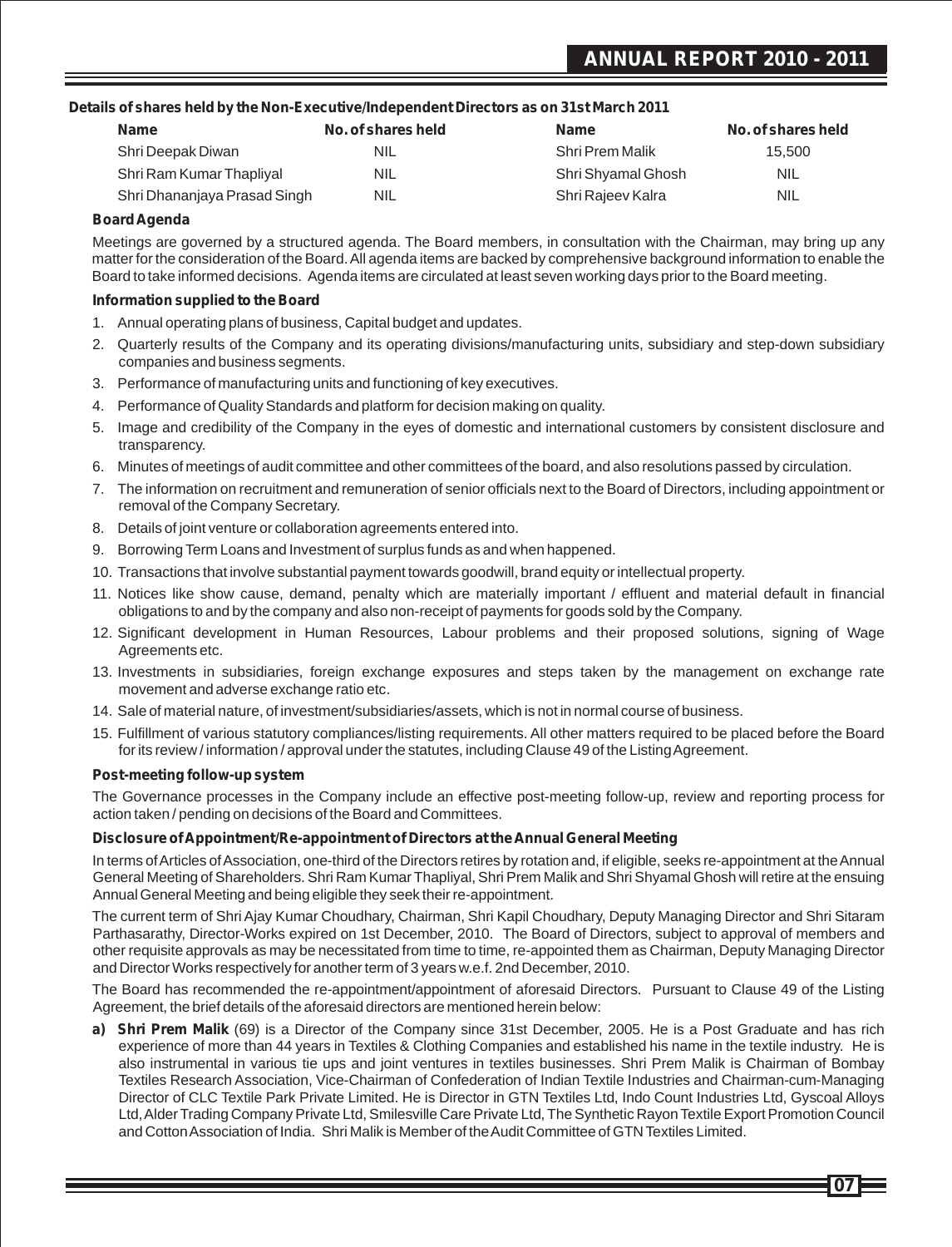Shri Malik is Member of Audit Committee and Remuneration Committee of the Company and holding 15,500 equity shares of the Company in his name as on 31st March, 2011.

**b) Shri Ram Kumar Thapliyal** (67) is a Director of the Company since 31st December, 2005. He holds Master's Degree in Economics. He joined as a Probationary Officer in State Bank of India in the year 1968 and retired as Chief General Manager with more than 38 years experience in various departments of the Bank. He is a Director of ABC Genomics (India) Private Limited and IDBI Federal Life Insurance Co. Ltd. Shri Thapliyal is Member of the Audit Committee of IDBI Federal Life Insurance Co. Limited.

Shri Thapliyal is Chairman of Audit Committee and member of Remuneration Committee of the Company and does not hold any share of the Company as on 31st March, 2011.

**c) Shri Shyamal Ghosh** (69) is a Director of the Company since 30th June, 2006. He holds Master's Degree in Economics and a retired IAS officer and former Secretary to Government of India. He is Director of Span Diagnostics Ltd, Burn Standard Co Ltd, Quippo Telecom Infrastructure Ltd, IDBI Intech Ltd, West Bengal State Electricity Distribution Co. Ltd (WBSEDL), National Multi Commodity Exchange Ltd (NMCE), Data Security Council of India, Indo-German Social Service Organisation and Sesame Street Trust India.

Shri Ghosh is Chairman of Audit Committee & Remuneration Committee of Span Diagnostics Ltd and member of Audit Committee of Burn Standard Co. Ltd, WBSEDL and NMCE. He is also member of Remuneration Committee of WBSEDL and NMCE.

Shri Ghosh does not hold any share of the Company as on 31st March, 2011.

**d) Shri Ajay Kumar Choudhary** (63) is a director of the Company since 5th May, 2004 and appointed as Chairman of the Company on 2nd December, 2005. He is a Commerce Graduate and having about 40 years of experience in textile industry. He is director in CLC & Sons Private Limited and CLC Enterprises Limited.

Shri Ajay Choudhary holds 80,66,051 equity shares of the Company in his name as on 31st March, 2011.

**e) Shri Kapil Choudhary** (38) is a Director of the Company since 5th May, 2004 and appointed as Deputy Managing Director on 28th April, 2007. He is a Commerce Graduate and having 17 years rich experience in operations and marketing aspects. He has developed a very strong marketing network all over the world. He is Managing Director of Schoeller Textile Netherlands B.V., a foreign step down subsidiary of the Company. He is also director in CLC & Sons Private Limited, CLC Enterprises Limited, CLC Power Limited, CLC Textile Park Private Limited, and Spentex (Mauritius) Private Limited.

Shri Kapil Choudhary holds 84,74,869 equity shares of the Company in his name as on 31st March, 2011.

**f) Shri Sitaram Parthasarathy** (50) is a Director of the Company since 12th May, 2004. He has a sound academic background and did B. Sc. (Hons) and B. Tech (Textiles). He is having about 27 years of operational experience both in spinning and weaving businesses with an impressive track record in successful implementation of textile projects.

Shri Parthasarathy holds 68,150 equity shares of the Company in his name as on 31st March, 2011.

#### **3. Audit Committee**

The Audit Committee of the Board, inter alia, provides reassurance to the Board on the existence of an effective internal control environment that ensures:

- efficiency and effectiveness of operations, both domestic and overseas;
- safeguarding of assets and adeguacy of provisions for all liabilities;
- reliability of financial and other management information and adequacy of disclosures;
- compliance with all relevant statutes

The Audit Committee of the Board consists of two Non-Executive Independent Directors viz. Shri Ram Kumar Thapliyal (Chairman) Shri Prem Malik (Member) and one Executive Director, Shri Amrit Agrawal (Member) respectively. The members have the requisite accounting and financial management expertise. Statutory Auditors and Internal Auditor are inviting to the meetings of Audit Committee and presenting their periodical reports. The Company Secretary acts as Secretary to the Audit Committee.

The Composition of Audit Committee meets the requirements of Section 292Aand Clause 49 of the Listing Agreement.

The terms of reference / powers of the Audit Committee include the following:

- 1. Oversight of the Company's financial reporting process and the disclosure of its financial information to ensure that the financial statement is correct, sufficient and credible.
- 2. Review and recommend the Revenue budgets and Capital budgets followed by updates from time to time.
- 3. Recommending to the Board, the appointment/re-appointment of the Statutory Auditors, Cost Auditor and the fixation of audit fees.
- 4. Discussion with statutory auditors before the audit commences, about the nature and scope of audit as well as post-audit discussion to ascertain any area of concern.
- 5. Reviewing the efficiency and effectiveness of internal audit function, adequacy of the internal control systems and other services rendered by the statutory auditors.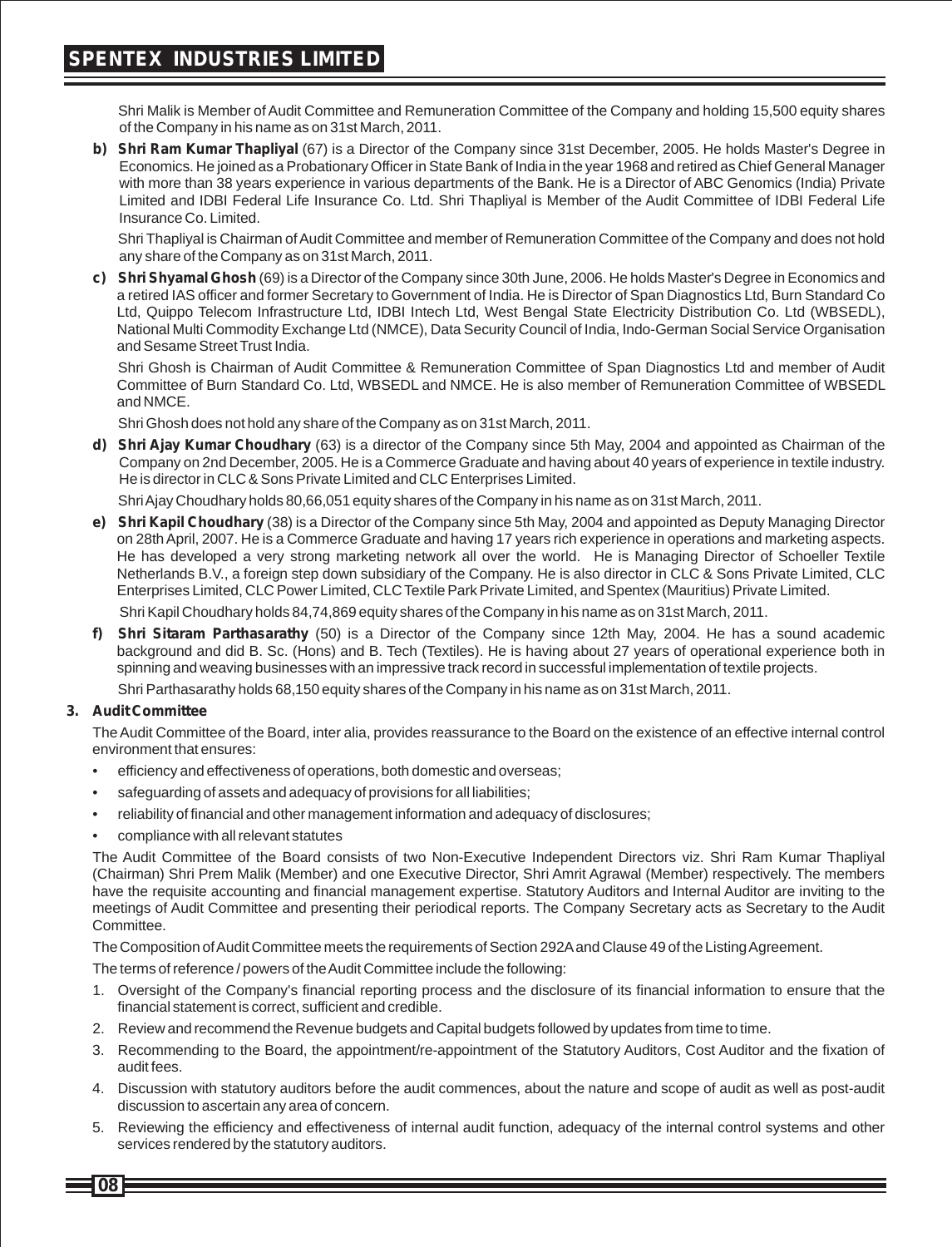- 6. Reviewing the functioning and weaknesses, if any, observed by the internal auditors, management opinion on such weaknesses and solutions from time to time.
- 7. Reviewing, with the management, the annual financial statements i.e. directors responsibility statement under Section 217(2AA) of the Companies Act, 1956, accounting policies and practices, compliances with listing and other legal requirements, disclosure of related party transactions, implementation of the Accounting Standards as notified u/s 211(3C) of the Companies Act, 1956 and Draft Audit Report before submission to the Board for approval.
- 8. Reviewing, with the management, the quarterly financial results before submitting it to the Board for approval.
- 9. To look into the reasons for any default/delay, if any, in the payment to the Lenders/Bankers/Financial Institutions, Debenture holder, Creditors and Shareholders (in case of dividend declaration).
- 10. Approval of appointment of CFO (i.e., the whole-time Finance Director or any other person heading the finance function or discharging that function) after assessing the qualifications, experience & background, etc. of the candidate.

During the year, 4 Audit Committee Meetings were held on 12th May, 2010, 13th August, 2010, 28th October, 2010, and 27th January, 2011 with full attendance.

#### **4. Remuneration Committee**

The Remuneration Committee of the Board, inter alia, reviews/recommends to the Board the remuneration package of Executive Directors and the senior most level of management immediately below the Executive Directors based on performance and defined criteria/HR Policies. The Remuneration Committee comprises of Shri Prem Malik, (Chairman), Shri Ram Kumar Thapliyal and Shri Deepak Diwan, (Members) all are Non-executive/Independent Directors. During the year one Committee Meeting was held on 13th August, 2010 with full attendance.

The Remuneration of Chairman, Managing Director, Deputy Managing Director, Director-Works and Director-Finance was in accordance with Schedule XIII of the Companies Act, 1956 and approved by members of the Company.

Details of remuneration paid to Directors for the financial year 2010-11 are as under:

(` in lacs)

| <b>Name of Director</b>                    | <b>Sitting Fee</b><br>for Board<br>Meeting(s) | <b>Sitting Fee for</b><br><b>Remuneration</b><br><b>Committee</b><br>Meeting(s) $( )$ | <b>Sitting Fee</b><br>for Audit<br><b>Committee</b><br>Meeting(s) $( )$ | Salaries and<br><b>Perquisites</b><br>p.a. $( )$ | <b>Total</b><br>$\left( \begin{array}{c} \cdot \\ \cdot \end{array} \right)$ |
|--------------------------------------------|-----------------------------------------------|---------------------------------------------------------------------------------------|-------------------------------------------------------------------------|--------------------------------------------------|------------------------------------------------------------------------------|
| <b>Executive Directors</b>                 |                                               |                                                                                       |                                                                         |                                                  |                                                                              |
| Shri Ajay Kumar Choudhary                  | ٠                                             | ٠                                                                                     | ٠                                                                       | 48.00                                            | 48.00                                                                        |
| Shri Mukund Choudhary                      | ٠                                             |                                                                                       |                                                                         | 48.00                                            | 48.00                                                                        |
| Shri Kapil Choudhary                       |                                               |                                                                                       |                                                                         | 48.00                                            | 48.00                                                                        |
| Shri Sitaram Parthasarathy                 |                                               |                                                                                       |                                                                         | 47.62                                            | 47.62                                                                        |
| Shri Amrit Agrawal                         | ٠                                             |                                                                                       | ۰                                                                       | 42.43                                            | 42.43                                                                        |
| <b>Non Executive/Independent Directors</b> |                                               |                                                                                       |                                                                         |                                                  |                                                                              |
| Shri Deepak Diwan                          | 0.22                                          | 0.11                                                                                  |                                                                         |                                                  | 0.33                                                                         |
| Shri Prem Malik                            | 0.44                                          | 0.11                                                                                  | 0.44                                                                    | ۰                                                | 0.99                                                                         |
| Shri Ram Kumar Thapliyal                   | 0.44                                          | 0.11                                                                                  | 0.44                                                                    |                                                  | 0.99                                                                         |
| Shri Shyamal Ghosh                         | 0.44                                          |                                                                                       |                                                                         |                                                  | 0.44                                                                         |
| Shri D P Singh                             | 0.33                                          |                                                                                       | ٠                                                                       |                                                  | 0.33                                                                         |
| Shri Rajeev Kalra ***                      |                                               |                                                                                       | $\overline{\phantom{a}}$                                                | ۰                                                |                                                                              |

Citigroup Venture Capital International Growth Partnership Mauritius Ltd., is not clamming any sitting fee for attending any Board or Committee meetings by their nominees, accordingly the Company is not paying sitting fee to its nominee.

#### **5. Share Transfer & Shareholders/Investors Grievance Committee:**

The Share Transfer & Shareholders'/Investors Grievance Committee comprises of three members viz. Shri Deepak Diwan (Chairman), Non-executive/Independent Director, Shri Mukund Choudhary and Shri Kapil Choudhary (Members), Executive Directors of the Company.

The Committee members meet from time to time, inter alia, to approve issue of duplicate share certificates and oversee and reviews all matters connected with the transfer of securities. The Committee also reviews the performance of the Registrar and Transfer Agents, besides supervising the mechanism of investor grievance redressal to ensure cordial investor relationship.

The committee also reviews all investors' complaints and their grievances. During the year the Company has received 11 complaints from the investors and has responded to their fullest satisfaction and 21 complaints were received through SEBI/Stock Exchanges, which were duly replied / redressed. There was no complaint outstanding as on 31st March 2011.

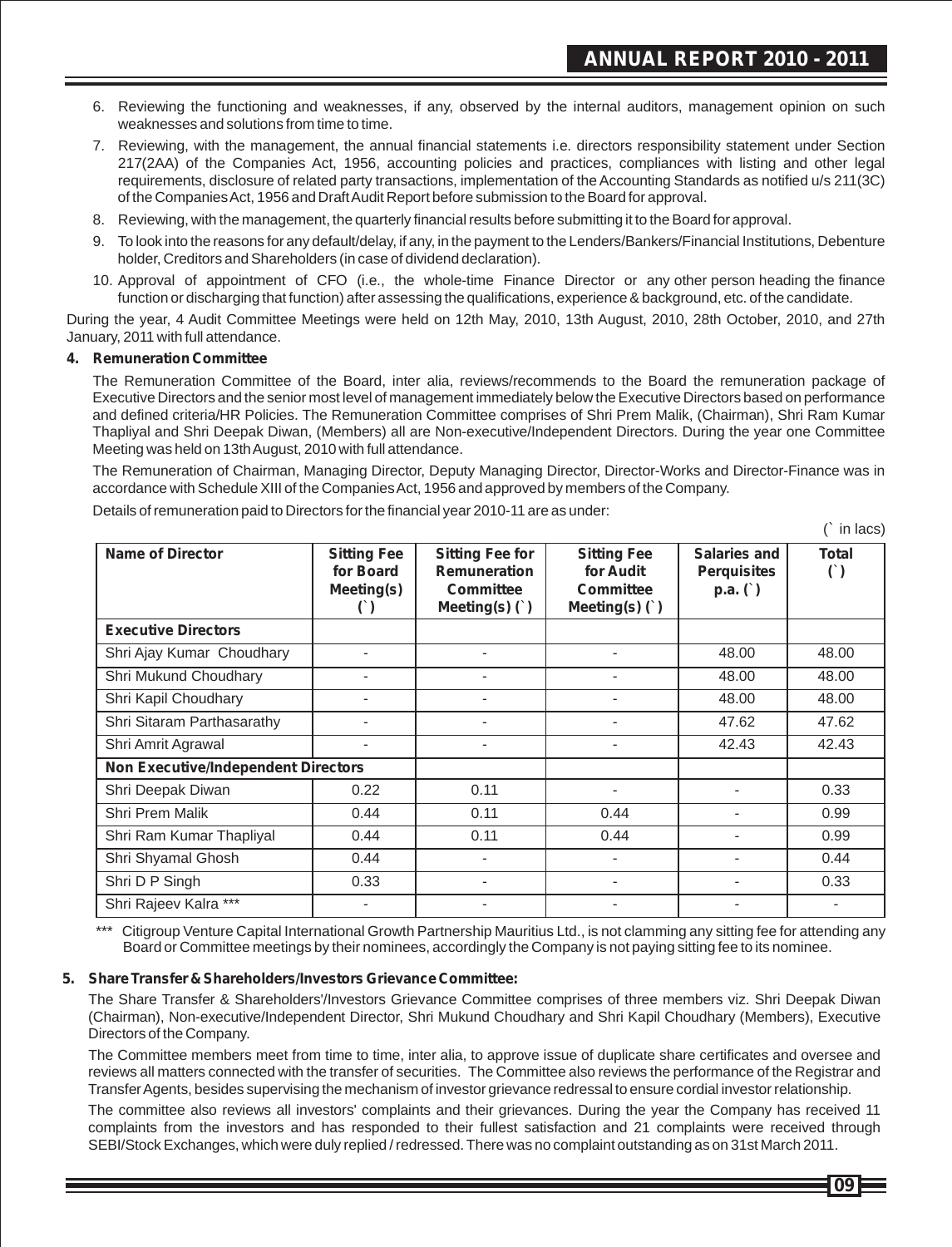Shri B V R Murthy, Sr. Manager-Secretarial is also the compliance officer for complying in accordance with the requirements of SEBI Regulations and the Listing Agreement with the Stock Exchanges in India.

During the year, 4 committee meetings were held on 2nd April, 2010, 1st July, 2010, 7th October, 2010 and 5th January, 2011. All the members of the Committee attended the meetings.

#### **6. Investment Committee**

The Investment Committee of the Board, inter alia, recommends to the Board on various opportunities to setup/acquire/establish textile business outside India besides its present expansion and acquisition plans in India and to execute various documents/agreements from time to time and to form subsidiary companies and fellow subsidiary companies. The Committee comprises of three members viz. Shri Mukund Choudhary, Shri Kapil Choudhary, Executive – Directors and Shri Rajeev Kalra, Nominee Director (on behalf of CVCI) of the Company. No Investment Committee meeting was held during the year.

#### **7. Banking Committee**

The Banking Committee of the Board, inter alia, authorizes company officials to execute/sign various documents/cheques for availing various credit facilities/term loan provided by the Banks from time to time. The Board of Directors had taken note on various credit facilities sanctioned/restructured by Banks.

The Committee comprises of one Non-Executive Director and three Executive Directors comprises Shri Deepak Diwan, Independent Director, Shri Mukund Choudhary, Managing Director, Shri Kapil Choudhary, Deputy Managing Director and Shri Amrit Agrawal, Director-Finance. During the year, 3 Committee meetings were held on 24th September, 2010, 24th November, 2010 and 7th February, 2011. Shri Mukund Choudhary, Shri Kapil Choudhary & Shri Amrit Agrawal attended all three meetings individually, & Shri Deepak Diwan did not attend any meeting.

#### **8. General Body Meetings**

#### **(A) Annual General Meetings:**

Details of last three Annual General Meetings of the Company held at

| <b>AGM</b> | <b>LOCATION</b>                                                                                                                                             | <b>DATE &amp; TIME</b>                | <b>Special Resolutions passed</b>                                                                                                                    |
|------------|-------------------------------------------------------------------------------------------------------------------------------------------------------------|---------------------------------------|------------------------------------------------------------------------------------------------------------------------------------------------------|
| 16th AGM   | Banarsidas Chandiwala Sewa<br><b>Smarak Trust Guest House</b><br>Auditorium, Chandiwala Estate.<br>Maa Anandmai Ashram Marg,<br>Kalkaji, New Delhi - 110019 | 19th September, 2008<br>at 10.00 A.M. | None                                                                                                                                                 |
|            | 17th AGM   Lok Kala Manch, 20, Lodhi<br>Institutional Area, Lodhi Road,<br>New Delhi - 110003                                                               | 30th September, 2009<br>at 9:30 A.M.  | 1. To approve the Re-appointment of Shri<br>Mukund Choudhary as Managing Director<br>of the Company for a period of 5 years and<br>his remuneration. |
| 18th AGM   | Bipin Chandra Pal Memorial<br>Bhavan, A - 81, Chittaranjan<br>Park, New Delhi - 110019                                                                      | 30th September, 2010<br>at 9:30 A.M.  | 1. To approve the Re-appointment of Shri Amrit<br>Agrawal as Director - Finance of the Company<br>for a period of 3 years and his remuneration.      |

#### **(B) Postal Ballot**

No special resolution was passed through Postal Ballot during 2010-11.

#### **9. Code of Conduct**

The Board of Directors has adopted the Code of Conduct and ethics for Directors, Senior Management and the designated employees who have affirmed the compliance with the Code. The Code has also been posted on the company's website **www.spentex.net**. The declaration in compliance with Clause 49 I (D) (ii) of the Listing Agreement is given below:

To The Shareholders of Spentex Industries Limited

Sub : **Compliance with Code of Conduct in terms of Clause 49 I (D) (ii) of the Listing Agreement**

I hereby declare that all the Board Members and Senior Management Personnel of the Company have affirmed compliance with the code of conduct as adopted by the Board of Directors for the year ended 31st March, 2011 in terms of Clause 49 I (D) (ii) of the Listing Agreement entered into with the Stock Exchange.

Date: May 12, 2011

Place: New Delhi **Mukund Choudhary**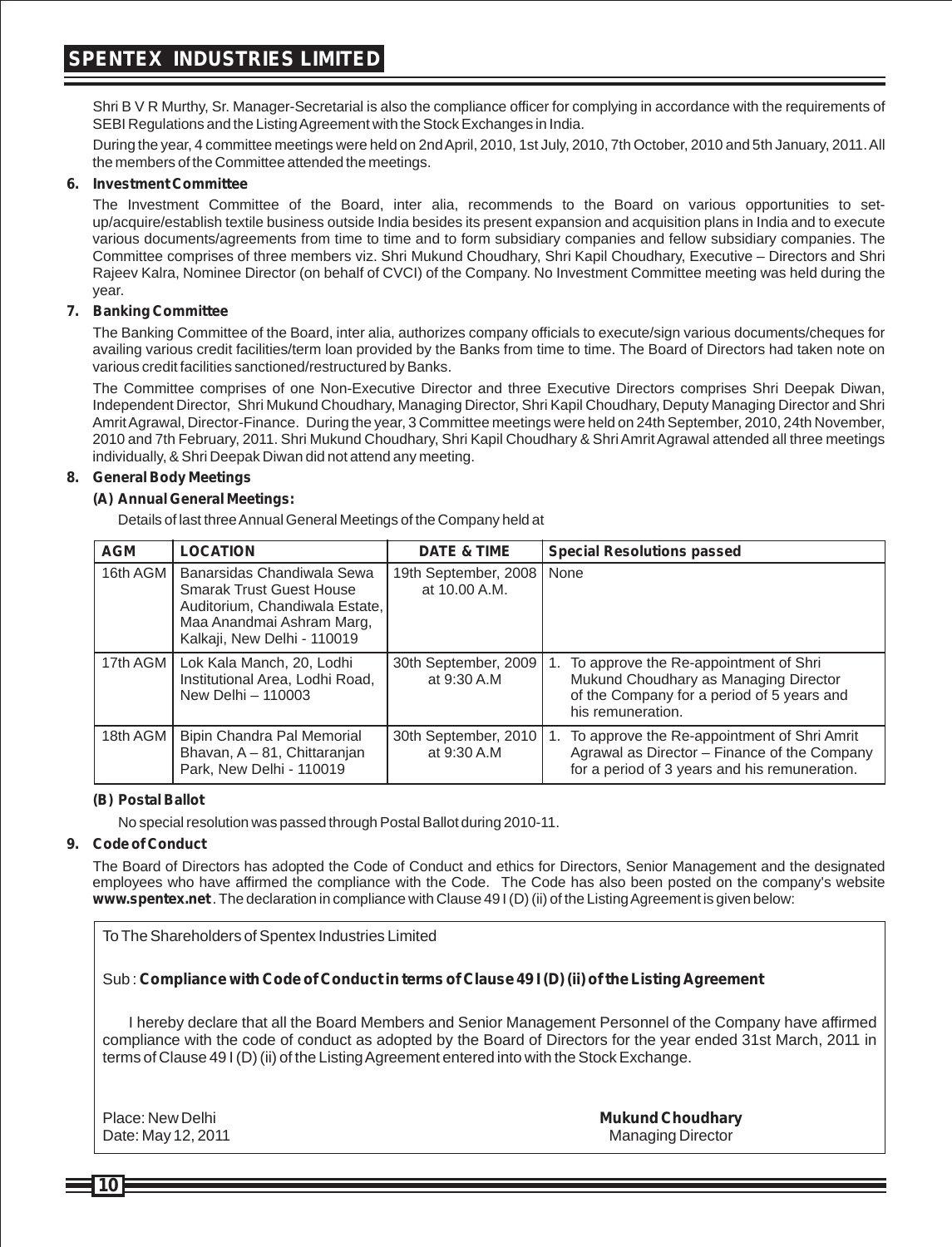#### **10. Compliance**

#### **a. Mandatory Requirements:**

The Company is fully compliant with the applicable mandatory requirements of the Clause 49 of the Listing Agreement.

#### **b. Adoption of Non-Mandatory Requirements:**

Although it is not mandatory, three Committees of Board, namely Remuneration Committee, Banking Committee and Investment Committee are in place. Details of all the above mentioned committees have been provided in this report.

#### **11. Disclosures**

- $\triangleright$  The disclosure relating to transactions of material nature with the related parties are disclosed in the financial statements.
- Ø Company has fulfilled all Statutory Compliances and there were no penalties, strictures imposed on the Company by Stock Exchanges or SEBI or any Statutory Authority, on any matter related to Capital Markets, during the last three years.
- Ø Company has issued circular in connection with Whistle Blower Policy and no employee was denied to access to the Audit Committee.
- Ø Pursuant to Clause 47(f) of the Listing Agreement, the Company has created E-mail ID secretarial@clcindia.com exclusively for the purpose of registering complaints by investors.
- Ø Green Initiative introduced by the Ministry of Corporate Affairs vide its circular No. 18/2011 dated 29th April, 2011, members are requested to intimate e-mail address to facilitate to send Annual Report and other reports/notices through e-mail.

#### **12. Means of Communication**

- Ø The quarterly/half yearly/annual financial results and press releases on significant developments in the Company are submitted to the Stock Exchanges immediately after Board approves the same to enable stock exchanges to put the results<br>on their websites and communicate to their members.
- on their websites and communicate to their members.<br>The quarterly/half-yearly/annual financial results are published in English (Business Standard/The Financial Express) and Hindi (Business Standard/Jansatta) newspapers and the same are also displayed on the Company's website Ø**www.spentex.net**. The Company's website also displays all official news releases.
- $\triangleright$  The Management Discussions and Analysis is included in Directors' Report.

#### **13. General Shareholder information**

- Ø The 19th Annual General Meeting will be held at Bipin Chandra Pal Memorial Bhavan, A-81, Chittaranjan Park, New Delhi 110 019, on Thursday, the 30th day of June, 2011 at 10:30 A.M.
- Ø Financial Calendar (Tentative) :`

| Financial reporting for the Quarter ending June 30, 2011      | ÷ | Friday, August 12, 2011   |
|---------------------------------------------------------------|---|---------------------------|
| Financial reporting for the Quarter ending September 30, 2011 | ÷ | Friday, November11, 2011  |
| Financial reporting for the Quarter ending December 31, 2011  | ÷ | Monday, February 13, 2012 |
| Financial reporting for the Quarter ending March 31, 2012     | ÷ | Friday, May 11, 2012      |
| Alternatively                                                 |   |                           |
| Annual Result for the year ended March 31, 2012               |   | Friday, May 25, 2012      |

- Ø Date of Book closure : Monday the 27th June, 2011 to Thursday the 30th June, 2011 (both days inclusive)
- Ø Dividend Payment Date : Not Applicable
- Ø Listing of Equity Shares on Stock Exchanges: The Bombay Stock Exchange Ltd., Mumbai (scrip code = 521082) and National Stock Exchange of India Ltd. Mumbai (scrip code = SPENTEX).
- Ø ISIN No. INE376C01020
- Ø The Annual Listing Fee has been paid till 31st March, 2012.
- $\triangleright$  Market Price Data : High/Low during each month in last financial year 2010-11 at BSE & NSE:

| <b>Month</b> | April | Mav   | Jun   | July  | Aug   | Sep   | Oct   | <b>Nov</b> | <b>Dec</b> | Jan   | Feb   | Mar   |
|--------------|-------|-------|-------|-------|-------|-------|-------|------------|------------|-------|-------|-------|
| <b>BSE</b>   |       |       |       |       |       |       |       |            |            |       |       |       |
| High         | 14.36 | 13.57 | 13.76 | 16.10 | 19.80 | 25.00 | 23.65 | 28.55      | 25.05      | 21.65 | 19.50 | 17.75 |
| Low          | 11.27 | 10.33 | 10.12 | 12.95 | 15.85 | 16.80 | 21.00 | 20.00      | 18.20      | 16.50 | 15.50 | 15.75 |
| <b>NSE</b>   |       |       |       |       |       |       |       |            |            |       |       |       |
| High         | 14.45 | 13.65 | 13.80 | 16.25 | 19.90 | 24.60 | 23.50 | 28.75      | 25.10      | 21.60 | 19.55 | 18.70 |
| Low          | 11.25 | 10.60 | 10.35 | 12.90 | 15.95 | 16.75 | 20.60 | 20.00      | 18.55      | 15.50 | 14.40 | 14.00 |

- $\triangleright$  Registrars and Transfer Agents: M/s. Beetal Financial & Computer Services (P) Ltd., 99, Beetal House, Madangir, Near Dada Harsukh Dass Mandir, Behind Local Shopping Complex, New Delhi 110 062 Ph. No. 011 - 2996 1281 and 011 - 2996 1282 and Fax No. 011 - 2996 1284, E-mail **beetal@rediffmail.com; beetal\_99@sify.com**
- $\triangleright$  Share Transfer System: The Company's shares are compulsorily traded in dematerialised mode. Share in physical mode lodged for transfer are processed and returned to the shareholders within the stipulated time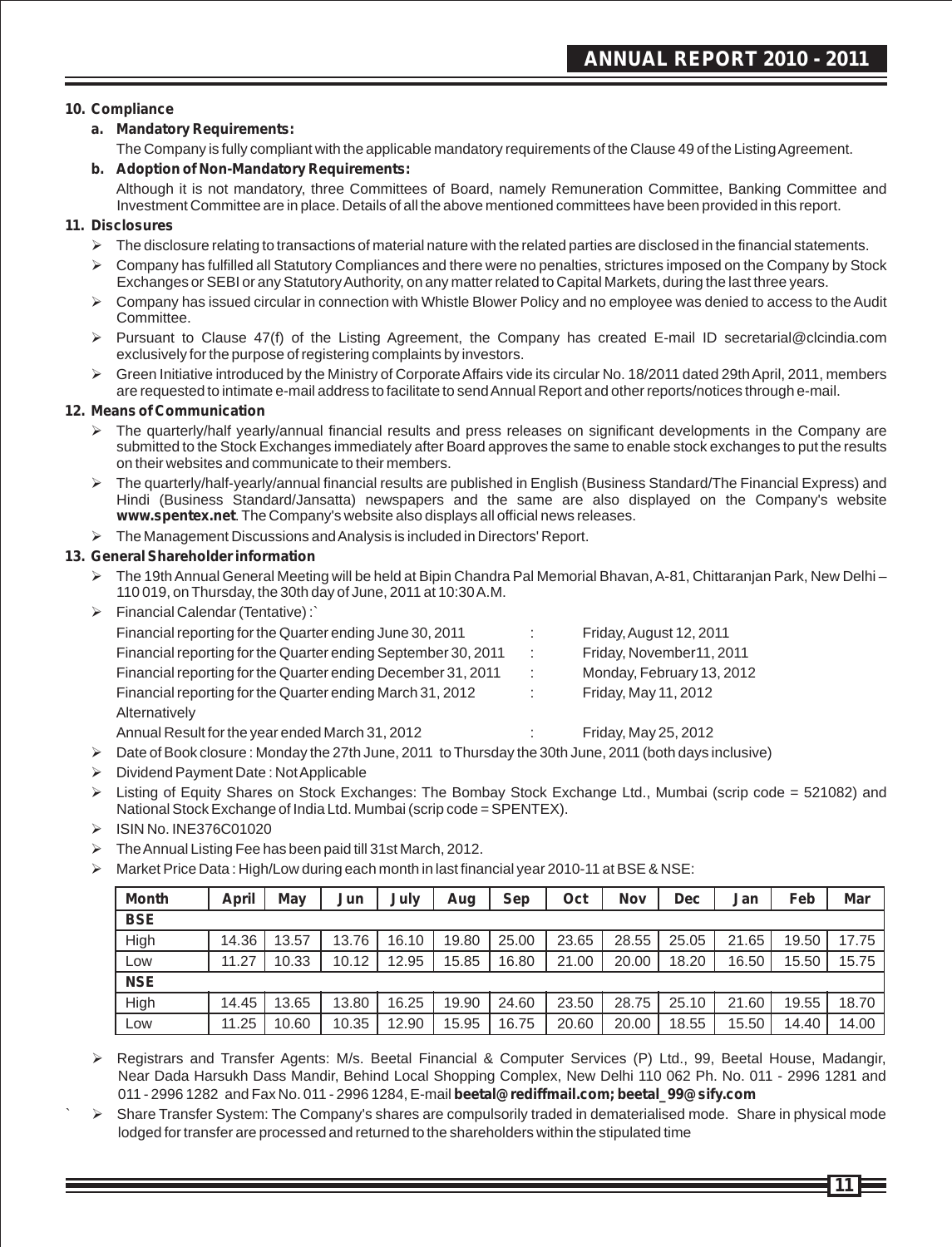#### Ø**Distribution of shareholding as on 31st March 2011:**

| No. of Shares         | <b>No. of Shareholders</b> | Percentage | No. of Shares | Percentage |
|-----------------------|----------------------------|------------|---------------|------------|
| 500<br>to             | 36.623                     | 90.68      | 3,454,303     | 4.25       |
| 501<br>1.000<br>to    | 1.866                      | 4.62       | 1,583,220     | 1.95       |
| 1.001<br>2.000<br>to  | 882                        | 2.18       | 1,388,791     | 1.71       |
| 2,001<br>3.000<br>to  | 332                        | 0.82       | 852,201       | 1.05       |
| 3.001<br>4.000<br>to  | 137                        | 0.34       | 493.348       | 0.60       |
| 4,001<br>5.000<br>to  | 146                        | 0.36       | 698,150       | 0.86       |
| 5,001<br>10.000<br>to | 192                        | 0.48       | 1,431,155     | 1.76       |
| 10.001<br>and above   | 208                        | 0.52       | 71,420,867    | 87.82      |
| Total                 | 40,386                     | 100.00     | 81,322,035    | 100.00     |
| <b>Physical Mode</b>  |                            |            | 49,57,313     | 6.10       |
| Electronic Mode       |                            |            | 7,63,64,722   | 93.90      |

#### **Shareholding Pattern as on 31st March 2011:**

| SI. No. | <b>Particulars</b>                  | No. of shares | %      |
|---------|-------------------------------------|---------------|--------|
|         | Promoter & Promoter Group           | 41,880,560    | 51.50  |
| 2       | <b>Bodies Corporate</b>             | 5,550,212     | 6.82   |
| 3       | Fls/Banks/Mutual Funds/UTI          | 714,505       | 0.88   |
| 4       | State Government/Central Government | 59,337        | 0.07   |
| 5       | Foreign Institutional Investors     | 19.255.367    | 23.68  |
| 6       | Foreign Banks                       | 1.505         | 0.00   |
| 7       | Directors Other Than Promoters      | 140,299       | 0.17   |
| 8       | <b>NRIS</b>                         | 316,459       | 0.39   |
| 9       | Trust                               | 28,145        | 0.04   |
| 10      | Indian Public & Others              | 13,375,646    | 16.45  |
|         | <b>Total</b>                        | 81,322,035    | 100.00 |

The equity shares of the Company are frequently traded on The Bombay Stock Exchange Ltd., Mumbai (BSE) and National Stock Exchange of India Ltd., Mumbai (NSE).

- Ø During the year the Company has issued and allotted 75,89,000 equity shares on 13th August, 2010 and 31st March, 2011 to CLC Technologies Private Limited, a promoters group Company in respect to option exercised by warrant holder to convert same number of share warrants at a price of Rs.16.95 (including premium of Rs. 6.95). Accordingly, the paid-up capital of the Company has been increased from Rs. 737,330,350/- to 813,220,350/- consisting 81,322,035 equity shares of Rs. 10/- each.
- $\triangleright$  Plant Location(s):

In India

- 1. D-48, MIDC, Baramati, District. Pune, Maharashtra 413 133
- 2. B-1, MIDC, Chincholi Kondi, Distt. Solapur, Maharashtra 413 255
- 3. 31-A, MIDC Industrial Area, Butibori, Nagpur, Maharashtra 441 122
- 4. 51-A, Industrial Area, Sector III, Pithampur, Madhya Pradesh 454 774

Out side India

- 1. 2A, Zie Said Street, Tashkent City 100042 Republic of Uzbekistan
- 2. 2 Tashkent Yuli Street, Toypeta, Urta-Chirchik District, Tashkent Region 102300, Republic of Uzbekistan.
- 3. H. 440B, Margilan Street, Fergana Region, Margilan City, Republic of Uzbekistan
- 4. Nadrazni 557 436 57, Litvinov, Czech Republic
- Ø Address for Correspondence :

|    | Registered Office Address         | A-60, Okhla Industrial Area, Phase II, New Delhi 110 020<br>Ph. 011 - 2638 7738, 4161 4999, Fax: 011 - 2638 5181.<br>Email: secretarial@clcindia.com                                                                                                                                            |
|----|-----------------------------------|-------------------------------------------------------------------------------------------------------------------------------------------------------------------------------------------------------------------------------------------------------------------------------------------------|
|    | 2. Registrars & Transfer Agents : | M/s. Beetal Financial & Computer Services (P) Ltd<br>99, Beetal House, Madangir, Near Dada Harsukh Dass Mandir,<br>Behind Local Shopping Complex, New Delhi 110 062<br>Ph. No. 011 - 29961281 and 011-29961282 and Fax No. 011- 2996 1284.<br>E-mail: beetal@rediffmail.com; beetal 99@sify.com |
| 3. | Compliance Officer                | Shri B V R Murthy, Sr. Manager Secretarial<br>Ph. 011 - 26387738, 46598900, Fax: 011 - 26385181<br>Email: murthy@clcindia.com; secretarial@clcindia.com                                                                                                                                         |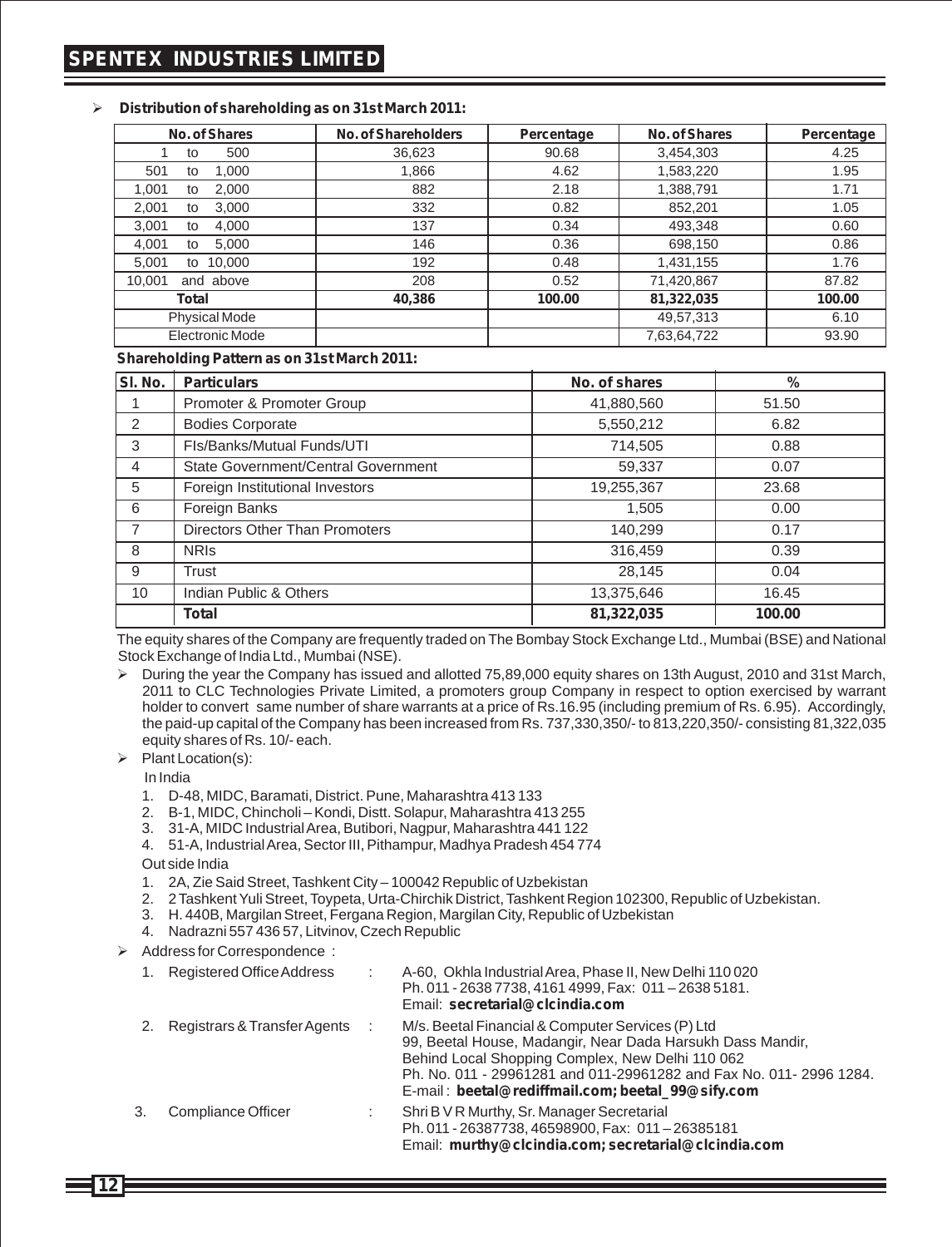#### **CHIEF EXECUTIVE OFFICER (CEO) AND CHIEF FINANCIAL OFFICER (CFO) CERTIFICATION**

To, The Board of Directors Spentex Industries Limited

#### **Sub: CEO/CFO Certificate**

We, Mukund Choudhary, Managing Director and Amrit Agrawal, Director-Finance, to the best of our knowledge and belief, certify that:

- (a) We have reviewed the financial statements and the cash flow statement for the year ended 31st March, 2011 and that to the best of our knowledge and belief:
	- (i) these statements do not contain any materially untrue statement or omit any material fact or contain statements that might be misleading.
	- (ii) these statements together present a true and fair view of the Company's affairs, and are in compliance with the existing accounting standards, applicable laws and regulations.
- (b) There are, to the best of our knowledge and belief, no transactions entered into by the Company during the year which are fraudulent, illegal or violative of the Company's code of conduct.
- (c) We accept responsibility for establishing and maintaining internal controls for financial reporting and we have evaluated the effectiveness of the internal control systems of the Company pertaining to financial reporting and we have disclosed to the Auditor and the Audit Committee, deficiencies in the design or operation of such internal controls, if any, of which we are aware and the steps we have taken or propose to take to rectify these deficiencies.
- (d) We have indicated to the auditors and the Audit Committee;
	- (i) significant changes in internal controls over financial reporting, during the year.
	- (ii) significant changes in accounting policies during the year and that the same have been disclosed in the notes to the financial statements and
	- (iii) instances of significant fraud of which we have become aware, if any, and the involvement therein, if any, of the management or an employee having significant role in the Company's internal control system over financial reporting.

Place: New Delhi **Mukund Choudhary Amrit Agrawal** Date: May 12, 2011 **Date: Managing Director Contract Contract Provide** Director - Finance

#### **CERTIFICATE ON CORPORATE GOVERNANCE**

#### To

#### **The Members of Spentex Industries Limited**

We have examined the compliance of conditions of Corporate Governance by **SPENTEX INDUSTRIES LIMITED,** having its Registered Office at A-60, Okhla Industrial Area, Phase-II, New Delhi-110 020 for the year ended March 31, 2011, as stipulated in Clause 49 of the Listing Agreement of the said Company with the concerned Stock Exchanges in India.

The Compliance of conditions of corporate governance is the responsibility of the management. Our examination is limited to procedures and implementation thereof, adopted by the Company, for ensuring the compliance of the conditions of the Corporate Governance. It is neither an audit nor an expression of opinion on the financial statements of the Company.

In our opinion and to the best of our information and according to the explanations given to us, we certify that the Company has complied with the conditions of Corporate Governance as stipulated in the above mentioned Listing Agreement.

We state that in respect of the investor grievances received for the year ended 31st March, 2011, no such investor grievances remained unattended/pending as at 31st March, 2011 as per the records maintained by the Share Transfer & Shareholders'/ Investors' Grievance Committee.

We further state that such compliance is neither an assurance as to the future viability of the Company nor the efficiency or effectiveness with which the management has conducted the affairs of the Company.

> For **Balraj Sharma & Associates** Company Secretaries

> > **(Balraj Sharma)**

Place: New Delhi FCS-1605 Date: May 12, 2011 CP-824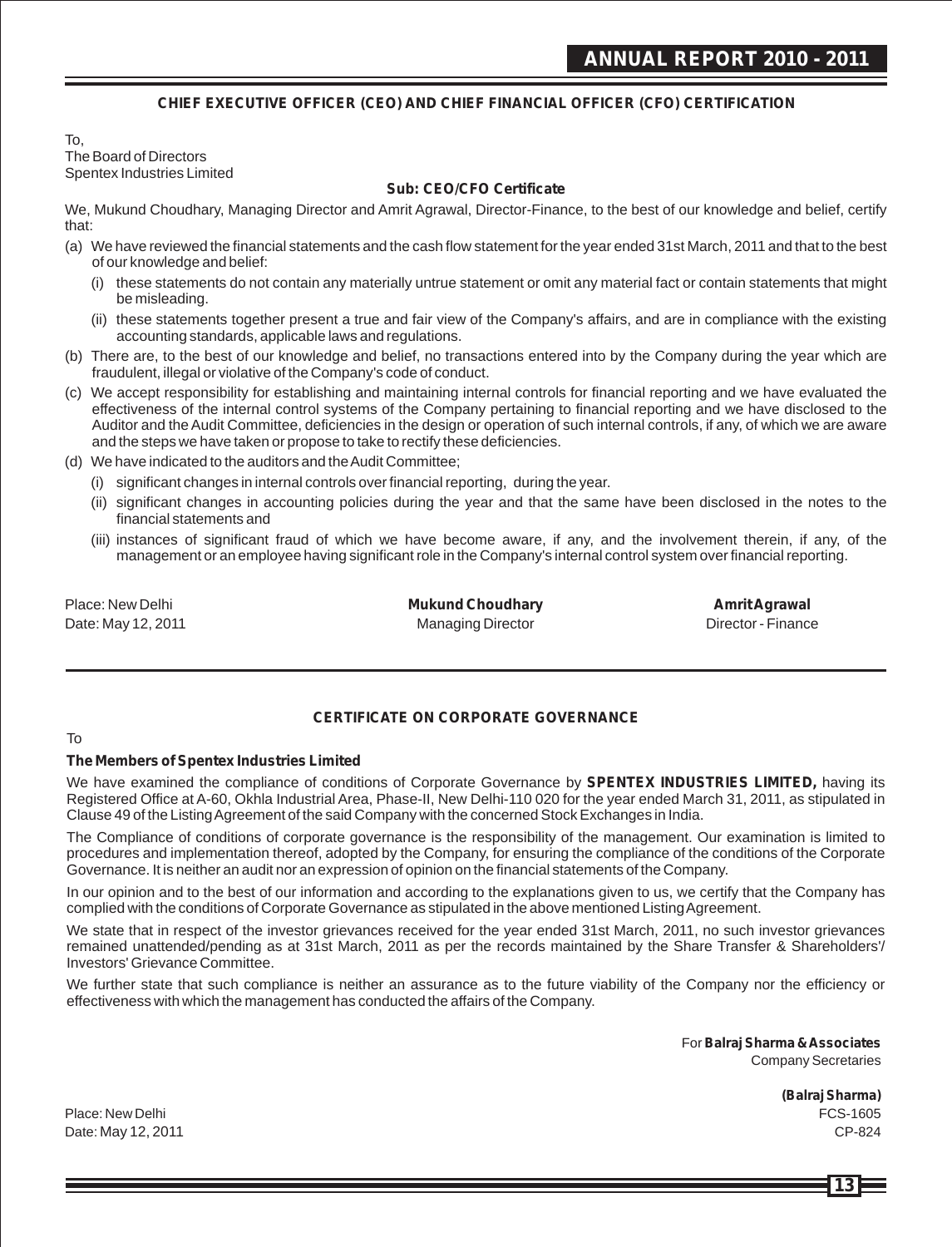### **AUDITORS' REPORT TO THE MEMBERS OF SPENTEX INDUSTRIES LIMITED**

- 1. We have audited the attached Balance Sheet of Spentex Industries Limited, as at March 31, 2011 and the related profit and Loss Account and Cash Flow Statement for the year ended on that date annexed thereto, which we have signed under reference to this report. These financial statements are the responsibility of the Company's Management. Our responsibility is to express an opinion on these financial statements based on our audit.
- 2. We conducted our audit in accordance with the auditing standards generally accepted in India. Those standards required that we plan and perform the audit to obtain reasonable assurance about whether the financial statements are free of material misstatement. An audit includes examining, on a test basis, evidence supporting the amounts and disclosures in the financial statements. An audit also includes assessing the accounting principles used and significant estimates made by management, as well as evaluating the overall financial statement presentation. We believe that our audit provides a reasonable basis for our opinion.
- 3. As required by the Companies (Auditor's Report) Order, 2003 as amended by the Companies(Auditor's Report) (Amendment) Order, 2004, issued by the Central government of India in terms of sub-section(4A) of Section 227 of The Companies Act, 1956 of India(the Act) and on the basis of such checks of the books and records of the Company as we considered appropriate and according to the information and explanations given to us, we further report that:
- 3.1 (a) The Company is maintaining proper records showing full particulars including quantitative details and situation of fixed assets.
	- (b) The fixed assets are physically verified by the management according to a phased programmed designed to cover all the items over a period of three years, which in our opinion, is reasonable having regard to the size of the Company and the nature of its assets. Pursuant to the programme, a portion of the fixed assets has been physically verified by the management during the year and no material discrepancies between the books records and physical inventory have been noticed.
	- (c) In our opinion and according to the information and explanations given to us, a substantial part of fixed assets has not been disposed of by the Company during the year.
- 3.2 (a) The inventory has been physically verified by the management during the year. In our opinion, the frequency of verification is reasonable.
	- (b) In our opinion, the procedures of physical verification of inventory followed by the management are reasonable and adequate in relation to the size of the Company and the nature of its business.
	- (c) On the basis of our examination of the inventory records, in our opinion, the Company is maintaining proper records of inventory. The discrepancies noticed on physical verification of inventory as compared to book records were not material.
- 3.3 (a) The Company has not granted any loans, secured or unsecured, to companies, firms or other parties covered in the register maintained under Section 301 of the Act. Accordingly, paragraph 4(iii)(b), 4(iii)(c), 4(iii)(d) of the order are not applicable.
	- (b) The company has not taken any loans, secured or unsecured, from companies, firms or other parties covered in the register maintained under Section 301 of the Act. Accordingly, paragraph 4(iii) (f) and 4(iii) (g) of the order are not applicable.
- 3.4 In our opinion and according to the information and explanations given to us, there is an adequate internal control system commensurate with the size of the Company and the nature of its business for the purchase of inventory, fixed assets and for the sale of goods. Further, on the basis of our examination of the books and records of the company, and according to the information and explanations given to us, we have neither come across nor have been informed of any continuing failure to correct major weakness in the aforesaid internal control system.
- 3.5 (a) In our opinion and according to the information and explanations given to us, the particulars of contracts or arrangements referred to in Section 301 of the Companies Act 1956 have been entered in the register required to be maintained under that section.
	- (b) In our opinion and according to the information and explanations given to us, there were no transactions made in pursuance of contracts or arrangements entered in the register maintained under Section 301 of the Companies Act, 1956 exceeding the value of Rupees Five Lakhs or more in respect of any party during the year other than those reported in para 3.18 below pursuant to paragraph 4 (xviii) of the Companies (Auditor's Report) Order, 2003.
- 3.6 The Company has not accepted any deposits from the public within the meaning of Section 58A and Section 58AA of the Act and the rules framed there under.
- 3.7 In our opinion, the Company has an internal audit system commensurate with its size and nature of its business.
- 3.8 We have broadly reviewed the books of account, maintained by the Company in respect of products where, pursuant to the Rules made by the Central Government of India, the maintenance of cost records has been prescribed under clause (d) of sub section (1) of Section 209 of the Act and are of the opinion that prima facie, the prescribed accounts and records have been made and maintained. We have not, however, made a detailed examination of the records with a view to determine whether they are accurate or complete.
- 3.9 (a) The company is regular in depositing with appropriate authorities undisputed statutory dues including provident fund, investor education and protection fund, employees state insurance, sales tax, income tax, service tax, wealth tax, custom duty, excise duty, cess and other statutory dues applicable to it. According to the information and explanation given to us,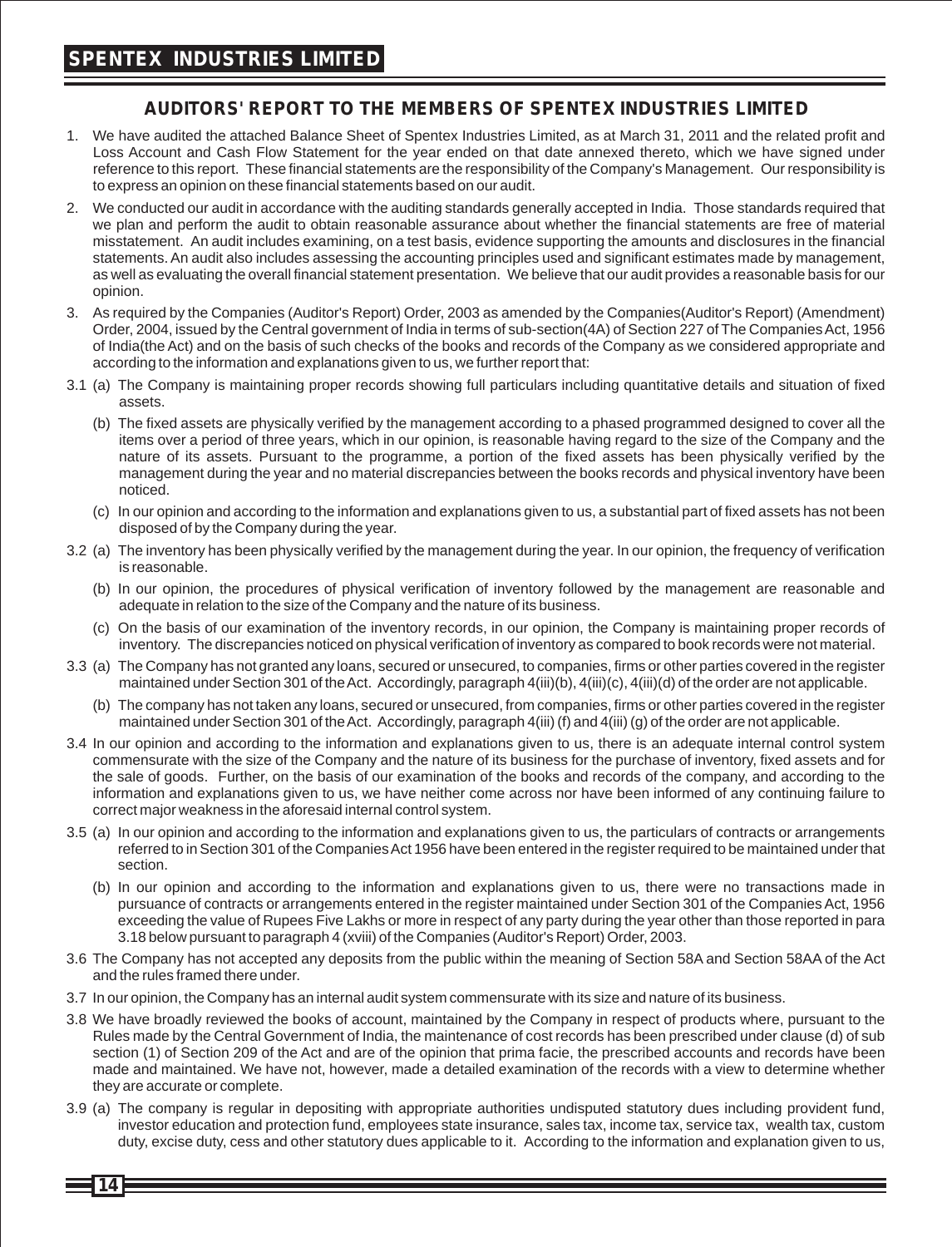no undisputed amounts payable in respect of aforesaid dues were in arrears as at March 31, 2011 for a period of more than six months from the date they became payable.

(b) According to the information and explanations given to us and the records of the Company examined by us, the particulars of dues of income tax, sales tax, entry tax, service tax and excise duty at March 31, 2011, which have not been deposited on account of dispute, are as follows :

| Name of the<br>statute                    | <b>Nature of dues</b>                                                          | Amount(`)                                             | Period to which<br>the amount<br>relates     | Forum where the<br>dispute is pending                                                                                         |
|-------------------------------------------|--------------------------------------------------------------------------------|-------------------------------------------------------|----------------------------------------------|-------------------------------------------------------------------------------------------------------------------------------|
| Sales Tax                                 |                                                                                |                                                       |                                              |                                                                                                                               |
| The M.P.<br>Commercial Tax<br>Act, 1994   | Penalty - Purchase<br>tax demand                                               | 164,195<br>(including amount<br>paid Rs.128,195)      | 2004-05                                      | <b>First Appellate Authority</b>                                                                                              |
| The M.P. Commercial<br>Tax Act, 1994      | Sales tax demand on<br>sale of DEPB licenses                                   | 3,154,447<br>(including amount<br>paid Rs.2,855,900)  | 2001-03<br>2009-10                           | Deputy Commissioner (Appeals),<br>Indore - Rs.369,057<br>Assessing Authority Rs.2,785,390                                     |
| Entry Tax Act, 1976                       | Entry tax demand                                                               | 1,420,991<br>(including amount<br>paid Rs.414,844)    | 1992-2008                                    | The M.P. High Court - Rs.567,816<br>Deputy Commissioner<br>(Appeals), Indore - Rs.371,076<br>Assessing Authority - Rs.799,246 |
| Maharashtra Sales<br>Tax Act, 1975        | <b>BST Sales Tax dues</b>                                                      | 192,160<br>(including amount<br>paid Rs.17,040)       | 2004-05                                      | Joint Commissioner of Sales Tax<br>(Appeal), Pune                                                                             |
| Income tax                                |                                                                                |                                                       |                                              |                                                                                                                               |
| Income Tax Act, 1961                      | Disallowance u/s 80<br>HHC on export<br>incentives                             | 31,061,929<br>(including amount<br>paid Rs.5,541,674) | A.Y. 2000-01<br>to<br>A.Y. 2004-05           | Income Tax Tribunal Delhi Bench-<br>Rs.11,207,472<br>Commissioner of Income Tax                                               |
|                                           |                                                                                |                                                       |                                              | (Appeal), New Delhi - Rs.19,854,457                                                                                           |
| Income Tax Act, 1961                      | Disallowance of<br>goodwill amortisation                                       | 10,875,657<br>(including amount                       | A.Y. 2001-02<br>A.Y. 2003-04                 | Income Tax Tribunal Delhi Bench -<br>Rs. 3,981,354                                                                            |
|                                           | & other expenses                                                               | paid Rs.3,981,354)                                    |                                              | High Court - Rs. 6,894,303                                                                                                    |
| The Income Tax<br>Act, 1961               | Disallowances of<br>various expenses viz.                                      | 27.095.747<br>(including amount                       | A.Y. 2003-04<br>A.Y. 2005-06                 | Commissioner of Income Tax<br>(Appeal), New Delhi                                                                             |
|                                           | sales tax subsidy, etc.                                                        | paid Rs.2,000,000)                                    | A.Y. 2006-07                                 |                                                                                                                               |
| <b>Central Excise and Service Tax Act</b> |                                                                                |                                                       |                                              |                                                                                                                               |
| <b>Central Excise</b><br>Act, 1944        | Excise duty demands<br>(Baramati unit)                                         | 10,806,176                                            | June 1999 to<br>Dec 2001                     | Customs, Excise & Service Tax<br>Appellate Tribunal, Mumbai                                                                   |
| <b>Central Excise</b><br>Act, 1944        | Excise duty demands<br>(Ahmedabad unit)                                        | 27,861,240                                            | Apr-00<br>to Sept-01 and<br>Feb-01 to Dec-01 | Customs, Excise & Service Tax<br>Appellate Tribunal, Ahmedabad                                                                |
| <b>Central Excise</b><br>Act, 1944        | Excise duty demands<br>(Ahemdabad unit)                                        | 1,565,015<br>(including amount<br>paid Rs.1,565,015)  | Feb-04                                       | Customs, Excise & Service Tax<br>Appellate Tribunal, Ahmadabad                                                                |
| <b>The Central Excise</b><br>Act, 1944    | Excise duty-demand<br>of duty on clearance                                     | 75,085,214<br>(including amount                       | Aug, 2004 to<br>Apr, 2007                    | Deputy Commissioner of Central<br>Excise, Nagpur - Rs. 77,371                                                                 |
|                                           | of goods under<br>notification 30/2004                                         | paid Rs.2,314,143)                                    |                                              | Commissioner, Central Excise Nagpur<br>$-$ Rs.72,187,903                                                                      |
|                                           | without payment of<br>duty (Butibori unit)                                     |                                                       |                                              | Additional Commissioner of Central<br>Excise, Nagpur - Rs.505,797                                                             |
|                                           |                                                                                |                                                       |                                              | Customs, Excise & Service Tax<br>Appellate Tribunal, New Delhi-<br>Rs. 2,314,143                                              |
| The Central Excise<br>Act, 1944           | Cenvat demand for<br>packing material<br>including penalty<br>(Pithampur unit) | 168,012                                               | April, 2000 -<br>March, 2004                 | Commissioner (Appeals), Central<br>Excise, Indore                                                                             |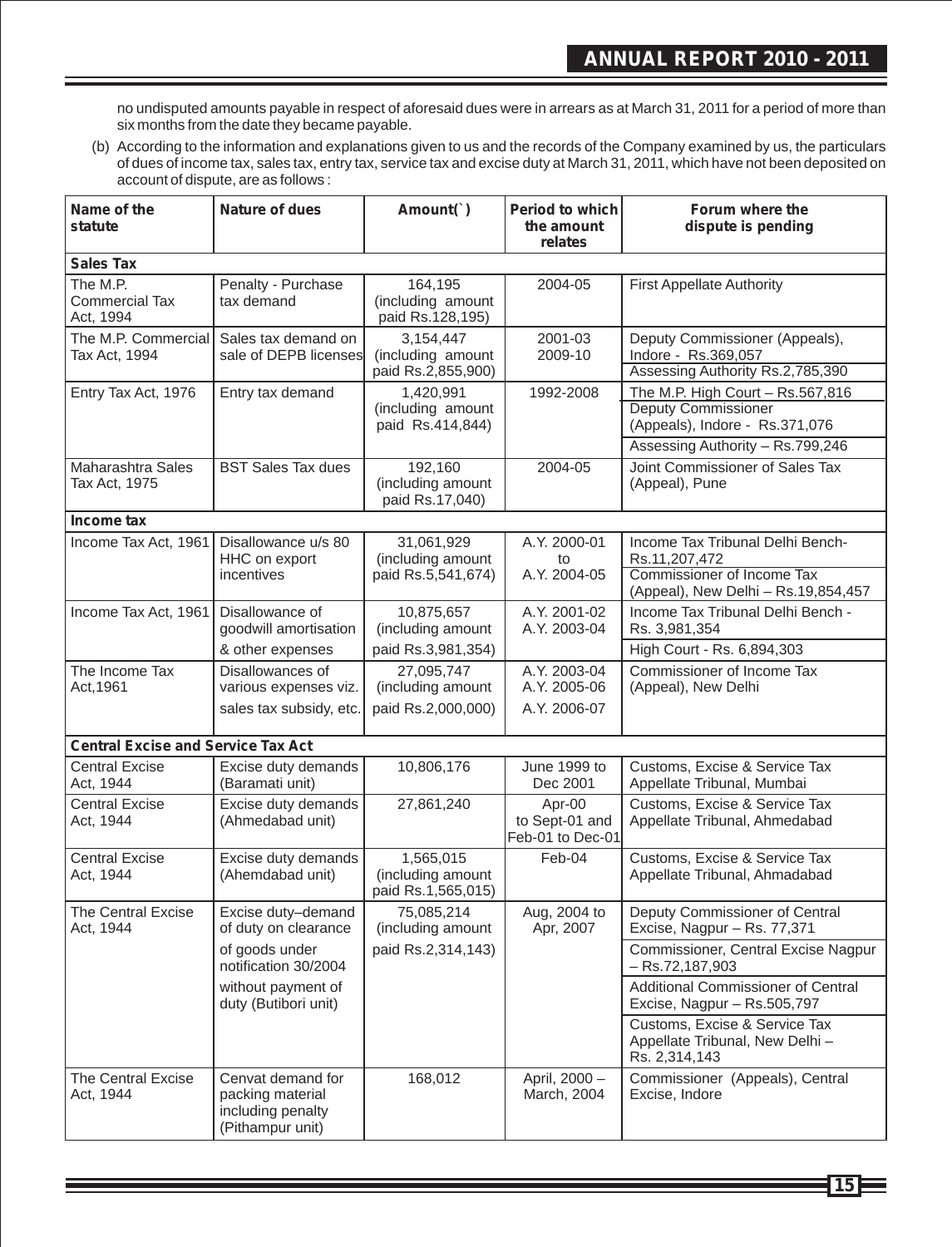### **SPENTEX INDUSTRIES LIMITED**

| <b>The Central Excise</b><br>Act. 1944 | Cenvat demand on<br>packing material /<br>scrap (Butibori unit)                                                                     | 1,545,165<br>(including amount<br>paid Rs.35,536)      | April, 2003-<br>November, 2009 | Customs, Excise & Service Tax<br>Appellate Tribunal, New Delhi<br>Rs.94,860 |
|----------------------------------------|-------------------------------------------------------------------------------------------------------------------------------------|--------------------------------------------------------|--------------------------------|-----------------------------------------------------------------------------|
|                                        |                                                                                                                                     |                                                        |                                | Commissioner(Appeals), Nagpur-<br>Assistant Commissioner - Rs. 8,012        |
|                                        |                                                                                                                                     |                                                        |                                | Deputy Commissioner, Central Excise,<br>Nagpur - Rs. 2,02,845               |
|                                        |                                                                                                                                     |                                                        |                                | Deputy Commissioner, Central Excise,<br>Nagpur - Rs. 12,39,448              |
| The Central Excise<br>Act, 1944        | Cenvat on samples<br>used in quality control<br>(Butibori unit)                                                                     | 203,489<br>(including amount<br>paid Rs.67,597)        | Apr, 2003 to<br>Aug, 2009      | Customs, Excise & Service Tax<br>Appellate Tribunal, Nagpur-<br>Rs. 67,597  |
|                                        |                                                                                                                                     |                                                        |                                | Deputy Commissioner, Central Excise,<br>Nagpur - Rs. 74,130                 |
|                                        |                                                                                                                                     |                                                        |                                | Assistant Commissioner, Central<br>Excise, Nagpur - Rs. 61,762              |
| <b>The Central Excise</b><br>Act, 1944 | Demand for Cenvat<br>reversal of furnace                                                                                            | 31,855,017                                             | Apr, 2003 to<br>Aug, 2006      | Deputy Commissioner of Central<br>Excise, Nagpur - Rs. 694,852              |
|                                        | oil used in generation<br>of electricity on job-                                                                                    |                                                        |                                | Customs, Excise & Service Tax<br>Appellate Tribunal - Rs.20,822,518         |
|                                        | work (Butibori unit)                                                                                                                |                                                        |                                | Additional Commissioner of Central<br>Excise, Nagpur - Rs.10,337,647        |
| <b>The Central Excise</b><br>Act, 1944 | Refund of cenvat on<br>inputs under Rule 18<br>(Pithampur unit)                                                                     | 60,216,366                                             | Oct. 2004 to<br>Jan, 2006      | Commissioner (Appeals), Central<br>Excise, Indore                           |
| The Central Excise<br>Act, 1944        | Rejection export<br>claims                                                                                                          | 1,793,732                                              | Jun, 2006 to<br>Jan, 2007      | Assistant Commissioner of Central<br>Excise, Nagpur                         |
| Finance Act, 1994                      | Refund against<br>export services                                                                                                   | 1,515,368                                              | 2006-09                        | Assistant Commissioner of Central<br>Excise, Nagpur                         |
| <b>The Central Excise</b><br>Act, 1944 | Excise duty-demand<br>of duty on clearance<br>of goods under<br>notification 30/2004<br>without payment of<br>duty (Pithampur unit) | 53,291,002<br>(including amount<br>paid Rs.13,322,751) | March, 2004 to<br>Feb, 2007    | High Court, Indore                                                          |
| The Central Excise<br>Act, 1944        | Duty on Yarn                                                                                                                        | 41,871                                                 | 2006                           | Commissioner (Appeals), Central<br>Excise, Indore                           |
| <b>The Central Excise</b><br>Act, 1944 | Cenvat on Capital<br>Goods                                                                                                          | 2,570,898                                              | 2002-2003                      | Additional Commissioner of Central<br>Excise, Nagpur                        |
| <b>Professional Tax</b>                |                                                                                                                                     |                                                        |                                |                                                                             |
| <b>Professional Tax Act</b>            | Interest on<br>Professional Tax                                                                                                     | 36,433 (including<br>amount Paid<br>Rs. 36,433)        | 2006-07                        | <b>Deputy Commissioner</b><br>(Professional Tax)                            |

- 3.10 The Company has accumulated loss as at March 31, 2011 which, read with comments in para 4 of our report, are more than fifty percent of its net worth. The company has not incurred cash losses in the financial year ended on that date but has incurred cash losses in the immediately preceding financial year.
- 3.11 According to the records of the Company examined by us and the information and explanation given to us, based on our audit procedures, we are of the opinion that the company has not defaulted in repayment of dues to financial institutions, banks or debenture holders during the year.
- 3.12 The Company has not granted any loans and advances on the basis of security by way of pledge of shares, debentures and other securities.
- 3.13 The provisions of any special statute applicable to chit fund/ Nidhi/ mutual benefit fund/ Societies are not applicable to the Company.
- 3.14 In our opinion, the Company is not a dealer or trader in shares, securities, debentures and other investments.
- 3.15 In our opinion and according to the information and explanations given to us, the terms and conditions of the guarantees
	- **16**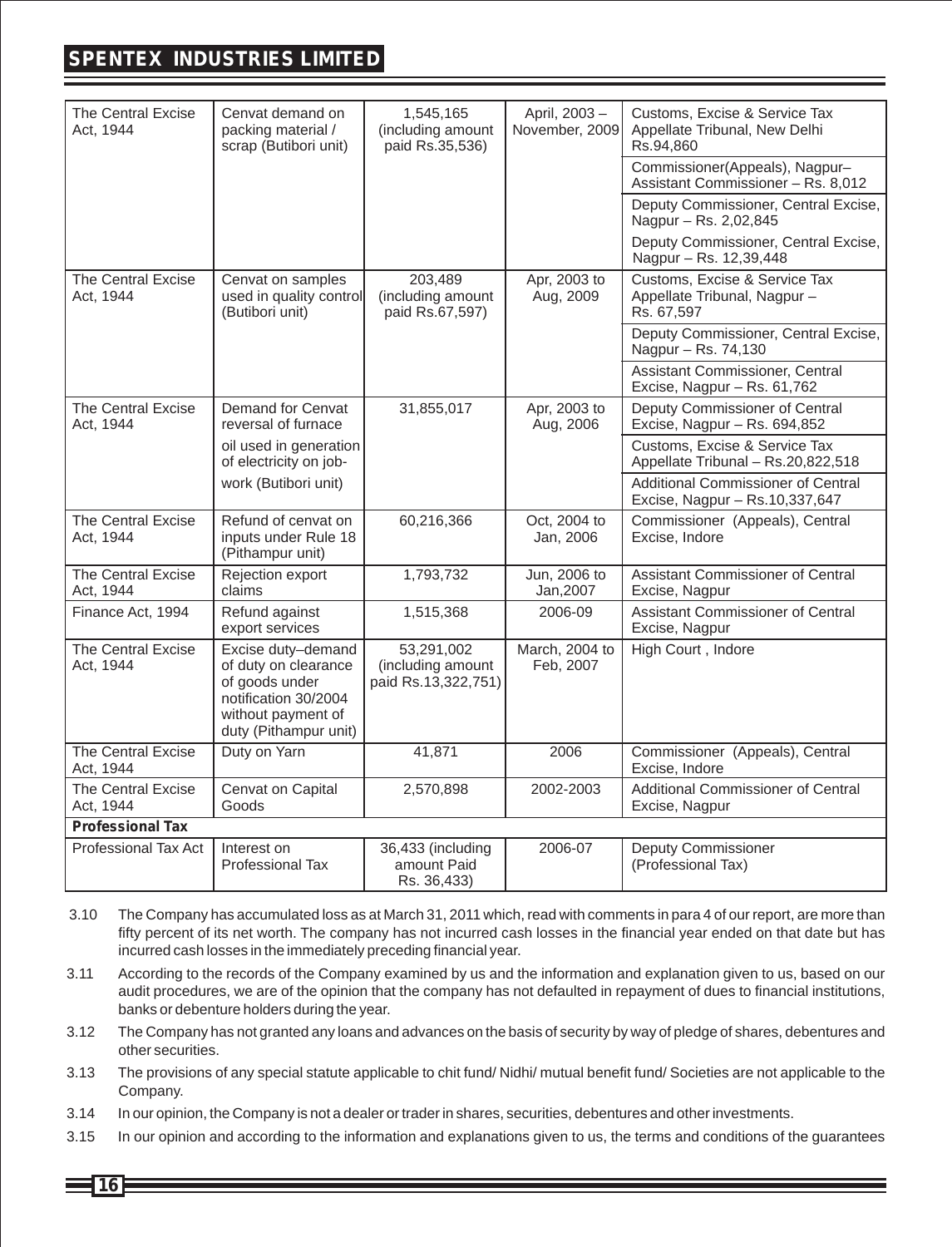given by the Company, for loans taken by others from banks or financial institutions during the year, are not prejudicial to the interest of the Company.

- 3.16 In our opinion, and according to the information and explanations given to us, no new term loan has been obtained during the year.
- 3.17 On the basis of an overall examination of the balance sheet of the company, in our opinion and according to the information and explanations given to us, there are no funds raised on short term basis which have been used for long-term investment.
- 3.18 According to the information and explanations given to us, the company has made preferential allotment of shares to a company covered in the register maintained under section 301 of the Act. In our opinion, the price at which shares have been issued is not prejudicial to the interest of the company.
- 3.19 The Company has created security or charge in respect of debentures issued and outstanding at the year end.
- 3.20 The Company has not raised any money by public issue during the year.
- 3.21 During the course of our examination of the books and records of the Company, carried out in accordance with the generally accepted auditing practices in India, and according to the information and explanations given to us, we have neither come across any instance of fraud on or by the Company, noticed or reported during the year, nor have we been informed of such case by the management.

#### **4. We draw attention to:**

**Note 8(b) of Schedule XXI, wherein the Company has not charged to Profit and Loss Account a sum of Rs. 210,341,055 due from Schoeller Litvinov k.s. (SLKS), the Czech step down subsidiary of the Company pursuant to reorganization plan approved by the court. Accordingly profit for the year is higher by Rs. 210,341,055 with consequent impact on net assets for the year then ended.**

**We further report that had the observations made by us above been considered, the profit before tax for the year would have been Rs. 164,612,197 (as against the reported figure of Rs 374,953,252 ), Accumulated loss would have been Rs. 1,168,073,547 (as against the reported figure of Rs. 957,732,492 ), Sundry Debtors and Loans and Advances to subsidiary would have been Rs. 849,870,951 & Rs. 458,844,868 respectively (as against the reported figure of Rs. 1,045,722,558 & Rs. 47,334,316 respectively) .**

- **5. Further to our comments in paragraphs 4 above, we report that:**
	- (a) We have obtained all the information and explanations, which to the best of our knowledge and belief were necessary for the purposes of our audit;
	- (b) In our opinion, proper books of account as required by law have been kept by the Company so far as appears from our examination of those books;
	- (c) The Balance Sheet, Profit and Loss Account and Cash Flow Statement dealt with by this report are in agreement with the books of account;
	- (d) In our opinion, the Balance Sheet, Profit and Loss Account and Cash Flow Statement dealt with by this report comply with the accounting standards referred to in sub-section (3C) of Section 211 of the Act;
	- (e) On the basis of written representations received from the directors, as on March 31, 2011 and taken on record by the Board of directors, none of the directors is disqualified as on March 31, 2011 from being appointed as a director in terms of clause (g) of sub-section (1) of Section 274 of the Act;
	- (f) In our opinion and to the best of our information and according to the explanations given to us, the said financial statements together with the notes thereon and attached thereto give in the prescribed manner the information required by the Act and subject to our remarks in paragraph 4 above, give a true and fair view in conformity with the accounting principles generally accepted in India:
		- (i) in the case of the Balance Sheet, of the state of affairs of the Company as at March 31, 2011;
		- (ii) in the case of the Profit and Loss Account, of the profit for the year ended on that date; and
		- (iii) in the case of the Cash Flow Statement, of the cash flows for the year ended on that date.

**For J.C. Bhalla & Company Chartered Accountants Firm Regn. No. 001111-N** 

**(Akhil Bhalla)** Place : New Delhi **Partner Membership No.505002**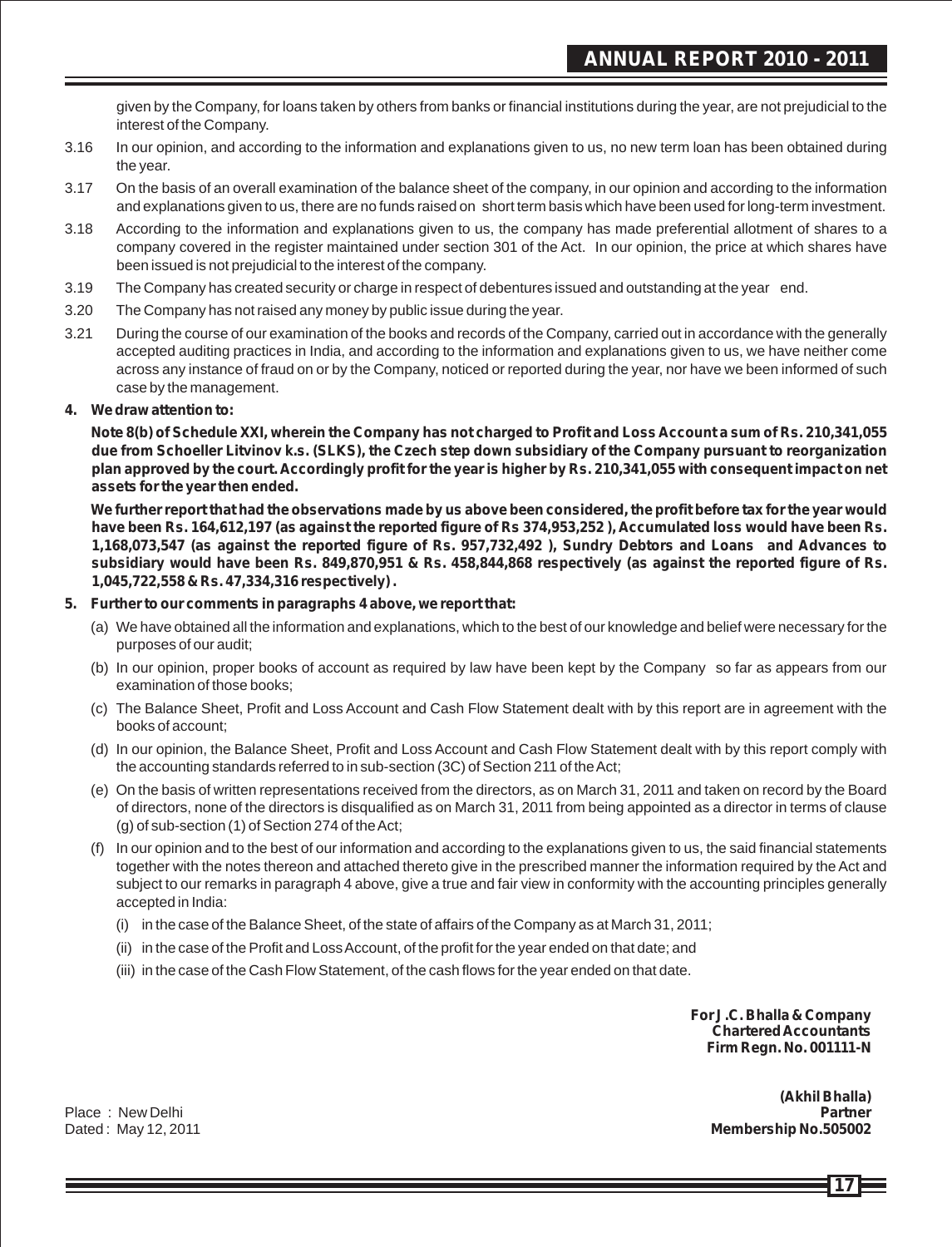#### **BALANCE SHEET AS AT 31ST MARCH, 2011**

|                                                                            | <b>Schedule</b> | March 31, 2011<br><b>Rupees</b> | March 31, 2010<br><b>Rupees</b> |
|----------------------------------------------------------------------------|-----------------|---------------------------------|---------------------------------|
| <b>SOURCES OF FUNDS</b>                                                    |                 |                                 |                                 |
| <b>Shareholders' Funds</b>                                                 |                 |                                 |                                 |
| Capital                                                                    | ı               | 813,220,350                     | 737,330,350                     |
| Application money for Share Warrant                                        |                 | 33,052,500                      | 51,678,550                      |
| (Refer Note 5 on Schedule XXI)                                             |                 |                                 |                                 |
| Reserves and Surplus                                                       | $\mathbf{II}$   | 1,332,851,443                   | 1,151,736,941                   |
|                                                                            |                 | 2,179,124,293                   | 1,940,745,841                   |
| <b>Loan Funds</b>                                                          |                 |                                 |                                 |
| Secured Loans                                                              | III             | 4,687,858,664                   | 5,074,134,079                   |
| <b>Unsecured Loans</b>                                                     | IV              | 93,032,935                      | 124,340,880                     |
|                                                                            |                 | 6,960,015,892                   | 7,139,220,800                   |
| <b>APPLICATION OF FUNDS</b>                                                |                 |                                 |                                 |
| <b>Fixed Assets</b>                                                        |                 |                                 |                                 |
| <b>Gross Block</b>                                                         | $\vee$          | 6,455,735,107                   | 6,377,413,550                   |
| Less: Depreciation                                                         |                 | 3,728,250,694                   | 3,412,703,593                   |
| <b>Net Block</b>                                                           |                 | 2,727,484,413                   | 2,964,709,957                   |
| Capital Work-in-Progress and Capital Advances                              |                 | 9,124,820                       | 3,854,944                       |
|                                                                            |                 | 2,736,609,233                   | 2,968,564,901                   |
| Investments                                                                | VI              | 774,926,779                     | 774,973,600                     |
| Current Assets, Loans & Advances                                           |                 |                                 |                                 |
| Inventories                                                                | VII             | 1,316,409,427                   | 568,581,401                     |
| <b>Sundry Debtors</b>                                                      | VIII            | 1,045,722,558                   | 1,094,210,537                   |
| Cash and Bank Balances                                                     | IX              | 38,905,675                      | 72,760,913                      |
| <b>Other Current Assets</b>                                                | X               | 845,433,556                     | 764,998,844                     |
| Loans and Advances                                                         | XI              | 810,614,855                     | 1,061,332,323                   |
|                                                                            |                 | 4,057,086,071                   | 3,561,884,018                   |
| Less: Current liabilities and Provisions                                   |                 |                                 |                                 |
| Liabilities                                                                | XII             | 1,516,174,888                   | 1,325,123,814                   |
| Provisions                                                                 | XIII            | 50,163,795                      | 45,392,696                      |
| <b>Net Current Assets</b>                                                  |                 | 2,490,747,388                   | 2,191,367,508                   |
| Profit and Loss Account (Dr.)                                              |                 | 957,732,492                     | 1,204,314,792                   |
|                                                                            |                 | 6,960,015,892                   | 7,139,220,800                   |
| <b>Statement on Significant Accounting Policies</b>                        | XX              |                                 |                                 |
| Notes to Accounts                                                          | XXI             |                                 |                                 |
| The Schedules referred to above form an integral part of the Balance Sheet |                 |                                 |                                 |

This is the Balance Sheet referred to in our Report of even date On behalf of the Board

Membership No : 505002

Place : New Delhi Date : May 12, 2011

| For J.C. Bhalla & Company    | Mukund Choudhary     | <b>Managing Director</b>             |
|------------------------------|----------------------|--------------------------------------|
| Firm Reg. No. 001111N        | Kapil Choudhary      | Deputy Managing Director             |
| <b>Chartered Accountants</b> | Sitaram Parthsarathy | Director - Works                     |
|                              | Amrit Agrawal        | Director - Finance                   |
| Akhil Bhalla                 | Ranjan Mangtani      | Sr. Vice President Corporate & Legal |
| Partner                      |                      | Affairs and Company Secretary        |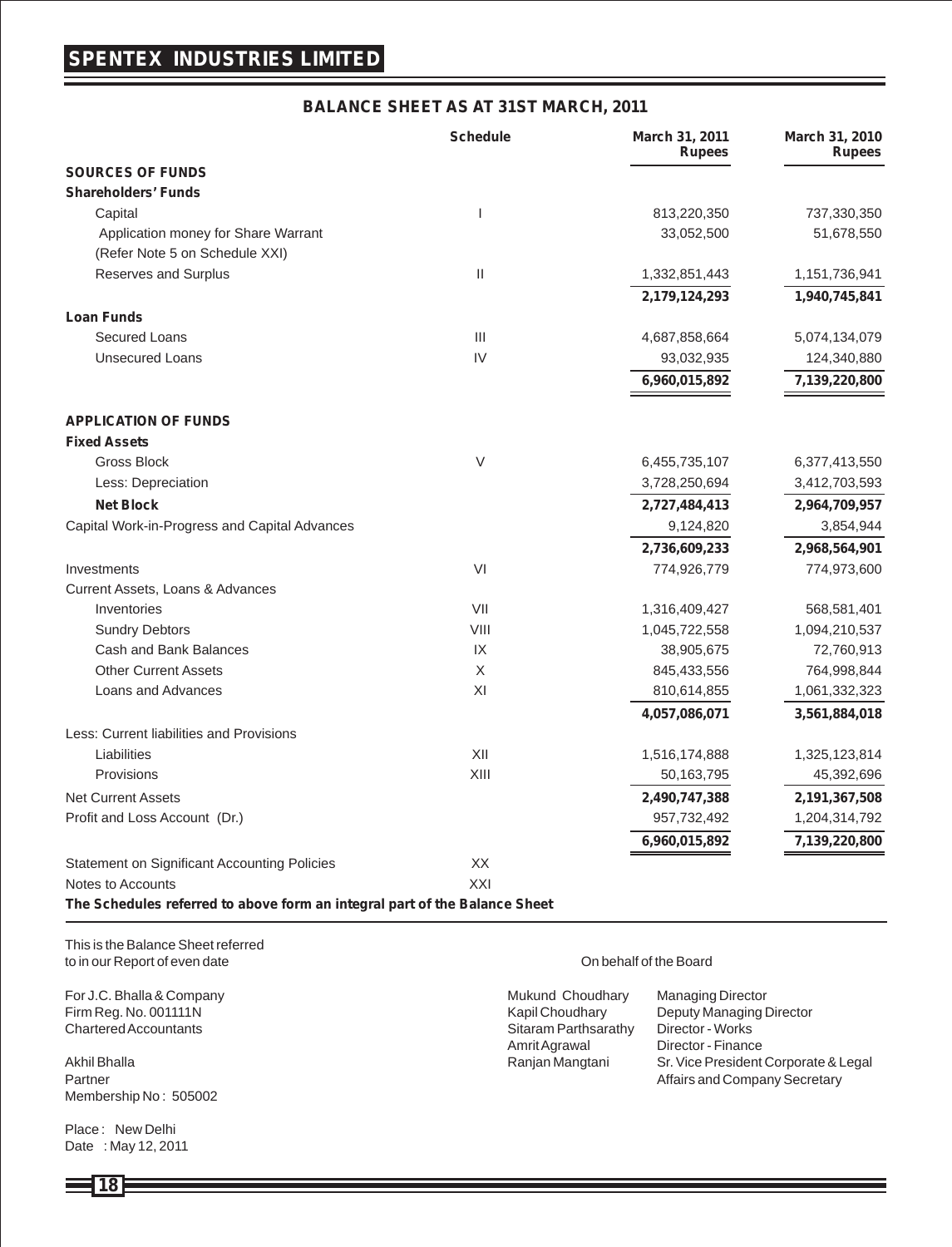### **ANNUAL REPORT 2010 - 2011**

#### **PROFIT AND LOSS ACCOUNT FOR THE YEAR ENDED 31ST MARCH 2011**

|                                                                                         | <b>Schedule</b> | 2010-2011<br><b>Rupees</b> | 2009-2010<br><b>Rupees</b> |
|-----------------------------------------------------------------------------------------|-----------------|----------------------------|----------------------------|
| <b>INCOME</b>                                                                           |                 |                            |                            |
| Sales * (Refer Note 6 on Schedule XX)                                                   |                 | 10,312,278,011             | 7,358,651,653              |
| Less: Excise Duty                                                                       |                 | (42, 269, 130)             | (36, 443, 713)             |
| <b>Net Sales</b>                                                                        |                 | 10,270,008,881             | 7,322,207,940              |
| *Includes duty drawback on exports Rs. 11,030,364/-<br>(Previous Year Rs. 23,957,813/-) |                 |                            |                            |
| Other Income                                                                            | XIV             | 517,392,781                | 477,414,512                |
|                                                                                         |                 | 10,787,401,662             | 7,799,622,453              |
| <b>EXPENDITURE</b>                                                                      |                 |                            |                            |
| <b>Raw Materials Consumed</b>                                                           | XV              | 6,620,951,708              | 4,562,129,972              |
| Cost of Traded Goods Sold                                                               |                 | 757,382,485                | 336,632,934                |
| Salaries, Wages & Benefits                                                              | XVI             | 603,503,700                | 495,580,379                |
| Manufacturing and Other Costs                                                           | XVII            | 1,951,903,446              | 1,447,191,804              |
| Depreciation / Amortisation                                                             | $\vee$          | 340,783,330                | 350,448,336                |
| <b>Financial Charges</b>                                                                | <b>XVIII</b>    | 800,525,425                | 691,603,687                |
| (Increase) / Decrease in Inventories                                                    | XIX             | (662, 601, 684)            | 139,480,055                |
|                                                                                         |                 | 10,412,448,410             | 8,023,067,168              |
| Profit /(loss) before Tax                                                               |                 | 374,953,252                | (223, 444, 716)            |
| <b>Tax Expense</b>                                                                      |                 |                            |                            |
| Fringe Benefit Tax                                                                      |                 |                            | 211,393                    |
|                                                                                         |                 |                            | 211,393                    |
| Profit / (loss) after Tax                                                               |                 | 374,953,252                | (223, 656, 109)            |
| <b>Appropriations</b>                                                                   |                 |                            |                            |
| <b>Debenture Redemption Reserve</b>                                                     |                 | 128,370,952                |                            |
| <b>Profit after appropriations</b>                                                      |                 | 246,582,300                | (223, 656, 109)            |
| Profit / (loss) brought forward from Previous Year                                      |                 | (1,204,314,792)            | (980, 658, 683)            |
| <b>Balance carried forward to Balance Sheet</b>                                         |                 | (957, 732, 492)            | (1,204,314,792)            |
| Basic Earnings Per Share (Face Value Rs. 10 each)                                       |                 | 4.87                       | (3.13)                     |
| Diluted Earnings Per Share (Face Value Rs. 10 each)                                     |                 | 4.85                       | (3.13)                     |
| (Refer Note 15 on Schedule XXI)                                                         |                 |                            |                            |
| <b>Statement on Significant Accounting Policies</b>                                     | XX              |                            |                            |
| Notes to Accounts                                                                       | XXI             |                            |                            |

#### **The Schedules referred to above form an integral part of the Profit & Loss Account**

This is the Profit and Loss Account referred to in our Report of even date On behalf of the Board

Membership No : 505002

Place : New Delhi Date : May 12, 2011

For J.C. Bhalla & Company **Mukund Choudhary Managing Director**<br>Firm Reg. No. 001111N Museum Museum Managing I Nukund Choudhary Deputy Managing I Firm Reg. No. 001111N<br>
Chartered Accountants<br>
Chartered Accountants<br>
Chartered Accountants Sitaram Parthsarathy<br>Amrit Agrawal Director - Finance Akhil Bhalla Ranjan Mangtani Sr. Vice President Corporate & Legal Partner Affairs and Company Secretary and The Partner Affairs and Company Secretary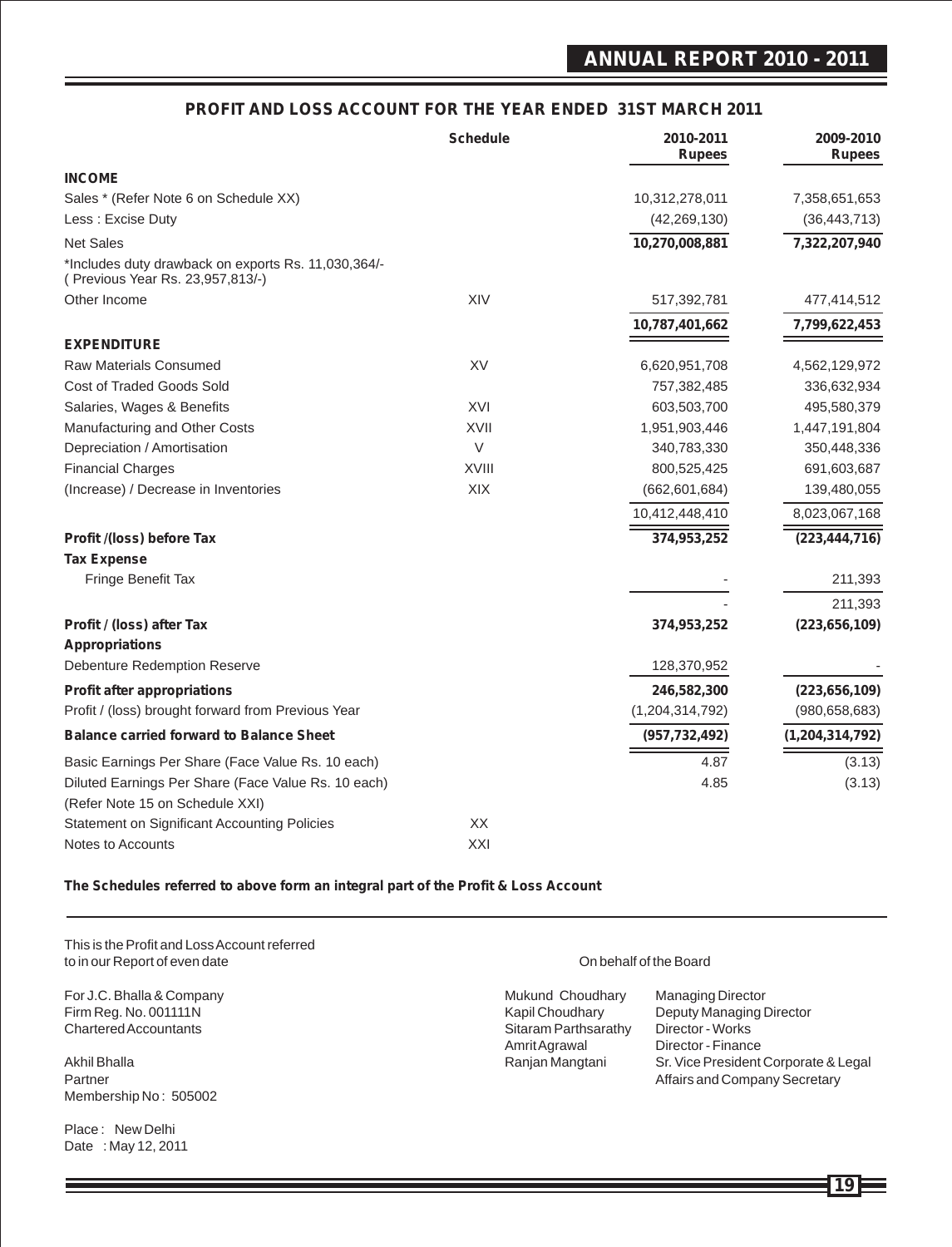### **CASH FLOW STATEMENT FOR THE YEAR ENDED 31, MARCH 2011**

|                                                                                                                                                                                                                                                                                                | <b>Year Ended</b><br>31st March, 2011 () | <b>Year Ended</b><br>31st March, 2010 () |
|------------------------------------------------------------------------------------------------------------------------------------------------------------------------------------------------------------------------------------------------------------------------------------------------|------------------------------------------|------------------------------------------|
| Profit /(loss) before Tax<br>Add:                                                                                                                                                                                                                                                              | 374,953,252                              | (223, 444, 715)                          |
| Depreciation / Amortisation                                                                                                                                                                                                                                                                    | 340.783.330                              | 350.448.336                              |
| (Profit) / Loss on Sale of Fixed Asset (net)<br>Provision for Doubtful Debts and Advances                                                                                                                                                                                                      | (1,991,334)                              | (156, 463)<br>3,809,413                  |
| Provision for Wealth Tax                                                                                                                                                                                                                                                                       | 52,767                                   | 9,666                                    |
| Temple, land & Building                                                                                                                                                                                                                                                                        | (18,621,021)                             |                                          |
| Unrealised Exchange Fluctuation (net)                                                                                                                                                                                                                                                          | (15,519,641)                             | 7,171,820                                |
| Bad Debts and Advances Written off                                                                                                                                                                                                                                                             | 218,635,932                              | 1,038,137                                |
| Liabilities no longer required written back                                                                                                                                                                                                                                                    | (5,514,565)                              | (56, 250, 723)                           |
| Provision for Leave Encashment<br>Provision for Diminuation in the value of Assets held for sale                                                                                                                                                                                               | 472,726                                  | (3,949,652)                              |
| Loss on sale of assets held for sale.                                                                                                                                                                                                                                                          | 19,659,578                               | 6,000,000                                |
| Provision for Gratuity                                                                                                                                                                                                                                                                         | 4,319,490                                | (8,558,247)                              |
| Dividend Income                                                                                                                                                                                                                                                                                | (4,044)                                  | (3,350)                                  |
| Interest Income                                                                                                                                                                                                                                                                                | (44, 302, 889)                           | (57,671,807)                             |
| <b>Interest Expense</b>                                                                                                                                                                                                                                                                        | 727,795,366                              | 691,603,687                              |
| <b>Operating Profit Before Working Capital Changes</b>                                                                                                                                                                                                                                         | 1,600,718,947                            | 710,046,102                              |
| Adjustments for changes in working capital :                                                                                                                                                                                                                                                   |                                          |                                          |
| - (Increase)/Decrease in Sundry Debtors                                                                                                                                                                                                                                                        | (86, 387, 727)                           | (181, 031, 355)                          |
| (Increase)/Decrease in Other Receivables                                                                                                                                                                                                                                                       | 29,491,587                               | (252, 691, 863)                          |
| (Increase)/Decrease in Inventories<br>- Increase/(Decrease) in Trade and Other Payables                                                                                                                                                                                                        | (747, 828, 027)<br>195,749,105           | (74, 493, 368)<br>209,431,531            |
| Direct Taxes Paid (Net)                                                                                                                                                                                                                                                                        |                                          | 568,947                                  |
| А.<br><b>Cash Flow From Operating Activities</b>                                                                                                                                                                                                                                               | 991,743,885                              | 411,829,994                              |
| <b>Purchase of Fixed Assets</b>                                                                                                                                                                                                                                                                | (43,873,586)                             | (19,797,922)                             |
| Sale proceeds of Fixed Assets                                                                                                                                                                                                                                                                  | 9,291,934                                | 75,359,628                               |
| Sale of Investment                                                                                                                                                                                                                                                                             | 46,821                                   | 6,000                                    |
| Dividend Received                                                                                                                                                                                                                                                                              | 4,044                                    | 3,350                                    |
| <b>Interest Received</b>                                                                                                                                                                                                                                                                       | 44,302,889                               | 7,045,796                                |
| в.<br><b>Cash Flow From Investing Activities</b>                                                                                                                                                                                                                                               | 9,772,102                                | 62,616,852                               |
| Proceeds from Share Capital                                                                                                                                                                                                                                                                    | 57,263,950                               | 90,002,500                               |
| Share Premium (net)                                                                                                                                                                                                                                                                            | 52,743,550                               |                                          |
| Repayment of 9% Non-convertible Debenture                                                                                                                                                                                                                                                      | (24,663,460)                             |                                          |
| Proceeds from Term Loans                                                                                                                                                                                                                                                                       |                                          | 1,215,912,111                            |
| Repayment of Term Loans                                                                                                                                                                                                                                                                        | (511, 378, 905)                          | (335,047,416)                            |
| Proceeds from Working Capital Loans (net)                                                                                                                                                                                                                                                      | 145,283,603                              | (651,038,983)                            |
| Vehicle Loans (net)<br>Short term advances (net)                                                                                                                                                                                                                                               | 4,483,347<br>(31, 307, 945)              | (4,794,658)<br>(58,609,725)              |
| <b>Interest Paid</b>                                                                                                                                                                                                                                                                           | (727, 795, 366)                          | (711, 631, 307)                          |
| Dividend paid                                                                                                                                                                                                                                                                                  |                                          |                                          |
| C.<br><b>Cash Flow From Financing Activities</b>                                                                                                                                                                                                                                               | (1,035,371,226)                          | (455, 207, 478)                          |
| Increase/(Decrease) in Cash Equivalents {A+B+C}                                                                                                                                                                                                                                                | (33,855,238)                             | 19,239,372                               |
| Cash and Cash Equivalents at the Beginning of the Year                                                                                                                                                                                                                                         | 72,760,913                               | 53,521,542                               |
| Cash and Cash Equivalents at the End of the Year                                                                                                                                                                                                                                               | 38,905,675                               | 72,760,914                               |
| Increase / (Decrease) in Cash/Cash Equivalents                                                                                                                                                                                                                                                 | (33,855,238)                             | 19,239,372                               |
| Notes :-                                                                                                                                                                                                                                                                                       |                                          |                                          |
| Cash and cash equivalents comprise                                                                                                                                                                                                                                                             |                                          |                                          |
| Cash and Cheques in hand                                                                                                                                                                                                                                                                       | 1,609,264                                | 1,536,322                                |
| In Current Accounts                                                                                                                                                                                                                                                                            | 20,114,791                               | 40,614,977                               |
| Cheque in hand<br>In Fixed Deposit Accounts @                                                                                                                                                                                                                                                  | 15,515,000                               | 12,812,490<br>16,200,000                 |
| In Other Banks                                                                                                                                                                                                                                                                                 | 587,483                                  | 306,383                                  |
| In unpaid dividend accounts @                                                                                                                                                                                                                                                                  | 1,079,136                                | 1,290,741                                |
|                                                                                                                                                                                                                                                                                                | 38,905,674                               | 72,760,913                               |
| # 1 The above Cash flow statement has been prepared under the Indirect method set out in Accounting Standard 3 notified under section 211 (3C) of the Companies Act, 1956.                                                                                                                     |                                          |                                          |
| 2 Figures in brackets indicate cash outgo.<br>#<br>3 @ Includes Margin Money Account, Unpaid Dividend Accounts and Fixed Deposit Accounts aggregating Rs.16,594,136 (Previous Year Rs. 17,490,741) which are not<br>#<br>available for use by the Company. (Refer Schedule IX in the accounts) |                                          |                                          |
| Statement on Significant Accounting Policies                                                                                                                                                                                                                                                   | XX                                       |                                          |
| Notes to Accounts                                                                                                                                                                                                                                                                              | XXI                                      |                                          |
| The Schedules referred to above form an integral part of the Cash Flow Statement                                                                                                                                                                                                               |                                          |                                          |
| This is the Cash Flow Statement referred to in our                                                                                                                                                                                                                                             |                                          |                                          |

| This is the Cash Flow Statement referred to in our<br>Report of even date | On behalf of the Board                |                                                      |  |  |
|---------------------------------------------------------------------------|---------------------------------------|------------------------------------------------------|--|--|
| For J.C. Bhalla & Company<br>Firm Reg. No. 001111N                        | Mukund Choudhary<br>Kapil Choudhary   | <b>Managing Director</b><br>Deputy Managing Director |  |  |
| Chartered Accountants                                                     | Sitaram Parthsarathy<br>Amrit Agrawal | Director - Works<br>Director - Finance               |  |  |
| Akhil Bhalla                                                              | Ranjan Mangtani                       | Sr. Vice President Corporate & Legal                 |  |  |
| Partner<br>Membership No: 505002                                          |                                       | Affairs and Company Secretary                        |  |  |
| Place: New Delhi<br>Date: May 12, 2011                                    |                                       |                                                      |  |  |

**20**

Ξ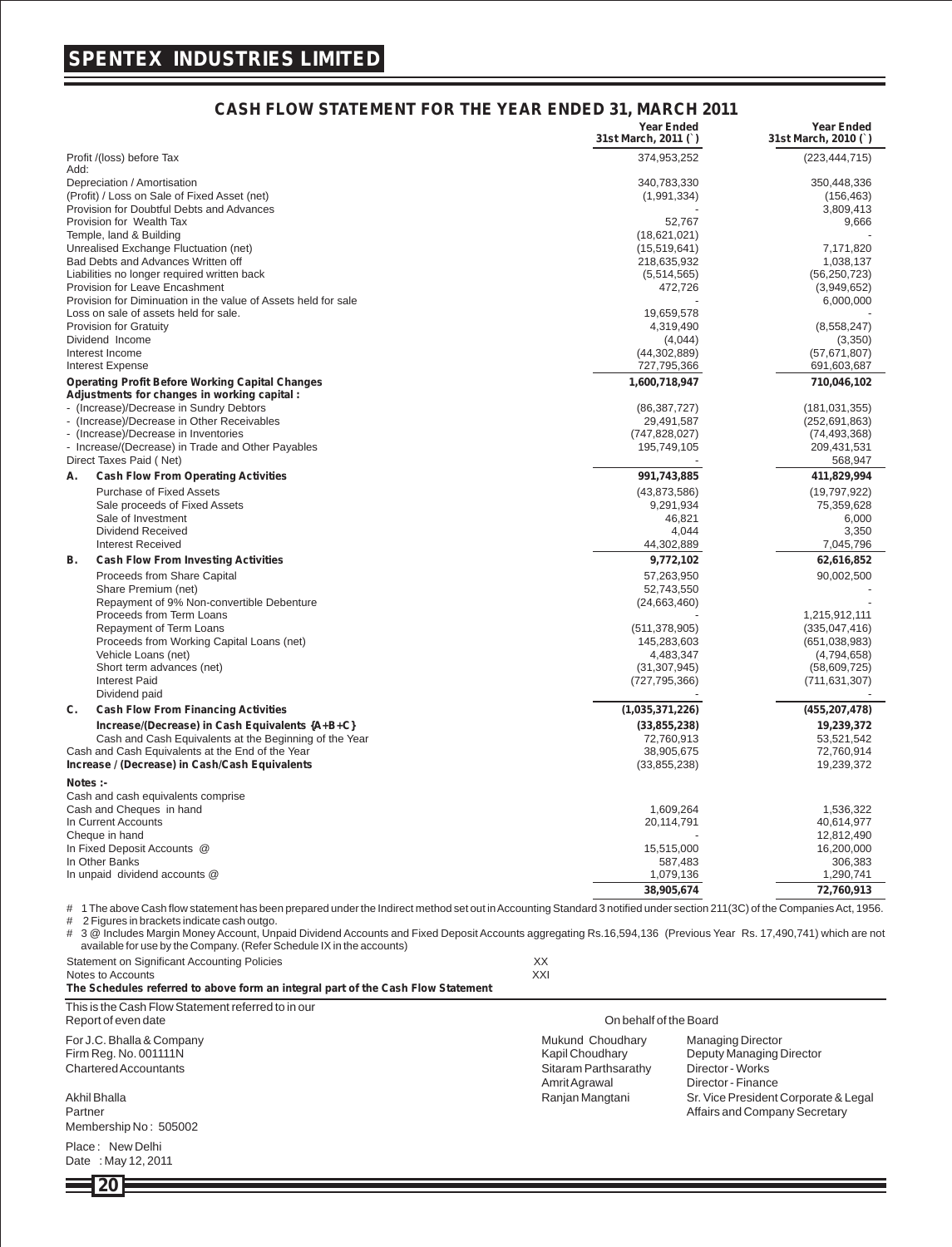### **SCHEDULES ATTACHED TO AND FORMING PART OF BALANCE SHEET**

|    |                                                                                                                                                                   |                                                        | <b>March 31, 2011</b><br><b>Rupees</b> | March 31, 2010<br><b>Rupees</b> |
|----|-------------------------------------------------------------------------------------------------------------------------------------------------------------------|--------------------------------------------------------|----------------------------------------|---------------------------------|
|    | <b>SCHEDULE 1: SHARE CAPITAL</b><br>Authorised                                                                                                                    |                                                        |                                        |                                 |
|    | 114,000,000<br>Equity Shares of Rs 10 each                                                                                                                        |                                                        | 1,140,000,000                          | 1,140,000,000                   |
|    | 7,000,000<br>Redeemable Preference Shares of Rs. 10 each                                                                                                          |                                                        | 70,000,000                             | 70,000,000                      |
|    |                                                                                                                                                                   |                                                        | 1,210,000,000                          | 1,210,000,000                   |
|    | Issued, Subscribed and Paid up*                                                                                                                                   |                                                        |                                        |                                 |
|    | 73,733,035<br>Equity Shares of Rs. 10 each, fully paid up<br>(Previous Year 71,472,035)                                                                           |                                                        | 737,330,350                            | 714,720,350                     |
|    | 7,589,000<br>Equity Shares of Rs. 10 each, issued on account of                                                                                                   | conversion of Share Warrants (Previous year 2,261,000) | 75,890,000                             | 22,610,000                      |
|    |                                                                                                                                                                   |                                                        | 813,220,350                            | 737,330,350                     |
|    | *8,274,465 Equity Share of Rs. 10/- each fully paid issued, pursuant to scheme of arrangement, to the share holder of erstwhile<br><b>CLC Corporation Limited</b> |                                                        |                                        |                                 |
|    | *17,824,591 Equity Share of Rs. 10/- each fully paid issued, pursuant to scheme of arrangement, to the share holder of erstwhile<br><b>CLC Global Limited</b>     |                                                        |                                        |                                 |
|    | *4,487,844 Equity Share of Rs. 10/- each fully paid issued, pursuant to scheme of arrangement, to the share holder of erstwhile<br>Indo Rama Textiles Limited     |                                                        |                                        |                                 |
|    | <b>SCHEDULE II: RESERVES AND SURPLUS</b>                                                                                                                          |                                                        |                                        |                                 |
|    | <b>Capital Reserve:</b>                                                                                                                                           |                                                        |                                        |                                 |
|    | <b>Capital Reserve</b>                                                                                                                                            |                                                        | 138,231,706                            | 138,231,706                     |
|    | Share Forfeiture Reserve                                                                                                                                          |                                                        | 7,179,250                              | 7,179,250                       |
|    | Profit on Restructure                                                                                                                                             |                                                        | 2,358,587                              | 2,358,587                       |
|    |                                                                                                                                                                   |                                                        | 147,769,543                            | 147,769,543                     |
|    | <b>Securities Premium Account</b>                                                                                                                                 |                                                        |                                        |                                 |
|    | At Commencement of year                                                                                                                                           |                                                        | 961, 977, 772                          | 946,263,822                     |
|    | Add: On conversion of Share Warrants (Refer Note 5 of Schedule XXI)                                                                                               |                                                        | 52,743,550                             | 15,713,950                      |
|    |                                                                                                                                                                   |                                                        | 1,014,721,322                          | 961, 977, 772                   |
|    | <b>Debenture Redemption Reserve</b>                                                                                                                               |                                                        | 41,989,626                             | 41,989,626                      |
|    | Add: transfer from Profit & Loss account                                                                                                                          |                                                        | 128,370,952                            |                                 |
|    |                                                                                                                                                                   |                                                        | 170,360,578                            | 41,989,626                      |
|    |                                                                                                                                                                   |                                                        | 1,332,851,443                          | 1,151,736,941                   |
|    |                                                                                                                                                                   |                                                        |                                        |                                 |
|    | <b>SCHEDULE III : SECURED LOANS</b>                                                                                                                               |                                                        |                                        |                                 |
|    | Debentures (Refer Notes 1 and 3(a) below)                                                                                                                         |                                                        |                                        |                                 |
|    | 10% Redeemable Non-convertible 500 Debentures<br>Face value of Rs. 1,000,000 each                                                                                 |                                                        | 340,721,155                            | 365,384,615                     |
|    | Loans from Banks (Refer Notes 2, 3(b) and (c) below)                                                                                                              |                                                        |                                        |                                 |
| a) | <b>Term Loan</b>                                                                                                                                                  |                                                        |                                        |                                 |
|    | Rupee Loans (Includes Sub debt of Rs. 414,440,300,<br>Previous Year Rs. 444,400,000)                                                                              |                                                        | 3,460,954,686                          | 3,972,333,591                   |
|    | b) Working Capital Loan                                                                                                                                           |                                                        |                                        |                                 |
|    | <b>Cash Credit Facilities</b>                                                                                                                                     |                                                        | 435,154,039                            | 293,647,633                     |
|    | <b>Export Packing Credit Facilities</b>                                                                                                                           |                                                        | 440,567,096                            | 436,789,899                     |
|    | c) Other loans                                                                                                                                                    |                                                        |                                        |                                 |
|    | Vehicle Loans                                                                                                                                                     |                                                        | 10,461,688                             | 5,978,341                       |
|    |                                                                                                                                                                   |                                                        | 4,687,858,664                          | 5,074,134,079                   |

**21**

Ξ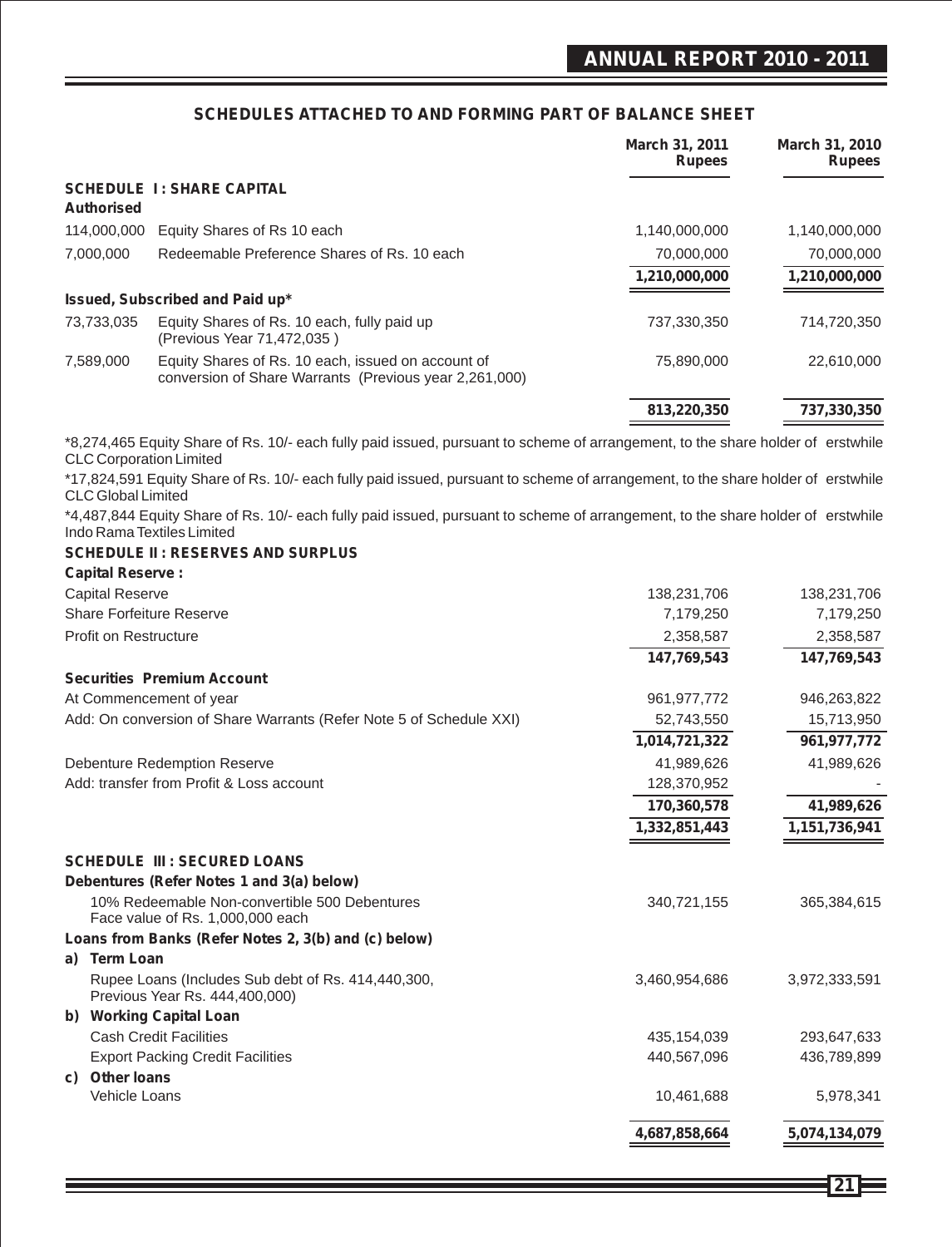#### **Notes :**

#### **1 Debentures**

10% Redeemable Non-Convertible Debentures issued to Axis Bank Ltd. are secured by first pari-passu charge on all the fixed assets of the Company, both present and future. These Debentures are further secured by second pari passu charge on entire current assets, also secured by pledge of promoters' shares (12,378,919 nos.) on pari-passu basis. These debentures are redeemable at par in 32 quarterly installments commencing from June 30, 2010.

#### **2 Loans From Banks**

- Rupee Term Loans from Banks, other than mentioned in note no. (ii) and (iii) below, are secured by first pari-passu charge on all the fixed assets of the Company, both present and future. These loans are further secured by second pari passu charge on entire current assets and personal guarantee of the promoters. These loans, except for the ICICI Bank Term Loan, are also secured by pledge of promoters' shares (12,378,919 nos.) on pari-passu basis. The term loan from ICICI Bank is further secured by pledge of promoters' shares (20,647,140 nos.), on an exclusive basis.
- ii) Working Capital Loan from Banks are secured by first pari-passu charge on all the current assets of the Company. These loans are further secured by second pari passu charge on entire fixed assets, both present and future and personal guarantee of the promoters. These loan, are also secured by pledge of promoters' shares (8,536,918 nos.) on pari-passu basis.
- iii) Sub-debt from ICICI Bank of Rs. 414,440,300 is secured by third charge on all the movable and immovable assets of the Company and personal guarantee of the promoters
- iv) Cash Credit and Export Packing Credit facilities from Banks are secured by first pari-passu charge on all the current assets of the Company, both present and future. These loans are further secured by second pari passu charge on entire fixed assets, personal guarantee of the promoters and pledge of promoters' shares (12,378,919 nos.) on pari-passu basis.
- v) Vehicle loans are secured by hypothecation of Motor cars.

#### **3 Repayment Terms**

- a) Debentures aggregating Rs. 31,972,500 ( Previous Year Rs. 24,665,000 ) are repayable within one year.
- b) Term Loans aggregating Rs. 580,445,447 (Previous Year Rs. 438,233,713 ) are repayable within one year.
- c) Vehicle Loans aggregating Rs. 4,360,450 (Previous Year Rs. 2,297,885) are repayable within one year.

|                                                                                                                                                                                                                                     | March 31, 2011<br><b>Rupees</b> | March 31, 2010<br><b>Rupees</b> |
|-------------------------------------------------------------------------------------------------------------------------------------------------------------------------------------------------------------------------------------|---------------------------------|---------------------------------|
| <b>SCHEDULE IV: UNSECURED LOANS</b>                                                                                                                                                                                                 |                                 |                                 |
| From Others*                                                                                                                                                                                                                        | 4,863,033                       | 6,215,880                       |
| Deferred Purchase Payments**                                                                                                                                                                                                        | 88.169.902                      | 118,125,000                     |
|                                                                                                                                                                                                                                     | 93.032.935                      | 124.340.880                     |
| $\overline{a}$ , and the contract of the contract of the contract of the contract of the contract of the contract of the contract of the contract of the contract of the contract of the contract of the contract of the contract o |                                 |                                 |

\* Repayable on demand

\*\*Repayable to Bombay Dying Manufacturing Company Limited, due within one year Rs. 88,169,902 (Previous Year Rs. 56,250,000)

#### **SCHEDULE V - FIXED ASSETS**

| (Refer Notes 3, 4, 10 and 13 on Schedule XX)<br>(Amount in `) |                                   |                                                   |                           |                          |                    |              |                           |                     |                             |                     |
|---------------------------------------------------------------|-----------------------------------|---------------------------------------------------|---------------------------|--------------------------|--------------------|--------------|---------------------------|---------------------|-----------------------------|---------------------|
| <b>Particulars</b>                                            |                                   | <b>Gross Block</b><br>Depreciation / Amortisation |                           |                          |                    | Net Block    |                           |                     |                             |                     |
|                                                               | Cost as at<br>01.04.2010          | Additions<br>for the year*                        | Deletions/<br>Adjustments | Cost as at<br>31.03.2011 | Upto<br>01.04.2010 | For the year | Deletions/<br>Adjustments | Up to<br>31.03.2011 | As at<br>31.03.2011         | As at<br>31.03.2010 |
| <b>INTANGIBLE ASSETS</b>                                      |                                   |                                                   |                           |                          |                    |              |                           |                     |                             |                     |
| Goodwill                                                      | 108.910.417                       |                                                   |                           | 108.910.417              | 105,346,254        | 891,043      |                           | 106.237.297         | 2,673,120                   | 3,564,163           |
| Software                                                      | 34,083,867                        |                                                   |                           | 34,083,867               | 13,667,253         | 6,816,771    |                           | 20,484,024          | 13,599,843                  | 20,416,614          |
| Total A                                                       | 142,994,284                       |                                                   |                           | 142,994,284              | 119,013,507        | 7,707,814    | $\overline{\phantom{a}}$  | 126,721,321         | 16,272,963                  | 23,980,777          |
| <b>TANGIBLE ASSETS</b>                                        |                                   |                                                   |                           |                          |                    |              |                           |                     |                             |                     |
| Land                                                          |                                   |                                                   |                           |                          |                    |              |                           |                     |                             |                     |
| - Freehold Land                                               | 3,890,357                         | 354,707                                           |                           | 4,245,064                |                    |              |                           |                     | 4,245,064                   | 3,890,357           |
| - Leasehold Land                                              | 53,944,536                        |                                                   |                           | 53,944,536               | 11,936,036         | 2,989,182    |                           | 14,925,218          | 39,019,318                  | 42,008,500          |
| Building                                                      | 1,154,390,318                     | 18,266,314                                        | 467.681                   | 1.172.188.951            | 285,594,205        | 43,211,879   | 124.030                   | 328.682.055         | 843,506,896                 | 868,796,113         |
| Plant & Machinery*                                            | 4,876,410,280                     | 74,061,876                                        | 26,036,021                | 4,924,436,135            | 2,903,769,258      | 273,470,508  | 20,816,601                | 3,156,423,165       | ,768,012,970                | 1,972,641,022       |
| Furniture & Fixtures and                                      | 114,857,770                       | 8,715,045                                         | 1,323,333                 | 122,249,482              | 76,329,561         | 8,900,836    | 1,010,900                 | 84,219,497          | 38,029,985                  | 38,528,209          |
| Office equipment                                              |                                   |                                                   |                           |                          |                    |              |                           |                     |                             |                     |
| Vehicle                                                       | 30,926,005                        | 9,460,445                                         | 4,709,795                 | 35,676,655               | 16,061,026         | 4,503,111    | 3,284,698                 | 17.279.439          | 18,397,216                  | 14,864,979          |
| <b>Total B</b>                                                | 6,234,419,266                     | 110,858,387                                       | 32,536,830                | 6,312,740,823            | 3,293,690,086      | 333,075,516  | 25,236,227                | 3,601,529,373       | 2,711,211,450               | 2,940,729,180       |
| <b>Grand Total</b>                                            | 6,377,413,550                     | 110.858.387                                       | 32,536,830                | 6,455,735,107            | 3,412,703,593      | 340,783,330  | 25,236,227                | 3,728,250,694       | 2,727,484,413 2,964,709,957 |                     |
| Capital Work -in-Progress<br>Capital Advances                 | 9,124,820<br>3,751,044<br>103,900 |                                                   |                           |                          |                    |              |                           |                     |                             |                     |

9,124,820 3,854,944

2,736,609,233 2,968,564,901

Previous Year 6,363,105,188 44,651,292 29,342,930 6,377,413,550 3,089,625,645 350,448,336 27,370,388 3,412,703,593 2,964,709,957 3,272,479,543 \*Addition includes Rs. 58,723,533 (Previous year 20,331,794) transfer from fixed assets held for sale to plant & machinery.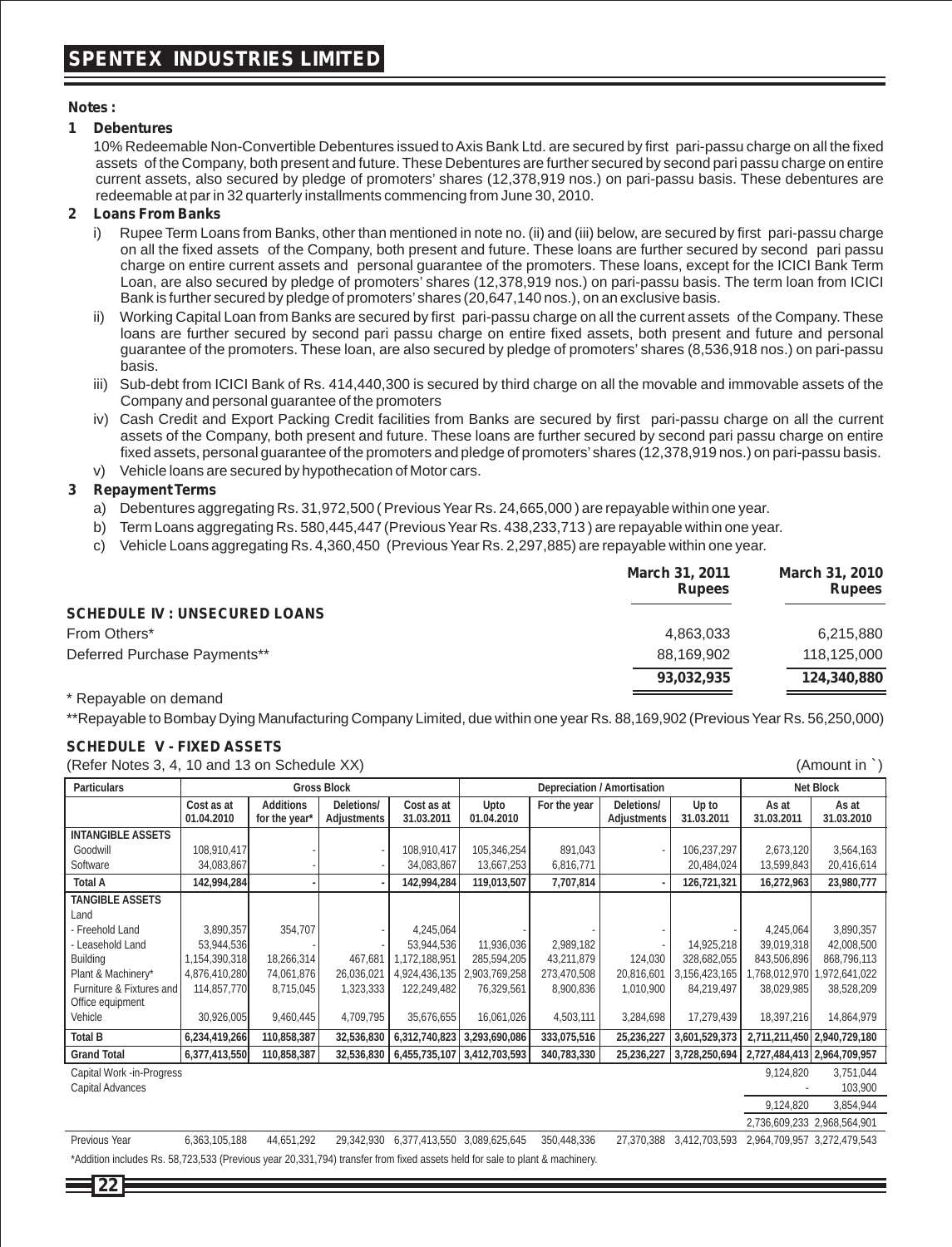## **ANNUAL REPORT 2010 - 2011**

|     |                                                                                      | Nos.                     | March 31, 2011<br><b>Rupees</b> | Nos.                     | March 31, 2010<br><b>Rupees</b> |
|-----|--------------------------------------------------------------------------------------|--------------------------|---------------------------------|--------------------------|---------------------------------|
|     | <b>SCHEDULE VI: INVESTMENTS (Long Term at Cost)</b><br>(Refer Note 7 on Schedule XX) |                          |                                 |                          |                                 |
| I)  | <b>Trade - Quoted</b>                                                                |                          |                                 |                          |                                 |
|     | In Subsidiaries (Long Term Investments)                                              |                          |                                 |                          |                                 |
|     | Amit Spinning Industries Limited                                                     | 20,981,077               | 204,469,921                     | 20,981,077               | 204,469,921                     |
|     | (Equity shares of Rs. 5/- each, fully paid up)                                       |                          |                                 |                          |                                 |
|     | Aggregate Market Value of Quoted Investments                                         |                          |                                 |                          |                                 |
|     | Rs. 74,063,202 (Previous Year Rs. 42,171,965)                                        |                          |                                 |                          |                                 |
| II) | <b>Trade - Unquoted</b>                                                              |                          |                                 |                          |                                 |
|     | In Subsidiaries - (Long Term Investments)                                            |                          |                                 |                          |                                 |
|     | Spentex Mauritius P Ltd                                                              | $\overline{2}$           | 90                              | $\overline{2}$           | 90                              |
|     | (Face value US Dollar 1/- each, fully paid up)                                       |                          |                                 |                          |                                 |
|     | Spentex Netherlands B.V.                                                             | 18200                    | 561,011,339                     | 18200                    | 561,011,339                     |
|     | (Face value Euro 1/- each, fully paid up)                                            |                          |                                 |                          |                                 |
|     | Spentex Tashkent Toytepa LLC #                                                       |                          | 9,323,779                       |                          | 9,323,779                       |
|     | III) Non Trade - Quoted                                                              |                          |                                 |                          |                                 |
|     | In Fully Paid-up equity shares of Rs. 10/- each :                                    |                          |                                 |                          |                                 |
|     | CHI Investment Ltd.                                                                  |                          |                                 | 25                       | 1,431                           |
|     | <b>Ceat Limited</b>                                                                  | ٠                        |                                 | 75                       | 4,293                           |
|     | CFL Capital Financial Services Limited                                               | ÷,                       |                                 | 100                      | 1,985                           |
|     | <b>CESC Limited</b>                                                                  |                          |                                 | 100                      | 5,553                           |
|     | Harrisons Malayalam Limited                                                          |                          |                                 | 100                      | 3,744                           |
|     | <b>KEC</b> International Limited                                                     | ÷                        |                                 | 144                      | 9,011                           |
|     | Phillips Carbon Black Limited                                                        | ÷,                       |                                 | 100                      | 5,653                           |
|     | <b>RPG Cables Limited</b>                                                            | $\sim$                   | $\blacksquare$                  | 170                      | 5,382                           |
|     | <b>Summit Securities Limited</b>                                                     | 10                       |                                 | 100                      | 4,777                           |
|     | Sentinel Tea and Exports Limited                                                     | 100                      | 4,777                           | $\overline{\phantom{a}}$ |                                 |
|     | Octav Investments Limited                                                            | $\overline{\phantom{a}}$ |                                 | 8                        | 382                             |
|     | Saregama India Limited                                                               | ä,                       | $\blacksquare$                  | 100                      | 1,322                           |
|     | (In Fully Paid-up equity shares of Rs. 8/- each)<br><b>RPG Life Sciences Limited</b> |                          |                                 | 100                      |                                 |
|     |                                                                                      |                          |                                 |                          | 8,065                           |
|     | IV) Non trade - Unquoted                                                             |                          |                                 |                          |                                 |
|     | The Baramati Co-operative Bank Limited<br>(Face value Rs.20/- each, fully paid up)   | 1300                     | 26,000                          | 1,300                    | 26,000                          |
|     | The Sadguru Jangli Maharaj Co-operative Bank Ltd.                                    | 1000                     | 50,000                          | 1,000                    | 50,000                          |
|     | (Face value Rs.50/- each, fully paid up)                                             |                          |                                 |                          |                                 |
|     | Spencer & Co. Limited                                                                | 200                      | 7,563                           | 200                      | 7,563                           |
|     | National Saving Certificates *                                                       |                          | 33,310                          |                          | 33,310                          |
|     |                                                                                      |                          |                                 |                          |                                 |
|     |                                                                                      |                          | 774,926,779                     |                          | 774,973,600                     |
|     | Aggregate amount of Quoted Investments                                               |                          | 204,474,698                     |                          | 204,521,519                     |
|     | Aggregate amount of Unquoted Investments                                             |                          | 570,452,081                     |                          | 570,452,081                     |
|     | Market value of Quoted Investment                                                    |                          | 74,066,082                      |                          | 42,360,245                      |

# The Company has participating interest of 0.82% in Charter Capital of Spentex Tashkent Toytepa, LLC

\* Pledged with sales tax authorities

<u> Termin de la provincia de la pro</u>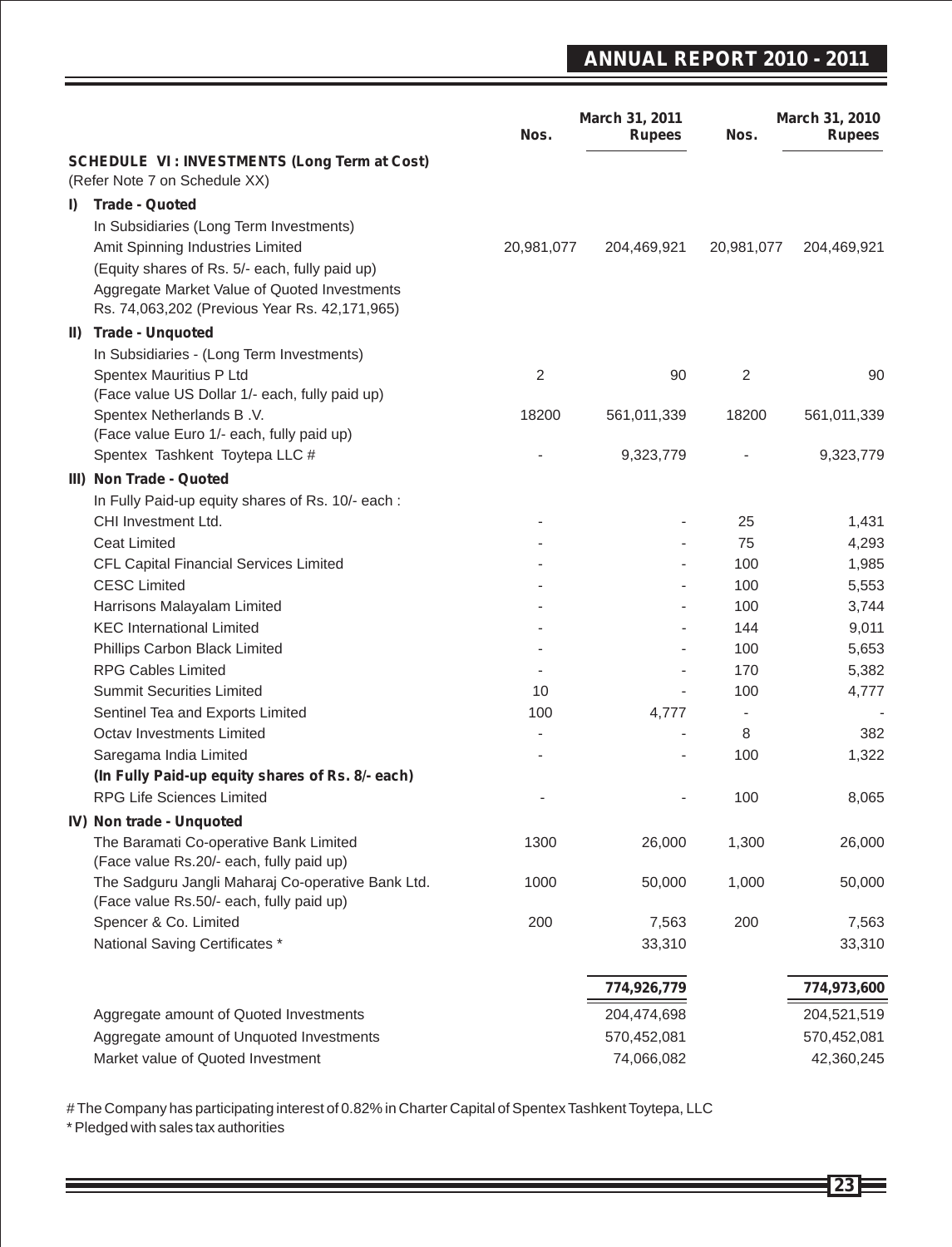## **SPENTEX INDUSTRIES LIMITED**

|                                                                                                         |             | March 31, 2011<br><b>Rupees</b> |            | March 31, 2010<br><b>Rupees</b> |
|---------------------------------------------------------------------------------------------------------|-------------|---------------------------------|------------|---------------------------------|
| <b>SCHEDULE VII : INVENTORIES</b>                                                                       |             |                                 |            |                                 |
| (Refer Note 5 on Schedule XX)                                                                           |             |                                 |            |                                 |
| Stores, Spares & Packing Materials                                                                      |             | 37,559,243                      |            | 32,219,993                      |
| Raw Materials (including stock in transit<br>Rs 28,421,124/-, Previous Year Rs. Nil)                    |             | 425,707,011                     |            | 384,335,166                     |
| Work-in-process                                                                                         |             | 147,654,046                     |            | 101,400,177                     |
| <b>Finished goods</b>                                                                                   |             |                                 |            |                                 |
| Manufactured                                                                                            | 635,108,990 |                                 | 40,360,690 |                                 |
| Traded (including stock in transit Rs. 10,757,500/-,<br>Previous Year Rs. 8,286,089/-)                  | 44,702,324  | 679,811,314                     | 8,687,855  | 49,048,545                      |
| Waste                                                                                                   |             | 25,677,813                      |            | 1,577,520                       |
|                                                                                                         |             | 1,316,409,427                   |            | 568,581,401                     |
| <b>SCHEDULE VIII : SUNDRY DEBTORS</b><br>(Refer Note 8 on Schedule XX)<br><b>Unsecured</b>              |             |                                 |            |                                 |
| Outstanding for a period exceeding six months                                                           |             |                                 |            |                                 |
| <b>Considered Good</b>                                                                                  |             | 390,505,589                     |            | 569,259,743                     |
| <b>Considered Doubtful</b>                                                                              |             | 3,321,589<br>393,827,178        |            | 3,321,589<br>572,581,332        |
| <b>Other Debts</b>                                                                                      |             |                                 |            |                                 |
| <b>Considered Good</b>                                                                                  |             | 655,216,969                     |            | 524,950,794                     |
|                                                                                                         |             | 1,049,044,147                   |            | 1,097,532,126                   |
| Less: Provision for doubtful debts                                                                      |             | 3,321,589                       |            | 3,321,589                       |
|                                                                                                         |             | 1,045,722,558                   |            | 1,094,210,537                   |
| <b>SCHEDULE IX: CASH &amp; BANK BALANCES</b>                                                            |             |                                 |            |                                 |
| Cash in hand                                                                                            |             | 1,609,264                       |            | 1,536,322                       |
| Cheques in hand                                                                                         |             |                                 |            | 12,812,490                      |
| <b>Balances with Scheduled Banks:</b><br>In Current accounts<br>$\overline{\phantom{a}}$                |             |                                 |            |                                 |
| In Fixed Deposit Accounts*<br>$\overline{\phantom{a}}$                                                  |             | 20,114,791<br>15,515,000        |            | 40,614,977<br>16,200,000        |
| In Unpaid dividend accounts<br>$\overline{\phantom{a}}$                                                 |             | 1,079,136                       |            | 1,290,741                       |
| <b>Balances with other Banks.</b>                                                                       |             |                                 |            |                                 |
| In Current Accounts<br>Baramati Sahakari Bank (Maximum amount o/s Rs.2,768,209/-)                       |             | 585,109                         |            | 304,008                         |
| Shree Sadguru Jangli Maharaj Bank (Maximum amount o/s Rs. 2,375/-)                                      |             | 2,375                           |            | 2,375                           |
|                                                                                                         |             | 38,905,675                      |            | 72,760,913                      |
| * Fixed deposits pledged with sales tax and other government authorities                                |             |                                 |            |                                 |
| <b>SCHEDULE X: Other Current Assets</b>                                                                 |             |                                 |            |                                 |
| Interest accrued on deposits (including interest accrued                                                |             | 65,672,636                      |            | 61,563,673                      |
| on loan to a subsidiary Rs.62,939,382, Previous Year Rs. 60,414,121)                                    |             |                                 |            |                                 |
| Claims and other receivables                                                                            |             | 686,607,041                     |            | 501,469,476                     |
| <b>Security Deposits</b>                                                                                |             | 50,092,882                      |            | 46,340,507                      |
| Fixed assets held for sale (at net book value or<br>estimated net realisable value, whichever is lower) |             | 43,060,997                      |            | 155,625,188                     |
|                                                                                                         |             | 845,433,556                     |            | 764,998,844                     |

 $\equiv$  24 $\equiv$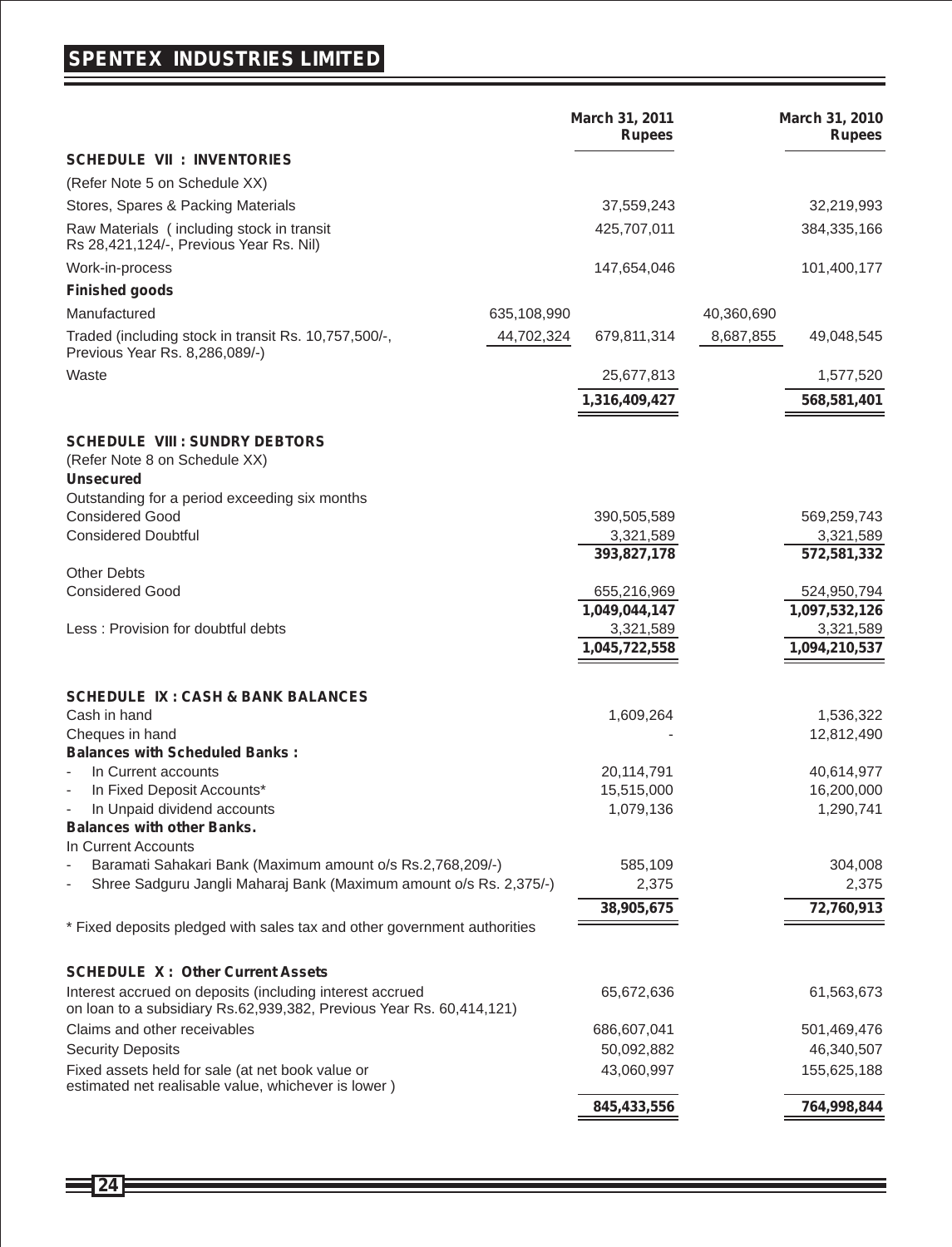## **ANNUAL REPORT 2010 - 2011**

|                                                                                                                                                                                                                                                                | March 31, 2011<br><b>Rupees</b> | <b>March 31, 2010</b><br><b>Rupees</b> |
|----------------------------------------------------------------------------------------------------------------------------------------------------------------------------------------------------------------------------------------------------------------|---------------------------------|----------------------------------------|
| <b>SCHEDULE XI: LOANS AND ADVANCES</b>                                                                                                                                                                                                                         |                                 |                                        |
| (Unsecured, Considered Good unless otherwise stated)                                                                                                                                                                                                           |                                 |                                        |
| Loans and advances to subsidiaries                                                                                                                                                                                                                             | 473,334,316                     | 612,451,658                            |
| Amounts recoverable in cash or in kind or for value to be received                                                                                                                                                                                             |                                 |                                        |
| Considered good                                                                                                                                                                                                                                                | 222,194,666                     | 314,816,981                            |
| Considered doubtful                                                                                                                                                                                                                                            | 3,112,897                       | 3,112,897                              |
|                                                                                                                                                                                                                                                                | 698,641,879                     | 930,381,536                            |
| Less : Provision for Doubtful Advances                                                                                                                                                                                                                         | 3,112,897                       | 3,112,897                              |
|                                                                                                                                                                                                                                                                | 695,528,982                     | 927,268,639                            |
| Balance with Customs, Excise, Govt Authorities, etc.<br>Advance Income Tax/Tax Deducted at Source*                                                                                                                                                             | 54,242,603                      | 57,554,413                             |
|                                                                                                                                                                                                                                                                | 25,020,924                      | 40,686,925                             |
| <b>MAT</b> credit entitlement                                                                                                                                                                                                                                  | 35,822,346                      | 35,822,346                             |
|                                                                                                                                                                                                                                                                | 810,614,855                     | 1,061,332,323                          |
| *Net after adjustment for Provision for Taxation of Rs. 6,576,926 (Previous Year Rs. 6,706,656)                                                                                                                                                                |                                 |                                        |
| <b>SCHEDULE XII : CURRENT LIABILITIES</b>                                                                                                                                                                                                                      |                                 |                                        |
| (Refer Note 3 on Schedule XXI)                                                                                                                                                                                                                                 |                                 |                                        |
| <b>Sundry Creditors</b>                                                                                                                                                                                                                                        |                                 |                                        |
| - total outstanding dues of micro enterprises and small enterprises and*                                                                                                                                                                                       | 917,627                         |                                        |
| - total outstanding dues of creditors other than micro                                                                                                                                                                                                         | 1,405,948,611                   | 1,214,567,836                          |
| enterprises and small enterprises @                                                                                                                                                                                                                            |                                 |                                        |
| <b>Advances from Customers</b>                                                                                                                                                                                                                                 | 11,104,546                      | 34,241,942                             |
| Unclaimed Dividend**                                                                                                                                                                                                                                           | 1,079,136                       | 1,290,741                              |
| <b>Other Liabilities</b>                                                                                                                                                                                                                                       | 95,763,915                      | 73,318,182                             |
| Interest accrued but not due on loans and debentures                                                                                                                                                                                                           | 1,361,053                       | 1,705,113                              |
|                                                                                                                                                                                                                                                                | 1,516,174,888                   | 1,325,123,814                          |
| * As certified by the Management based on available information<br>** Not due to be credited to Investor Education and Protection Fund<br>@ Includes payable to Amit Spinning Industries Limited (a subsidiary company) Rs. Nil (Previous Year Rs. 32,564,454) |                                 |                                        |
|                                                                                                                                                                                                                                                                |                                 |                                        |
| <b>SCHEDULE XIII: PROVISIONS</b>                                                                                                                                                                                                                               |                                 |                                        |
| (Refer Notes 9 on Schedule XX and Note 16 on Schedule XXI)                                                                                                                                                                                                     |                                 |                                        |
| For Wealth Tax<br>For Leave Encashment                                                                                                                                                                                                                         | 52,767                          | 73,884                                 |
| For Gratuity                                                                                                                                                                                                                                                   | 14,726,765<br>35,384,263        | 14,254,039<br>31,064,773               |
|                                                                                                                                                                                                                                                                |                                 |                                        |
|                                                                                                                                                                                                                                                                | 50,163,795                      | 45,392,696                             |
|                                                                                                                                                                                                                                                                |                                 |                                        |
| <b>SCHEDULE XIV : OTHER INCOME</b><br>(Refer Note 6 on Schedule XX)                                                                                                                                                                                            | 2010-2011 ()                    | 2009-2010 ()                           |
| Dividend from long term investments                                                                                                                                                                                                                            | 4,044                           | 3,350                                  |
| Commission (gross)                                                                                                                                                                                                                                             | 960,670                         | 34,359                                 |
| Interest from Others                                                                                                                                                                                                                                           | 38,258,736                      | 50,386,059                             |
| (Tax Deducted at Source Rs. 63,874/- Previous Year Rs. NIL)                                                                                                                                                                                                    |                                 |                                        |
| Interest on deposits (gross)                                                                                                                                                                                                                                   | 6,044,153                       | 7,285,748                              |
| (Tax Deducted at Source Rs. 189,110/- Previous Year Rs. 297,426/-)                                                                                                                                                                                             |                                 |                                        |
| Rent Income                                                                                                                                                                                                                                                    | 66,000                          | 1,020,946                              |
| Profit on sale of shares                                                                                                                                                                                                                                       | 143,822                         |                                        |
| Liabilities no longer required written back                                                                                                                                                                                                                    | 5,514,565                       | 56,250,723                             |
| Profit on Sale of Fixed Assets (net)*                                                                                                                                                                                                                          | 1,991,334                       | 156,463                                |
| <b>Export Incentives</b>                                                                                                                                                                                                                                       | 332,945,322                     | 291,226,164                            |
| Foreign Exchange Fluctuation Gain (net)                                                                                                                                                                                                                        | 106,903,985                     | 28,810,442                             |
| Miscellaneous Income                                                                                                                                                                                                                                           | 24,560,150                      | 42,240,258                             |
|                                                                                                                                                                                                                                                                | 517,392,781                     | 477,414,512                            |
| * Not off assets write off Rs 37 83 253/ (Previous Vear Nil)                                                                                                                                                                                                   |                                 |                                        |

Net off assets write off Rs.37,83,253/- (Previous Year Nil) 

**25**

Ξ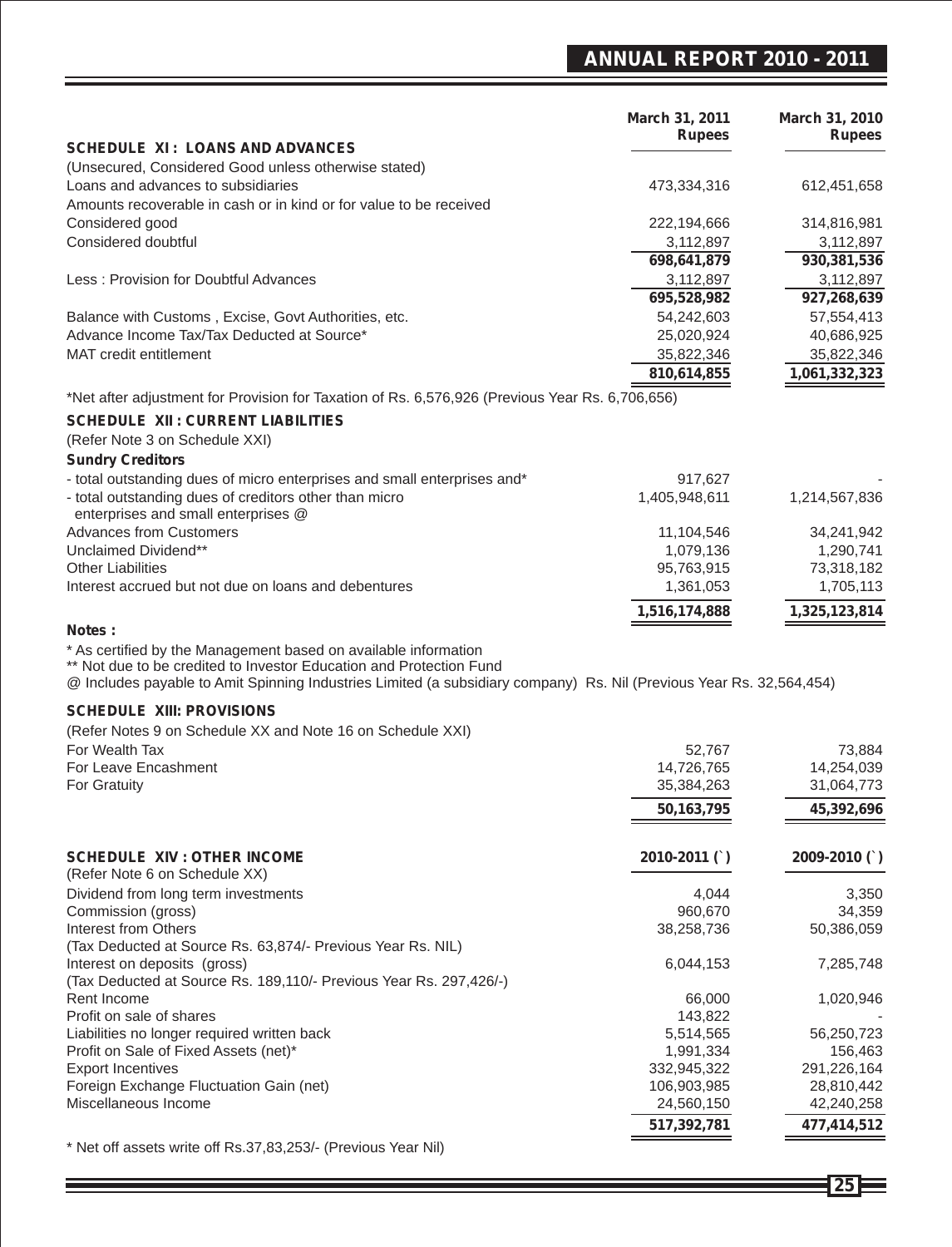### **SPENTEX INDUSTRIES LIMITED**

|                                                                            | 2010-2011<br><b>Rupees</b> | 2009-2010<br><b>Rupees</b> |
|----------------------------------------------------------------------------|----------------------------|----------------------------|
| <b>SCHEDULE XV : RAW MATERIALS CONSUMED</b>                                |                            |                            |
| <b>Opening Stock</b>                                                       | 384, 335, 167              | 165,521,492                |
| Add: Purchases                                                             | 6,662,323,552              | 4,780,943,646              |
| Less: Closing Stock                                                        | 425,707,011                | 384,335,166                |
| <b>Raw Materials Consumed</b>                                              | 6,620,951,708              | 4,562,129,972              |
| <b>SCHEDULE XVI: SALARY, WAGES AND BENEFITS</b>                            |                            |                            |
| (Refer Note 13 on Schedule XXI)                                            |                            |                            |
| Salaries, Wages and Bonus                                                  | 499,900,450                | 426,918,769                |
| Contributions to Provident and Other Funds                                 | 42,045,634                 | 34,384,349                 |
| <b>Employees Welfare Expenses</b>                                          | 61,557,616                 | 34,277,261                 |
|                                                                            | 603,503,700                | 495,580,379                |
| SCHEDULE XVII : MANUFACTURING AND OTHER COSTS                              |                            |                            |
| (Refer Notes 12 on Schedule XXI)                                           |                            |                            |
| Stores, Spares and Packing Materials Consumed (net)                        | 285,693,048                | 249,713,332                |
| Sub-contracting Charges                                                    | 33,656,358                 | 19,693,975                 |
| Power, Fuel & Water                                                        | 771,959,827                | 680,254,208                |
| Rent                                                                       | 7,882,329                  | 5,678,491                  |
| Rates & Taxes                                                              | 3,608,033                  | 2,303,332                  |
| <b>Repairs &amp; Maintenance:</b>                                          |                            |                            |
| Plant & Machinery                                                          | 11,293,258                 | 10,865,054                 |
| <b>Building</b>                                                            | 1,686,859                  | 1,944,330                  |
| Others                                                                     | 6,294,637                  | 6,460,216                  |
| Insurance                                                                  | 5,678,265                  | 7,315,379                  |
| <b>Communication Expenses</b>                                              | 8,750,785                  | 9,875,958                  |
| <b>Traveling and Conveyance</b>                                            | 45,749,329                 | 42,969,636                 |
| Legal and Professional charges                                             | 48,837,071                 | 52,364,134                 |
| Commission                                                                 | 151,270,505                | 69,826,748                 |
| Freight Outward and Clearing Charges (net of recoveries)                   | 252,899,538                | 191,444,803                |
| Loss on assets held for disposal                                           | 19,659,578                 |                            |
| Loss on Sale of Raw Materials                                              | 189,460                    | 6,649,361                  |
| Donation and Contribution (other than to political parties)                | 35,100                     | 270,901                    |
| Provision for doubtful debts and advances                                  |                            | 3,809,413                  |
| Provision for loss on assets held for sale                                 | 2,456,079                  | 6,000,000                  |
| <b>Bad Debts Written Off</b>                                               | 218,635,932                | 1,038,137                  |
| Directors Sitting Fees                                                     | 308,000                    | 396,000                    |
| Selling and Other Expenses                                                 | 39,957,141                 | 35,997,338                 |
| Miscellaneous Expenses                                                     | 35,402,314                 | 58,537,579                 |
| Expenses charged to subsidiaries                                           |                            | (16, 216, 521)             |
|                                                                            | 1,951,903,446              | 1,447,191,804              |
| <b>SCHEDULE XVIII: FINANCIAL CHARGES</b><br>(Refer Note 10 on Schedule XX) |                            |                            |
| Interest - Non Convertible Debentures                                      | 41,802,328                 | 37,939,306                 |
| Interest                                                                   |                            |                            |
| - Fixed Loans                                                              | 402,002,256                | 353,434,711                |
| - Others*                                                                  | 283,990,781                | 219,422,614                |
| Bank Charges*                                                              | 72,730,060                 | 80,807,056                 |
|                                                                            | 800,525,425                | 691,603,687                |

\*Includes interest & bank charges on Export sales Rs. 107,173,692 (PY 6,87,53,084), on Domestic sales Rs. 1,215,797 (PY Rs. 4,15,204), on Raw Materials Rs. 148,280,778 (PY Rs. 127,182,691), on working capital Rs. 80,943,139 (PY. Rs.74,966,840.59) and other bank charges Rs. 19,107,219 (PY Rs. 25,174,821)

126目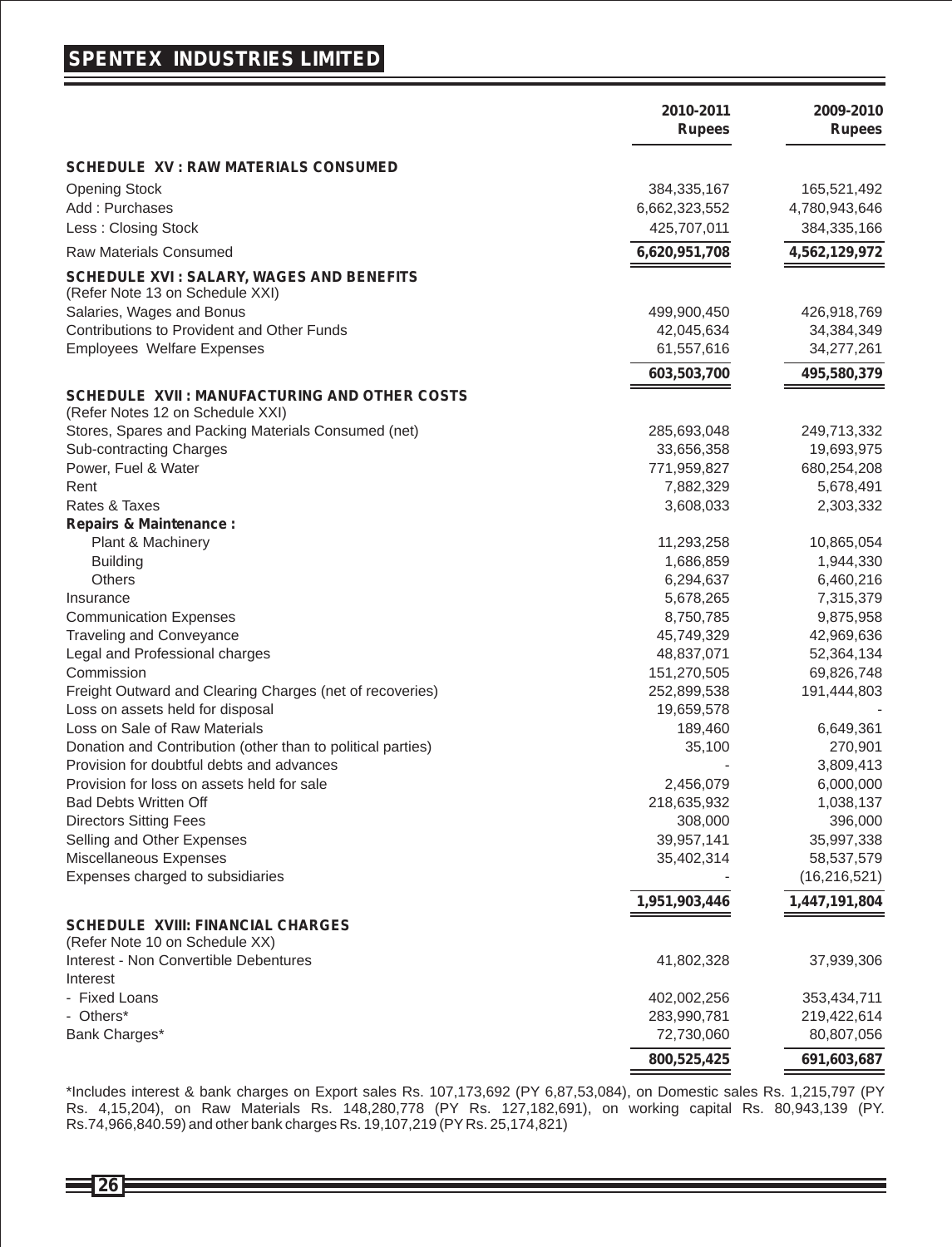### **ANNUAL REPORT 2010 - 2011**

|                                                           | 2010-2011<br><b>Rupees</b> | 2009-2010<br><b>Rupees</b> |
|-----------------------------------------------------------|----------------------------|----------------------------|
| <b>SCHEDULE XIX: (INCREASE) / DECREASE IN INVENTORIES</b> |                            |                            |
| <b>Opening Stock:</b>                                     |                            |                            |
| Finished goods                                            | 40,360,690                 | 204,363,440                |
| Work in process                                           | 101,400,177                | 77,897,543                 |
| Waste                                                     | 1,577,520                  | 1,978,952                  |
|                                                           | 143,338,387                | 284,239,935                |
| <b>Closing Stock:</b>                                     |                            |                            |
| Finished goods                                            | 635,108,990                | 40,360,690                 |
| Work in process                                           | 147,654,046                | 101,400,177                |
| Waste                                                     | 25,677,813                 | 1,577,520                  |
|                                                           | 808,440,849                | 143,338,387                |
| <b>Sub Total</b>                                          | (665, 102, 462)            | 140,901,548                |
| Excise duty on (Increase) / Decrease in inventories       | 2,500,778                  | (1,421,493)                |
| (Increase) / Decrease in Inventories                      | (662,601,684)              | 139,480,055                |

#### **SCHEDULE XX : SIGNIFICANT ACCOUNTING POLICIES**

#### **1. Basis of Accounting**

These Financial Statements are prepared to comply in all material aspects with all the applicable accounting principles in India, the<br>applicable accounting standards notified u/s 211(3C) of the Companies Act, 1956 and the 1956 and guidelines issued by the Securities and Exchange Board of India.

#### **2. Use of Estimates**

The preparation of the financial statements in conformity with Indian Generally Accepted Accounting Principles requires the management to make estimates and assumptions that affect the reported balances of assets and liabilities and disclosures relating to contingent assets and liabilities as at the date of the financial statements and reported amounts of income and expenses during the period. Examples of such estimates include provisions for doubtful debts, future obligations under employee retirement benefit plans, income taxes and the useful lives of fixed assets and intangible assets.

#### **3. Fixed Assets**

Fixed Assets are stated at their original cost including freight, duties (net of CENVAT), taxes and other incidental expenses relating to acquisition and installation.

#### **4. Depreciation / Amortization**

Depreciation on all fixed assets situated at manufacturing locations is provided on the straight line method on a pro-rata basis at the rates determined on the basis of useful lives of the respective assets. Management estimates the useful lives for the various fixed assets situated at manufacturing locations as follows

| <b>Description - Manufacturing locations</b> | Useful lives (in years) |
|----------------------------------------------|-------------------------|
| <b>Factory Building</b>                      | $17 - 29$               |
| Building (Other than factory building)       | 58                      |
| <b>Plant and Machinery</b>                   | $2 - 18$                |
| <b>Office Equipments</b>                     | $10 - 20$               |
| Computers                                    | $1 - 6$                 |
| <b>Furniture and Fixtures</b>                | $2 - 15$                |
| Vehicles                                     | $10 - 12$               |

The rates derived from the above useful lives are higher than the minimum rates specified in Schedule XIV to the Companies Act, 1956 ('Act'). Depreciation for all fixed assets at locations other than at manufacturing locations is provided on the written down value method at the rates specified in Schedule XIV to the Act.

Leasehold land is amortized over the lease period on a straight line basis.

Capitalised enterprise resource planning software (SAP) is amortised over a period of five years on straight line basis.

Acquired goodwill is amortized using the straight-line method over a period of 10 years.

#### **5. Inventories**

Inventories have been valued at lower of cost and net realizable value.

The cost in respect of raw materials is determined under the Specific identification of cost method.

Cost includes customs duty, wherever paid, and are net of credit under CENVAT scheme, wherever applicable.

The cost in respect of work-in-progress, finished goods and stores and spares is determined using the weighted average cost method and includes direct materials and labour and a proportion of manufacturing overheads based on normal operating capacity, where applicable.

Waste is valued at estimated net realizable value.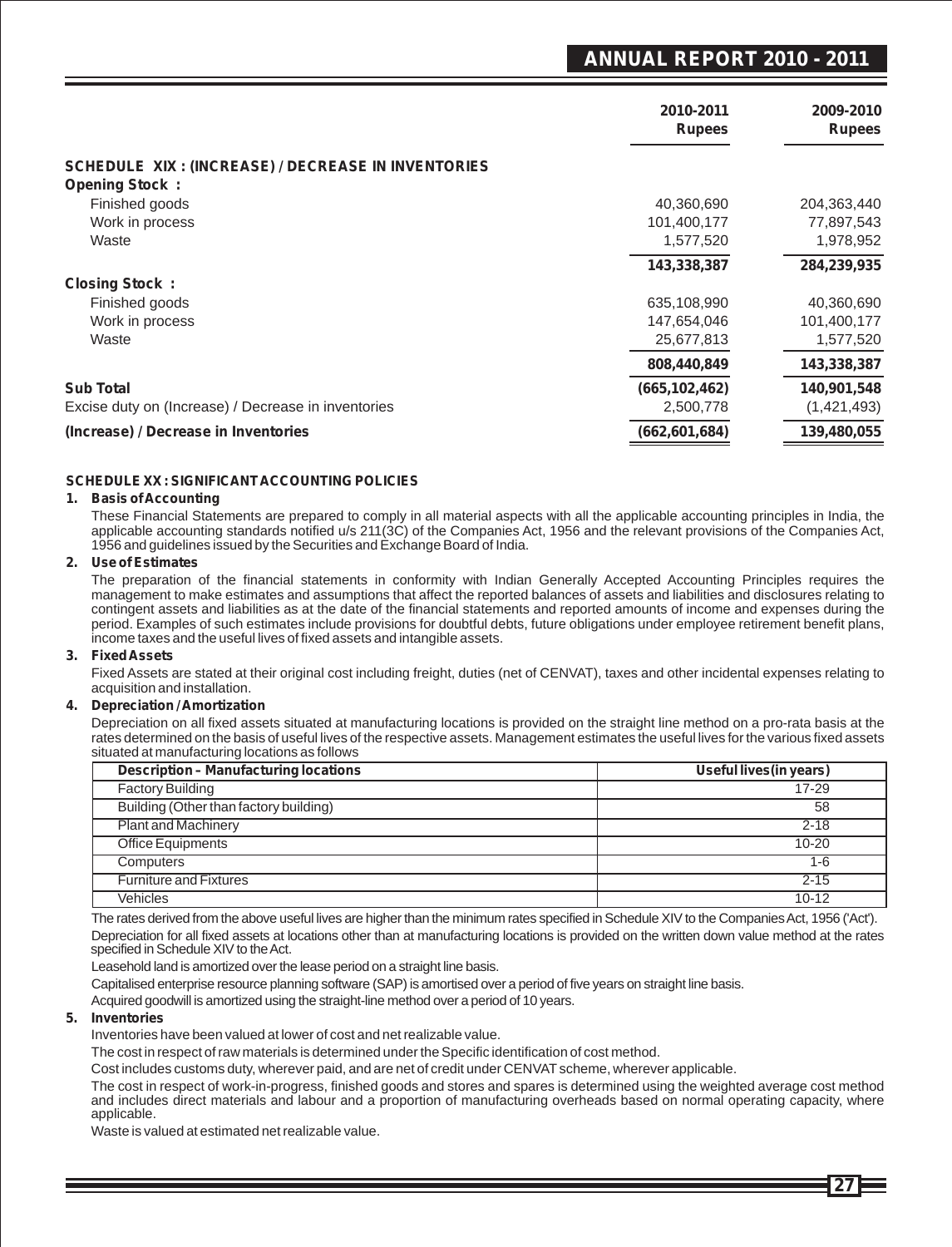#### **6. Revenue recognition**

Sale of goods: Revenue on sale of goods is recognized on transfer of significant risk and rewards of ownership to the buyer and on reasonable certainty of the ultimate collection. Sales are inclusive of excise duty and net off sales tax, trade discounts and sales returns.

**Interest:** Income is recognised on a time proportion basis taking into account the amount outstanding and the applicable rates.

**Commission and Insurance claim:** Income is recognized when no significant uncertainty as to measurability or recoverability exists.

#### **7. Investments**

Investments that are readily realisable and intended to be held for not more than a year are classified as current investments. All other investments are classified as long-term investments. Current investments are carried at lower of cost and fair value determined on an individual investment basis. Long-term investments are carried at cost. However, provision for diminution in value is made to recognise a decline other than temporary in the value of the investments.

#### **8. Foreign currency transactions**

Transactions in foreign currency are accounted for at the exchange rates prevailing on the date of transaction. All monetary items denominated in foreign currency are translated at year end rates. Exchange differences arising on such transactions and also exchange differences arising on the settlement of such transactions are adjusted in the Profit and Loss Account.

In case of forward contracts, the premium or discount on all such contracts arising at the inception of each contract is recognized / amortized as income or expense over the life of the contract. Any profit or loss arising on the cancellation or renewal of such contracts is recognized as income or expense for the period.

In respect of foreign branch, all revenues, expenses, monetary assets/liabilities and fixed assets are accounted at the exchange rate prevailing on the date of the transaction. Monetary assets and liabilities are restated at the year end rates and resultant gains or losses are recognized in the Profit and Loss Account.

#### **9. Employee benefits**

The Company's contributions to recognized Provident Funds are charged to revenue on an accrual basis.

The Company has Defined Benefit plans namely Leave Encashment and Gratuity for all employees, the liability for which is determined on the basis of an actuarial valuation at the end of the year. Gratuity Fund (for other than Synthetic division) is administered through Life Insurance Corporation of India. Short term compensated absences are recognized at the undiscounted amount of benefit for services rendered during the year.

Termination benefits are recognized as an expense immediately. Actuarial gains and losses comprise experience adjustments and the effects of changes in actuarial assumptions and are recognised immediately in the Profit and Loss Account as income or expense.

#### **10. Borrowing Costs**

Borrowing costs that are directly attributable to the acquisition, construction or production of a qualifying asset are capitalised as a part of the cost of that asset. Other borrowing costs are recognised as an expense in the period in which they are incurred.

#### **11. Taxation**

Tax expense for the year, comprising current tax and deferred tax is included in determining the net profit/(loss) for the year.

A provision is made for the current tax based on tax liability computed in accordance with relevant tax rates and tax laws. Deferred tax assets are recognised for all deductible timing differences and carried forward to the extent it is reasonably / virtually certain that future taxable profit will be available against which such deferred tax assets can be realised.

Deferred tax assets and liabilities are measured at the tax rates that have been enacted or substantively enacted by the Balance Sheet date.

#### **12. Leases**

Assets acquired under long term finance lease are capitalised and depreciated in accordance with Company's policy for assets situated at manufacturing and other locations. The associated obligations are included in other loans under "Secured Loans".

The company has taken premises on lease. Lease rental in respect of operating lease arrangement are charged to Profit and Loss Account.

#### **13. Impairment of Assets**

At each balance sheet date, the Company assesses whether there is any indication that an asset may be impaired. If such indication exists, the Company estimates the recoverable amount and where carrying amount of the asset exceeds such recoverable amount, an impairment loss is recognized in the profit and loss account to the extent the carrying amount exceeds recoverable amount. Where there is any indication that an impairment loss recognized for an asset in prior accounting periods may no longer exist or may have decreased, the Company books a reversal of the impairment loss not exceeding the carrying amount that would have been determined (net of amortization or depreciation) had no impairment loss been recognized for the asset in prior accounting periods.

#### **14. Government Grants**

Recognition

#### **Government grants are recognized where:**

- i) There is reasonable assurance of complying with the conditions attached to the grant.
- ii) Such grant / benefit has been earned and it is reasonably certain that the ultimate collection will be made.

#### **Presentation in Financial Statement:**

- i) Government grants relating to specific fixed assets are adjusted with the value of the fixed assets.
- ii) Government grants in the nature of promoters' contribution, i.e. which have reference to the total investment in an undertaking or by way of contribution towards total capital outlay, are credited to capital reserve.
- Government grants related to revenue items are either adjusted with the related expenditure / revenue or shown under "Other Income", in case direct linkage with cost /income is not determinable.

#### **15. Provisions and contingencies**

The company creates a provision when there is present obligation as a result of a past event that probably requires an outflow of resources and a reliable estimate can be made of the amount of obligation. A disclosure for a contingent liability is made when there is possible obligation or a present obligation that probably will not require an outflow of resources or where a reliable estimate of the obligation cannot be made .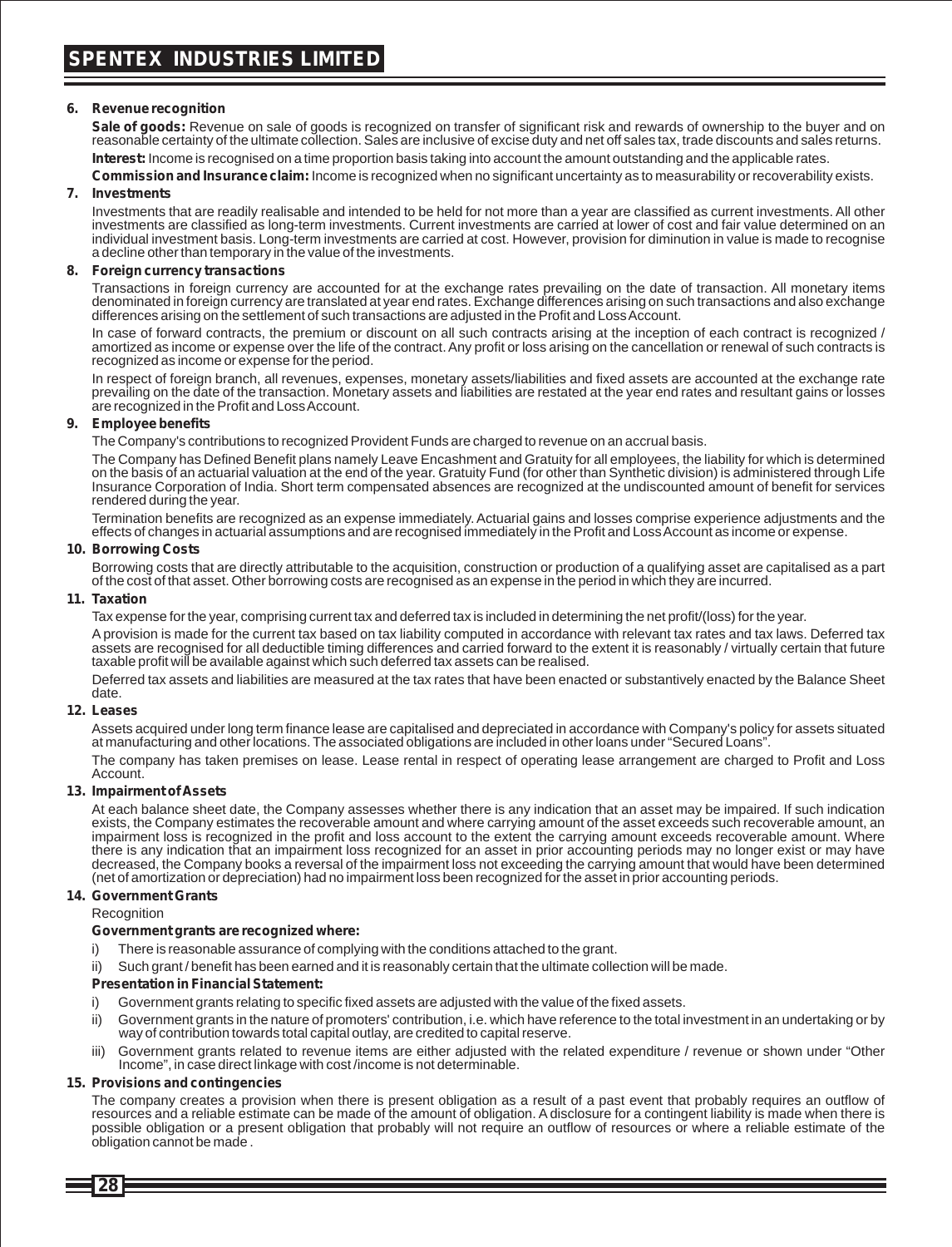#### **Schedule XXI - Notes to Accounts**

| Contingent Liabilities not provided for in respect of :                                                                                                                                                              |                  | (Amount in `)        |
|----------------------------------------------------------------------------------------------------------------------------------------------------------------------------------------------------------------------|------------------|----------------------|
| <b>Description</b>                                                                                                                                                                                                   | <b>This Year</b> | <b>Previous Year</b> |
| a) Demands from Income Tax Authorities under appeal                                                                                                                                                                  | 62,139,030       | 62,139,030           |
| b) Demands from Sales Tax Authorities under appeal                                                                                                                                                                   | 2,961,560        | 3,265,040            |
| c) Show cause notices/demands raised by Excise / Customs Department<br>(including applicable penalties), not acknowledged as debts                                                                                   | 180,853,192      | 179,856,196          |
| d) Show cause notices/demands raised by MP Government /<br>MPEB Department, not acknowledged as debts                                                                                                                | 117,856,000      | 117,856,000          |
| e) Claims against the Company not acknowledged as debts                                                                                                                                                              | 3,130,151        | 3,130,151            |
| Guarantees and Letters of credit issued on behalf of the Company,<br>outstanding at the year end                                                                                                                     | 300,966,085      | 248,797,962          |
| g) Bills Discounted with Banks on behalf of the Company, outstanding<br>at the year end                                                                                                                              | 1,175,803,012    | 832,402,925          |
| h) Corporate Guarantee given to IREDA for Loan to M/s Himalayan<br><b>Crest Power Limited</b>                                                                                                                        | 248,313,698      | 268,306,862          |
| i) Corporate Guarantee given to AXIS Bank Ltd.& UCO Bank for Loan<br>to M/s Amit Spinning Industries Limited                                                                                                         | 399,799,476      | 428,568,149          |
| Corporate Guarantee given to Tashkent Toytepa Textil for deferred payment<br>i)<br>of purchase consideration on behalf of Spentex Tashkent Toytepa LLC<br>Current Year USD 43,250,000 (Previous Year USD 44,800,000) | 1,928,517,500    | 2,007,040,000        |
| k) Corporate Guarantee given to CVCI for investment in Spentex (Netherlands)<br>B.V.Current Year USD 20,00,000 (Previous Year USD 20,00,000)                                                                         | 89,180,000       | 89,600,000           |
| Corporate Guarantee given to SBI - Tokyo Branch for loan to Spentex<br>(Netherlands) B.V Current Year USD 19,593,318 (Previous Year<br>USD 21,849,122)                                                               | 873,666,050      | 978,840,666          |

\* The Company belived that the corporate guarantee given to Lehman Brothers is no longer valid as Lehman Brothers did not comply with the terms and conditions of the loan agreement based on which the guarantee was given . Accordingly ,the figure for the current year and previous year do not include the portion of the guarantee relating to the loan from Lehman Brothers.

The amount shown in the items (a) to (e) represent the best possible estimates arrived at on the basis of available information. The uncertainties and possible reimbursements are dependent on outcome of the different legal processes which have been invoked by the Company or the claimants as the case may be and therefore cannot be predicted accurately. The Company engages reputed professional advisors to protect its interest and has been advised that it has strong legal positions against such disputes. The amount shown in items (f) to (l) represent guarantees given and bills discounted in the normal course of the Company's operations and are not expected to result in any loss to the Company on the basis of beneficiaries fulfilling their ordinary commercial obligations

| <b>Description</b>                                               | This Year(`) | Previous Year(`) |
|------------------------------------------------------------------|--------------|------------------|
| Estimated value of contracts remaining to be executed on capital | 8.640.175    | 1.434.489        |
| account (net of advances)                                        |              |                  |

3 Based on intimation received by the Company from its supplier regarding their status under the Micro, Small and Medium Enterprises Development Act, 2006 the relevent information is provided below:-

| SI. No.       | <b>Particulars</b>                                                                                                          | This Year $( )$ | Previous Year () |
|---------------|-----------------------------------------------------------------------------------------------------------------------------|-----------------|------------------|
|               | Amount due to Micro and Small Enterprises as on                                                                             |                 |                  |
|               | Principal amount                                                                                                            | 917,627         | Nil              |
|               | Interest due on above<br>ii)                                                                                                | Nil             | Nil              |
| $\mathcal{P}$ | Principal amount paid after due date or appointed day during the year                                                       | Nil             | Nil              |
|               | ii) Interest paid during the year on (i) above                                                                              | Nil             | Nil              |
| 3             | Interest due & Payable (but not paid) on principal amounts paid during<br>the year after the due date or appointed day.     | Nil             | Nil              |
| 4             | Total interest accrued and remaining unpaid as on                                                                           | Nil             | Nil              |
| 5             | Further interest in respect of defaults of earlier year due and payable<br>in current year upto the date when actually paid | Nil             | Nil              |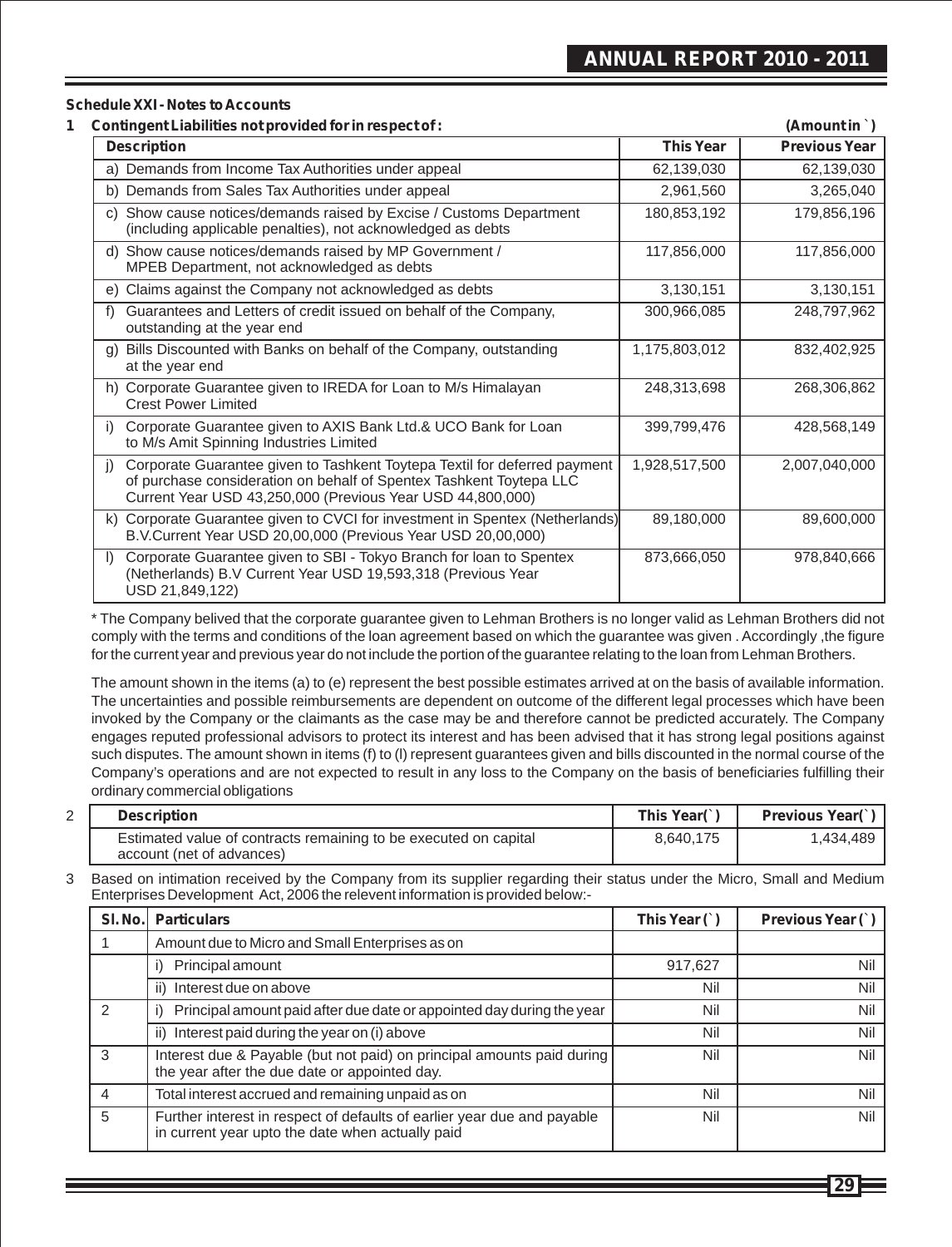- 4 In accordance with the current industry practice, plant and machinery of the Company has been treated as "Continuous Process Plant" as defined under Schedule XIV to the Companies Act,1956.
- 5 During the year, out of the Share Warrants money received, the Company has allotted 7,589,000 equity shares pursuant to option exercised by the share warrant holder to convert 7,589,000 share warrants in equal number of fully paid up equity shares and the balance consideration of 75% amounting to Rs. 96,475,163 has been received on 7,589,000 warrants at the time of conversion into equity shares at the agreed price of Rs. 16.95 per equity share (including premium of Rs. 6.95 per equity share).
- 6 Carrying value of Temple Land and Building at Pitampur unit amounting Rs. 183.66 Lacs has been restored back in books of account, as the Company is having possession and control of this Temple since acquisition.
- 7 The Butibori Unit of the Synthetic Division had been exporting its goods under Rule 18 of the Central Excise Rules 2002 and claiming rebate on both input and output stage of duty. The Central Excise Department disallowed the rebate on Input Stage of duty at Butibori unit. The Synthetic Division has filed a revision petition with the Joint Secretary, Government of India who allowed rebate for both the stages of duty

However, the Department appealed in the Hon'ble High Court of Mumbai which was upheld by the Hon'ble High Court. The Synthetic Division has now filed a Special Leave Petition before the Hon'ble Supreme Court of India for quashing the Hon'ble High Court Order and allowing the rebate on input stage of duty.

Pending the decision in the matter by the Hon'ble Supreme Court, the Synthetic Division has not yet reversed the rebate receivable on input duty aggregating to Rs 52,879,724 (including Rs 2,826,621 at its Pithampur Unit).

Further, relying on the judgment of the Hon'ble High Court of Mumbai for the Butibori unit, a demand has been raised by the Department on the Pithampur unit of the Synthetic Division against the refund already given of the rebate on input stage of duty amounting to Rs 60,216,366 along with interest. Also, pending claims for the input stage of duty amounting to Rs 2,826,621 have been disallowed during 2006-07. The Pithampur unit has gone into appeal against the said demand / disallowance. The Commissioner (Appeals) has rejected the appeal of the Synthetic Division for the pending claim, while the decision has been kept pending against the demand till the final order is received from the higher authority (Revision Authority).

While the management is hopeful of the decision of the case in its favour, it is also reasonably confident of the liquidation / utilization of these cenvat balances of Rs. 113,096,090.

- 8 (a) The company has an investment of Rs 204,469,921 in and has advance loan including interest accrued amounting to Rs. 383,067,401 Amit Spinning Industries Limited (ASIL), a subsidiary, as on March 31, 2011. The accumulated losses of ASIL, at the year end exceeded its net worth. There is also reduction in market value of the investment at the year end by Rs. 130,406,719. In the opinion of the management, diminution in this long term investment is due to adverse business conditions in the past. ASIL has started generating EBIDTAand cash profits. In view of these developments, management believes that diminution in the value of investment is of temporary nature. Further ASIL has refunded amount of Rs. 156,095,401 during the year and for remaining balances,management believes that the balance amount would be realised within a reasonable period of time. Accordingly no provision considered necessary in the value of investment held and loan advanced to ASIL
	- (b) Schoeller Litvinov k.s. (SLKS), the Czech step-down subsidiary of the Company, had registered losses during the year and earlier financial years due to economic slowdown. This step down subsidiary had submitted a re-organization plan seeking deferment of payment to Secured creditors, and proportionate waiver of unsecured liabilities which has now been approved by the court. The Company believes that the reorganization plan, considering improvement in the global textile market, will turn around this subsidiary, so as to make good its losses in a foreseeable period of time and will also place this subsidiary in a position to repay the liabilities in due course. Accounts and other receivables Rs. 327,965,283 (Previous Year 468,986,120) is due from SLKS as at March 31, 2011. Accordingly, provision against these Accounts and other receivables is not considered necessary at this stage.
- 9 Pursuant to compliance of clause 32 of the Listing Agreement, on disclosure of Loans / Advances in the nature of loans, the relevent information is provided hereunder:

| SI. | <b>Particulars</b>                                                      | As on       | <b>Maximum amount</b> |
|-----|-------------------------------------------------------------------------|-------------|-----------------------|
| No. |                                                                         | 31.03.2011  | due during the Year   |
|     | Loans & Advances to a Subsidiary                                        |             |                       |
|     | Amit Spinning Industries Limited                                        | 440.889.153 | 580.706.924           |
|     | Loans & Advances to Associate                                           | Nil         | Ni                    |
|     | Loans & Advances to firms / companies in which directors are interested | Nil         |                       |

**Note :**

- 1 There are no repayment schedule for the loans and advances to subsidiary as mentioned above.
- 2 Loans to employees as per Company's policy are not considered.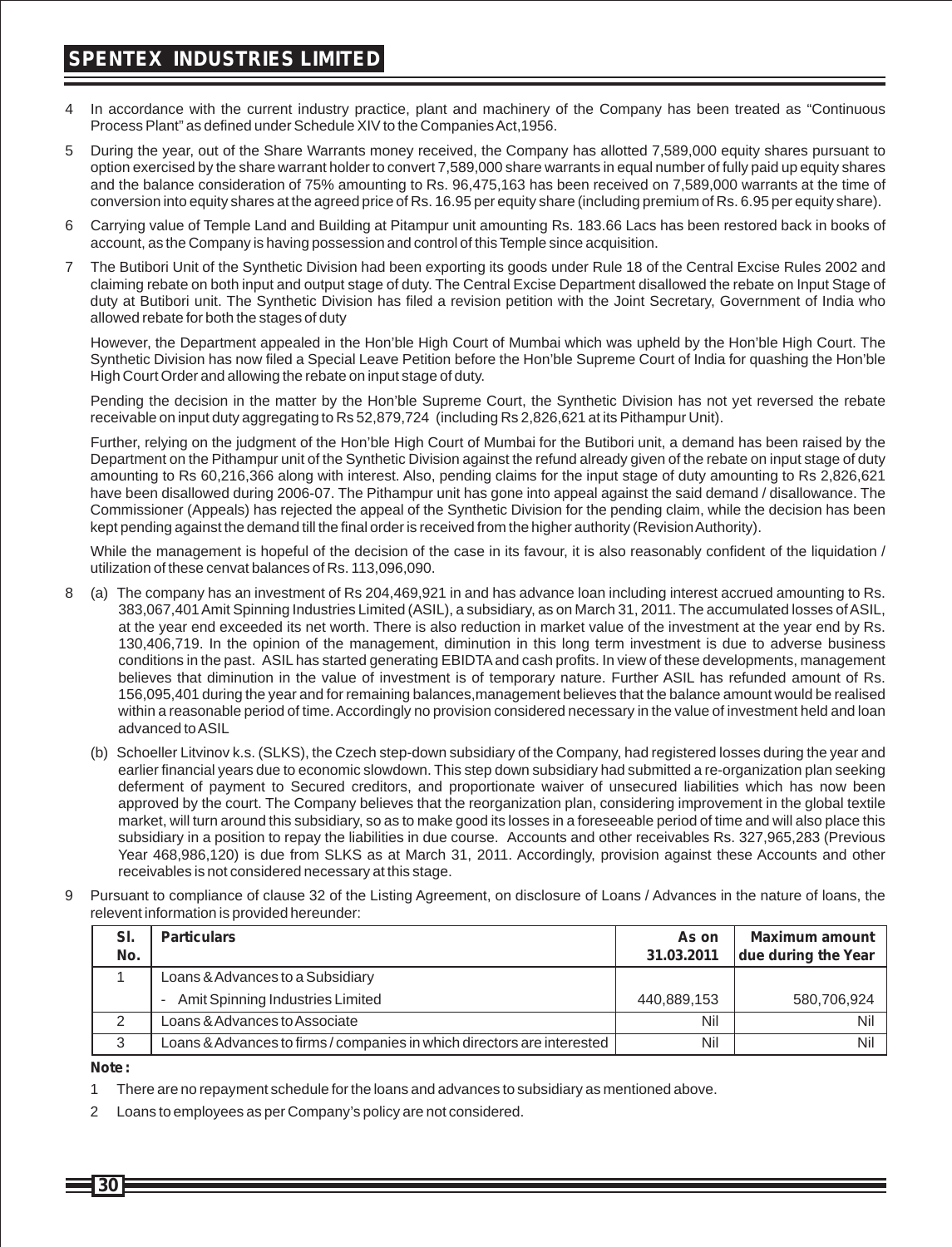10 The Finance Act, 2001 has introduced, with effect from assessment year 2002-03 (effective April 1, 2001), detailed Transfer Pricing regulation for computing the taxable income from 'international transactions' between 'associated enterprises' on an 'arm's length' basis These regulations, inter alia, also require the maintenance of prescribed documents and information including furnishing a report from an Accountant within the due date of filing of Return of Income. For the year ended March 31, 2011, the Company has initiated the process of compliance with the said transfer pricing regulations for which the prescribed certificate of the accountant will be obtained and the Company does not envisage any tax liability.

#### 11 **Leased Assets included in vehicles where the Company is a lessee under finance leases are :**

|                                                                             | This Year (`) | Previous Year (`) |
|-----------------------------------------------------------------------------|---------------|-------------------|
| Not later than one year                                                     | 4,360,450     | 2,297,885         |
| Later than one year but not later than five years                           | 7,852,282     | 4,769,004         |
| Later than five years                                                       | Nil           | Nil               |
| <b>Total Minimum lease payments</b>                                         | 12,212,732    | 7,066,889         |
| Less: Future finance charges on finance leases                              | 1,751,044     | 1,088,548         |
| <b>Present value of finance lease liabilities</b>                           | 10,461,688    | 5,978,341         |
| Representing lease liabilities:                                             |               |                   |
| Current                                                                     | 3,499,434     | 1,795,589         |
| Non current                                                                 | 6,962,254     | 4,182,752         |
| <b>Total</b>                                                                | 10,461,688    | 5,978,341         |
| The present value of finance lease liabilities may be analysed as follows : |               |                   |
| Not later than one year                                                     | 3,499,434     | 1,795,589         |
| Later than one year but not later than five years                           | 6,962,254     | 4,182,752         |
| Later than five years                                                       | Nil           | Nil               |
| Total                                                                       | 10,461,688    | 5,978,341         |

#### 12 **Payment to Auditors\*\*:**

|    |                                | This Year(`) | Previous Year(`) |
|----|--------------------------------|--------------|------------------|
| a) | As auditor $(*)$               | 1,500,000    | 2,000,000        |
| b) | As adviser (*)                 |              |                  |
|    | <b>Taxation Matters</b><br>(i) | Nil          | Nil              |
|    | (ii) Company Law Matter        | Nil          | Nil              |
|    | (iii) Management services      | Nil          | Nil              |
| C) | In any manner $(*)$            | Nil          | Nil              |
| d) | Out of pocket expenses (*)     | 108,341      | 83,748           |
|    | * excluding Service Tax.       | 1,608,341    | 2,083,748        |

\*\* Included in legal & professional expenses under schedule XVII Manufacturing and other costs.

#### **13. Remuneration to Managerial personnel**

|                                                               | This Year(`) | Previous Year(`) |
|---------------------------------------------------------------|--------------|------------------|
| Salary and Allowances<br>a)                                   | 29,985,492   | 21,541,545       |
| Contributions to Provident Fund and Superannuation Fund<br>b) | 3,214,494    | 1,266,367        |
| <b>Estimated value of Perquisites</b><br>C)                   | 144.000      | 597,730          |
| Total                                                         | 33,343,986   | 23,405,642       |
| Directors' Sitting Fees                                       | 308,000      | 396,000          |

#### **Foot Note:**

I) The contribution to Gratuity Fund and leave encashment have been made on group basis and separate figures applicable to an individual employee are not available and have, therefore, not been taken into account in the above computation.

II) The Company has charged a sum of Rs 61,38,492 in excess of the limit prescribed under Section 309 of Companies Act 1956 for its managerial personnel and will be applying for necessary approval of the Central Government.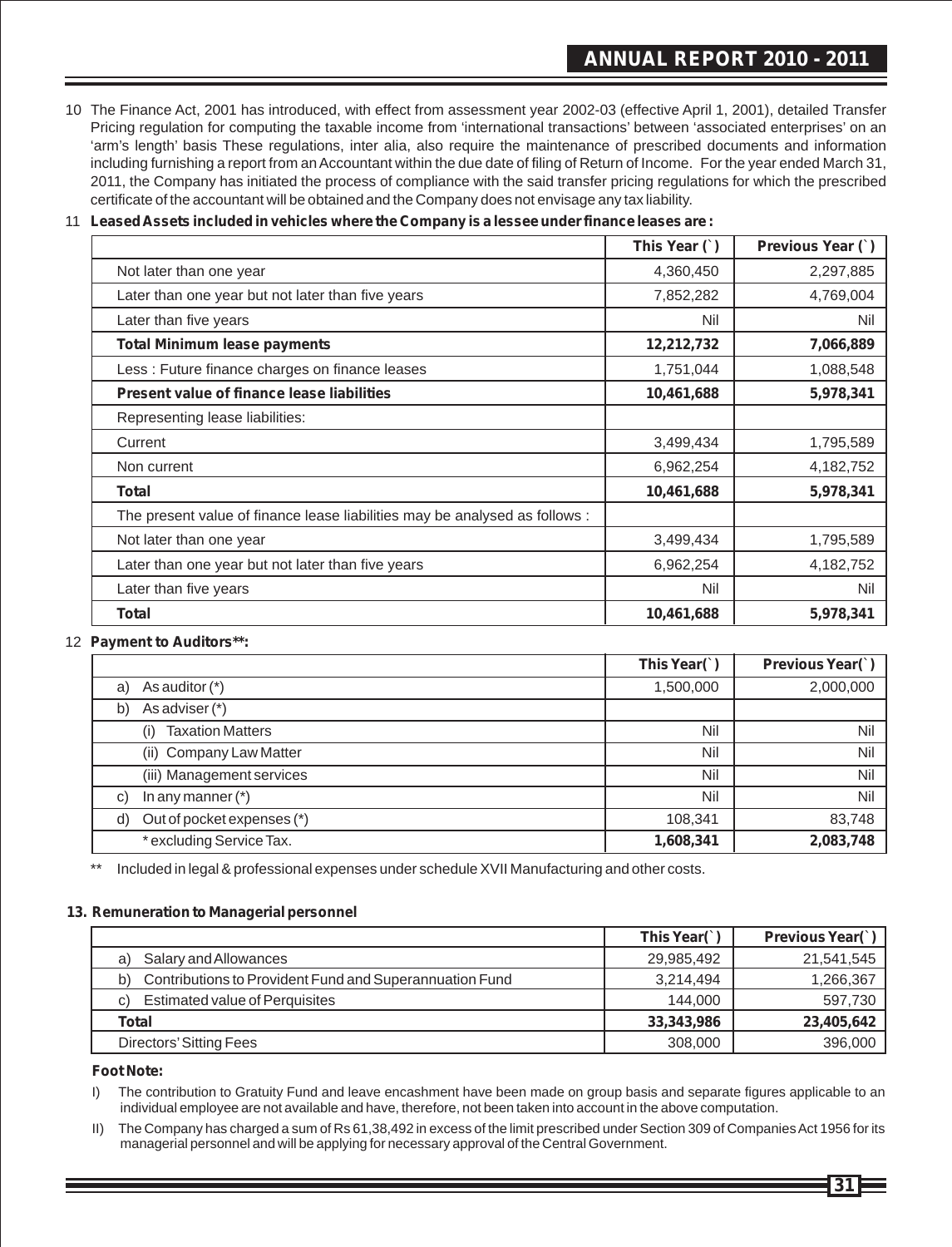#### **14. Taxation**

Deferred Tax

**Break-up of Deferred Tax Assets and Liabilities**

|                                                                           | This Year(`) | Previous Year() |
|---------------------------------------------------------------------------|--------------|-----------------|
| Deferred Tax Liability arising on account of timing difference            |              |                 |
| Tax Impact of difference in net book value of fixed assets as per         | 331,844,741  | 356,397,854     |
| Accounts and Tax                                                          |              |                 |
| <b>Total Deferred Tax Liability [A]</b>                                   | 331,844,741  | 356,397,854     |
| Deferred tax assets recognised on account of timing difference            |              |                 |
| Tax Impact of unabsorbed depreciation and brought forward losses:         |              |                 |
| Unabsorbed Depreciation                                                   | 487,760,608  | 513,975,199     |
| <b>Brought Forward Loss</b>                                               |              | 169,898,870     |
| Tax impact of disallowances under section 43B of the Income tax Act, 1961 | 11,003,566   | 22,810,169      |
| Tax impact of provision for doubtful debts and advances                   | 1,077,690    | 1,103,432       |
| Tax impact on others                                                      |              | 186,906         |
| Tax impact of amount inadmissible under sec.40 (a) of IT Act 1961         | 12,960,877   |                 |
| <b>Total Deferred Tax Assets [B]</b>                                      | 512,802,741  | 707,974,577     |
| Deferred Tax Assets / (Deferred Tax Liability) [B - A]                    | 180,958,000  | 351,576,723     |
| Charge to profit and loss account                                         |              |                 |
| Net Deferred Tax Assets / (Deferred Tax Liability)                        | 180,958,000  | 351,576,723     |

**Note :** The company has not recognized above Deferred Tax asset on account of prudence.

#### **15. Earnings Per Share (EPS):**

The following table reconciles the numerators and denominators used to calculate basic and diluted EPS for the year

|                                                         | This Year(`) | Previous Year(`) |
|---------------------------------------------------------|--------------|------------------|
| Net profit / (loss) attributable to Equity Shareholders | 374,953,252  | (223, 656, 109)  |
| <b>Weighted Average Shares outstanding</b>              |              |                  |
| Weighted average shares outstanding                     | 76,973,940   | 71,478,230       |
| <b>Effect of Dilutive Securities</b>                    | 286,563      |                  |
| Diluted weighted average shares outstanding             | 77,260,503   | 71,478,230       |
| Nominal value of Equity Shares (Rs.)                    | 10           | 10               |
| Basic Earnings per Share (Rs.)                          | 4.87         | (3.13)           |
| Diluted Earnings per share (Rs.)                        | 4.85         | (3.13)           |

#### **16. Employee Benefits**

#### **(i) Post Retirement Employee Benefits**

#### **(a) Defined Contribution Plans:**

The Company has Defined Contribution plans for post retirement employment benefits' namely Provident Fund and Employee State Insurance Scheme. Expense for the same is being charged to Profit and Loss account for the year.

#### **(b) Defined Benefit Plans:**

The liability for gratuity is determined on the basis of an actuarial valuation at the end of the year. Gains and losses arising out of actuarial valuations are recognised in the Profit and Loss Account for the year.

#### **(ii) Other employee benefits**

Other employee benefits are accounted for on accrual basis. Liabilities for Compensated absences which is a defined benefit plan are determined based on independent year end actuarial valuation and the resulting charge is being accounted in Profit and Loss Account.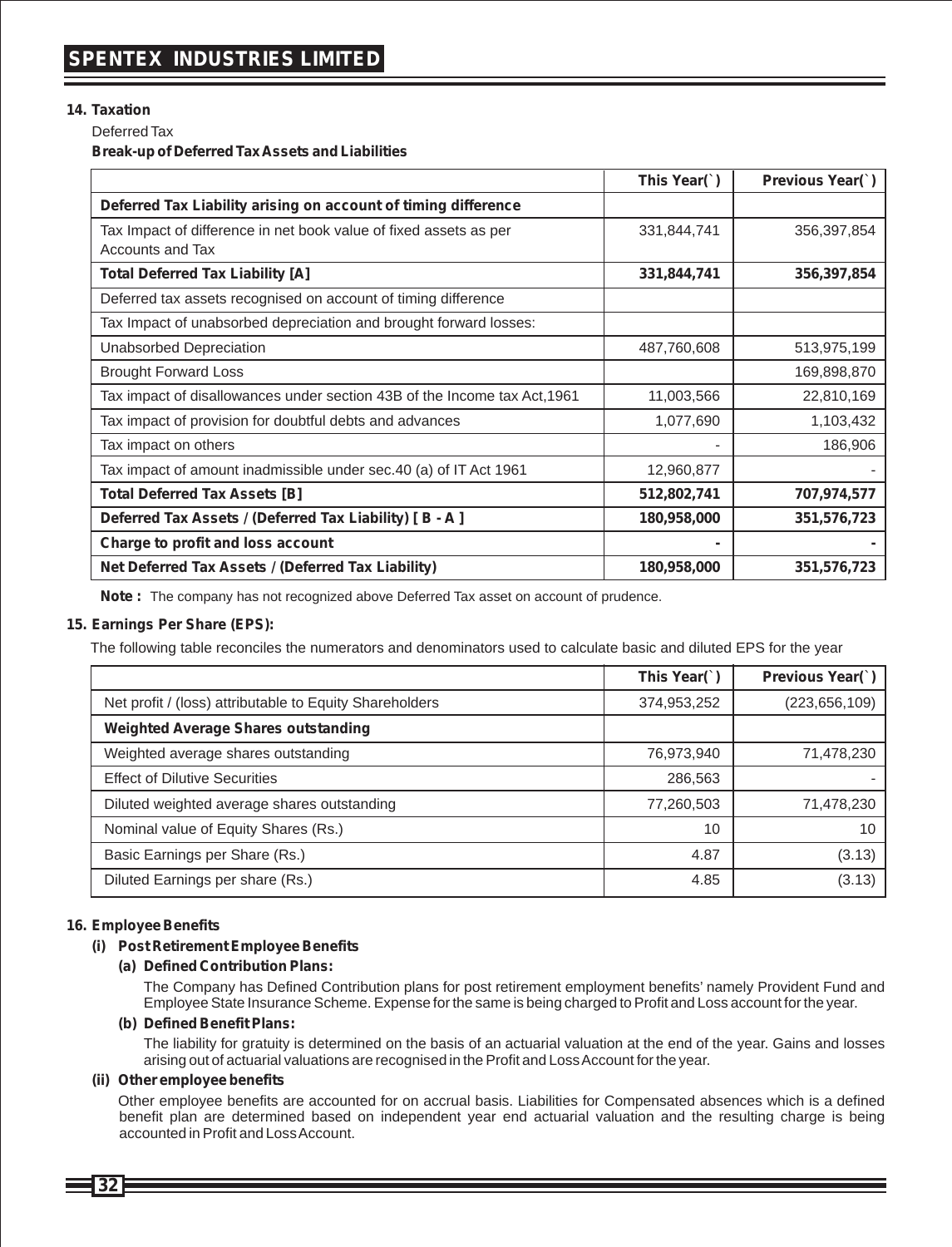### **ANNUAL REPORT 2010 - 2011**

|                                |                                                                       | 2010-11<br>(Amount in `) |                      | 2009-10<br>(Amount in `) |                      | 2008-09<br>(Amount in `) |                             | 2007-08<br>(Amount in `) |                     |
|--------------------------------|-----------------------------------------------------------------------|--------------------------|----------------------|--------------------------|----------------------|--------------------------|-----------------------------|--------------------------|---------------------|
|                                |                                                                       | Gratuity                 | Leavel<br>Encashment | Gratuity                 | Leavel<br>Encashment | Gratuity                 | Leavel<br><b>Encashment</b> | Gratuity                 | Leave<br>Encashment |
|                                |                                                                       | Funded                   | <b>Unfunded</b>      | Funded                   | <b>Unfunded</b>      | Funded                   | Unfunded                    | Funded                   | <b>Unfunded</b>     |
|                                | A. Components of Employer Expense                                     |                          |                      |                          |                      |                          |                             |                          |                     |
|                                | 1 Current Service Cost                                                | 5,501,927                | 2,748,138            | 4,809,336                | 2,655,476            | 5,316,439                | 4.061.052                   | 5,773,869                | 4,349,681           |
| Interest Cost<br>$\mathcal{P}$ |                                                                       | 4,086,731                | 1,168,725            | 4.032.973                | 1.410.097            | 3.913.075                | 1.151.299                   | 3,620,592                | 1,151,429           |
|                                | 3 Curtailment Cost/(Credit)                                           |                          |                      |                          |                      |                          |                             |                          |                     |
|                                | Settlement Cost/(Credit)                                              |                          |                      |                          |                      |                          |                             |                          |                     |
| 5.                             | Return on Plan Assets                                                 | (1,679,507)              |                      | (1,218,684)              |                      | (810, 269)               |                             | (370, 200)               |                     |
|                                | Past Service Cost                                                     |                          |                      |                          |                      |                          |                             |                          |                     |
|                                | 7 Actuarial Losses/(Gains)                                            | 5.590.003                | 2,129,924            | (3,778,117)              | (2,645,159)          | (8,690,999)              | 2.827.508                   | 8.002.740                | 2,443,084           |
|                                | Total expense recognised in the<br>Statement of Profit & Loss Account | 13.499.154               | 6.046.787            | 3.845.508                | 1.420.414            | (271, 754)               | 8.039.859                   | 17.027.001               | 7.944.194           |

The Gratuity and Leave Encashment Expenses have been recognised in "Salaries,Wages and Bonus" under Schedule XVI

**B. Change in Defined Benefit Obligations (DBO) during the year ended March 31, 2011.**

|                | 1 Present Value of DBO at the<br>Beginning of Year                           | 49,672,221               | 14,205,289     | 50,550,669                 | 18,203,691     | 56,054,644               | 16,492,300                    | 45, 133, 764                  | 14,353,543     |
|----------------|------------------------------------------------------------------------------|--------------------------|----------------|----------------------------|----------------|--------------------------|-------------------------------|-------------------------------|----------------|
|                | 2 Current Service Cost                                                       | 5,501,927                | 2,748,138      | 4,809,336                  | 2,655,476      | 5,316,439                | 4,061,052                     | 5,773,869                     | 4,349,681      |
| 3              | <b>Interest Cost</b>                                                         | 4,086,731                | 1,168,725      | 4,032,973                  | 1,410,097      | 3,913,075                | 1,151,299                     | 3,620,592                     | 1,151,429      |
| 4              | Curtailment Cost/(Credit)                                                    |                          |                |                            |                |                          |                               |                               |                |
| 5              | Settlement Cost/(Credit)                                                     |                          |                |                            |                |                          |                               |                               |                |
| 6              | <b>Plan Amendments</b>                                                       |                          |                |                            |                |                          |                               |                               |                |
|                | <b>Acquisitions</b><br>Actuarial (Gains)/Losses                              | 5,590,003                | 2,129,924      | (3,778,117)                | (2,645,159)    | (8,690,999)              | 2,827,508                     | 8,002,740                     | 2,443,084      |
| 9              | <b>Benefits Paid</b>                                                         | (7,762,925)              | (5,525,311)    | (5,942,640)                | (5,370,066)    | (6,042,490)              | (6,328,468)                   | (6, 476, 321)                 | (5,805,437)    |
|                | 10 Present Value of DBO at the                                               | 57,087,957               | 14,726,765     | 49,672,221                 | 14,254,039     | 50,550,669               | 18,203,691                    | 56,054,644                    | 16,492,300     |
|                | End of Year                                                                  |                          |                |                            |                |                          |                               |                               |                |
|                | C. Net Asset / (Liability) recognised in Balance Sheet as at March 31, 2011. |                          |                |                            |                |                          |                               |                               |                |
|                | 1 Present Value of Defined Benefit<br>Obligation                             | 57,087,957               | 14,726,765     | 46,972,221                 | 14,254,039     | 50,550,669               | 18,203,691                    | 56,054,644                    | 16,492,300     |
|                | 2 Fair Value on Plan Assets                                                  | 21,703,694               |                | 18,607,448                 |                | 10,927,649               |                               | 6.960.104                     |                |
| 3              | Status [Surplus/(Deficit)]                                                   | (35, 384, 263)           | (14, 726, 765) | (31,064,773)               | (14, 254, 039) | (39,623,020)             |                               | $(18,203,691)$ $(49,094,540)$ | (16, 492, 300) |
| $\overline{4}$ | <b>Unrecognised Past Service Cost</b>                                        |                          |                |                            |                |                          |                               |                               |                |
|                | Net Asset/(Liability) recognised in<br><b>Balance Sheet</b>                  | (35, 384, 263)           | (14, 726, 765) | (31,064,773)               | (14, 254, 039) | (39,623,020)             | $(18,203,691)$ (49,094,540)   |                               | (16, 492, 300) |
|                | D. Experience Adjustment                                                     |                          |                |                            |                |                          |                               |                               |                |
|                |                                                                              |                          |                |                            |                |                          |                               |                               |                |
|                | 1 Present Value of Defined Benefit<br>Obligation                             | 57,087,957               | 14,726,765     | 49,672,221                 | 14,254,039     | 50,550,669               | 18,203,691                    | 56,054,644                    | 16,492,300     |
|                | 2 Fair Value on Plan Assets                                                  | 21,703,694               |                | 18,607,448                 |                | 10,927,649               |                               | 6,960,104                     |                |
| 3              | Status [Surplus/(Deficit)]                                                   | (35, 384, 263)           | (14, 726, 765) | (31,064,773)               | (14, 254, 039) | (39,623,020)             | $(18, 203, 691)$ (49,094,540) |                               | (16, 492, 300) |
|                | 4 Experience adjustment on plan<br>Liabilities Loss / (gain)                 | 5,119,790                | 1,824,298      | 2,611,096                  | (1, 162, 307)  | (2,957,968)              | (952, 579)                    |                               |                |
|                | 5 Experience adjustment on plan<br>Assets Loss / (gain)                      | 12,235                   |                | (57, 121)                  |                | (80,904)                 |                               |                               |                |
|                | E. Change in Fair Value of Assets during the year ended March 31, 2011       |                          |                |                            |                |                          |                               |                               |                |
|                | Plan Assets at the Beginning of Year                                         | 18,607,448               |                | 10,927,649                 |                | 6,960,104                |                               | 3,486,199                     |                |
| 2              | Acquisition Adjustment for Plan Assets                                       |                          |                |                            |                | 1,926,884                |                               |                               |                |
| 3              | <b>Expected Return on Plan Assets</b>                                        | 1,679,507                |                | 1,218,684                  |                | 810,269                  |                               | 313,758                       |                |
| 4              | Actuarial Gains/(Losses)                                                     |                          |                |                            |                | (45, 848)                |                               | 56,442                        |                |
| 5<br>6         | <b>Actual Company Contribution</b><br><b>Benefits Paid</b>                   | 4,377,701<br>(2,960,962) |                | 8,794,228<br>(2, 333, 113) |                | 3,648,962<br>(2,372,722) |                               | 3,433,614<br>(329,909)        |                |
|                |                                                                              |                          |                |                            |                |                          |                               |                               |                |
|                | 7 Plan Assets at the End of Year                                             | 21,703,694               |                | 18,607,448                 |                | 10,927,649               |                               | 6,960,104                     |                |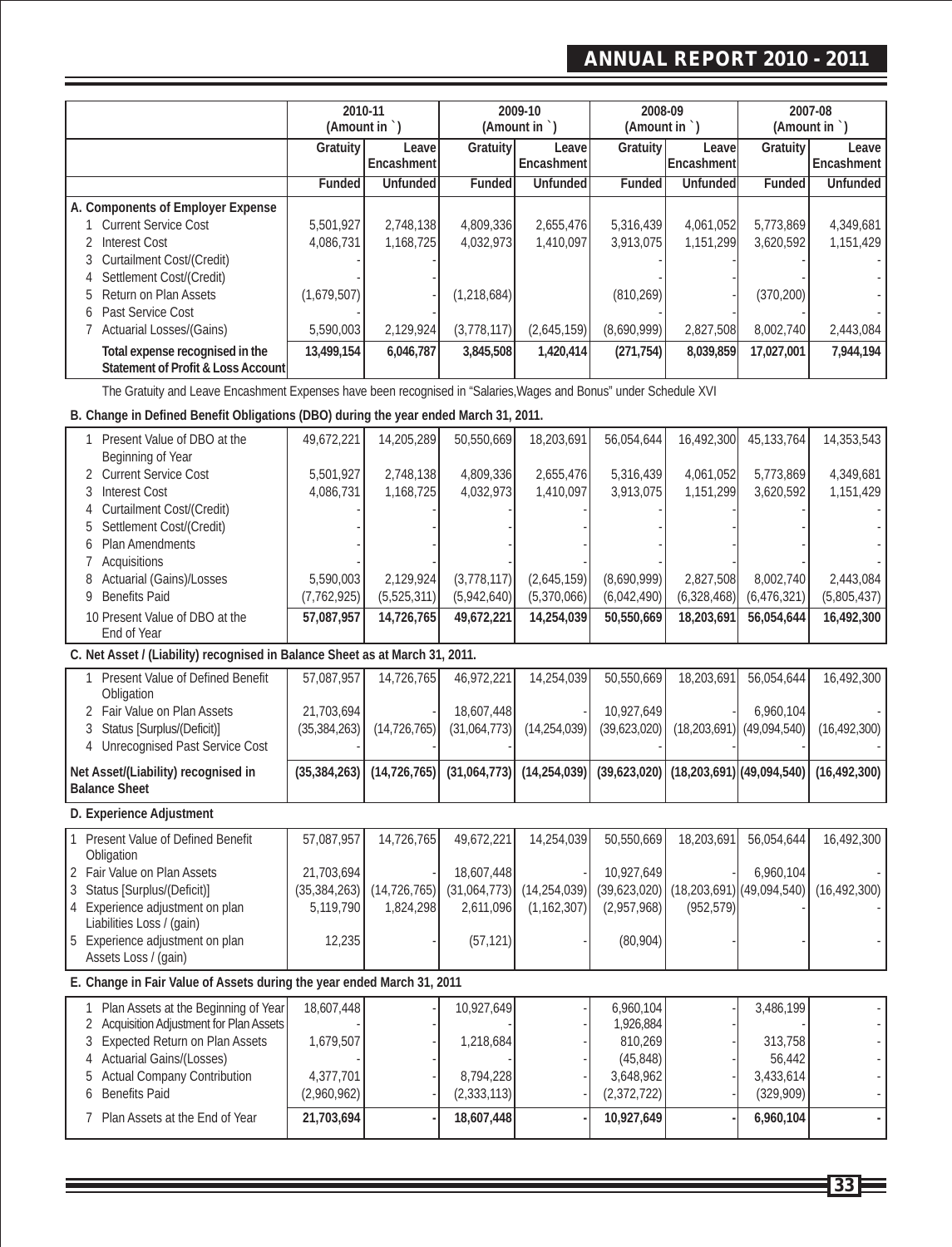## **SPENTEX INDUSTRIES LIMITED**

|                                                                                              | Percentage           |                         | Percentage           |                       | Percentage        |                        | Percentage        |                           |
|----------------------------------------------------------------------------------------------|----------------------|-------------------------|----------------------|-----------------------|-------------------|------------------------|-------------------|---------------------------|
| F. Actuarial Assumptions                                                                     | Gratuity             | Leave<br>l encashment l | <b>Gratuity</b>      | Leave I<br>encashment | Gratuity I        | Leavel<br>lencashmentl | <b>Gratuity</b>   | Leave I<br>l encashment l |
| Discount Rate (%) at March 31, 2011<br>2 Expected Return on Plan Assets at<br>March 31, 2011 | $8.00\%$<br>$8.00\%$ | $8.00\%$<br>N.A.        | $8.00\%$<br>$8.00\%$ | $8.00\%$<br>N.A.      | 7.00%<br>$9.00\%$ | 7.00%<br>N.A.          | 8.00%<br>$9.00\%$ | 8.00%<br>N.A.             |
| 3 Annual increase in salary cost                                                             | $3 - 5%$             | $3 - 5%$                | $3.00\%$             | 3.00%                 | $3.00\%$          | 3.00%                  | 5.50%             | $5.50\%$                  |

The estimates of future salary increases, considered in actuarial valuations take account of inflation, seniority, promotion and other relevant factors such as supply and demand factors in the employment market.

#### **G.Basis used to determine the Expected Rate of Return on Plan Assets**

The expected rate of return on plan assets is based on the current portfolio of assets, investment strategy and market scenario. In order to protect the capital and optimize returns within acceptable risk parameters, the plan assets are well diversified.

#### **17 Related Party Disclosures :**

A) In accordance with the requirements of Accounting Standard (AS) - 18 on Related Party Disclosures, the names of the related parties where control exists and/or with whom transactions have taken place during the year and description of relationships, as identified and certified by the management, are :

#### **i) Enterprises under significant influence:**

- a) Himalayan Crest Power Private Limited.
- b) CLC & Sons (P) Limited
- c) CLC Technologies Private Limited

#### **ii) Key Management Personnel**

- a) Mr. Ajay Kumar Choudhary Chairman & Whole time Director
- b) Mr. Mukund Choudhary Managing Director
- 
- d) Mr. Amrit Agrawal director Finance
- e) Mr. Sitaram Parthasarathy Director Works

#### **iii) Subsidiaries / Step-down subsidiaries**

- a) M/s Amit Spinning Industries Limited
- b) M/s Spentex Tashkent Toytepa LLC
- c) M/s Spentex Netherlands B.V
- d) M/s Spentex Mauritius PLtd
- e) M/s Spentex ( Cyprus ) PLtd
- f) M/s. Schoeller Litvinov k.s.
- g) M/s. Schoeller Textile Netherlands B.V.
- h) M/s. Schoeller Textile Verwaltungs GMBH
- i) M/s. Schoeller Textile GMBH & Co. KG
- j) M/s. Botekos Plus s.r.o.

c) Mr. Kapil Choudhary **Deputy Managing Director** Deputy Managing Director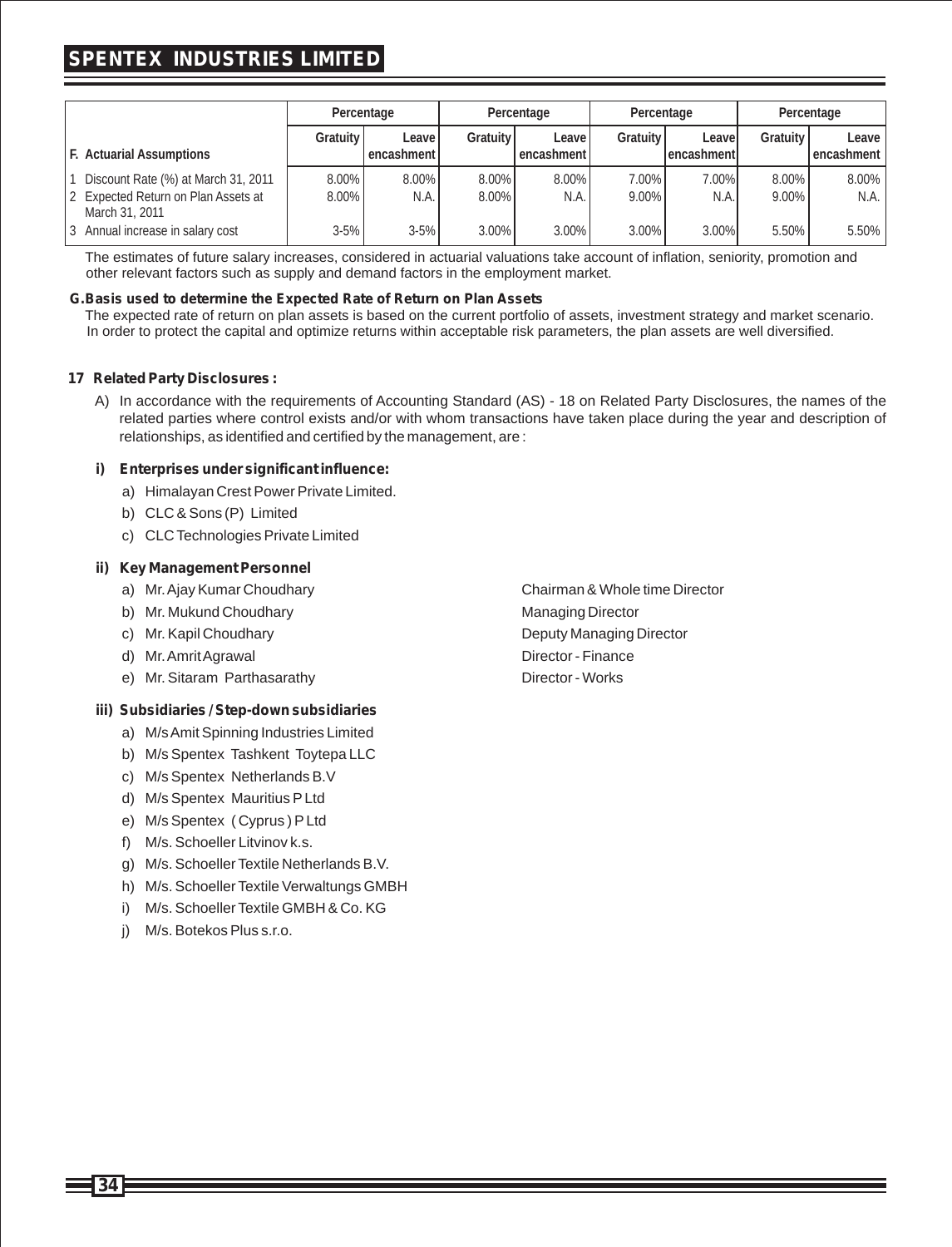17 B) Description of Transactions with the Related Parties in the ordinary course of business. **17 B) Description of Transactions with the Related Parties in the ordinary course of business.**

(All amounts in `) Trade & Other<br>Receivable **(All amounts in** `**)**57,821,752  $\mathbb{C}$ 61,226,724  $(75,896,688)$ 95,070,902  $(95,070,902)$ G đ 327,965,278  $(468,986,120)$ đ Ġ  $\odot$  $(690, 244, 372)$ **Paid Expenses Shares money Investments Loans Given# Trade & Other Guarantees Trade & Other Payables Outstanding\* Receivable** M/s Amit Spinning Industries 245,535,487 526,629,260 38,258,736 - - - - - 204,469,921 383,067,401 # - 399,799,476 57,821,752  $(50, 290, 662)$ Limited (5,789,187, (50,189,187) (327,8978,687) (14,309) (14,309) (14,304,599) (504,469,700,140) - (14,409,059,059) (50,304,599) (50,042,140) (50,042,140) (50,042,140) (50,042,140) (50,042,140) (50,042,140) (50,042,140, (5 Himalayan Crest Power - - - - - - - - - - - 248,313,698\*\* - Private Limited (-) (-) (-) (-) (-) (-) (-) (-) (-) (-) (-) (268,306,862) (-) CLC Technologies Private - - - - - - 75,890,000 110,007,500 - - - - - Limited (-) (-) (-) (-) (-) (-) (38,323,950) (51,678,550) (-) (-) (-) (-) (-) M/s Spentex Tashkent 19,661,623 - - - - - - - 9,323,779 - - 1,928,517,500 61,226,724 Toytepa LLC (9,069,215) - (-) (-) (-) (5,825,122) (-) (-) (9,323,779) (-) (-) (2,007,040,000) (75,896,688) M/s Spentex Netherland B.V - - - - - - - - 561,011,339 - - 962,846,050 95,070,902 (-) (-) (-) (-) (-) (-) (-) (-) (561,011,339) (-) (-) (1,068,440,666) (95,070,902) M/s Spentex Mauritius P Ltd - - - - - - - - 90 1,816,903 \*\*\* - - - (-) (-) (-) (-) (-) (-) (-) (-) (90) (1,816,903) (-) (-) (-) M/s Spentex ( Cyprus ) P Ltd - - - - - - - - - 711,741 \*\*\* - - - (-) (-) (-) (-) (-) (-) (-) (-) (-) (711,741) (-) (-) (-) M/s Schoeller Livninov k.s. - - - - - - - - - - - - 327,965,278 - (-) (-) (-) - (-) (-) (-) (-) (-) (-) (-) (468,986,120) Mr. Ajay Kumar Choudhary - - - 6,948,000 - - - - - - - - - (-) (-) (-) (4,800,000) (-) (-) (-) (-) (-) (-) (-) (-) (-) 10 Mr. Mukund Choudhary - - - 6,948,000 - - - - - - - - - (-) (-) (-) (4,800,000) (-) (-) (-) (-) (-) (-) (-) (-) (-) 11 Mr. Kapil Choudhary - - - 6,948,000 - - - - - - - - - (-) (-) (-) (4,800,000) (-) (-) (-) (-) (-) (-) (-) (-) (-) 12 Mr. Amrit Agrawal - - - 5,949,996 - - - - - - - - - (-) (-) (-) (4,243,506) (-) (-) (-) (-) (-) (-) (-) (-) (-) 13 Mr. Sitaram Parthasarathy - - - 6,549,990 - - - - - - - - - (-) (-) (-) (4,759,793) (-) (-) (-) (-) (-) (-) (-) (-) (-) 542,084,656 **Total 265,197,110 526,629,260 38,258,736 33,343,986 - - 75,890,000 110,007,500 774,805,129 385,596,045 - 3,539,476,724 542,084,656** Previous (21,458,442) [276,678,885] [27,4628] [23,4699] [14,999] [14,999] [15,625,722] [38,525,799] [714,8050] [74,903,59] [23,1999] [271,298,585, [24,454] [271,2385, 129, 1372] [23,0244,372] Guarantees<br>Outstanding\* 399,799,476  $(428,568,149)$  $\circ$  $(1,068,440,666)$  $\circlearrowright$  $\circ$  $\odot$  $\circ$  $\circ$  $\circ$  $\circ$ 3,539,476,724  $(3, 772, 355, 637)$  $(268, 306, 862)$ 928.517.500  $(2,007,040,000)$ 962,846,050 C 248,313,698\* Outstanding Balances at year end University of the Marten Marchan Control of the Marchan Corporator (Suppose the Marchan Control of the Discovery of the Marchan Control of the Discovery of the Discovery of the Discovery of the Discovery of the Discovery o Trade & Other<br>Payables ភ ਰ ਰ ਨ  $\overline{\odot}$  $\overline{\circ}$  $\overline{\circ}$ ਰ  $\overline{\circ}$ ਨ  $\overline{\circ}$  $(32,564,454)$  $(32,564,454)$ G \*\* Based on legal coursel option, the management is of the view that guarantee given on behalf of Himalayan Crest Power Limited does not result in non-complance of Section 295 of the Comparies Ad. 1956. Ŧ 383,067,401  $(500, 942, 140)$ ₹ 죠 711,741 ਣ ₹ ਣ Loans Given# 1,816,903  $(1, 816, 903)$  $(711, 741)$ 385,596,045  $(503, 470, 784)$  $(204, 469, 921)$  $\sqrt{2}$  $\overline{\odot}$  $\overline{C}$  $(774, 805, 129)$ Investments  $\subset$  $\circlearrowright$  $(9,323,779)$  $(561, 011, 339)$  $(90)$  $\circ$  $\circ$  $\circlearrowright$  $\circ$ 774,805,129 204,469,921 9,323,779 561,011,339  $\sigma$ money Allotment Share Warrant application  $\circ$  $\circlearrowright$ 110,007,500  $(51,678,550)$  $\circ$  $\circ$  $\mathbb C$  $\mathbb C$  $\odot$  $\circ$  $\circ$  $\odot$  $\circ$  $\circ$ 110,007,500  $(51,678,550)$ **DACED ASSESS AND LOTED ASSESS AND ASSESS AND ASSESS AND ASSESS AND ASSESS AND ASSESS** of equity  $\overline{\mathbb{C}}$  $\overline{\odot}$ 75,890,000  $(38, 323, 950)$  $\overline{c}$  $\odot$  $\odot$  $_{\odot}$  $\overline{C}$  $\overline{c}$  $\overline{C}$  $\overline{\mathbb{C}}$  $\overline{c}$  $\circ$ 75,890,000  $(38, 323, 950)$ ment of<br>Expenses  $\odot$  $\circ$  $\odot$  $\odot$  $\mathbb C$  $\odot$  $\circ$  $\circ$  $\circ$  $\circ$  $(5, 825, 122)$ Reimburse- $122)$  $\circlearrowright$  Guarantees outstanding excludes personal guarantee given by Directors to Banks / Financial institutions for facilitation of business.  $(5,825,1)$ Charges  $\circlearrowright$  $\odot$  $\circ$  $\circ$  $\circlearrowright$  $\mathbb C$  $\circ$  $\circ$  $\circ$  $\circ$  $\circ$  $(14, 304, 599)$ Corporate  $(14, 304, 599)$  $\overline{\circ}$  $\overline{\odot}$  $\overline{\odot}$  $\overline{C}$  $\overline{C}$  $\overline{\mathbb{C}}$  $\overline{\odot}$ 5,949,996  $(23, 405, 642)$ ration<br>Paid  $\circ$ 6,948,000 6,948,000  $(4,800,000)$ 6,948,000  $(4,243,506)$ 6,549,990  $(4, 759, 793)$ 33,343,986 Remune- $(4,800,000)$  $(4,800,000)$ Interest Income 38,258,736  $\circ$  $\circ$  $\circlearrowright$  $\circ$  $\circlearrowright$  $\circ$  $\circ$  $\overline{C}$  $\circ$  $\overline{C}$  $\circ$  $\odot$  $(50, 386, 059)$  $(50, 386, 059)$ 38,258,736  $(226, 678, 685)$ of goods  $\mathbb C$  $\circ$  $\circ$  $\circ$  $\mathbb C$  $\circlearrowright$  $\circ$  $\circ$  $\circlearrowright$  $\circ$  $\circ$ Purchase 526,629,260  $(226, 678, 685)$ 526,629,260 Sale of goods 245,535,487  $\circ$  $\odot$  $\odot$  $\odot$ J.  $\odot$  $\odot$  $\odot$  $\odot$  $(14,858,402)$  $(5, 789, 187)$  $\circlearrowright$  $(9,069,215)$  $\circ$ 265, 197, 110 19,661,623 M/s Spentex (Cyprus) P Ltd M/s Amit Spinning Industries M/s Spentex Netherland B.V M/s Spentex Mauritius P Ltd Mr. Ajay Kumar Choudhary Sitaram Parthasarathy CLC Technologies Private M/s Schoeller Livninov k.s Himalayan Crest Power M/s Spentex Tashkent Mr. Mukund Choudhary Mr. Kapil Choudhary Name of the Party Mr. Amrit Agrawal Private Limited Previous Year Toylepa LLC Limited Limited Total  $\equiv$ ब्ब ड  $\overline{9}$  $\overline{S}$ Ξ  $\overline{2}$  $\overline{2}$  $\rightarrow$ 6 $\infty$  $\scriptstyle\sim$  $^{3}$  $\sim$  $\overline{\phantom{a}}$  $\overline{\phantom{0}}$ 

# includes interest on loan. includes interest on loan.

\*\*\* Provision for doubtful advance has been made during the previous year.

\*\*\* Provision for doubtful advance has been made during the previous year.

\*\* Based on legal counsel opinion, the management is of the view that guarantee given on behalf of Himalayan Crest Power Limited does not result in non-compliance of Section 295 of the Companies Act. 1956.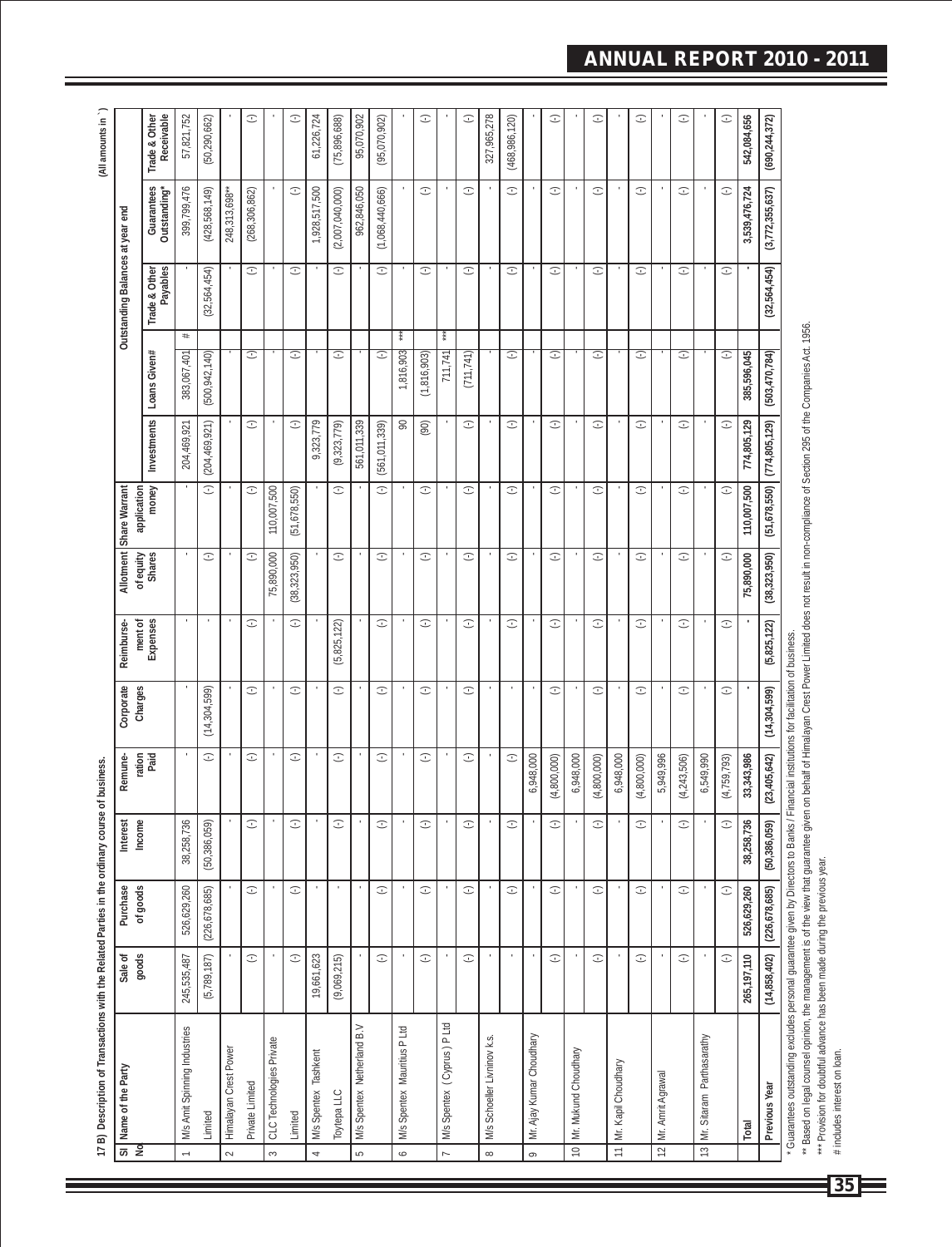#### **18. Segment Disclosure**

In accordance with Accounting Standard - 17 on Segment Reporting issued by the Institute of Chartered Accountants of India, the Company has identified three business segments viz. Textile Manufacturing, Textile Trading and Other Trading. Further, two geographical segments by location of customers have been considered as secondary segments viz, Within India and Outside India .The segment wise disclosure are as follows :

| А.                                           | <b>Business Segment Reporting</b><br>(Amount in `) |                                                |                                |                            |  |  |  |
|----------------------------------------------|----------------------------------------------------|------------------------------------------------|--------------------------------|----------------------------|--|--|--|
| <b>DESCRIPTION</b>                           | <b>TEXTILE-</b><br><b>MANUFACTURING</b>            | <b>TEXTILE-</b><br><b>TRADING</b>              | <b>OTHER</b><br><b>TRADING</b> | <b>TOTAL</b>               |  |  |  |
| <b>Segment Revenue</b>                       |                                                    |                                                |                                |                            |  |  |  |
| <b>Total Revenue</b>                         | 9,478,785,893                                      | 1,261,235,828                                  | 19,661,623                     | 10,759,683,344             |  |  |  |
|                                              | (6,972,665,171)                                    | (612, 787, 831)                                | (9,069,215)                    | (7,594,522,217)            |  |  |  |
| Inter - segment sales                        | 489,674,463                                        |                                                |                                | 489,674,463                |  |  |  |
|                                              | (272, 314, 277)                                    | $(-)$                                          | $(-)$                          | (272, 314, 277)            |  |  |  |
| <b>External Sales</b>                        | 8,989,111,430                                      | 1,261,235,828                                  | 19,661,623                     | 10,270,008,881             |  |  |  |
|                                              | (6,700,350,894)                                    | (612, 787, 831)                                | (9,069,215)                    | (7,322,207,940)            |  |  |  |
| <b>Segment Results</b>                       | 1,366,693,191                                      | 487,592                                        | $-305,699$                     | 1,366,875,082              |  |  |  |
|                                              | (524, 230, 533)                                    | $(-976,080)$                                   | $(-1,018,978)$                 | (522, 235, 475)            |  |  |  |
| Unallocated corporate expense (Net)          |                                                    |                                                |                                | 235,703,338                |  |  |  |
|                                              | $(\textnormal{-})$                                 | $(\textnormal{-})$                             | $(\cdot)$                      | (111, 751, 659)            |  |  |  |
| <b>Operating Profit</b>                      |                                                    |                                                |                                | 1,131,171,743              |  |  |  |
|                                              | $(-)$                                              | $(-)$                                          | $(-)$                          | (410, 483, 816)            |  |  |  |
| <b>Finance Charges</b>                       | $\overline{\phantom{a}}$                           | $\overline{\phantom{a}}$                       | $\overline{\phantom{a}}$       | 800,525,425                |  |  |  |
|                                              | $(-)$                                              | $(-)$                                          | $(-)$                          | (691, 603, 687)            |  |  |  |
| Interest income                              |                                                    |                                                |                                | 44,302,889                 |  |  |  |
|                                              | $(-)$                                              | $(-)$                                          | $(-)$                          | (57,671,807)               |  |  |  |
| Dividend income                              |                                                    | $\overline{\phantom{a}}$                       | $\blacksquare$                 | 4,044                      |  |  |  |
|                                              | $(-)$                                              | $(\text{-})$                                   | $(-)$                          | (3,350)                    |  |  |  |
| Profit/(Loss) before Prior period items      |                                                    |                                                |                                | 374,953,252                |  |  |  |
| and Tax                                      | $(-)$                                              | $(-)$                                          | $(-)$                          | (-223,444,715)             |  |  |  |
| Income Tax                                   |                                                    | $\overline{\phantom{a}}$                       |                                |                            |  |  |  |
|                                              | $(-)$                                              | $(-)$                                          | $(-)$                          | $(-)$                      |  |  |  |
| Deferred Tax                                 |                                                    |                                                |                                |                            |  |  |  |
|                                              | $(-)$                                              | $(-)$                                          | $(-)$                          | $(-)$                      |  |  |  |
| Fringe Benefit Tax                           |                                                    | $\overline{\phantom{a}}$                       |                                |                            |  |  |  |
|                                              | $(-)$                                              | $(-)$                                          | $(-)$                          | (211, 393)                 |  |  |  |
| Profit/(Loss) after tax                      |                                                    |                                                |                                | 374,953,252                |  |  |  |
|                                              | $(-)$                                              | $(-)$                                          | $(-)$                          | $(-223, 656, 108)$         |  |  |  |
| <b>OTHER INFORMATION</b>                     |                                                    |                                                |                                |                            |  |  |  |
| <b>Segment Assets</b>                        | 5,617,426,659                                      | 277,953,396                                    | 79,674,857                     | 5,975,054,911              |  |  |  |
|                                              | (5, 288, 118, 613)                                 | (202, 360, 310)                                | (72, 687, 463)                 | (5,563,166,386)            |  |  |  |
| <b>Unallocated corporate assets</b>          |                                                    |                                                |                                | 1,593,567,172              |  |  |  |
|                                              | $(-)$                                              | $(-)$                                          | $(-)$                          | (1,742,256,133)            |  |  |  |
| <b>Total Assets</b>                          |                                                    |                                                |                                | 7,568,622,083              |  |  |  |
|                                              | $(-)$                                              | $(-)$                                          | $(-)$                          | (7,305,422,519)            |  |  |  |
| Segment liabilities                          | 1,479,708,659                                      | 37,654,554                                     | $\overline{\phantom{a}}$       | 1,517,363,213              |  |  |  |
|                                              | (1, 286, 694, 987)                                 | (26, 322, 442)                                 | $\overline{\phantom{a}}$       | (1,313,017,429)            |  |  |  |
| Unallocated corporate liabilities            |                                                    |                                                |                                | 4,829,867,069              |  |  |  |
|                                              | $(-)$                                              | $(-)$                                          | $(-)$                          | (5,255,974,039)            |  |  |  |
| <b>Total Liabilities</b>                     |                                                    | $\overline{\phantom{a}}$                       |                                | 6,347,230,282              |  |  |  |
|                                              | $(-)$                                              | $(\cdot)$                                      | $(-)$                          | (6, 568, 991, 468)         |  |  |  |
| Capital expenditure incurred during the year |                                                    | $\overline{\phantom{a}}$                       |                                | 38,887,609                 |  |  |  |
|                                              | $(\textnormal{-})$                                 |                                                | $(-)$                          | (40, 313, 866)             |  |  |  |
| Depreciation and Amortisation for the year   | $\overline{\phantom{a}}$                           | $(\textnormal{-})$<br>$\overline{\phantom{a}}$ | $\overline{\phantom{a}}$       | 340,783,330                |  |  |  |
|                                              |                                                    |                                                |                                |                            |  |  |  |
| Non - Cash Expenses other than Depreciation  | $(\textnormal{-})$                                 | $(\textnormal{-})$                             | $(\textnormal{-})$             | (350,448,336)<br>2,456,079 |  |  |  |
| and amortisation                             |                                                    |                                                |                                | (6,000,000)                |  |  |  |
|                                              | $(\hbox{-})$                                       | $(\textnormal{-})$                             | $(\text{-})$                   |                            |  |  |  |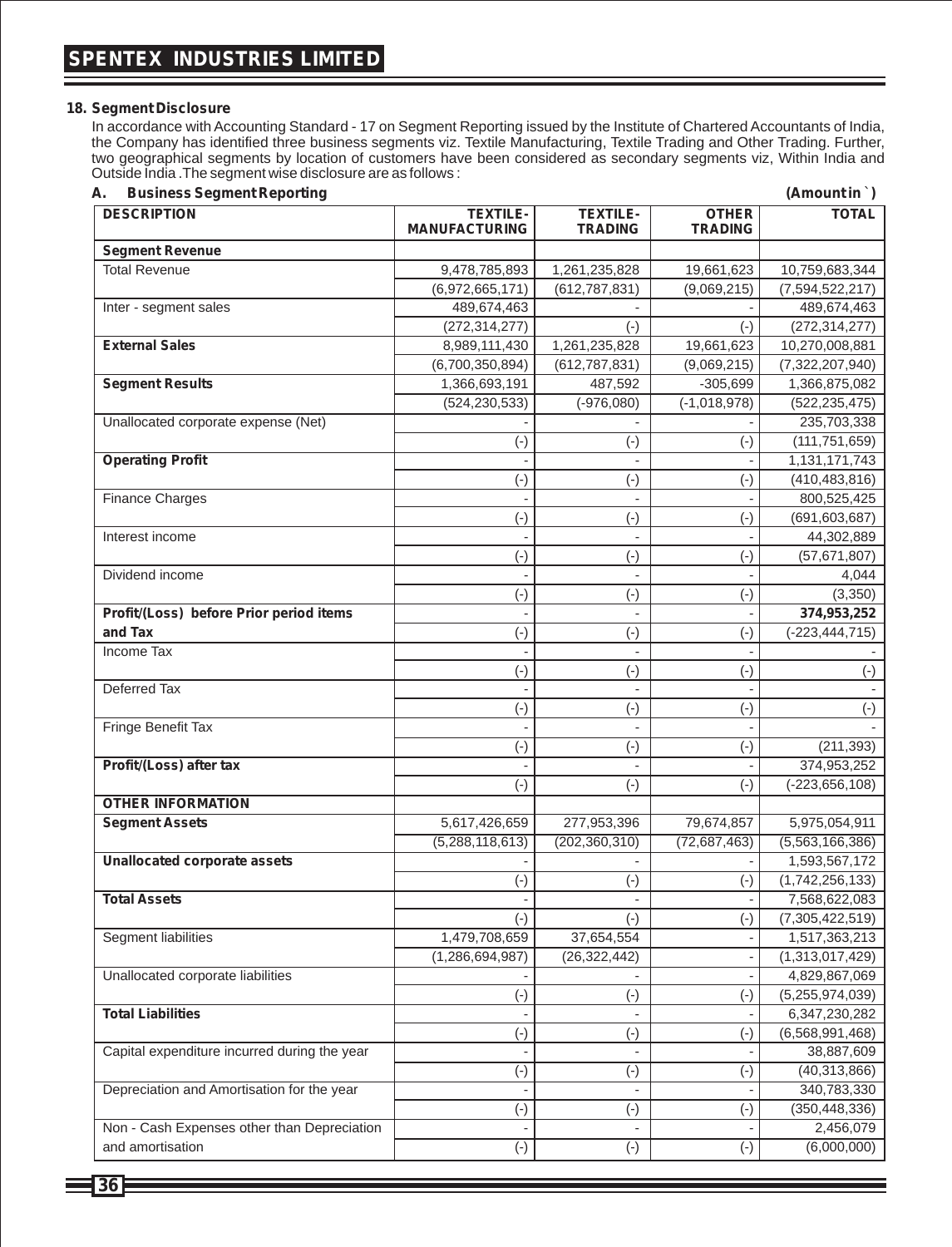#### **B) GEOGRAPHICALSEGMENT REPORTING :**

| <b>DESCRIPTION</b> | REVENUE(`)        | ASSETS()        |
|--------------------|-------------------|-----------------|
| Domestic           | 2,775,325,634     | 6,656,280,072   |
|                    | (2,326,609,544)   | (6,365,915,552) |
| Outside India      | 7,494,683,247     | 912,342,011     |
|                    | (4.995, 598, 396) | (939, 506, 967) |
| Current Year       | 10,270,008,881    | 7,568,622,083   |
| Previous Year      | (7,322,207,940)   | (7,305,422,519) |

#### **19. Information regarding Capacity, Production, Purchases, Sales and Closing Stocks:**

**a) Licence Capacity**

| <b>Particulars</b> | <b>Current Year</b> | <b>Previous Year</b> |
|--------------------|---------------------|----------------------|
| Licence capacity   | N.A                 | . v. H               |

#### **b) Production Capacity\***

| <b>Product</b>            | Unit            | <b>Current year</b><br><b>Installed</b> | <b>Previous Year</b><br><b>Installed</b> |
|---------------------------|-----------------|-----------------------------------------|------------------------------------------|
| Cotton Yarn               | <b>Spindles</b> | 91.440                                  | 91.440                                   |
| Synthetic Yarn            | <b>Spindles</b> | 122.976                                 | 122.796                                  |
| Knitting Textile Products | MT              | 214                                     | 214                                      |

\*As certified by the Management

#### **c) Purchases, Sales and Stocks - Traded Goods**

| Product             | <b>UOM</b>  |                          | Opening Stock |             | Purchases       |               | <b>Sales</b>             |                | Closing Stock |
|---------------------|-------------|--------------------------|---------------|-------------|-----------------|---------------|--------------------------|----------------|---------------|
|                     |             | Qty.                     | Value $($ )   | Qty.        | Value (`)       | Qty.          | Value $($ )              | Qty.           | Value (`      |
| Cloths-Mt           | <b>Mtrs</b> | 101.467                  | 8,508,674     | 2,587,516   | 280,446,369     | 2,623,507     | 262,494,015              | 65,476         | 14,373,276    |
|                     |             | (366)                    | (16, 544)     | (1,365,235) | (102, 226, 269) | (1, 264, 134) | (101, 821, 865)          | (101, 467)     | (8,508,675)   |
| Cotton Yarn         | Kgs         |                          |               | 5,216,523   | 1,007,560,691   | 5,129,282     | 1,004,062,743            | 87,241         | 19,453,089    |
|                     |             | (22, 015)                | (2,048,227)   | (4,340,563) | (504, 810, 573) | (4, 362, 578) | (542, 399, 860)          |                |               |
| <b>PSF</b>          | Kgs         | $\overline{\phantom{a}}$ |               |             |                 |               |                          | ٠              |               |
|                     |             | ٠                        |               |             |                 |               |                          | ٠              |               |
| <b>VSF</b>          | Kgs         | ٠                        |               |             |                 |               | $\overline{\phantom{a}}$ | ٠              |               |
|                     |             | ٠                        |               |             |                 |               | $\overline{\phantom{a}}$ | ٠              |               |
| <b>Cotton Waste</b> | Pcs         |                          |               | 364,842     | 24,605,106      | 364,842       | 25,355,018               | ٠              |               |
|                     |             |                          |               |             |                 |               |                          | ٠              |               |
| Machinery           | Pcs         |                          | 179,180       |             | 22,786,231      |               | 19,661,623               | $\blacksquare$ | 10,875,960    |
| Spare-Parts         |             |                          | (15, 940)     |             | (8,517,512)     |               | (9,069,215)              |                | (179, 180)    |
| Total               |             |                          | 8,687,854     |             | 1,335,398,397   |               | 1,311,573,398            |                | 44,702,325    |
|                     |             |                          | (2,080,711)   |             | (615, 554, 354) |               | (653, 290, 940)          |                | (8,687,855)   |

\* Purchase of yarn include 2,683,604 Kgs (Previous Year 2,031,655 Kgs) amounting to Rs 489,674,463 (Previous year Rs 272,314,277) on account of inter unit transfer

# The above sales figures do not include the export incentives - Duty Drawback of Rs 769,368 (Previous Year Rs 24,259) (figures in brackets are for the previous year.)

### **d) Production, Sales and Stocks - Manufactured Goods**

| Product               | <b>UOM</b> | Opening Stocks |                | Production     | <b>Sales</b> |                                  | <b>Closing Stocks</b> |               |
|-----------------------|------------|----------------|----------------|----------------|--------------|----------------------------------|-----------------------|---------------|
|                       |            | Qtv            | Value $($      | Otv            | Qtv          | Value $($                        | Otv                   | Value $($ $)$ |
| Man Made Fibre Yarn   | Kgs.       | 58.760         | 122.722        | 8.583.731      | 8.403.974    | 1.168.205.664                    | 238.517               | 30.922.597    |
|                       |            | (549.964)      | (53,695,491)   | (15.071.948)   | (15,563,152) | (1,737,011,889)                  | (58.760)              | (7, 122, 722) |
| Polyester Cotton Yarn | Kgs.       | 97.035         | 9.933.430      | 25,782,234     | 25.242.508   | 3,802,935,406                    | 636.761               | 85,876,911    |
|                       |            | (686.810)      | (63, 161, 053) | (22, 178, 095) |              | $(22,767,870)$ $(2,372,582,821)$ | (97, 035)             | (9,933,300)   |

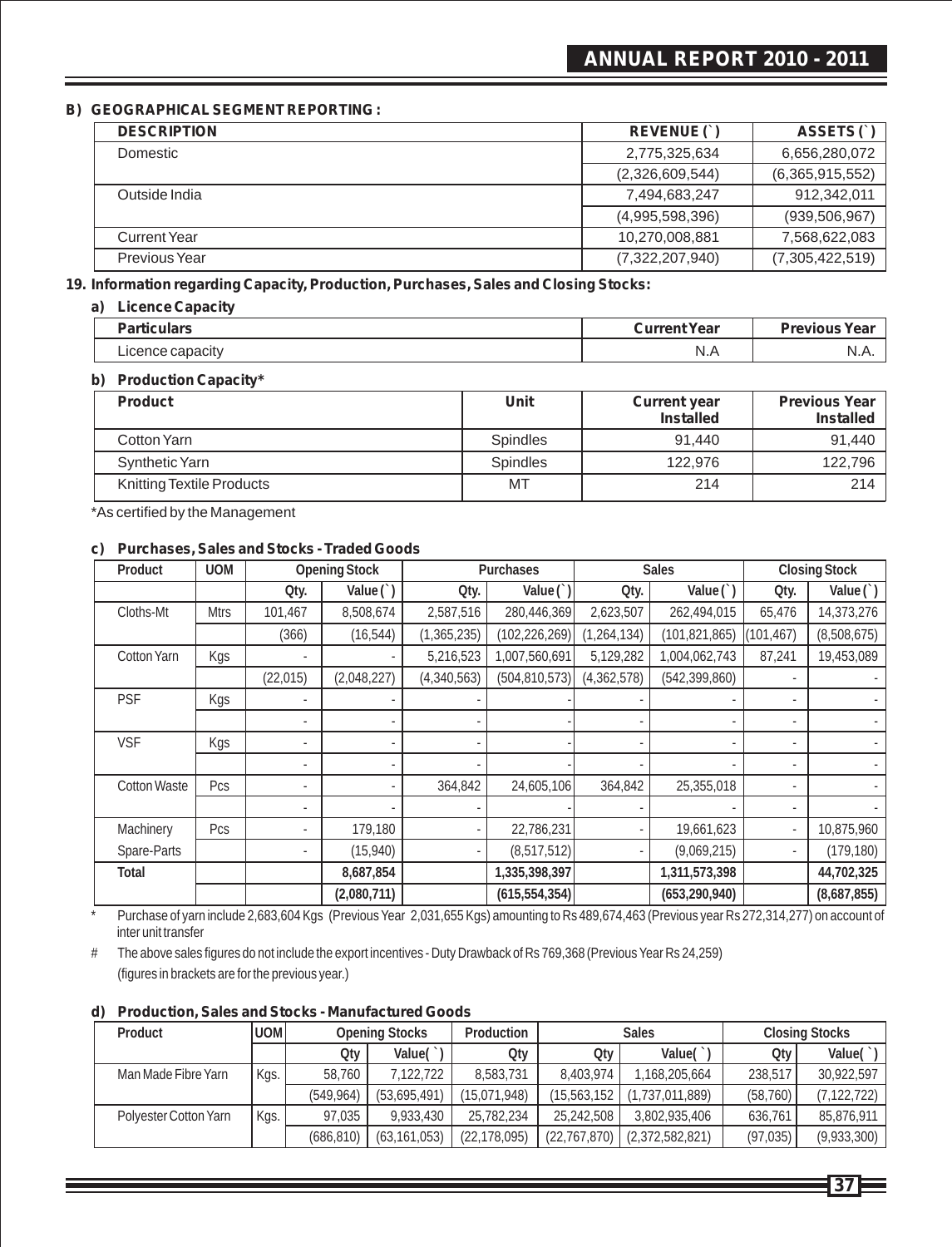### **SPENTEX INDUSTRIES LIMITED**

| <b>Cotton Yarn</b>      | Kgs. | 122,258     | 22,311,122      | 19,873,384     | 17,614,881     | 3,315,122,129   | 2,380,761  | 495,743,980    |
|-------------------------|------|-------------|-----------------|----------------|----------------|-----------------|------------|----------------|
|                         |      | (423, 146)  | (72, 444, 591)  | (19,058,621)   | (19, 359, 509) | (2,332,390,601) | (122, 258) | (22, 311, 132) |
| Viscose/Cotton          | Kgs. | 3.004       | 356,154         |                | 2.959          | 383,164         | 45         | 6,392          |
|                         |      | (107, 208)  | (12,654,038)    | (69, 765)      | (173,969)      | (20, 592, 669)  | (3,004)    | (356, 164)     |
| <b>Others</b>           | Kgs. | 4.987       | 637,371         | 4,336,530      | 4,168,334      | 648,030,609     | 173,183    | 22,559,110     |
| (Prev. Grouped with PC) |      | (17, 847)   | (2,408,267)     | (295, 048)     | (307, 908)     | (59,066,307)    | (4,987)    | (637, 372)     |
| Waste                   | Kgs. | 55,350      | 1,577,520       | 11,538,515     | 11,298,195     | 544,671,743     | 309,773    | 25,677,814     |
|                         |      | (69, 453)   | (1,978,953)     | (10,800,559)   | (10, 814, 662) | (432,072,891)   | (55, 350)  | (1,577,520)    |
| Total                   |      | 341,394     | 41,938,319      | 70,114,357     | 66,730,814     | 9,479,348,715   | 3,739,040  | 660,786,803    |
|                         |      | (1,854,428) | (206, 342, 393) | (67, 474, 036) | (68,987,070)   | (6,953,717,178) | (341, 394) | (41,938,210)   |

\* Sale of yarn include 2,683,604 Kgs (Previous Year 2,031,655 Kgs) amounting to Rs 489,674,463 (Previous year Rs 272,314,277) on account of inter unit transfer

- # The above sales figures do not include the export incentives Duty Drawback of Rs 10,260,996 (Previous Year Rs. 23,933,554)
- \$ The above sales is inclusive of excise duty paid on Synthetic yarn sale amounting to Rs 42,269,130 ( Previous Year Rs 36,443,713 )

(figures in brackets are for the previous year.)

#### **20. Raw Materials and Components consumed :**

| <b>Description</b>     | <b>Current Year</b> |               | <b>Previous Year</b> |               |
|------------------------|---------------------|---------------|----------------------|---------------|
|                        | Kgs.                | Value $( )$   | Kgs.                 | Value $( )$   |
| Cotton                 | 43,611,328          | 4,130,977,527 | 39,513,993           | 2,503,805,482 |
| Polyester Staple Fiber | 23,715,385          | 1,903,503,519 | 23,051,610           | 1,437,304,948 |
| Viscose Staple Fiber   | 4.458.719           | 557,425,333   | 5,533,429            | 592,194,608   |
| Single Yarn            | $\sim$              |               | ٠                    |               |
| Others (*)             | 266,682             | 29,045,329    | 240.111              | 28,824,934    |
|                        | 72.052.114          | 6,620,951,708 | 68,339,143           | 4,562,129,972 |

\* It is not practicable to furnish quantitative information of other raw materials and components consumed in view of the large number of items which differ in size and nature, each being less than 10% in value of the total

#### **21. Value of Imported and Indigenous Raw Material, Components,Stores, Spares and Packing Materials Consumed:**

#### **a) Raw Material and Components**

|            |              | <b>Current Year</b> | <b>Previous Year</b> |               |  |
|------------|--------------|---------------------|----------------------|---------------|--|
|            | %<br>Value(` |                     | $\%$                 | Value(`       |  |
| Imported   | 11.36        | 752.221.470         | 9.76                 | 445,057,303   |  |
| Indigenous | 88.64        | 5.868.730.238       | 90.24                | 4.117.072.669 |  |
|            | 100.00       | 6,620,951,708       | 100.00               | 4,562,129,972 |  |

#### **b) Store, Spare and Packing Materials Consumed:**

|            |                            | <b>Current Year</b> | <b>Previous Year</b> |             |
|------------|----------------------------|---------------------|----------------------|-------------|
|            | $\%$<br>Value <sup>(</sup> |                     | $\%$                 | Value(`     |
| Imported   | 55.93                      | 159.774.874         | 18.61                | 46.479.476  |
| Indigenous | 44.07                      | 125.918.174         | 81.39                | 203,233,856 |
|            | 100.00                     | 285,693,048         | 100.00               | 249,713,332 |

#### **22. C I F Value of Imports :**

|                                | Current Year (`) | Previous Year(`) |
|--------------------------------|------------------|------------------|
| <b>Raw Materials</b>           | 119.581.215      | 13,885,245       |
| Stores and Spares & Components | 47.788.074       | 46.960.628       |
| Capital Goods                  | 6.739.350        | 665,000          |
|                                | 174,108,639      | 61,510,873       |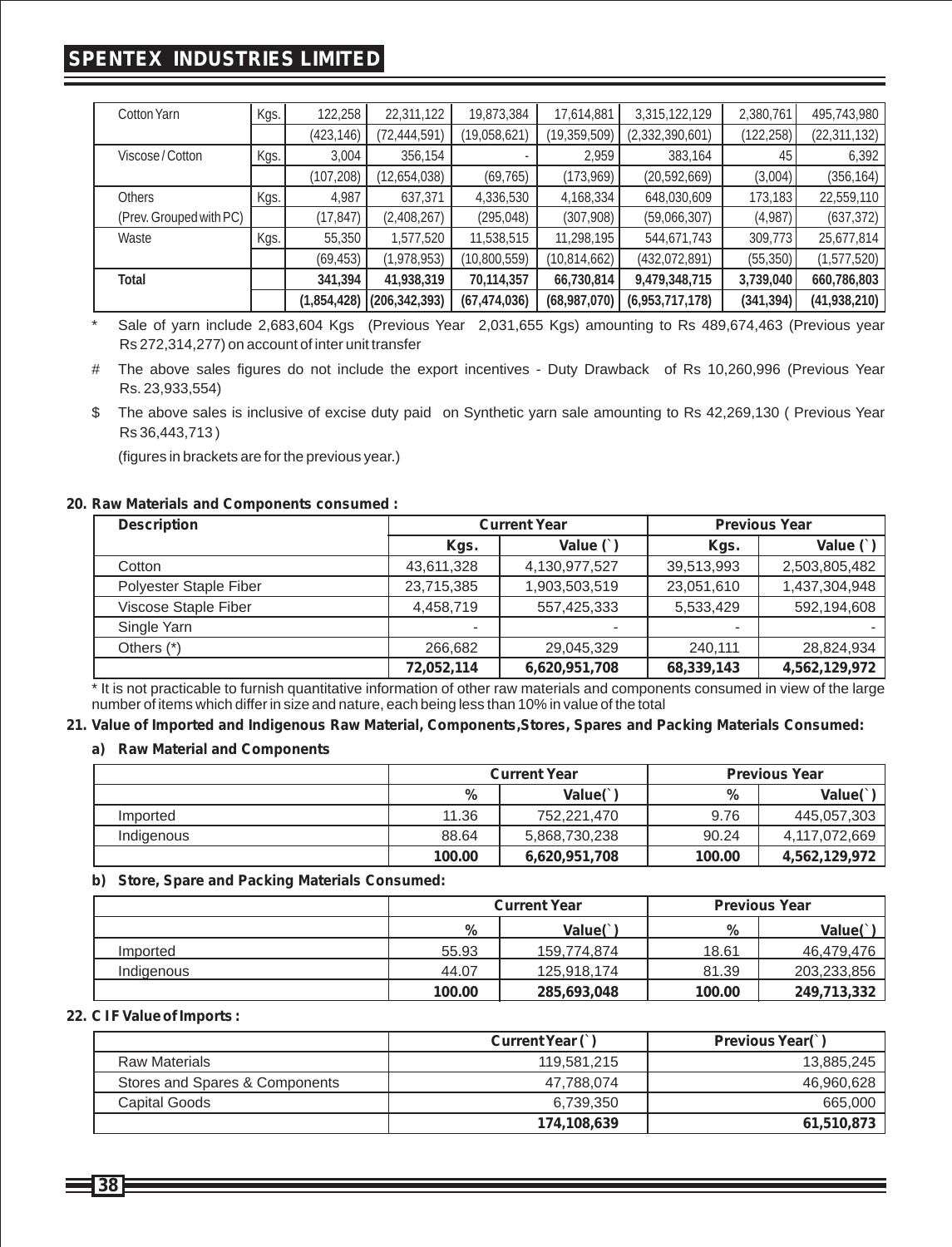### **ANNUAL REPORT 2010 - 2011**

#### **23. Expenditure in Foreign Currency (On accrual basis-net of tax)**

|                            | Current Year(`) | Previous Year(`) |
|----------------------------|-----------------|------------------|
| Traveling                  | 7,546,958       | 4,268,363        |
| Commission                 | 144,849,779     | 41,605,762       |
| Claim Paid on Export Sales | 18,263,360      | 5,783,575        |
| Legal & Professional       | 23.747.993      | 14,149,132       |
| <b>Other Expenses</b>      | 4.039.445       | -                |
|                            | 198,447,535     | 65,806,832       |

#### **24. Earning in Foreign Exchange (On accrual basis)**

|                      | Current Year( | Previous Year(`) |
|----------------------|---------------|------------------|
| FOB Value of Exports | 7.755.888.344 | 4,862,487,479    |
|                      | 7,755,888,344 | 4,862,487,479    |

25. Previous year's figures have been regrouped / recasted wherever necessary to confirm to current year's classification

Signatures to Schedules I to XXI

For J.C. Bhalla & Company

Place : New Delhi Date : May 12, 2011

### **AUDITORS' REPORT ON THE CONSOLIDATED FINANCIAL STATEMENTS TO THE BOARD OF DIRECTORS OF SPENTEX INDUSTRIES LIMITED**

- 1. We have audited the attached consolidated Balance Sheet of Spentex Industries Limited (`the Company') and its subsidiaries (`the Group') as at March 31, 2011, the consolidated Profit and Loss Account and the consolidated Cash Flow Statement for the year ended on that date, annexed thereto. These financial statements are the responsibility of the Company's management. Our responsibility is to express an opinion on these financial statements based on our audit.
- 2. We conducted our audit in accordance with the auditing standards generally accepted in India. Those Standards require that we plan and perform the audit to obtain reasonable assurance about whether the financial statements are free of material misstatements. An audit includes examining, on a test basis, evidence supporting the amounts and disclosures in the financial statements. An audit also includes assessing the accounting principles used and significant estimates made by management, as well as evaluating the overall financial statement presentation. We believe that our audit provides a reasonable basis for our opinion.
- 3. We did not audit the financial statements of certain subsidiaries namely Amit Spinning Industries Limited, Schoeller Litvinov, ks. and Spentex Tashkent Toytepa LLC whose financial statements reflect the total assets of Rs. 7,128,132,319/- as at March 31, 2011 and total revenues of Rs. 6,684,290,534/- for the year then ended. These financial statements and other financial information have been audited by other auditors whose reports have been furnished to us and our opinion is based solely on the report of other auditors.
- 4. We report that the consolidated financial statements have been prepared by the Company's management in accordance with the requirements of Accounting Standard (AS) 21, Consolidated Financial Statements, notified u/s 211(3C) of the Companies Act, 1956.
- 5. On the basis of the information and explanations given to us and on consideration of the Separate audit reports on individual audited financial statements of Spentex Industries Limited and its aforesaid subsidiaries, in our opinion the consolidated financial statements give a true and fair view in conformity with the accounting principles generally accepted in India:
	- (a) In the case of the consolidated Balance Sheet, of the consolidated state of affairs of the Group as at March 31, 2011;
	- (b) In the case of the consolidated Profit and Loss Account, of the consolidated results of operations of the Group for the year then ended on that date; and
	- (c) In the case of the consolidated Cash Flow Statement, of the consolidated cash flows of the Group for the year then ended on that date.

For J.C. Bhalla & Company Chartered Accountants Firm Regn. No. 001111-N

(Akhil Bhalla) Place : New Delhi Partner

Dated: May 12, 2011

**39**

Firm Reg. No. 001111N<br>
Chartered Accountants<br>
Chartered Accountants Sitaram Parthsarathy Director - Works Akhil Bhalla Amrit Agrawal Director - Finance On behalf of the Board

Deputy Managing Director Sr. Vice President Corporate & Legal Membership No : 505002 **Affairs and Company Secretary** Affairs and Company Secretary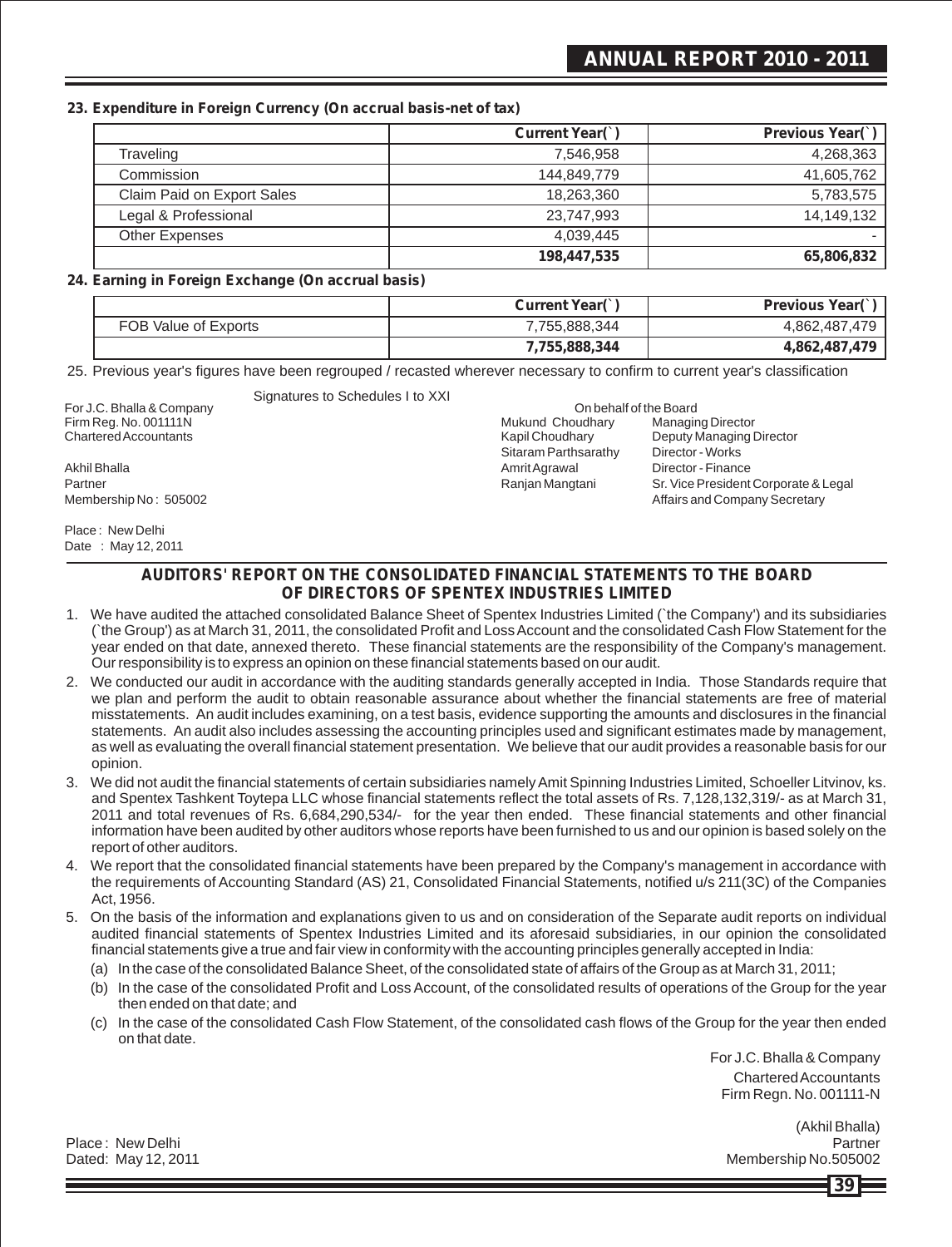#### **CONSOLIDATED BALANCE SHEET AS AT MARCH 31, 2011**

|                                                                                        | <b>Schedule</b> | March 31, 2011<br><b>Rupees</b> | March 31, 2010<br><b>Rupees</b> |
|----------------------------------------------------------------------------------------|-----------------|---------------------------------|---------------------------------|
| <b>SOURCES OF FUNDS</b>                                                                |                 |                                 |                                 |
| <b>Shareholders' Funds</b>                                                             |                 |                                 |                                 |
| Capital                                                                                |                 | 813,220,350                     | 737,330,350                     |
| Preference Share Application Money Pending Allotment<br>(Refer Note 4 on Schedule XXI) |                 | 668,850,000                     | 672,000,000                     |
| Application money for Share Warrant<br>(Refer Note 8 on Schedule XXI)                  |                 | 33,052,500                      | 51,678,550                      |
| Reserves and Surplus                                                                   | Ш               |                                 |                                 |
|                                                                                        |                 | 2,824,694,690                   | 2,554,351,689                   |
|                                                                                        |                 | 4,339,817,540                   | 4,015,360,589                   |
| Loan Funds<br><b>Secured Loans</b>                                                     | Ш               |                                 |                                 |
| <b>Unsecured Loans</b>                                                                 | IV              | 7,337,691,704<br>2,117,274,980  | 7,903,154,815<br>2,099,424,250  |
|                                                                                        |                 |                                 |                                 |
|                                                                                        |                 | 13,794,784,224                  | 14,017,939,654                  |
| <b>APPLICATION OF FUNDS</b><br><b>Fixed Assets</b>                                     |                 |                                 |                                 |
| <b>Gross Block</b>                                                                     | V               | 15,924,102,799                  | 15,942,397,122                  |
| Less : Depreciation                                                                    |                 | 8,320,755,931                   | 7,773,517,765                   |
| <b>Net Block</b>                                                                       |                 |                                 |                                 |
|                                                                                        |                 | 7,603,346,868<br>303,982,178    | 8,168,879,357<br>292,484,887    |
| Capital Work-in-Progress and Capital Advances                                          |                 |                                 |                                 |
|                                                                                        |                 | 7,907,329,046                   | 8,461,364,244                   |
| Investments                                                                            | VI              | 144,881                         | 191,702                         |
| Current Assets, Loans & Advances<br>Inventories                                        | VII             |                                 |                                 |
| <b>Sundry Debtors</b>                                                                  | VIII            | 2,351,916,603<br>780,475,110    | 1,266,678,212<br>641,989,845    |
| Cash and Bank Balances                                                                 | IX              | 204,869,639                     | 262,008,319                     |
| <b>Other Current Assets</b>                                                            | X               | 782,901,070                     | 704,978,379                     |
| Loans and Advances                                                                     | XI              | 1,290,110,398                   | 2,024,401,230                   |
|                                                                                        |                 | 5,410,272,820                   | 4,900,055,985                   |
| Less: Current liabilities and Provisions                                               |                 |                                 |                                 |
| Liabilities                                                                            | XII             | 2,528,374,470                   | 2,173,399,577                   |
| Provisions                                                                             | XIII            | 58,157,964                      | 51,954,250                      |
| <b>Net Current Assets</b>                                                              |                 | 2,823,740,386                   | 2,674,702,158                   |
| Misc. Expenditure                                                                      |                 | 21,982                          | 21,050                          |
| Profit and Loss Account (Dr.)                                                          |                 | 3,063,547,929                   | 2,881,660,500                   |
|                                                                                        |                 |                                 |                                 |
|                                                                                        |                 | 13,794,784,224                  | 14,017,939,654                  |
| <b>Statement on Significant Accounting Policies</b><br><b>Notes to Accounts</b>        | XX<br>XXI       |                                 |                                 |

**The Schedules referred to above form an integral part of the Balance Sheet.**

This is the Consolidated Balance Sheet referred to in our Report of even date

Membership No : 505002

Place : New Delhi Date : May 12, 2011 On behalf of the Board

For J.C. Bhalla & Company **Mukund Choudhary** Managing Director<br>Firm Reg. No. 001111N Museum Museum Managing Director Rim Reg. No. 001111N Firm Reg. No. 001111N<br>
Chartered Accountants<br>
Chartered Accountants<br>
Chartered Accountants Sitaram Parthsarathy<br>Amrit Agrawal Director - Finance Akhil Bhalla Ranjan Mangtani Sr. Vice President Corporate & Legal Partner Affairs and Company Secretary and The Affairs and Company Secretary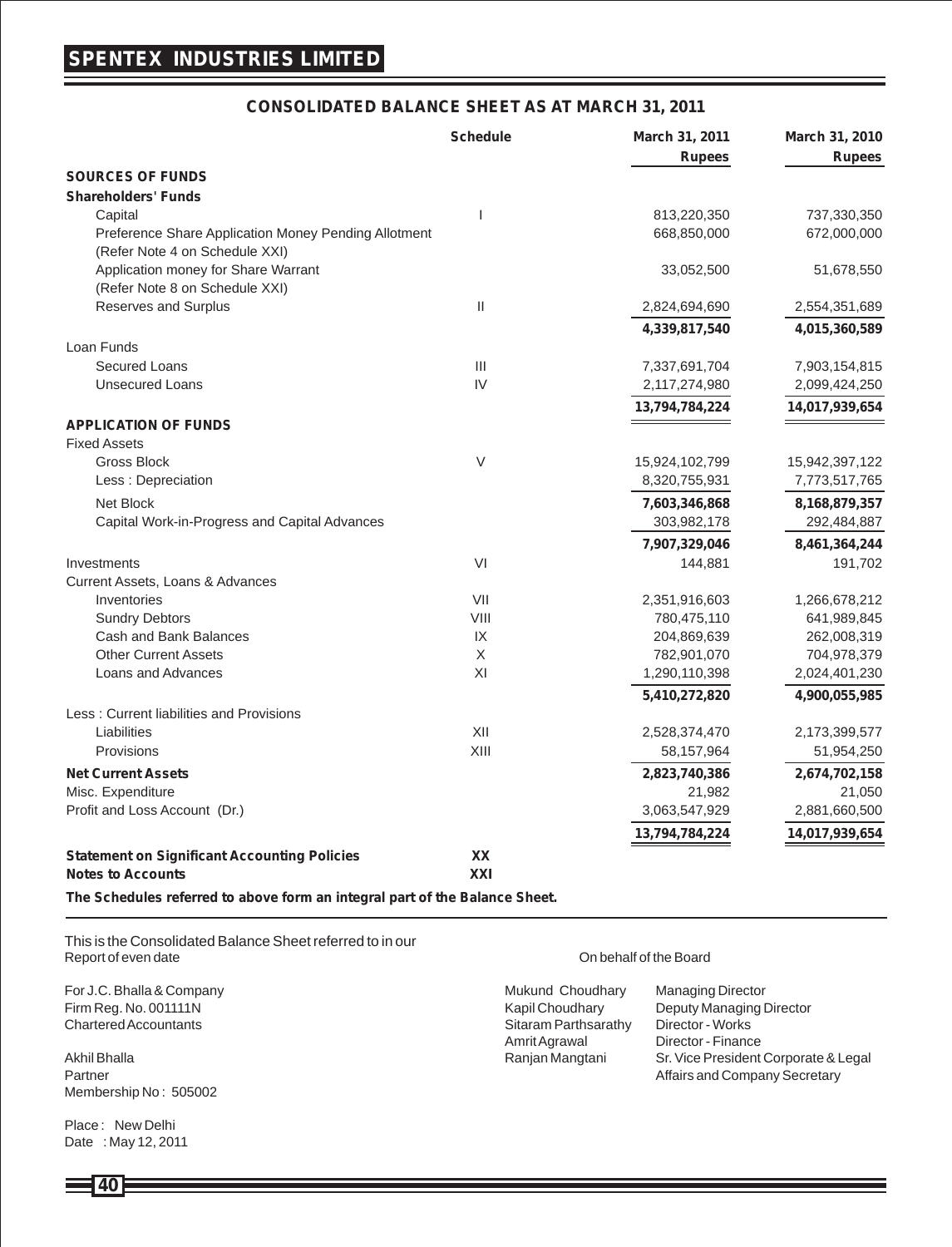#### **CONSOLIDATED PROFIT AND LOSS ACCOUNT FOR THE YEAR ENDED MARCH 31, 2011**

|                                                                                                                           | <b>Schedule</b> | 2010-2011<br><b>Rupees</b> | 2009-2010<br><b>Rupees</b> |
|---------------------------------------------------------------------------------------------------------------------------|-----------------|----------------------------|----------------------------|
| <b>INCOME</b>                                                                                                             |                 |                            |                            |
| Sales* (Refer Note 6 on Schedule XX)                                                                                      |                 | 16,085,449,821             | 12,270,207,047             |
| Less Excise Duty                                                                                                          |                 | (42, 269, 130)             | (36, 443, 715)             |
| <b>Net Sales</b>                                                                                                          |                 | 16,043,180,691             | 12,233,763,332             |
| * Includes duty drawback on exports Rs. 11,030,364/-<br>(Previous Year Rs. 23,957,813/-)                                  |                 |                            |                            |
| Other Income                                                                                                              | XIV             | 644,364,840                | 610,432,479                |
|                                                                                                                           |                 | 16,687,545,531             | 12,844,195,811             |
| <b>EXPENDITURE</b>                                                                                                        |                 |                            |                            |
| <b>Raw Materials Consumed</b>                                                                                             | XV              | 10,867,981,380             | 7,294,440,296              |
| Cost of Traded Goods Sold                                                                                                 |                 | 231,297,593                | 205,281,291                |
| Salaries, Wages & Benefits                                                                                                | XVI             | 1,214,110,145              | 1,199,863,605              |
| Manufacturing and Other costs                                                                                             | XVII            | 3,589,164,866              | 2,970,736,397              |
| Depreciation / Amortisation                                                                                               |                 | 742,362,934                | 752,902,593                |
| <b>Financial Charges</b>                                                                                                  | <b>XVIII</b>    | 932,380,984                | 801,897,331                |
| (Increase) / Decrease in Stocks                                                                                           | XIX             | (907, 249, 336)            | 390,078,047                |
|                                                                                                                           |                 | 16,670,048,566             | 13,615,199,560             |
| Profit before Tax and Exceptional items                                                                                   |                 | 17,496,965                 | (771,003,749)              |
| Extraordinary Items (income)                                                                                              |                 |                            | 320,446,903                |
| Profit/ (loss) before Tax                                                                                                 |                 | 17,496,965                 | (450, 556, 846)            |
| Tax Expense (Refer Note 11 on Schedule XX)                                                                                |                 |                            |                            |
| Fringe Benefit Tax                                                                                                        |                 |                            | 211,393                    |
| (Excess)/ Short Provision for Tax                                                                                         |                 | 150                        | (9,015)                    |
|                                                                                                                           |                 | 150                        | 202,378                    |
| Profit/(Loss) after Tax and Minority Interest<br>Appropriation                                                            |                 | 17,496,815                 | (450, 759, 224)            |
| Debenture Redemption Reserve                                                                                              |                 | 128,370,952                |                            |
| Balance Brought forward from Previous Year                                                                                |                 | (2,881,660,500)            | (2,288,244,184)            |
| Balance carried forward to Balance Sheet                                                                                  |                 | (2,992,534,637)            | (2,739,003,408)            |
| Profit/ (Loss) on foreign currency translation on restatement<br>of Profit brought forward (Refer Note 5 on Schedule XXI) |                 | (71, 013, 292)             | (142, 657, 092)            |
| Balance carried forward to Balance Sheet                                                                                  |                 | (3,063,547,929)            | (2,881,660,500)            |
| Basic Earnings per Share (Face Value Rs. 10 each)                                                                         |                 | 0.23                       | (10.79)                    |
| Diluted Earning per share (Face Value Rs.10 each)                                                                         |                 | 0.23                       | (6.31)                     |
| (Refer Note on Schedule XXI)                                                                                              |                 |                            |                            |
| <b>Statement on Significant Accounting Policies</b>                                                                       | XX              |                            |                            |
| <b>Notes to Accounts</b>                                                                                                  | XXI             |                            |                            |

**The Schedules referred to above form an integral part of the Profit & Loss Account**

This is the Consolidated Profit & Loss Account referred to in our Report of even date

For J.C. Bhalla & Company Mukamata Choudhary Mukamata Director Muk Firm Reg. No. 001111N Kapil Choudhary Deputy Managing Director Choudhary Charles Choudhary Deputy Managing Director<br>
Site Chartered Accountants Sita<br>Am Parthsarathy Director - Works and Director - Works and Director - Works and Director - Works and Director -

Partner Affairs and Company Secretary Company Secretary Affairs and Company Secretary Membership No : 505002

Place : New Delhi Date : May 12, 2011 On behalf of the Board

| For J.C. Bhalla & Company | Mukund Choudhary     | <b>Managing Director</b>             |
|---------------------------|----------------------|--------------------------------------|
| Firm Reg. No. 001111N     | Kapil Choudhary      | Deputy Managing Director             |
| Chartered Accountants     | Sitaram Parthsarathy | Director - Works                     |
|                           | Amrit Agrawal        | Director - Finance                   |
| Akhil Bhalla              | Ranjan Mangtani      | Sr. Vice President Corporate & Legal |
| Dortnor                   |                      | Affaire and Company Coorstony        |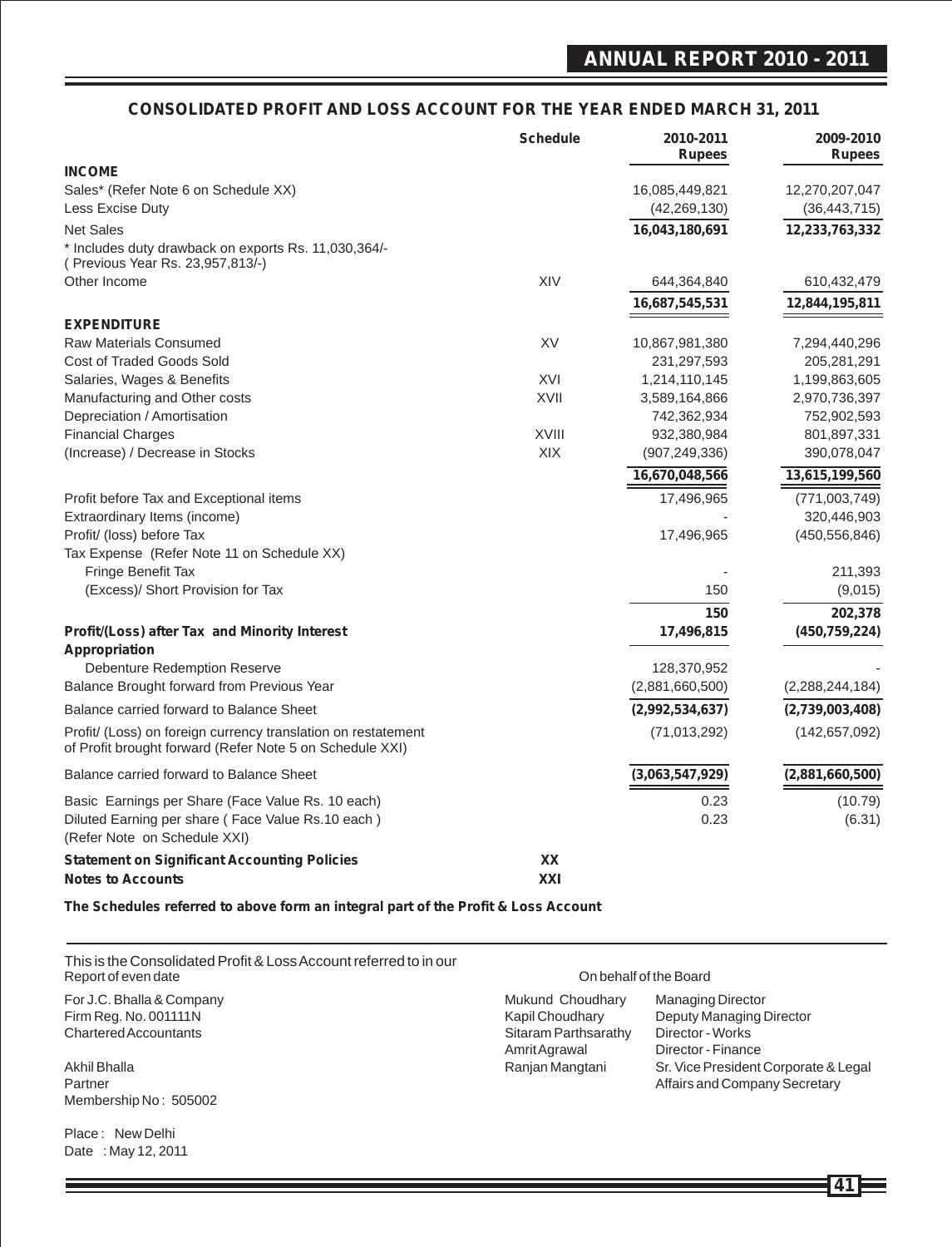#### **CONSOLIDATED CASH FLOW STATEMENT FOR THE YEAR ENDED MARCH 31, 2011**

|                                                                                                                                                                                                                                                                                                                          | Year ended<br>31-03-2011<br><b>Rupees</b>                                                    | Year ended<br>31-03-2010<br><b>Rupees</b>                                                           |
|--------------------------------------------------------------------------------------------------------------------------------------------------------------------------------------------------------------------------------------------------------------------------------------------------------------------------|----------------------------------------------------------------------------------------------|-----------------------------------------------------------------------------------------------------|
| Profit /(loss) before Tax                                                                                                                                                                                                                                                                                                | 17,496,965                                                                                   | (771,003,748)                                                                                       |
| Add:<br>Depreciation / Amortisation<br>(Profit) / Loss on Sale of Fixed Asset (net)<br>Provision for Doubtful Debts and Advances                                                                                                                                                                                         | 742,362,934<br>91,895,820                                                                    | 752,902,592<br>(2,839,483)<br>3.809.413                                                             |
| Provision for Wealth Tax<br>Temple land & Building<br>Loss on assets held for disposal                                                                                                                                                                                                                                   | 52,767<br>(18,621,021)<br>19,659,578                                                         | 9.683                                                                                               |
| <b>Impairment Loss</b><br>Unrealised Exchange Fluctuation (net)                                                                                                                                                                                                                                                          | 410,720,720<br>(447, 032, 241)                                                               | 1,510,143,183                                                                                       |
| Bad Debts and Advances Written off<br>Liabilities no longer required written back<br>Provision for Leave Encashment<br>Profit on sale of Share                                                                                                                                                                           | 84,702,109<br>(15, 715, 292)<br>916,593<br>(143, 822)                                        | 46.326.889<br>(58, 366, 553)<br>(3,850,660)                                                         |
| Provision for Loss on asset held for sale<br><b>Provision for Gratuitv</b><br>Misc. Expenditure to be written off                                                                                                                                                                                                        | 2,456,079<br>5,308,238<br>(931)                                                              | 6,000,000<br>(8,340,125)<br>(21,056)                                                                |
| Dividend Income<br>Interest Income<br>Interest Expense                                                                                                                                                                                                                                                                   | (8,004)<br>(8, 110, 910)<br>932,380,984                                                      | (7,685)<br>(7, 837, 905)<br>801,897,331                                                             |
| <b>Operating Profit Before Working Capital Changes</b>                                                                                                                                                                                                                                                                   | 1,818,320,568                                                                                | 2,268,821,875                                                                                       |
| Adjustments for changes in working capital :<br>(Increase)/Decrease in Sundry Debtors<br>(Increase)/Decrease in Other Receivables<br>(Increase)/Decrease in Inventories<br>Increase/(Decrease) in Trade and Other Payables<br>Direct Taxes Paid (Net)                                                                    | (204, 646, 615)<br>708,139,318<br>(1,085,238,392)<br>340, 155, 149<br>(19,049,258)           | 57,180,499<br>(1, 100, 578, 352)<br>289,530,812<br>(6,457,248)<br>(9,266,482)                       |
| A. Cash Flow From Operating Activities<br>Purchase of Fixed Assets<br>Sale proceeds of Fixed Assets<br>Sale of Investment<br>Dividend Received<br><b>Interest Received</b>                                                                                                                                               | 1,557,680,770<br>(434,999,099)<br>148,737,161<br>190,643<br>8.004<br>6,716,318               | 1,499,231,104<br>(57, 168, 126)<br>80,259,569<br>6,000<br>7.685<br>7,572,073                        |
| B. Cash Flow From Investing Activities<br>Proceeds from Share Capital<br>Share Premium (net)<br>Repayment of 9% Non-convertible Debenture                                                                                                                                                                                | (279, 346, 973)<br>57,263,950<br>52,743,550<br>(24,663,460)                                  | 30,677,201<br>74.288.550<br>15,713,950                                                              |
| Proceeds from Term Loans<br>Repayment of Term Loans<br>Proceeds from Working Capital Loans (net)<br>Vehicle Loans (net)                                                                                                                                                                                                  | (622, 499, 083)<br>77,216,084<br>4.483.347                                                   | 427,523,663<br>(1,023,843,145)<br>(260, 806, 370)                                                   |
| Short term advances (net)<br><b>Interest Paid</b>                                                                                                                                                                                                                                                                        | 17,850,731<br>(896, 639, 431)                                                                | 2.995.482<br>(811, 017, 009)                                                                        |
| C. Cash Flow From Financing Activities<br>Increase/(Decrease) in Cash Equivalents {A+B+C}<br>Cash and Cash Equivalents at the Beginning of the Year<br>Add: Exchange difference on translation of foreign currency<br>Cash and Cash Equivalents at the End of the Year<br>Increase / (Decrease) in Cash/Cash Equivalents | (1,334,244,313)<br>(55,910,516)<br>262,008,319<br>(1,228,164)<br>204,869,639<br>(55,910,516) | (1,575,144,879)<br>(45, 236, 574)<br>346,747,807<br>(39, 502, 915)<br>262.008.319<br>(45, 236, 574) |
| Notes :-<br>Cash and cash equivalents comprise                                                                                                                                                                                                                                                                           |                                                                                              |                                                                                                     |
| Cash and Cheques in hand<br>In Current Accounts                                                                                                                                                                                                                                                                          | 2,877,914<br>34,724,170                                                                      | 15.739.712<br>41,934,305                                                                            |
| In Fixed Deposit Accounts @<br>In Margin Money Account @<br>In Other Banks<br>In unpaid dividend accounts @                                                                                                                                                                                                              | 15,515,000<br>3,528,361<br>147, 145, 057<br>1,079,136                                        | 16,200,000<br>3,524,424<br>183,319,137<br>1,290,741                                                 |
|                                                                                                                                                                                                                                                                                                                          | 204,869,639                                                                                  | 262,008,319                                                                                         |
| #1 The above Cash flow statement has been prepared under the Indirect method set out in Accounting Standard 3 notified under section 211(3C) of the Companies Act, 1956.<br>#2 Figures in brackets indicate cash outgo.                                                                                                  |                                                                                              |                                                                                                     |

#3 @ Includes Margin Money Account and Unpaid Dividend Accounts aggregating Rs.20,122,497 (Previous Year Rs. 21,015,165) which are not available for use by the Company. (Refer Schedule IX in the accounts) **Statement on Significant Accounting Policies XX**

Statement on Significant Accounting Policies **1996 1896 1897 1898 1898 1899 1898 1899 1898 1899 1899 1899 1899**<br>Motes to Accounts **The Schedules referred to above form an integral part of the Cash Flow Statement**

This is the Consolidated Cash Flow Statement referred to in our

Membership No : 505002

Place : New Delhi Date : May 12, 2011



#### On behalf of the Board

For J.C. Bhalla & Company **Mukund Choudhary** Managing Director<br>Firm Reg. No. 001111N Firm Reg. No. 001111N<br>
Chartered Accountants<br>
Chartered Accountants Sitaram Parthsarathy Amrit Agrawal Director - Finance Akhil Bhalla Ranjan Mangtani Sr. Vice President Corporate & Legal Affairs and Company Secretary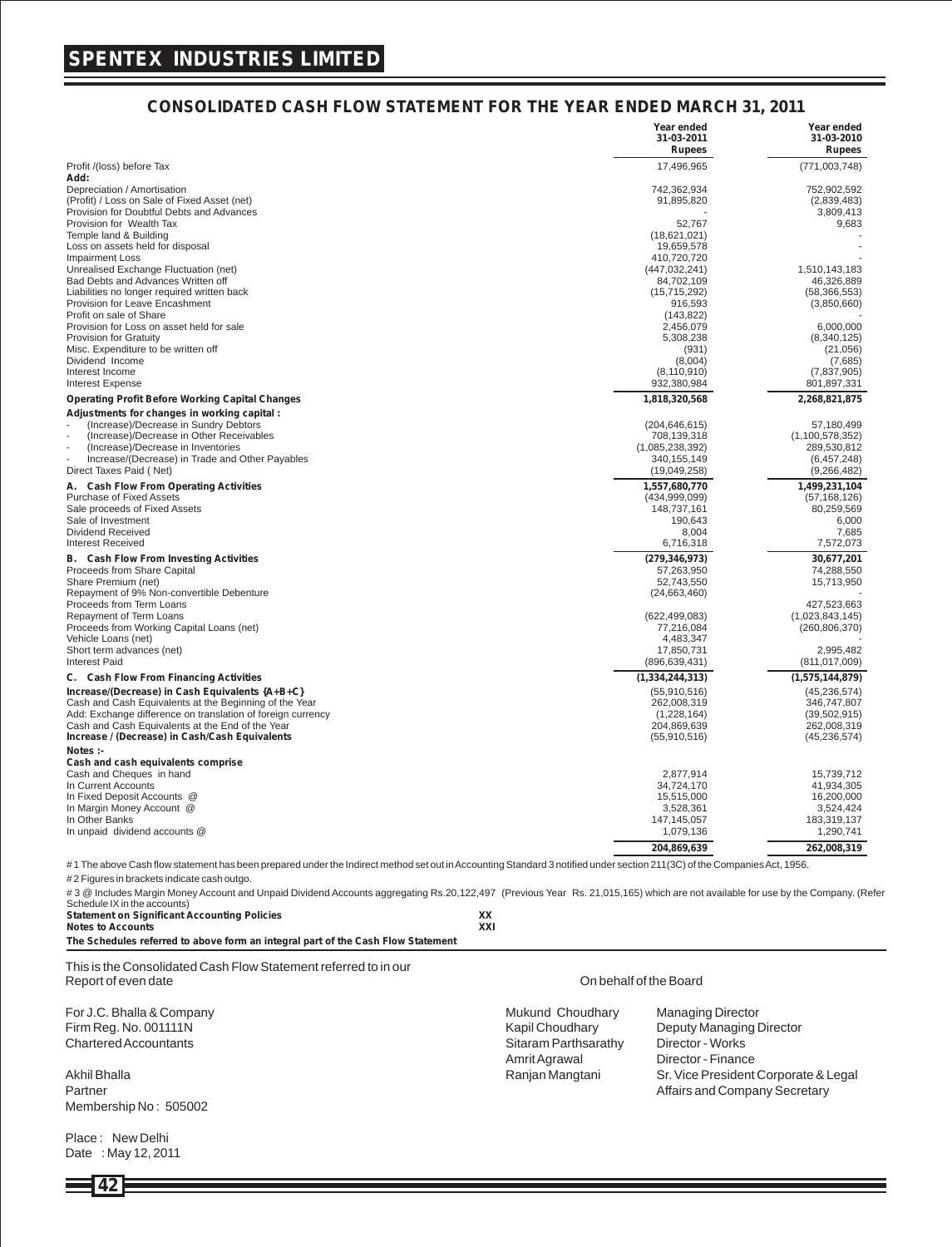### **ANNUAL REPORT 2010 - 2011**

|                                 |                                                                                        |               | AS AT<br>March 31, 2011<br><b>Rupees</b> | <b>AS AT</b><br>March 31, 2010<br><b>Rupees</b> |
|---------------------------------|----------------------------------------------------------------------------------------|---------------|------------------------------------------|-------------------------------------------------|
|                                 | <b>SCHEDULE 1: CAPITAL</b>                                                             |               |                                          |                                                 |
| <b>Authorised</b>               |                                                                                        |               |                                          |                                                 |
| 114,000,000                     | Equity Shares of Rs 10 each                                                            |               |                                          |                                                 |
|                                 | (Previous Year 114,000,000 Equity Shares of Rs. 10 each)                               |               | 1,140,000,000                            | 1,140,000,000                                   |
| 7,000,000                       | Redeemable Preference Shares of Rs. 10/- each                                          |               | 70,000,000                               | 70,000,000                                      |
|                                 | <b>Issued, Subscribed and Paid up</b>                                                  |               | 1,210,000,000                            | 1,210,000,000                                   |
| 73,733,035                      | Equity Shares of Rs. 10 each, fully paid up                                            |               | 737,330,350                              | 714,720,350                                     |
|                                 | (Previous Year 71,472,035 nos.)                                                        |               |                                          |                                                 |
| 7,589,000                       | Add:<br>Equity Shares of Rs. 10/- issued on account<br>of conversion of Share Warrants |               | 75,890,000                               | 22,610,000                                      |
|                                 | (Previous Year 2,261,000)                                                              |               |                                          |                                                 |
|                                 |                                                                                        |               | 813,220,350                              | 737,330,350                                     |
|                                 |                                                                                        |               |                                          |                                                 |
|                                 | <b>SCHEDULE II: RESERVES AND SURPLUS</b><br>(Refer Note 8 on Schedule XX)              |               |                                          |                                                 |
| <b>Capital Reserve:</b>         |                                                                                        |               |                                          |                                                 |
|                                 | At commencement of the year                                                            | 735,259,357   |                                          |                                                 |
|                                 | Add: Exchange fluctuation on restatement of opening balance                            | 25,881,673    | 761,141,030                              | 735,259,354                                     |
|                                 | <b>Share Forfeiture Reserve</b>                                                        |               | 7,179,250                                | 7,179,250                                       |
|                                 | Profit on Restructure                                                                  |               | 2,358,587                                | 2,358,587                                       |
|                                 |                                                                                        |               | 770,678,867                              | 744,797,191                                     |
|                                 | <b>Securities Premium Account</b><br>At Commencement of the year                       | 961, 977, 772 |                                          |                                                 |
|                                 | Add: Conversion of Share Warrants                                                      | 52,743,550    | 1,014,721,322                            | 961, 977, 772                                   |
|                                 | <b>Debenture Redemption Reserve</b>                                                    |               |                                          |                                                 |
|                                 | At Commencement of the year                                                            | 41,989,626    |                                          |                                                 |
|                                 | Add: Transferred during the year                                                       | 128,370,952   | 170,360,578                              | 41,989,626                                      |
|                                 | <b>Foreign Currency Translation Reserve (FCTR)</b>                                     |               |                                          |                                                 |
|                                 | At Commencement of the year                                                            | 805,587,100   |                                          |                                                 |
|                                 | Add: Transferred during the year                                                       | 63,346,823    | 868,933,923                              | 805,587,100                                     |
|                                 |                                                                                        |               | 2,824,694,690                            | 2,554,351,689                                   |
|                                 |                                                                                        |               |                                          |                                                 |
|                                 | <b>SCHEDULE III : SECURED LOANS</b>                                                    |               |                                          |                                                 |
|                                 | Debentures (Refer Notes 1 and 4(a) below)<br>10% Redeemable Non-convertible Debentures |               | 340,721,155                              | 365,384,615                                     |
|                                 | Loans from Banks (Refer Notes 2 and 4(b) and (c) below)                                |               |                                          |                                                 |
| a) Long Term                    |                                                                                        |               |                                          |                                                 |
|                                 | Rupee Term Loans                                                                       |               | 3,766,054,535                            | 4,278,916,502                                   |
|                                 | Foreign Currency Loan                                                                  |               | 873,666,050                              | 978,840,666                                     |
| b) Short Term                   |                                                                                        |               |                                          |                                                 |
|                                 | <b>Cash Credit Facilities</b>                                                          |               | 958,683,680                              | 858,404,127                                     |
|                                 | <b>Export Packing Credit Facilities</b>                                                |               | 440,567,096                              | 463,630,564                                     |
| c) Other loans<br>Vehicle Loans |                                                                                        |               | 10,461,688                               | 5,978,341                                       |
| Term Loan from others           |                                                                                        |               |                                          |                                                 |
|                                 | Foreign Currency Loan (Refer Note 3)                                                   |               | 947,537,500                              | 952,000,000                                     |
|                                 |                                                                                        |               | 7,337,691,704                            | 7,903,154,815                                   |
|                                 |                                                                                        |               |                                          |                                                 |

<u> 1980 - Johann Barnett, mars et al. 1980 - Anna anno 1980 - Anna anno 1980 - Anna anno 1980 - Anna ann ann an</u>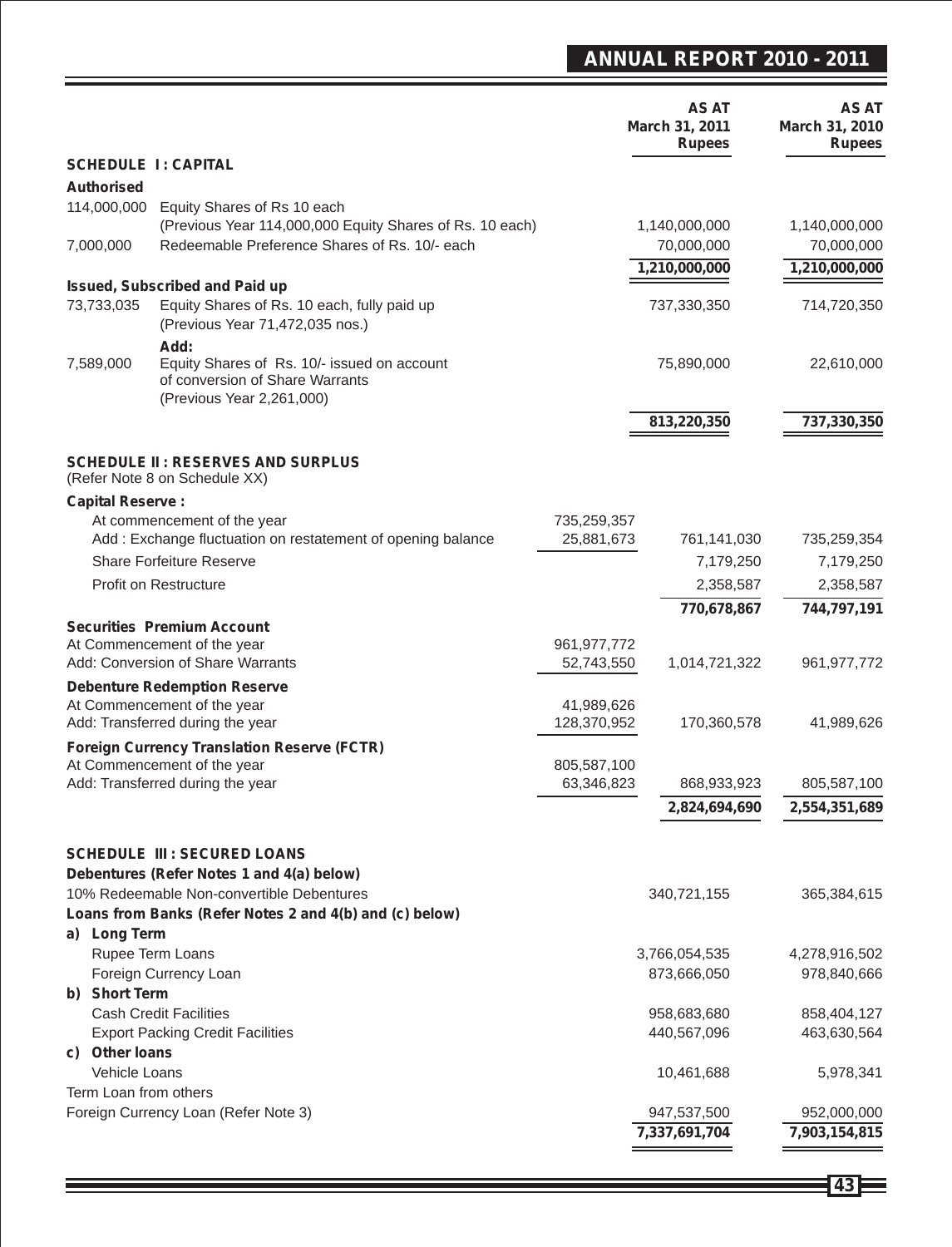#### **Notes :**

#### **1 Debentures**

10% Redeemable Non-Convertible Debentures issued to Axis Bank Ltd. are secured by first pari-passu charge on all the fixed assets of the Company, both present and future. These Debentures are further secured by second pari passu charge on entire current assets, also secured by pledge of promoters' shares (12,378,919 nos.) on pari-passu basis. These debentures are redeemable at par in 32 quarterly installments commencing from June 30, 2010.

#### **2 Loans From Banks**

- i) Rupee Term Loans from Banks, other than mentioned in note no. (ii) and (iii) below, are secured by first pari-passu charge on all the fixed assets of the Company, both present and future. These loans are further secured by second pari passu charge on entire current assets and personal guarantee of the promoters. These loans, except for the ICICI Bank Term Loan, are also secured by pledge of promoters' shares (12,378,919 nos.) on pari-passu basis. The term loan from ICICI Bank is further secured by pledge of promoters' shares (20,647,140 nos.), on an exclusive basis.
- ii) Working Capital Loan from Banks are secured by first pari-passu charge on all the current assets of the Company. These loans are further secured by second pari passu charge on entire fixed assets, both present and future and personal guarantee of the promoters. These loan, are also secured by pledge of promoters' shares (8,536,918 nos.) on pari-passu basis.
- iii) Sub-debt from ICICI Bank of Rs. 414,440,300 is secured by third charge on all the movable and immovable assets of the Company and personal guarantee of the promoters.
- iv) Foreign Currency Term Loan from State Bank of India is secured by pledge of Interest Reserve Bank Account maintained with Deutsche Bank AG, Amsterdam, assignment of SPV Credit Agreement (between Schoeller Textile Netherlands B.V. (STNBV) and Spentex Netherlands B.V.(SNBV)), assignment of Intergroup Credit agreement (between SNBV and Spentex Tashkent Toytepa LLC (STTL)), pledge of 18200 nos. SNBV's shares and pledge of 180 nos. of STNBV's shares. The loan is further secured by all plant and machinery relating to the Tashkent Spinning Plant of STTL.
- v) Cash Credit and Export Packing Credit facilities from Banks are secured by first pari-passu charge on all the current assets of the Company, both present and future. These loans are further secured by second pari passu charge on entire fixed assets, personal guarantee of the promoters and pledge of promoters' shares (12,378,919 nos.) on pari-passu basis.
- vi) Vehicle loans are secured by hypothecation of Motor cars.

#### **3 Other Term loans**

Foreign Currency Term Loan from Lehman Brothers Commercial Corporation Asia Limited is secured by pledge of Interest Reserve Bank Account maintained with Deutsche Bank AG, Amsterdam, assignment of SPV Credit Agreement (between Schoeller Textile Netherlands B.V. (STNBV) and Spentex Netherlands B.V.(SNBV)), assignment of Intergroup Credit agreement (between SNBV and Spentex Tashkent Toytepa LLC (STTL)), pledge of 18200 nos. SNBV's shares and pledge of 180 nos. of STNBV's shares. The loan is further secured by all plant and machinery relating to the Tashkent Spinning Plant of STTL.

#### **4 Repayment Terms**

- a) Debentures aggregating Rs. 31,972,500 ( Previous Year Rs. 24,665,000) are repayable within one year.
- b) Term Loans aggregating Rs. 682,160,186 (Previous Year Rs. 551,713,713) are repayable within one year.
- c) Vehicle Loans aggregating Rs. 4,360,450 (Previous Year Rs. 1,795,589) are repayable within one year.

|                                            | March 31, 2011<br><b>Rupees</b> | March 31, 2010<br><b>Rupees</b> |
|--------------------------------------------|---------------------------------|---------------------------------|
| <b>SCHEDULE IV: UNSECURED LOANS</b>        |                                 |                                 |
| Short-term loans                           |                                 |                                 |
| From Others (Refer Note 1)                 | 4,863,033                       | 6,215,880                       |
| Deferred Purchase Payments (Refer Notes 2) | 2,112,411,947                   | 2.093.208.370                   |
|                                            | 2,117,274,980                   | 2,099,424,250                   |

#### **Notes;**

1) Repayable on demand

2) Deferred Payment Liability aggregating to Rs. 389,152,402, (Previous year Rs. 196,250,000) are repayable within one year

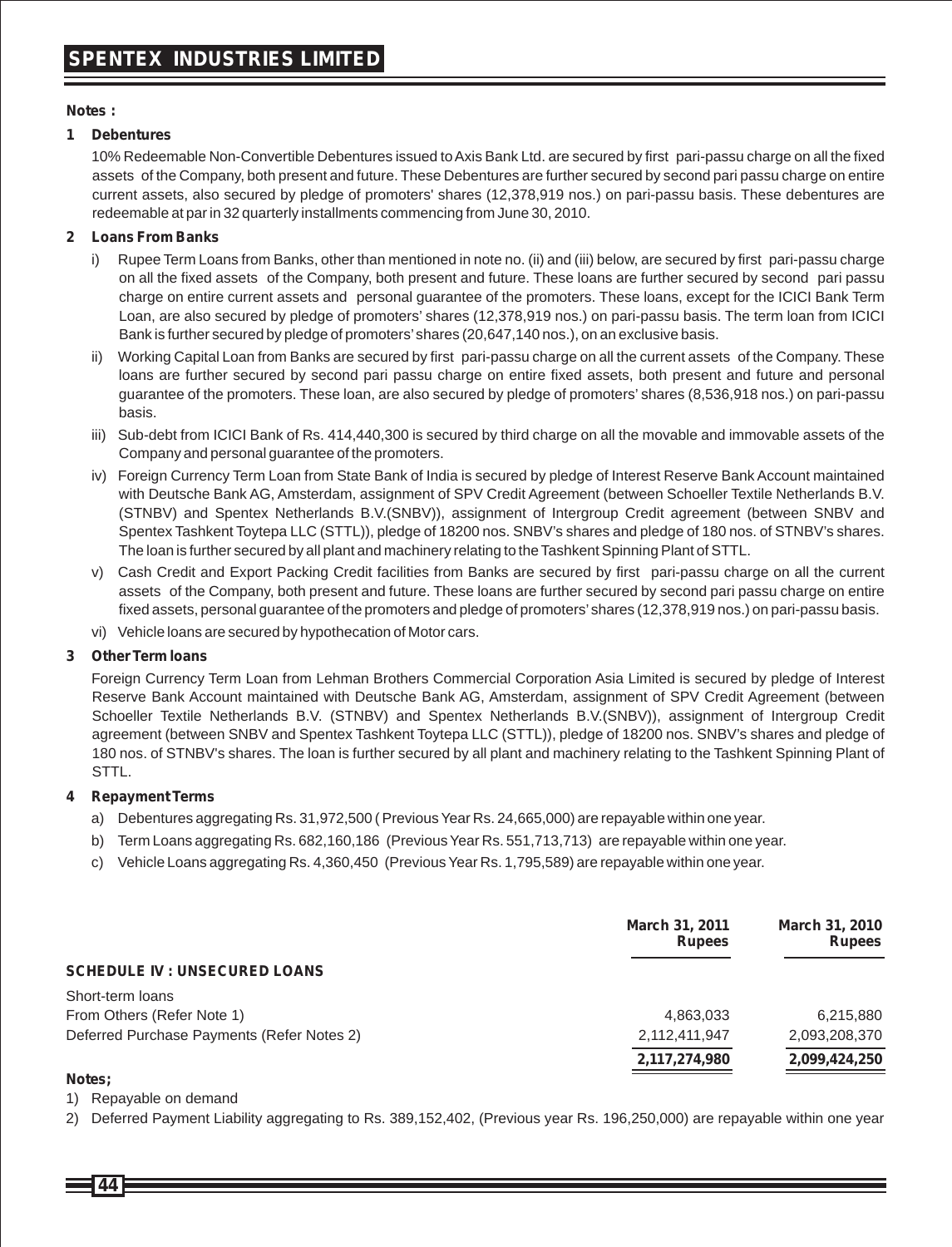#### **SCHEDULE V - FIXED ASSETS**

(Refer Notes 3, 4, 10, and 13 on Schedule XX) (Amount in `)

| <b>PARTICULARS</b>                           |                          | <b>Gross Block</b>         |                             |                          |                     | Depreciation / Amortisation |                           |                     | Net Block           |                     |
|----------------------------------------------|--------------------------|----------------------------|-----------------------------|--------------------------|---------------------|-----------------------------|---------------------------|---------------------|---------------------|---------------------|
|                                              | Cost as at<br>01.04.2010 | Additions for<br>the year* | Deletions/<br>Adjustments @ | Cost as<br>at 31.03.2011 | Up to<br>01.04.2010 | For The<br>Year             | Deletions/<br>Adjustments | Up to<br>31.03.2011 | As at<br>31.03.2011 | As at<br>31.03.2010 |
| <b>INTANGIBLE ASSETS</b>                     |                          |                            |                             |                          |                     |                             |                           |                     |                     |                     |
| Goodwill on Consolidation                    | 515.950.220              |                            | 2.418.517                   | 513.531.703              |                     |                             |                           |                     | 513.531.703         | 515.950.220         |
| Goodwill                                     | 108.910.417              |                            |                             | 108.910.417              | 105,346,254         | 891.042                     |                           | 106,237,296         | 2.673.121           | 3,564,163           |
| Software                                     | 48.233.858               |                            | (1, 104, 115)               | 49.337.973               | 27.339.637          | 6.939.931                   | (1,073,663)               | 35.353.231          | 13.984.742          | 20,894,221          |
| <b>Total A</b>                               | 673.094.495              |                            | 1,314,402                   | 671,780,093              | 132,685,891         | 7.830.973                   | (1,073,663)               | 141.590.527         | 530.189.566         | 540.408.604         |
| <b>TANGIBLE ASSETS</b>                       |                          |                            |                             |                          |                     |                             |                           |                     |                     |                     |
| Land                                         |                          |                            |                             |                          |                     |                             |                           |                     |                     |                     |
| - Freehold Land                              | 32,829,515               | 354,707                    | (1,918,810)                 | 35,103,032               |                     |                             |                           |                     | 35,103,032          | 32,829,515          |
| Leasehold Land                               | 53.944.536               |                            |                             | 53.944.536               | 11.936.036          | 2.989.182                   |                           | 14.925.218          | 39.019.318          | 42.008.500          |
| Building                                     | 3.249.498.698            | 18,266,314                 | (97, 918, 269)              | 3,365,683,281            | 781,106,871         | 114,056,056                 | (24, 187, 250)            | 919.350.177         | 2,446,333,104       | 2,468,391,827       |
| Plant & Machinery                            | 11.138.975.545           | 463.531.259                | 615.439.341                 | 10.987.067.463           | 6,535,471,971       | 553.629.418                 | 219.976.086               | 6.869.125.304       | 4.117.942.159       | 4,603,503,574       |
| Furniture & Fixtures and<br>Office equipment | 732,567,085              | 9,233,640                  | (3,282,749)                 | 745,083,474              | 282,646,291         | 56,942,161                  | (3,719,677)               | 343,308,129         | 401,775,345         | 449,920,794         |
| Vehicle                                      | 61.487.248               | 9.460.445                  | 5,506,773                   | 65.440.920               | 29.670.705          | 6.915.142                   | 4,129,271                 | 32.456.577          | 32,984,343          | 31,816,543          |
| <b>Total B</b>                               | 15,269,302,627           | 500,846,365                | 517,826,286                 | 15,252,322,706           | 7,640,831,874       | 734,531,961                 | 196,198,429               | 8,179,165,405       | 7,073,157,302       | 7,628,470,753       |
| <b>Grand Total</b>                           | 15.942.397.122           | 500.846.365                | 519.140.688                 | 15.924.102.799           | 7.773.517.765       | 742.362.934                 | 195.124.766               | 8.320.755.931       | 7.603.346.867       | 8.168.879.357       |
| Capital Work -in-Progress                    |                          |                            |                             |                          |                     |                             |                           |                     | 303,982,178         | 292,380,986         |
| Capital Advances                             |                          |                            |                             |                          |                     |                             |                           |                     |                     | 103.901             |
|                                              |                          |                            |                             |                          |                     |                             |                           |                     | 303,982,178         | 292,484,887         |
|                                              |                          |                            |                             |                          |                     |                             |                           |                     | 7.907.329.045       | 8.461.364.244       |
| Previous Year                                | 16.580.296.897           | 58.641.833                 | 696.541.608                 | 15.942.397.122           | 7.193.192.533       | 752.902.592                 | 172.577.360               | 7.773.517.765       | 8.168.879.357       | 9.387.104.364       |

**Notes :**

@ Deletions/Adjustments to fixed assets under Gross Block and Depreciation /Amortisation include Rs. -333,870,940 (Previous Year Rs. 663,628,281) and Rs. -208,455,943 (Previous Year 143,280,488) respectively, on account of restatement at the closing exchange rate.

\*Addition includes Rs. 58,723533 (Previous Year 20,331,794) transfer from fixed assets held for sale to plant & machinery.

#### **SCHEDULE VI : INVESTMENTS**

(Refer Note 7 on Schedule XX)

|    |                                                                                               | March 31, 2011<br><b>Rupees</b> |             |                | March 31, 2010<br><b>Rupees</b> |  |
|----|-----------------------------------------------------------------------------------------------|---------------------------------|-------------|----------------|---------------------------------|--|
|    |                                                                                               | Nos.                            | Value $( )$ | Nos.           | Value $( )$                     |  |
| I) | In Fully Paid-up equity shares of Rs. 10/- each:                                              |                                 |             |                |                                 |  |
|    | CHI Investment Ltd.                                                                           |                                 |             | $\overline{2}$ | 1,431                           |  |
|    | <b>Ceat Limited</b>                                                                           |                                 |             | 75             | 4,293                           |  |
|    | CFL Capital Financial Services Limited                                                        |                                 |             | 100            | 1,985                           |  |
|    | <b>CESC Limited</b>                                                                           |                                 |             | 100            | 5,553                           |  |
|    | Harrisons Malayalam Limited                                                                   |                                 |             | 100            | 3,744                           |  |
|    | <b>KEC International Limited</b>                                                              |                                 |             | 144            | 9,011                           |  |
|    | Phillips Carbon Black Limited                                                                 |                                 |             | 100            | 5,653                           |  |
|    | <b>RPG Cables Limited</b>                                                                     |                                 |             | 170            | 5,382                           |  |
|    | <b>Summit Securities Limited</b>                                                              | 10                              |             | 100            | 4777                            |  |
|    | Sentinel Tea and Exports Limited                                                              | 100                             | 4,777       |                |                                 |  |
|    | Octav Investments Limited                                                                     |                                 |             | 8              | 382                             |  |
|    | <b>RPG Life Sciences Limited</b>                                                              |                                 |             | 100            | 8,065                           |  |
|    | Saregama India Limited                                                                        |                                 |             | 100            | 1,322                           |  |
|    | Aggregate Market Value of Quoted Investments Rs.2,880<br>(Previous year Rs. 188,280)          |                                 | 4,777       |                | 51,598                          |  |
|    | II) Non Trade - Unquoted (At Cost)                                                            |                                 |             |                |                                 |  |
|    | Others                                                                                        |                                 |             |                |                                 |  |
|    | The Baramati Co-operative Bank Limited<br>(Face value Rs.20/- each, fully paid up)            | 1,300                           | 26,000      | 1,300          | 26,000                          |  |
|    | The Sadguru Jangli Maharaj Co-operative Bank Ltd.<br>(Face value Rs.50/- each, fully paid up) | 1,000                           | 50,000      | 1,000          | 50,000                          |  |
|    | Shamrao Vithal Co-op Bank Ltd                                                                 | 250                             | 2,500       | 250            | 2,500                           |  |
|    | (Face Value Rs.10/- each, fully paid up)                                                      |                                 |             |                |                                 |  |
|    | United Yarn<br>Face Value Rs.31/- each, fully paid up)                                        | 1                               | 31          | 1              | 31                              |  |

**45**

Ξ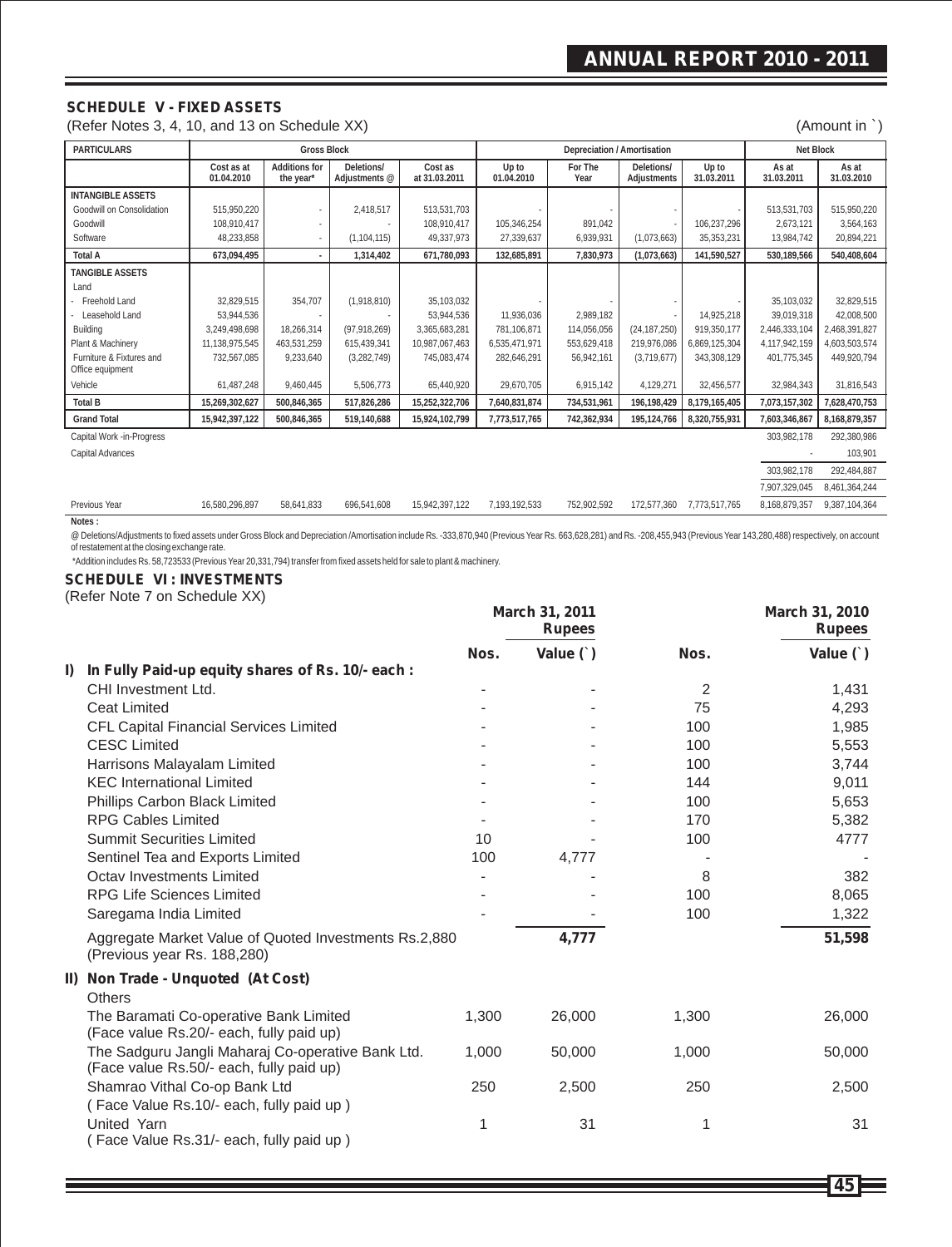## **SPENTEX INDUSTRIES LIMITED**

|                                                                                            |              |             |                                 |              | 1,500                           |
|--------------------------------------------------------------------------------------------|--------------|-------------|---------------------------------|--------------|---------------------------------|
| Share of Lotus House Prem. Co-Op housing Society.<br>Datta Nagari Patsanstha               | 1,500<br>500 |             | 1,500<br>5,000                  | 1,500<br>500 | 5,000                           |
| (Face Value Rs.10/- each , fully paid up)                                                  |              |             |                                 |              |                                 |
| Saraswat Co-op bank Ltd<br>(Face Value Rs.10/- each ,fully paid up)                        | 1,420        |             | 14,200                          | 1,420        | 14,200                          |
| Spencer & Co. Limited                                                                      | 200          |             | 7,563                           | 200          | 7,563                           |
| National Saving Certificates                                                               |              |             | 33,310                          |              | 33,310                          |
| Add: Additions consequent to amalgamation<br>(Pledged with sales Tax Authorities)          |              |             |                                 |              |                                 |
|                                                                                            |              | 140,104     |                                 |              | 140,104                         |
|                                                                                            |              | 144,881     |                                 |              | 191,702                         |
|                                                                                            |              |             | March 31, 2011<br><b>Rupees</b> |              | March 31, 2010<br><b>Rupees</b> |
| <b>SCHEDULE VII : INVENTORIES</b>                                                          |              |             |                                 |              |                                 |
| (Refer Note 5 of Schedule XX)                                                              |              |             |                                 |              |                                 |
| Stores, Spares & Packing Materials                                                         |              |             | 168,245,137                     |              | 169,239,121                     |
| <b>Raw Materials</b>                                                                       |              |             | 779,428,512                     |              | 638,761,803                     |
| (including stock in transit Rs. 34,231,713, Previous Year Nil)                             |              |             |                                 |              |                                 |
| Work-in-process                                                                            |              |             | 346,574,892                     |              | 196,209,032                     |
| Finished goods                                                                             |              |             |                                 |              |                                 |
| Manufactured (including stock in transit Rs.Nil,<br>Previous Year Rs. 8,569,969)           |              | 973,831,832 |                                 | 247,524,353  |                                 |
| Traded<br>÷,<br>(including stock in transit Rs.10,757,500,<br>Previous Year Rs. 8,286,089) |              | 48,493,366  | 1,022,325,198                   | 12,677,814   | 260, 202, 167                   |
| Waste                                                                                      |              |             | 35,342,864                      |              | 2,266,089                       |
|                                                                                            |              |             | 2,351,916,603                   |              | 1,266,678,212                   |
| <b>SCHEDULE VIII : SUNDRY DEBTORS</b>                                                      |              |             |                                 |              |                                 |
| <b>Unsecured</b>                                                                           |              |             |                                 |              |                                 |
| Outstanding for a period over six months                                                   |              |             |                                 |              |                                 |
| <b>Considered Good</b>                                                                     |              |             | 225,679,663                     |              | 262,589,378                     |
| <b>Considered Doubtful</b>                                                                 |              |             | 34,729,717                      |              | 34,729,717                      |
|                                                                                            |              |             | 260,409,380                     |              | 297,319,095                     |
| <b>Other Debts</b>                                                                         |              |             |                                 |              |                                 |
| <b>Considered Good</b>                                                                     |              |             | 554,795,447                     |              | 379,400,467                     |
|                                                                                            |              |             | 815,204,827                     |              | 676,719,562                     |
| Less: Provision for doubtful debts                                                         |              |             | 34,729,717                      |              | 34,729,717                      |
|                                                                                            |              |             | 780,475,110                     |              | 641,989,845                     |
| <b>SCHEDULE IX : CASH &amp; BANK BALANCES</b>                                              |              |             |                                 |              |                                 |
| Cash balance in hand                                                                       |              |             | 2,877,914                       |              | 2,927,222                       |
| In Cheque in hands                                                                         |              |             | $\overline{\phantom{a}}$        |              | 12,812,490                      |
| <b>Balances with Scheduled Banks:</b>                                                      |              |             |                                 |              |                                 |
| In Current Accounts                                                                        |              |             | 34,724,170                      |              | 41,934,305                      |
| In Fixed Deposit Accounts*<br>In Margin Money Account **                                   |              |             | 15,515,000<br>3,528,361         |              | 16,200,000<br>3,363,323         |
| In unpaid dividend accounts                                                                |              |             | 1,079,136                       |              | 1,290,741                       |
| <b>Balances with other Banks:</b>                                                          |              |             |                                 |              |                                 |
| In Current Account                                                                         |              |             | 146,397,228                     |              | 183,012,755                     |
| Baramati Sahakari Bank                                                                     |              |             | 585,109                         |              | 304,007                         |
| Shree Sadguru Jangli Maharaj Bank                                                          |              |             | 2,375                           |              | 2,375                           |
| In Margin Money Account                                                                    |              |             | 160,346                         |              | 161,101                         |
|                                                                                            |              |             | 204,869,639                     |              | 262,008,319                     |
| *Fixed deposit pledged with sales tax and other Government authorities                     |              |             |                                 |              |                                 |

\*\*Under lien with Banks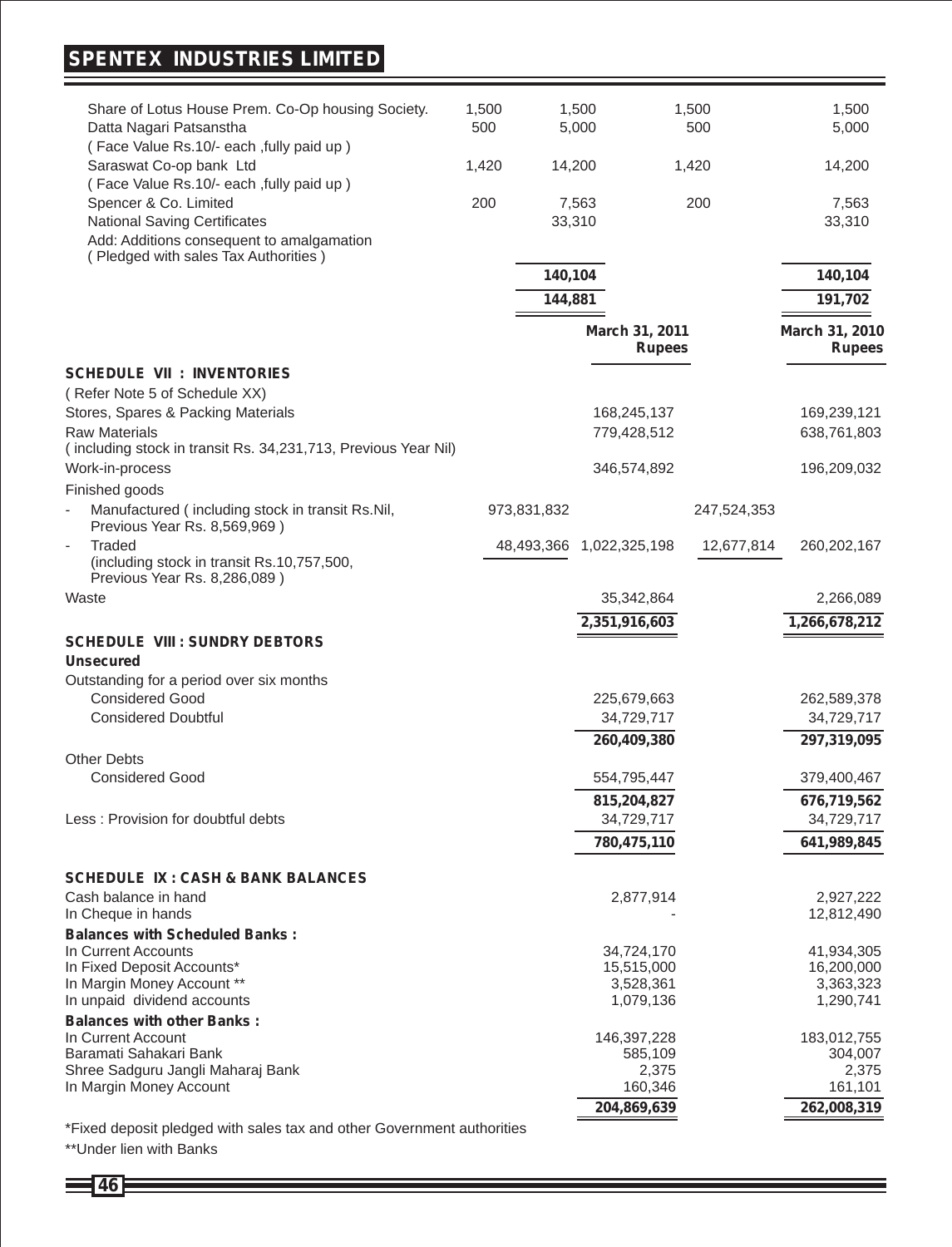### **ANNUAL REPORT 2010 - 2011**

|                                                                                                         | March 31, 2011<br><b>Rupees</b> | March 31, 2010<br><b>Rupees</b> |
|---------------------------------------------------------------------------------------------------------|---------------------------------|---------------------------------|
| <b>SCHEDULE X: Other Current Assets</b>                                                                 |                                 |                                 |
| Interest accrued on deposit and others                                                                  | 2,733,254                       | 1,149,552                       |
| Claims and other receivables                                                                            | 686,607,041                     | 501,469,476                     |
| <b>Security Deposits</b>                                                                                | 50,499,778                      | 46,734,163                      |
| Fixed assets held for sale<br>(at net book value or estimated net realisable value, whichever is lower) | 43,060,997                      | 155,625,188                     |
|                                                                                                         | 782,901,070                     | 704,978,378                     |
| <b>SCHEDULE XI: LOANS AND ADVANCES</b>                                                                  |                                 |                                 |
| Amounts recoverable in cash or in kind or for value to be received                                      |                                 |                                 |
| Considered good                                                                                         | 1,113,100,639                   | 1,875,718,502                   |
| Considered doubtful                                                                                     | 12,347,897                      | 12,347,897                      |
|                                                                                                         | 1,125,448,536                   | 1,888,066,399                   |
| Less: Provision for Doubtful Advances                                                                   | 12,347,897                      | 12,347,897                      |
|                                                                                                         | 1,113,100,639                   | 1,875,718,502                   |
| Balance with Customs, Excise, Govt Authorities, etc.                                                    | 111,921,796                     | 64,545,657                      |
| Advance Income Tax/Tax Deducted at Source                                                               | 29,265,617                      | 48,314,725                      |
| MAT credit entitlement                                                                                  | 35,822,346                      | 35,822,346                      |
|                                                                                                         | 1,290,110,398                   | 2,024,401,230                   |
| Net after adjustment for Provision for Taxation of Rs.6,698,242, (Previous Year Rs.6,980,546)           |                                 |                                 |
| <b>SCHEDULE XII : CURRENT LIABILITIES</b>                                                               |                                 |                                 |
| (Refer Note 6 on Schedule XXI)                                                                          |                                 |                                 |
| <b>Sundry Creditors</b>                                                                                 |                                 |                                 |
| total outstanding dues of micro enterprises and small enterprises and*                                  | 1,298,668                       |                                 |
| total outstanding dues of creditors other than micro enterpries and small enterprises                   | 2,194,415,470                   | 1,950,300,922                   |
| Advance received from customers                                                                         | 11,104,546                      | 34,241,942                      |
| Unpaid Dividend **                                                                                      | 1,079,136                       | 1,290,741                       |
| <b>Other Liabilities</b><br>Interest accrued but not due on loans and debentures                        | 236,883,254<br>83,593,396       | 134,433,729<br>53, 132, 243     |
|                                                                                                         |                                 |                                 |
| * As certified by the Management based on available information                                         | 2,528,374,470                   | 2,173,399,577                   |
| ** Not due to be credited to Investor Education and Protection Fund                                     |                                 |                                 |
| <b>SCHEDULE XIII: PROVISIONS</b>                                                                        |                                 |                                 |
| (Refer Note 9 and 11 on Schedule XX and Notes 13 and 15 on Schedule XXI)                                |                                 |                                 |
| For Wealth Tax                                                                                          | 52,767                          | 73,884                          |
| For Leave Encashment                                                                                    | 16,362,698                      | 15,446,105                      |
| For Gratuity                                                                                            | 41,742,499                      | 36,434,261                      |
|                                                                                                         | 58,157,964                      | 51,954,250                      |
|                                                                                                         | 2010-2011                       | 2009-2010                       |
|                                                                                                         | <b>Rupees</b>                   | <b>Rupees</b>                   |
| SCHEDULE XIV : OTHER INCOME                                                                             |                                 |                                 |
| Dividend from long term investments                                                                     | 8,004                           | 7,685                           |
| Commission (gross)                                                                                      | 960,670                         | 34,359                          |
| Interest on deposits (gross)                                                                            | 8,110,910                       | 7,837,905                       |
| (Tax Deducted at Source Rs.189,110/-, Previous Year Rs. 297,426/-)                                      |                                 |                                 |
| Rent Income                                                                                             | 66,000                          | 1,020,946                       |
| Profit on sale of shares                                                                                | 143,822                         |                                 |
| Liabilities no longer required written back                                                             | 15,715,292                      | 58,366,553                      |
| Profit on Sale of Fixed Assets (net)                                                                    | 91,895,820                      | 2,839,483                       |
| <b>Export Incentives</b><br>Foreign Exchange Fluctuation Gain (net)                                     | 333,757,117                     | 291,284,084                     |
| Miscellaneous Income                                                                                    | 159,018,369<br>34,688,836       | 196,582,384<br>52,459,080       |
|                                                                                                         |                                 |                                 |
|                                                                                                         | 644,364,840                     | 610,432,479                     |
|                                                                                                         |                                 |                                 |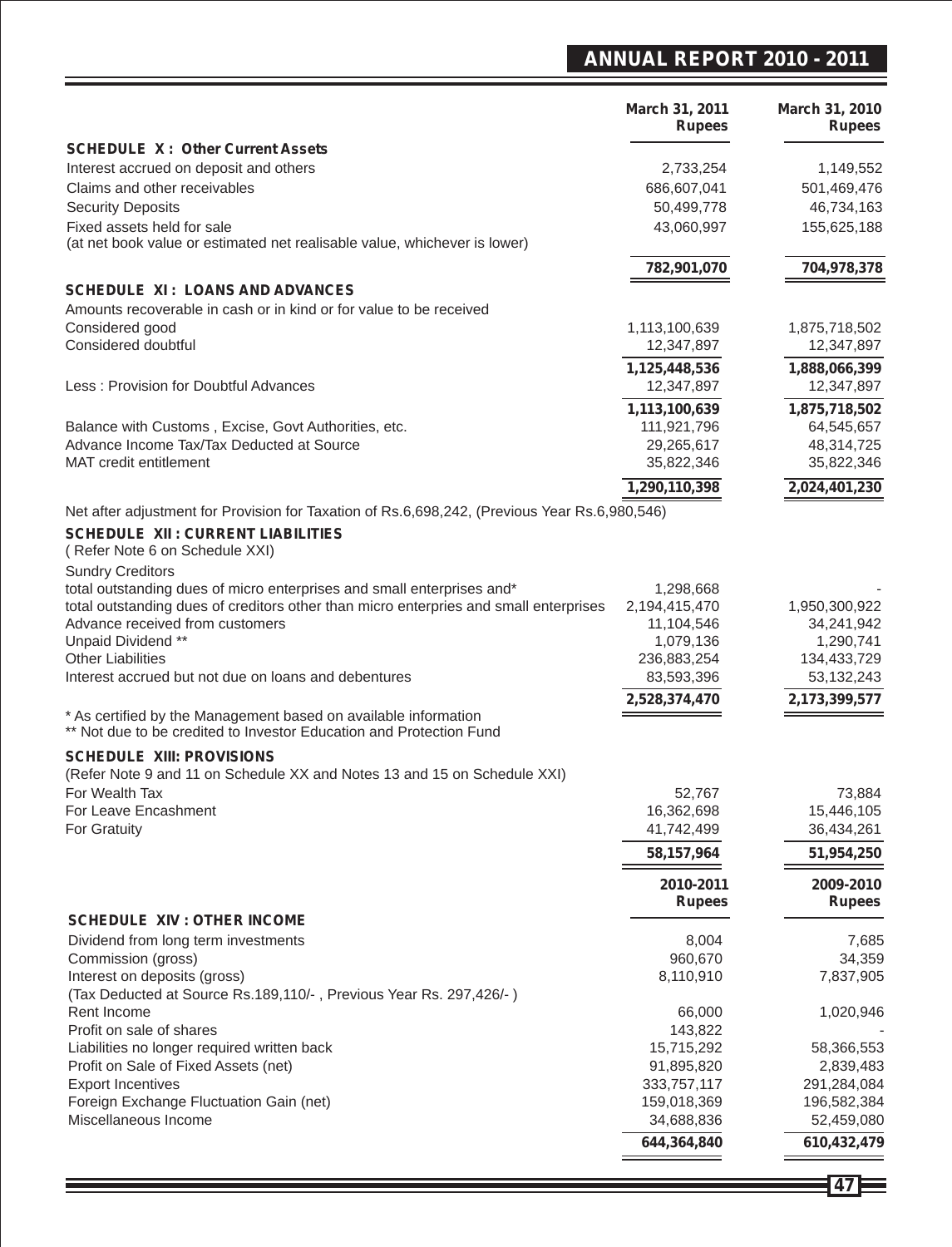## **SPENTEX INDUSTRIES LIMITED**

|                                                                            | 2010-2011<br><b>Rupees</b> | 2009-2010<br><b>Rupees</b> |
|----------------------------------------------------------------------------|----------------------------|----------------------------|
| <b>SCHEDULE XV : RAW MATERIALS CONSUMED</b>                                |                            |                            |
| <b>Opening Stock</b>                                                       | 638,761,804                | 433,869,733                |
| Add: Purchases                                                             | 11,008,648,088             | 7,499,332,366              |
| <b>Closing Stock</b>                                                       | 779,428,512                | 638,761,803                |
|                                                                            | 10,867,981,380             | 7,294,440,296              |
| <b>SCHEDULE XVI: SALARY, WAGES AND BENEFITS</b>                            |                            |                            |
| (Refer Note 9 on Schedule XX and 15 on Schedule XXI)                       |                            |                            |
| Salaries, Wages and Bonus                                                  | 1,019,240,679              | 1,007,428,235              |
| Contributions to Provident and Other Funds                                 | 98,918,570                 | 98,706,171                 |
| <b>Employees Welfare Expenses</b>                                          | 95,950,896                 | 93,729,199                 |
|                                                                            | 1,214,110,145              | 1,199,863,605              |
| SCHEDULE XVII : MANUFACTURING AND OTHER COSTS                              |                            |                            |
| Stores, Spares and Packing Materials Consumed (net)                        | 467,010,816                | 531,143,440                |
| Sub-contracting Charges                                                    | 39,791,398                 | 24,514,903                 |
| Power, Fuel & Water                                                        | 1,140,741,256              | 1,082,815,153              |
| Rent                                                                       | 178,907,109                | 170,210,798                |
| Rates & Taxes                                                              | 4,143,144                  | 16,466,622                 |
| <b>Repairs &amp; Maintenance:</b>                                          |                            |                            |
| Plant & Machinery                                                          | 47,937,043                 | 16,823,600                 |
| <b>Building</b>                                                            | 1,871,826                  | 2,217,743                  |
| Others                                                                     | 6,484,030                  | 6,695,896                  |
|                                                                            | 56,292,899                 | 25,737,238                 |
| Insurance                                                                  | 24,099,213                 | 20,079,789                 |
| <b>Communication Expenses</b>                                              | 12,689,572                 | 12,884,682                 |
| <b>Traveling and Conveyance</b>                                            | 47,258,507                 | 42,217,958                 |
| Legal and Professional charges                                             | 104,967,614                | 81,108,540                 |
| Commission                                                                 | 159,501,740                | 73,686,917                 |
| Freight Outward and Clearing Charges (net of recoveries)                   | 448,458,197                | 406,908,590                |
| Loss on sale of assets held for disposal<br>Loss on sale of raw materials  | 19,659,578<br>189,460      | 6,649,361                  |
| Impairment loss                                                            | 410,720,720                |                            |
| Donation and Contribution (other than to political parties)                | 35,100                     | 270,901                    |
| Provision for Doubtful Debts                                               |                            | 3,809,413                  |
| Provision for Loss of Assets held for sale                                 | 2,456,079                  | 6,000,000                  |
| Bad debts and Advances written off                                         | 84,702,109                 | 46,326,889                 |
| <b>Sitting Fees</b>                                                        | 322,700                    | 407,200                    |
| Cost of outsourcing activities                                             | 37,658,273                 | 19,466,782                 |
| Selling and Other Expenses                                                 | 84,558,955                 | 101,965,381                |
| Miscellaneous Expenses                                                     | 265,000,427                | 298,065,839                |
|                                                                            | 3,589,164,866              | 2,970,736,397              |
|                                                                            |                            |                            |
| <b>SCHEDULE XVIII: FINANCIAL CHARGES</b><br>(Refer Note 10 on Schedule XX) |                            |                            |
| Interest - Non Convertible Debentures                                      | 41,802,328                 | 37,939,306                 |
| Interest                                                                   |                            |                            |
| <b>Fixed Loans</b><br>L,                                                   | 503,138,897                | 443,061,540                |
| <b>Others</b>                                                              | 288,338,111                | 210,194,192                |
| <b>Bank Charges</b>                                                        | 99,101,648                 | 110,702,293                |
|                                                                            | 932,380,984                | 801,897,331                |
|                                                                            |                            |                            |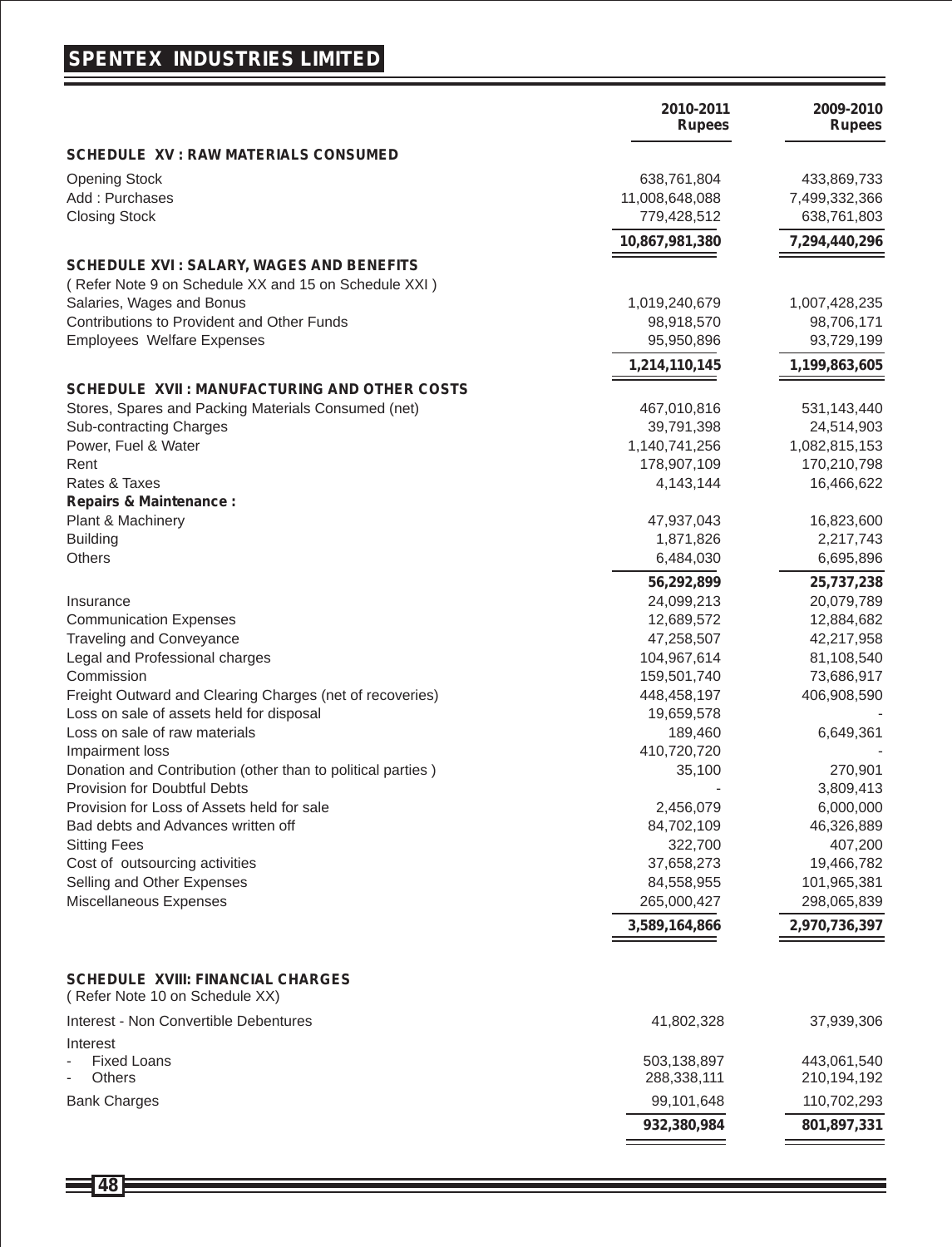### **ANNUAL REPORT 2010 - 2011**

| 2010-2011<br><b>Rupees</b> | 2009-2010<br><b>Rupees</b> |
|----------------------------|----------------------------|
|                            |                            |
| 247,524,353                | 645,706,942                |
| 196,209,032                | 189,404,820                |
| 2,266,089                  | 2,387,252                  |
| 445,999,474                | 837,499,014                |
|                            |                            |
| 973,831,832                | 247,524,353                |
| 346,574,892                | 196,209,032                |
| 35,342,864                 | 2,266,089                  |
| 1,355,749,588              | 445,999,474                |
| (909, 750, 114)            | 391,499,540                |
| 2,500,778                  | (1,421,493)                |
| (907, 249, 336)            | 390,078,047                |
|                            |                            |

#### **SCHEDULE XX : SIGNIFICANT ACCOUNTING POLICIES**

#### **1. Basis for preparation of consolidated financial statements:**

The consolidated financial statement of the group have been prepared and presented under the historical cost convention on<br>the accrual basis of accounting in accordance with the accounting generally accepted in India and c

The financial statement of the Parent Company and the subsidiaries have been combined on a line-by-line basis by adding together the book values of like items of assets, liabilities, income and expenses after eliminating intra-group balances / transactions as per Accounting Standard 21 on Consolidated Financial Statements.

#### **2. Use of Estimates**

The preparation of the financial statements in conformity with Indian Generally Accepted Accounting Principles requires the management to make estimates and assumptions that affect the reported balances of assets and liabilities and disclosures relating to contingent assets and liabilities as at the date of the financial statements and reported amounts of income and expenses during the period. Examples of such estimates include provisions for doubtful debts, future obligations under employee retirement benefit plans, income taxes and the useful lives of fixed assets and intangible assets.

#### **3. Fixed Assets**

Fixed Assets are stated at their original cost including freight, duties (net of CENVAT), taxes and other incidental expenses relating to acquisition and installation.

Expenditure incurred during the period of construction are carried forward as capital work-in-progress and on completion, the costs are allocated to the respective fixed assets.

#### **4. Depreciation / Amortization**

Depreciation on all fixed assets situated at manufacturing locations is provided on the straight line method on a pro-rata basis at the rates determined on the basis of useful lives of the respective assets. Management estimates the useful lives for the various fixed assets situated at manufacturing locations as follows

| <b>Description - Manufacturing locations</b> | Useful lives (in years) |
|----------------------------------------------|-------------------------|
| <b>Factory Building</b>                      | $17 - 29$               |
| Building (Other than factory building)       | 58                      |
| <b>Plant and Machinery</b>                   | $2 - 18$                |
| <b>Office Equipments</b>                     | $10 - 20$               |
| Computers                                    | $1 - 6$                 |
| <b>Furniture and Fixtures</b>                | $2 - 15$                |
| Vehicles                                     | $10 - 12$               |

The rates derived from the above useful lives are higher than the minimum rates specified in Schedule XIV to the Companies Act, 1956 ('Act').

Depreciation for all fixed assets at locations other than at manufacturing locations is provided on the written down value method at the rates specified in Schedule XIV to the Act.

Leasehold land is amortized over the lease period on a straight line basis.

Capitalized enterprise resource planning software (SAP) is amortised over a period of five years on straight line basis.

Acquired goodwill is amortized using the straight-line method over a period of 10 years.

Goodwill on Consolidation is stated at cost, and where applicable, impairment is recognized.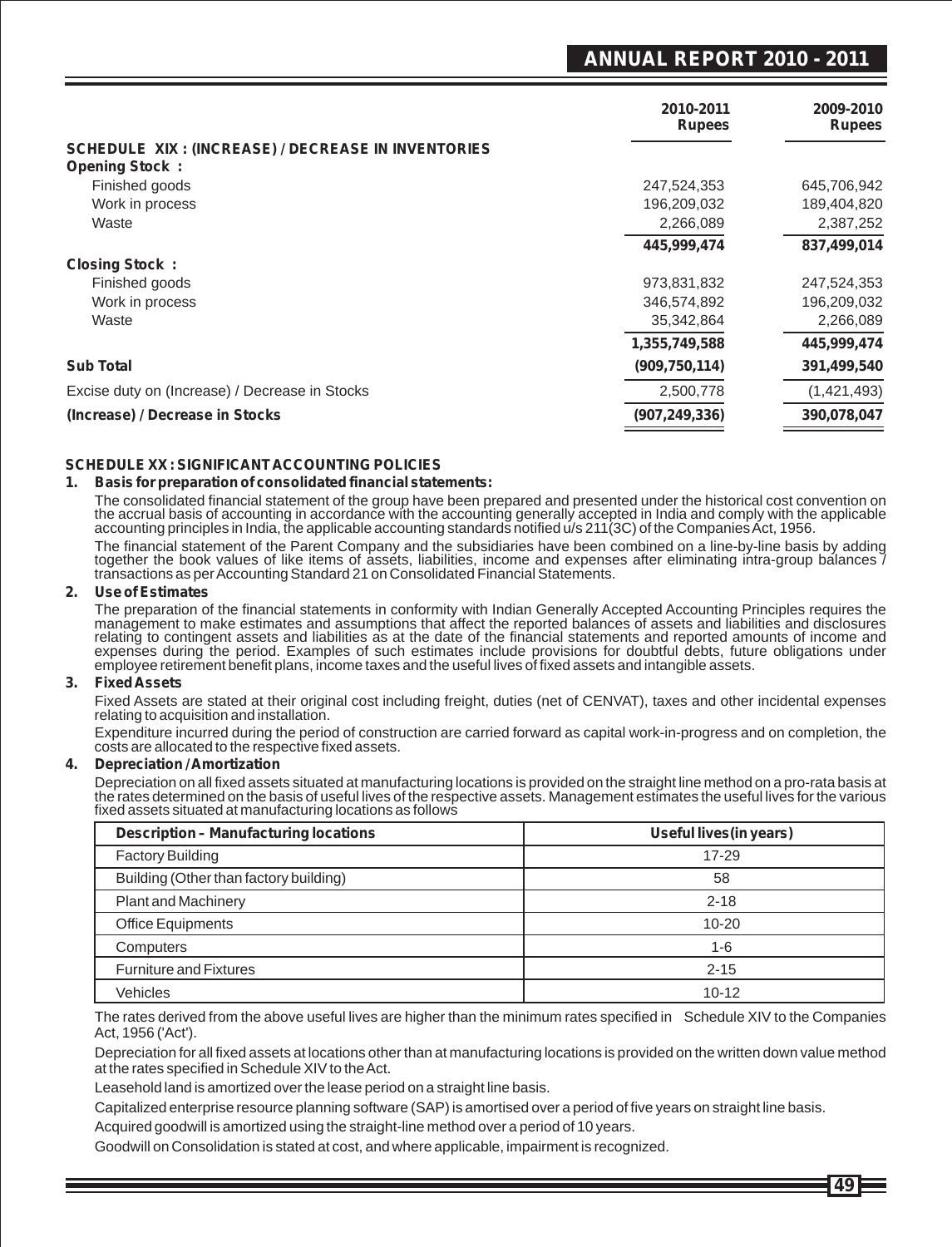#### **5. Inventories**

Inventories have been valued at lower of cost and net realizable value.

The cost in respect of raw materials is determined under the Specific identification of cost method in India and weighted average method for outside India.

Cost includes customs duty, wherever paid, and are net of credit under CENVAT scheme, wherever applicable.

The cost in respect of work-in-progress, finished goods and stores and spares is determined using the weighted average cost method and includes direct materials and labour and a proportion of manufacturing overheads based on normal operating capacity, where applicable.

Waste is valued at estimated net realizable value.

#### **6. Revenue recognition**

Sale of goods: Revenue on sale of goods is recognized on transfer of significant risk and rewards of ownership to the buyer and on reasonable certainty of the ultimate collection. Sales are inclusive of excise duty and net of sales tax, trade discounts and sales returns.

**Interest:** Income is recognised on a time proportion basis taking into account the amount outstanding and the applicable rates.

**Commission and Insurance claim:** Income is recognized when no significant uncertainty as to measurability or recoverability exists.

#### **7. Investments**

Investments that are readily realisable and intended to be held for not more than a year are classified as current investments. All other investments are classified as long-term investments. Current investments are carried at lower of cost and fair value determined on an individual investment basis. Long-term investments are carried at cost. However, provision for diminution in value is made to recognise a decline other than temporary in the value of the investments, if necessary.

#### **8. Foreign currency transactions**

Transactions in foreign currency are accounted for at the exchange rates prevailing on the date of transaction. All monetary items denominated in foreign currency are translated at year end rates. Exchange differences arising on such transactions and also exchange differences arising on the settlement of such transactions are adjusted in the Profit and Loss Account.

In case of forward contracts, the premium or discount on all such contracts arising at the inception of each contract is recognized / amortized as income or expense over the life of the contract. Any profit or loss arising on the cancellation or renewal of such contracts is recognized as income or expense for the period.

In respect of foreign branch, all revenues, expenses, monetary assets/liabilities and fixed assets are accounted at the exchange rate prevailing on the date of the transaction. Monetary assets and liabilities are restated at the year end rates and resultant gains or losses are recognized in the Profit and Loss Account.

In respect of foreign operations identified as non-integral to the operations of the Company, the translation of functional currency into reporting currency is performed for balance sheet accounts using the exchange rates in effect at the balance sheet date and for revenue and expenses accounts using an appropriate weighted average exchange rate. The gain or loss resulting from such translations is accumulated in a foreign currency translation reserve.

#### **9. Employee benefits**

#### **a) In case of Parent Company and its Indian subsidiary**

The Company's contributions to recognized Provident Funds are charged to revenue on an accrual basis.

The Company has Defined Benefit plans namely Leave Encashment and Gratuity for all employees, the liability for which is determined on the basis of an actuarial valuation at the end of the year. Gratuity Fund (for other than Synthetic division) is administered through Life Insurance Corporation of India. Short term compensated absences are recognized at the undiscounted amount of benefit for services rendered during the year.

Termination benefits are recognized as an expense immediately. Actuarial gains and losses comprise experience adjustments and the effects of changes in actuarial assumptions and are recognised immediately in the Profit and Loss Account as income or expense

#### **b) In case of a foreign subsidiary in Uzbekistan**

Pension arrangements are as per the Pension scheme of the Republic of Uzbekistan, which requires contributions by the employer calculated as a percentage of current gross salaries. The subsidiary's State Pension scheme contribution amounts to 24 percent of employees' gross salaries and 0.7 percent of turnover, and is expenses as incurred.

#### **10. Borrowing Costs**

Borrowing costs that are directly attributable to the acquisition, construction or production of a qualifying asset are capitalised as a part of the cost of that asset. Other borrowing costs are recognised as an expense in the period in which they are incurred.

#### **11. Taxation**

Tax expense for the year, comprising current tax and deferred tax is included in determining the net profit/(loss) for the year.

A provision is made for the current tax based on tax liability computed in accordance with relevant tax rates and tax laws. Deferred tax assets are recognised for all deductible timing differences and carried forward to the extent it is reasonably / virtually certain that future taxable profit will be available against which such deferred tax assets can be realised.

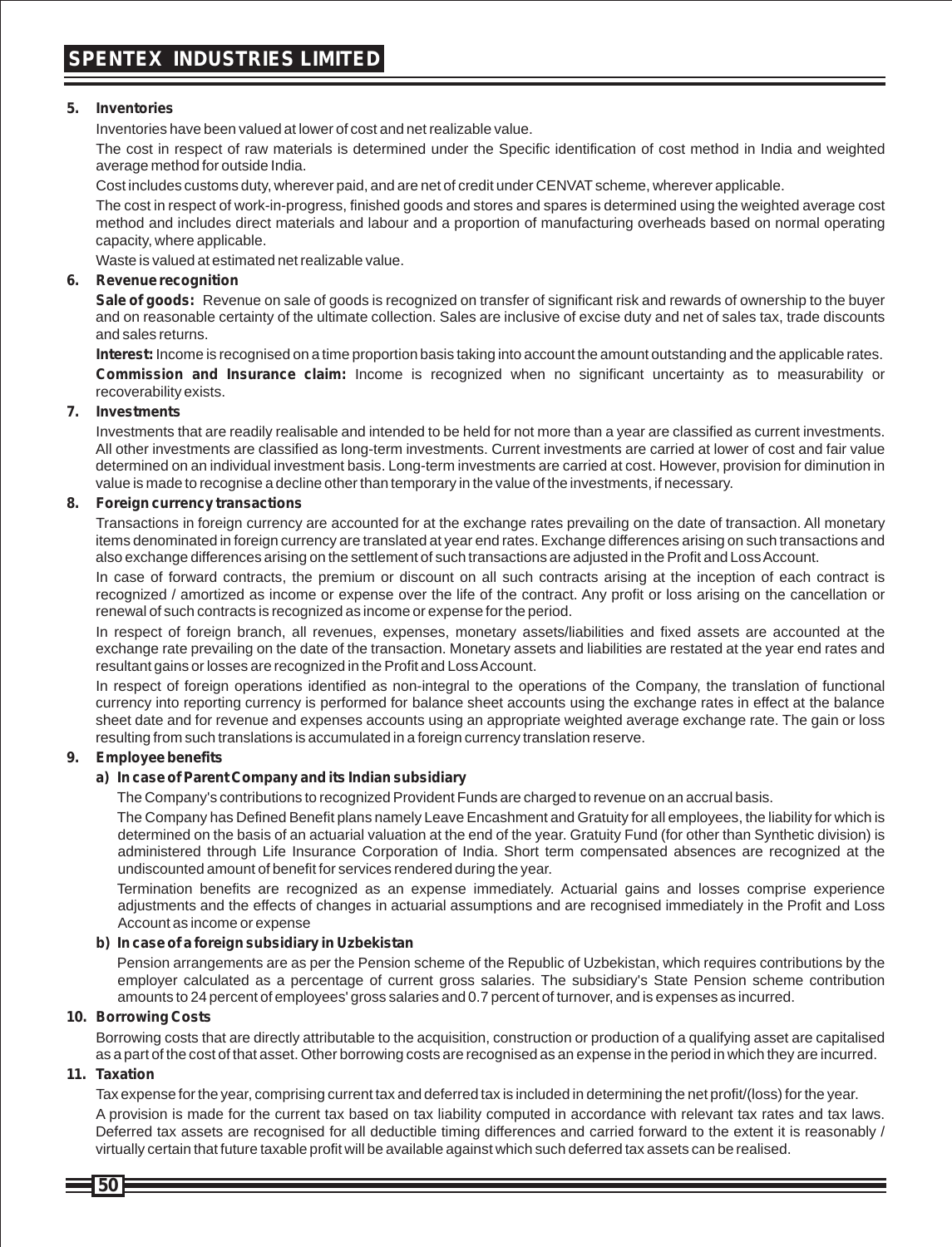Deferred tax assets and liabilities are measured at the tax rates that have been enacted or substantively enacted by the Balance Sheet date.

#### **12. Leases**

Assets acquired under long term finance lease are capitalised and depreciated in accordance with Group's policy for assets situated at manufacturing and other locations. The associated obligations are included in other loans under "Secured Loans". The Group has taken premises on lease. Lease rental in respect of operating lease arrangement are charged to Profit and Loss Account.

#### **13. Impairment of Assets**

At each balance sheet date, the Group assesses whether there is any indication that an asset may be impaired. If such indication exists, the Company estimates the recoverable amount and where carrying amount of the asset exceeds such recoverable amount, an impairment loss is recognized in the profit and loss account to the extent the carrying amount exceeds recoverable amount. Where there is any indication that an impairment loss recognized for an asset in prior accounting periods may no longer exist or may have decreased, the Company books a reversal of the impairment loss not exceeding the carrying amount that would have been determined (net of amortization or depreciation) had no impairment loss been recognized for the asset in prior accounting periods.

#### **14. Provisions and contingencies**

The Group creates a provision when there is present obligation as a result of a past event that probably requires an outflow of resources and a reliable estimate can be made of the amount of obligation. Adisclosure for a contingent liability is made when there is possible obligation or a present obligation that probably will not require an outflow of resources or where a reliable estimate of the obligation cannot be made.

#### **SCHEDULE XXI : Consolidated Notes to Accounts GROUP COMPANIES**

The Consolidated Financial Statements have been prepared in accordance with Accounting Standard 21 (AS 21) - "Consolidated Financial Statements" notified under section 211(3C) of the Companies Act, 1956.

The Financial Statements of the following subsidiaries, drawn upto March 31, 2011, alongwith Spentex Industries Limited, the Parent, constituting the group, are considered in preparation of the consolidated Financial Statements :-

| Name of Company                                                                                                                                                                                | Relationship | Country of<br>Incorporation | Percentage of<br>ownership<br>interest as on<br>March 31, 2011 | Percentage<br>of ownership<br>interest as on<br>March 31, 2010 |
|------------------------------------------------------------------------------------------------------------------------------------------------------------------------------------------------|--------------|-----------------------------|----------------------------------------------------------------|----------------------------------------------------------------|
| Spentex (Netherlands), B.V. (100 % held by the Company and its nominees)                                                                                                                       | Subsidiary   | <b>Netherlands</b>          | 100.00%                                                        | 100.00%                                                        |
| Spentex Tashkent Toytepa LLC (STTL)(99.18% held by Spentex (Netherlands),<br>B.V. and 0.82% held by Spentex Industries Limited)                                                                | Subsidiary   | Uzbekistan                  | 100.00%                                                        | 100.00%                                                        |
| Spentex (Mauritius) Pvt. Ltd. (a 100% subsidiary of the Company.)                                                                                                                              | Subsidiary   | <b>Mauritius</b>            | 100.00%                                                        | 100.00%                                                        |
| Spentex (Cyprus) Pvt. Ltd. (a 100% subsidiary of Spentex Mauritius Pvt. Ltd.)                                                                                                                  | Subsidiary   | Cyprus                      | 100.00%                                                        | 100.00%                                                        |
| Schoeller Textile (Netherland), B.V(a 100% subsidiary of Spentex<br>(Netherlands), B.V.)                                                                                                       | Subsidiary   | <b>Netherlands</b>          | 100.00%                                                        | 100.00%                                                        |
| Schoeller Litvinov K.S. #(25 % with Schoeller Textile (Netherlands), B.V.<br>(limited partnership) and 75% with Schoeller Textil, GmbH & Co. KG<br>(unlimited partnership))                    | Subsidiary   | Czech Republic              | 100.00%                                                        | 100.00%                                                        |
| Schoeller Textil GmbH & Co. KG #(100 % limited partnership Interest of<br>Schoeller Textile (Netherlands), B.V. and unlimited partnership interest of<br>Schoeller Textiles Verwaltungs, GmbH) | Subsidiary   | Germany                     | 100.00%                                                        | 100.00%                                                        |
| Schoeller Textil Verwaltungs GmbH (a 100% subsidiary of Schoeller Textile<br>(Netherlands), B.V)                                                                                               | Subsidiary   | Germany                     | 100.00%                                                        | 100.00%                                                        |
| M/s. Botekos Plus s.r.o. (90% of Schoeller Textile (Netherlands), B.V and<br>10% Spentex (Netherlands), B.V.)                                                                                  | Subsidiary   | Czech Republic              | 100.00%                                                        | 100.00%                                                        |
| Amit Spinning Industries Limited (ASIL)                                                                                                                                                        | Subsidiary   | India                       | 50.96%                                                         | 50.96%                                                         |

**Note :**

# These are partnership firms which have been considered for the purpose of cosolidation as per AS -21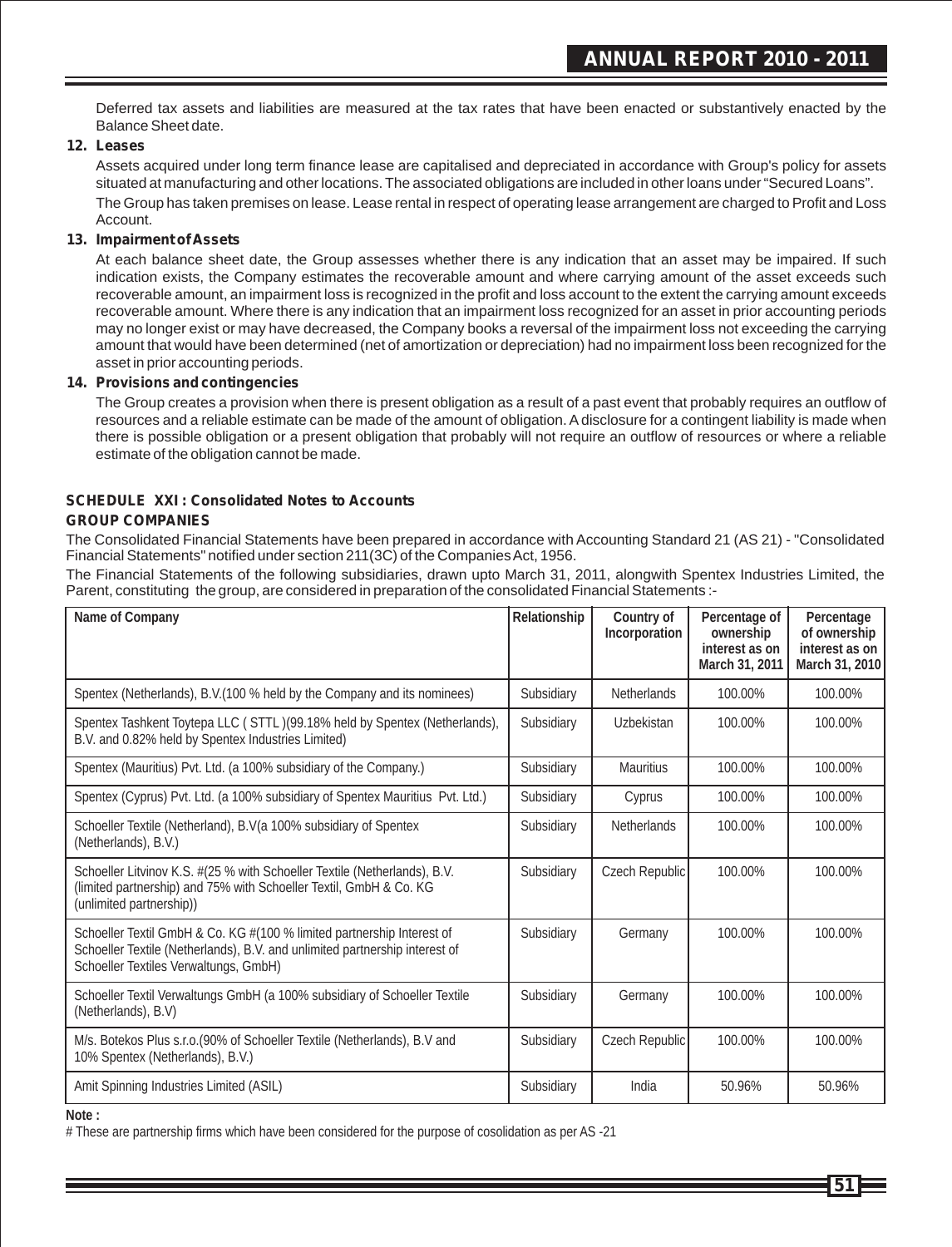#### **2 Contingent Liabilities (Amount in** `**)**

|              | <b>Description</b>                                                                                                                                                                                         | <b>This Year</b> | <b>Previous Year</b> |  |  |  |
|--------------|------------------------------------------------------------------------------------------------------------------------------------------------------------------------------------------------------------|------------------|----------------------|--|--|--|
| a)           | Demands from Income Tax Authorities under appeal                                                                                                                                                           | 62,139,030       | 62,139,030           |  |  |  |
| b)           | Demands from Sales Tax Authorities under appeal                                                                                                                                                            | 2,961,560        | 4,284,685            |  |  |  |
| C)           | Show cause notices/demands raised by Excise / Customs Department<br>(including applicable penalties), not acknowledged as debts                                                                            | 188,707,841      | 187,710,845          |  |  |  |
| d)           | Show cause notices/demands raised by MP Government / MPEB<br>Department, not acknowledged as debts                                                                                                         | 184,674,369      | 178,359,587          |  |  |  |
| e)           | Claims against the Company not acknowledged as debts                                                                                                                                                       | 3,130,151        | 3,130,151            |  |  |  |
| f)           | Guarantees and Letters of credit issued on behalf of the Company,<br>outstanding at the year end                                                                                                           | 302,356,085      | 250, 187, 962        |  |  |  |
| $\mathsf{q}$ | Bills Discounted with Banks on behalf of the Company,<br>outstanding at the year end                                                                                                                       | 1,175,803,012    | 832,102,925          |  |  |  |
| h)           | Corporate Guarantee given to IREDA for Loan to<br>M/s Himalayan Crest Power Limited                                                                                                                        | 248,313,698      | 268,306,862          |  |  |  |
| i)           | Corporate Guarantee given to AXIS Bank Ltd.& UCO Bank for Loan to<br>M/s Amit Spinning Industries Limited                                                                                                  | 399,799,476      | 428,568,149          |  |  |  |
| j)           | Corporate Guarantee given to Tashkent Toytepa Textil for deferred payment<br>of purchase consideration on behalf of Spentex Tashkent Toytepa LLC Current<br>Year USD 44,800,000 (Previous Year 48,600,000) | 1,928,517,500    | 2,007,040,000        |  |  |  |
| k)           | Corporate Guarantee given to CVCI for investment in Spentex (Netherlands)<br>B.V.Current Year USD 20,00,000 (Previous Year USD 20,00,000)                                                                  | 89,180,000       | 89,600,000           |  |  |  |
| I)           | Corporate Guarantee given to SBI-Tokyo Branch for loan to Spentex (Netherlands)<br>B.V *Current Year USD 32,275,704 (Previous Year USD 32,275,704)                                                         | 1,356,352,800    | 1,464,774,916        |  |  |  |

\* The Company belived that the corporate guarantee given to Lehman Brothers is no longer valid as Lehman Brothers did not comply with the terms and conditions of the loan agreement based on which the guarantee was given . Accordingly ,the figure for the current year and previous year do not include the portion of the guarantee relating to the loan from Lehman Brothers.

The amount shown in the items (a) to (e) represent the best possible estimates arrived at on the basis of available information. The uncertainties and possible reimbursements are dependent on outcome of the different legal processes which have been invoked by the Company or the claimants as the case may be and therefore cannot be predicted accurately. The Company engages reputed professional advisors to protect its interest and has been advised that it has strong legal positions against such disputes. The amount shown in items (f) to (l) represent guarantees given and bills discounted in the normal course of the Company's operations and are not expected to result in any loss to the Company on the basis of beneficiaries fulfilling their ordinary commercial obligations

| <b>Description</b>                                                                            | This Year $( )$ | Previous Year(`) |
|-----------------------------------------------------------------------------------------------|-----------------|------------------|
| Estimated value of contracts remaining to be executed on capital<br>account (net of advances) | 8.640.174       | 1.439.489,       |

4 During the year 2006-07, Spentex ( Netherlands ) B.V received USD 15,000,000 from Citigroup Venture Capital International Growth Partnership Mauritius Ltd. (CVC) for issue of Preference Share Capital which is still pending allotment at the year end.

5 Gain/(Loss) on foreign currecy translation on restatement of balance brought forward from previous year represents foreign currency fluctuation on restatement of profit brought forward in respect of foreign subsidiaries.

6 Based on intimation received by the Company from its supplier regarding their status under the Micro, Small and Medium Enterprises Development Act, 2006 the relevent information is provided below:-

|   | <b>S.No. Particulars</b>                                                                                                    | This Year $( )$ | Previous Year (1) |
|---|-----------------------------------------------------------------------------------------------------------------------------|-----------------|-------------------|
|   | Amount due to Micro and Small Enterprises as on                                                                             |                 |                   |
|   | Principal amount                                                                                                            | 1,298,668       | Nil               |
|   | Interest due on above<br>ii)                                                                                                | Nil             | Nil               |
| 2 | Principal amount paid after due date or appointed day during the year                                                       | Nil             | Nil               |
|   | Interest paid during the year on (i) above<br>ii)                                                                           | Nil             | Nil               |
| 3 | Interest due & Payable (but not paid) on principal amounts paid during<br>the year after the due date or appointed day.     | Nil             | Nil               |
| 4 | Total interest accrued and remaining unpaid as on                                                                           | Nil             | Nil               |
| 5 | Further interest in respect of defaults of earlier year due and payable<br>in current year upto the date when actually paid | Nil             | Nil               |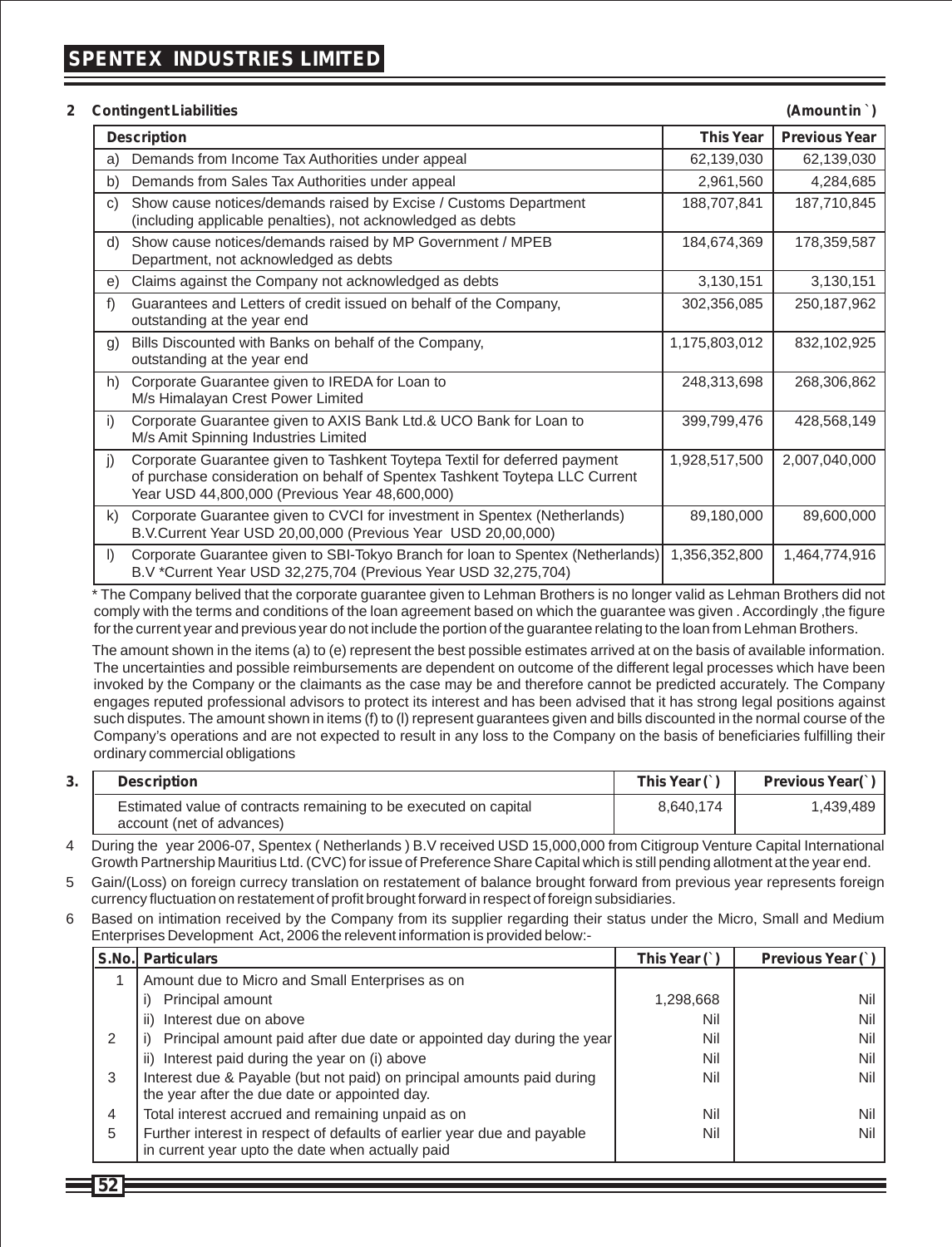- 7 In accordance with the current industry practice, plant and machinery of the Company has been treated as "Continuous Process Plant" as defined under Schedule XIV to the Companies Act,1956.
- 8 During the year, out of the Share Warrants money received, the Company has allotted 7,589,000 equity shares pursuant to option exercised by the share warrant holder to convert 7,589,000 share warrants in equal number of fully paid up equity shares and the balance consideration of 75% amounting to Rs. 96,475,163 has been received on 7,589,000 warrants at the time of conversion into equity shares at the agreed price of Rs. 16.95 per equity share (including premium of Rs. 6.95 per equity share).
- 9 Carrying value of Temple Land and Building at Pitampur unit amounting Rs. 183.66 Lacs has been restored back in books of account, as the Company is having possession and control of this Temple since acquisition.
- 10 The Butibori Unit of the Synthetic Division had been exporting its goods under Rule 18 of the Central Excise Rules 2002 and claiming rebate on both input and output stage of duty. The Central Excise Department disallowed the rebate on Input Stage of duty at Butibori unit. The Synthetic Division has filed a revision petition with the Joint Secretary, Government of India who allowed rebate for both the stages of duty

However, the Department appealed in the Hon'ble High Court of Mumbai which was upheld by the Hon'ble High Court. The Synthetic Division has now filed a Special Leave Petition before the Hon'ble Supreme Court of India for quashing the Hon'ble High Court Order and allowing the rebate on input stage of duty.

Pending the decision in the matter by the Hon'ble Supreme Court, the Synthetic Division has not yet reversed the rebate receivable on input duty aggregating to Rs 52,879,724 (including Rs 2,826,621 at its Pithampur Unit).

Further, relying on the judgment of the Hon'ble High Court of Mumbai for the Butibori unit, a demand has been raised by the Department on the Pithampur unit of the Synthetic Division against the refund already given of the rebate on input stage of duty amounting to Rs 60,216,366 along with interest. Also, pending claims for the input stage of duty amounting to Rs 2,826,621 have been disallowed during 2006-07. The Pithampur unit has gone into appeal against the said demand / disallowance. The Commissioner (Appeals) has rejected the appeal of the Synthetic Division for the pending claim, while the decision has been kept pending against the demand till the final order is received from the higher authority (Revision Authority)

While the management is hopeful of the decision of the case in its favour, it is also reasonably confident of the liquidation / utilization of these cenvat balances of Rs. 113,096,090.

11 The Finance Act, 2001 has introduced, with effect from assessment year 2002-03 (effective April 1, 2001), detailed Transfer Pricing regulation for computing the taxable income from 'international transactions' between 'associated enterprises' on an 'arm's length' basis These regulations, inter alia, also require the maintenance of prescribed documents and information including furnishing a report from an Accountant within the due date of filing of Return of Income. For the year ended March 31, 2011, the company has initiated the process of compliance with the said transfer pricing regulations for which the prescribed certificate of the accountant will be obtained and the Company does not envisage any tax liability.

|                                                                             | This Year (`) | Previous Year (`) |
|-----------------------------------------------------------------------------|---------------|-------------------|
| Not later than one year                                                     | 4,360,450     | 2,297,885         |
| Later than one year but not later than five years                           | 7,852,282     | 4,769,004         |
| Later than five years                                                       | Nil           | Nil               |
| <b>Total Minimum lease payments</b>                                         | 12,212,732    | 7,066,889         |
| Less: Future finance charges on finance leases                              | 1,751,044     | 1,088,548         |
| Present value of finance lease liabilities                                  | 10,461,688    | 5,978,341         |
| Representing lease liabilities:                                             |               |                   |
| Current                                                                     | 3,499,434     | 1,795,589         |
| Non current                                                                 | 6,962,254     | 4,182,752         |
| Total                                                                       | 10,461,688    | 5,978,341         |
| The present value of finance lease liabilities may be analysed as follows : |               |                   |
| Not later than one year                                                     | 3,499,434     | 1,795,589         |
| Later than one year but not later than five years                           | 6,962,254     | 4,182,752         |
| Later than five years                                                       | Nil           | Nil               |
| Total                                                                       | 10,461,688    | 5,978,341         |

#### **12 Leased Assets included in vehicles where the Company is a lessee under finance leases are :**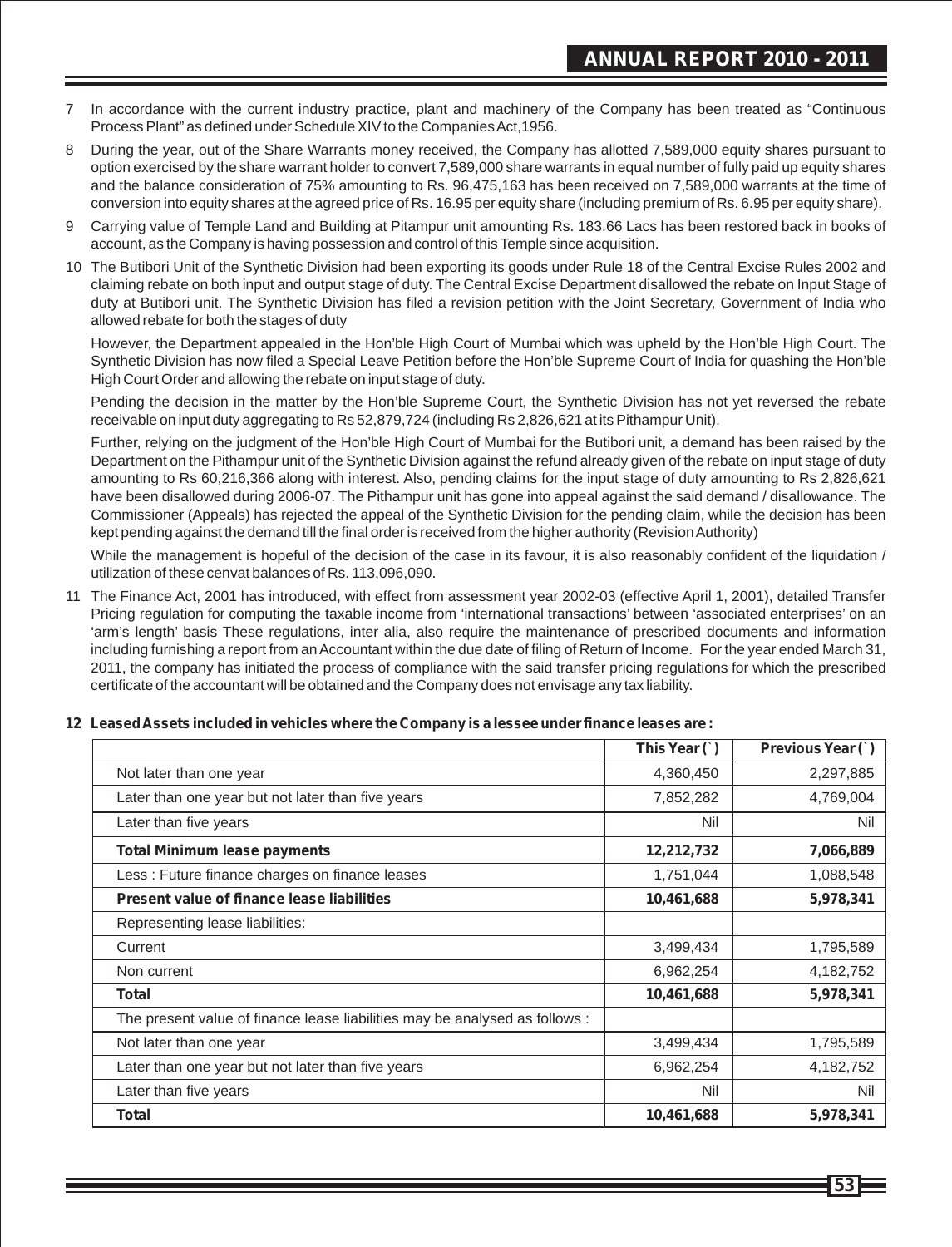#### **13 Taxation**

Defferred Tax Break-up of Deferred Tax Assets and Liabilities

|                                                                                       | This Year(`) | Previous Year(`) |
|---------------------------------------------------------------------------------------|--------------|------------------|
| Deferred Tax Liability on account of timing difference                                |              |                  |
| Tax impact of difference in net book value of fixed assets as per<br>Accounts and Tax | 414,739,944  | 448,685,799      |
| Tax impact of Others (net)                                                            |              |                  |
| <b>Total Deferred Tax liabilities</b><br>[A]                                          | 414,739,944  | 448,685,799      |
| Deferred tax asset recognised on account of timing difference:                        |              |                  |
| Tax impact of provision for doubtful debts and advances                               | 16,101,180   | 13,540,229       |
| Tax impact of disallowances under section 43B of the Income tax Act, 1961             | 14,178,611   | 25,115,909       |
| Tax impact of unabsorbed depreciation and brought forward losses                      | 714,750,075  | 849,244,144      |
| Tax impact on Others                                                                  |              | 186,906          |
|                                                                                       | 12,960,877   |                  |
| <b>Total Deferred Tax Asset</b><br>[B]                                                | 757,990,743  | 888,087,188      |
| Deferred Tax Assets / (Deferred Tax Liability)                                        | 343,250,799  | 439,401,389      |
| Charge to profit and loss account                                                     |              |                  |
| Net Deferred Tax Assets / (Deferred Tax Liability)                                    | 343,250,799  | 439,401,389      |

**Note:** The company has not recognized above Deferred Tax asset on account of prudence.

#### **14 Earnings Per Share (EPS):**

The following table reconciles the numerators and denominators used to calculate Basic and Diluted EPS for the Year:

|                                                                                                | This Year (`) | Previous Year (`) |
|------------------------------------------------------------------------------------------------|---------------|-------------------|
| Net profit/(loss) before Extraordinary items attributable to Equity Shareholders               | 17,496,816    | (223, 656, 108)   |
| Net profit / (loss) attributable to Equity Shareholders after Extraordinary<br>items and Taxes | 17,496,816    | 71,478,230        |
| <b>Weighted Average Shares outstanding</b>                                                     |               |                   |
| Weighted average Shares outstanding                                                            | 76,973,940    | 71,478,230        |
| <b>Effect of Dilutive Securities</b>                                                           | 286,563       |                   |
| Diluted weighted average shares outstanding                                                    | 77,260,503    | 71,472,035        |
| Nominal value of Equity Shares (Rs.)                                                           | 10            | 10                |
| Basic Earnings per Share before Extraordinary items (Rs.)                                      | 0.23          | (3.13)            |
| Basic Earnings per Share after Extraordinary items (Rs.)                                       | 0.23          | (3.13)            |
| Diluted Earning per share before Extraordinary items (Rs.)                                     | 0.23          | (3.13)            |
| Diluted Earning per share after Extraordinary items (Rs.)                                      | 0.23          | (3.13)            |

#### **15. Employee Benefits**

#### **(i) Post Retirement Employee Benefits**

#### **(a) Defined Contribution Plans:**

The Company has Defined Contribution plans for post retirement employment benefits' namely Provident Fund and Employee State Insurance Scheme. Expense for the same is being charged to Profit and Loss account for the year.

#### **(b) Defined Benefit Plans:**

The liability for gratuity is determined on the basis of an actuarial valuation at the end of the year. Gains and losses arising out of actuarial valuations are recognised in the Profit and Loss Account for the year.

#### **(ii) Other employee benefits**

Other employee benefits are accounted for on accrual basis. Liabilities for Compensated absences which is a defined benefit plan are determined based on independent year end actuarial valuation and the resulting charge is being accounted in Profit and Loss Account.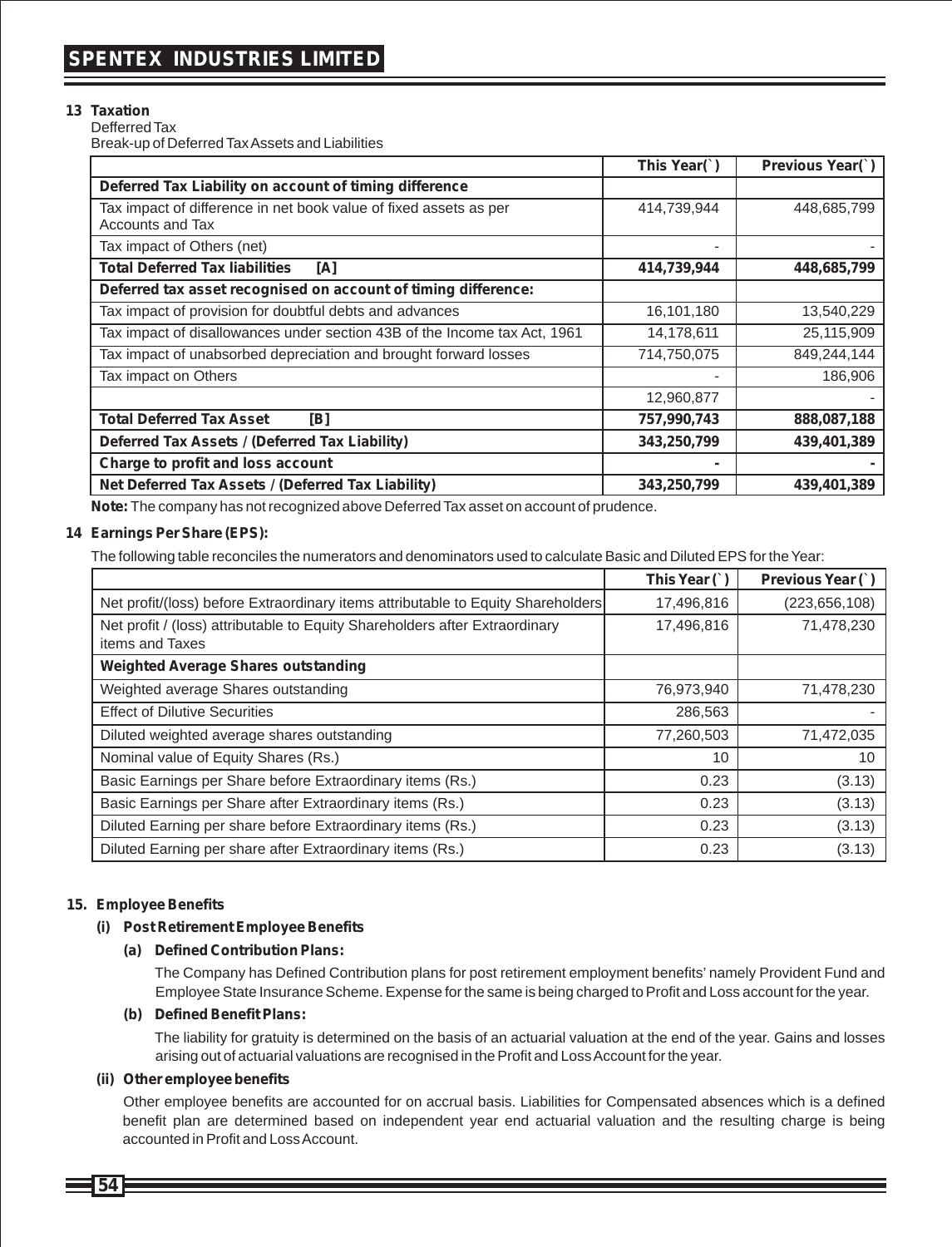### **ANNUAL REPORT 2010 - 2011**

| Leave<br>Gratuity<br>Leave<br>Gratuity<br>Leave<br>Gratuity<br>Gratuity<br>Encashment<br>Encashment<br>Encashment<br>Funded<br>Unfunded<br>Funded<br>Unfunded<br>Funded<br>Unfunded<br>Funded<br>A. Components of Employer<br>Expense<br><b>Current Service Cost</b><br>6,331,676<br>2,932,354<br>5,564,435<br>2,761,308<br>6,113,294<br>4,176,672<br>6,626,020<br>4,578,482<br>$\mathbf{1}$<br>4,158,211<br>2 Interest Cost<br>4,822,578<br>1,266,801<br>4,739,215<br>1,497,303<br>4,497,650<br>1,264,370<br>Curtailment Cost/(Credit<br>3<br>Settlement Cost/(Credit)<br>4<br>Return on Plan Assets<br>(2,015,134)<br>(1,520,879)<br>(1,085,089)<br>(589, 471)<br>5<br>Past Service Cost<br>6<br>7 Actuarial Losses/(Gains)<br>6,261,347<br>2,688,251<br>(4, 719, 141)<br>(2,739,205)<br>(9,219,921)<br>2,425,749<br>8,689,907<br>2,550,817<br>Total expense recognised in the<br>Statement of Profit & Loss Account<br>15,400,467<br>4,063,630<br>305,934<br>18,884,667<br>8,382,344<br>6,887,406<br>1,519,406<br>7,866,791<br>The Gratuity and Leave Encashment<br>Expenses have been recognised in<br>"Salaries, Wages and Bonus"<br>under Schedule XVI<br>B. Change in Defined Benefit Obligations (DBO) during the year ended March 31, 2011.<br>1 Present Value of DBO at<br>58,616,085<br>15,446,105<br>59,402,946<br>19,296,765<br>64,428,663<br>51,835,636<br>18,112,034<br>beginning of the year<br>2 Current Service Cost<br>6,113,294<br>6,626,020<br>6,331,676<br>2,883,604<br>5,564,435<br>2,761,308<br>4,176,672<br><b>Interest Cost</b><br>4,822,578<br>1,266,801<br>4,739,215<br>1,497,303<br>4,497,650<br>1,264,370<br>4,158,211<br>3<br>Curtailment Cost/(Credit)<br>4<br>Settlement Cost/(Credit)<br>5<br>Plan Amendments<br>6<br>7 Acquisitions<br>Actuarial (Gains)/Losses<br>2,550,817<br>6,261,347<br>2,688,251<br>(4,719,141)<br>(2,739,205)<br>(9,219,921)<br>2,425,749<br>8,689,907<br>8<br><b>Benefits Paid</b><br>9<br>(8,659,365)<br>(5,922,063)<br>(6, 371, 370)<br>(5,370,066)<br>(6, 416, 740)<br>(6,682,060)<br>(6,881,111)<br>10 Present Value of DBO<br>67,372,321<br>16,362,698<br>58,616,085<br>15,446,105<br>59,402,946<br>19,296,765<br>64,428,663<br>at the End of Year<br>C. Net Asset / (Liabilities) recognised in balance Sheet as at March 31, 2011.<br>1 Present Value of Defined<br>67,372,321<br>59,402,946<br>19,296,765 64,428,663<br>16,362,698<br>59,494,533<br>15,446,105<br><b>Benefit Obligation</b><br>2 Fair Value on Plan Assets<br>9,963,600<br>25,629,822<br>22,181,824<br>14.628.560<br>Status [Surplus/(Deficit)]<br>$(19, 296, 765)$ (54,465,063)<br>(41, 742, 499)<br>(16, 362, 698)<br>(36, 434, 261)<br>(15, 446, 105)<br>(44, 774, 386)<br>3<br><b>Unrecognised Past Service Cost</b><br>4<br>Net Asset/(Liability)<br>(41, 742, 499)<br>(16, 362, 698)<br>$(15,446,105)$ $(44,774,386)$<br>$(19,296,765)$ (54,465,063) (18,112,034)<br>(36, 434, 261)<br>recognised in Balance Sheet<br>D. Experience Adjustment<br>1 Present Value of Defined<br>59,402,946<br>67,372,321<br>16,362,698<br>59,494,533<br>15,446,105<br>19,296,765<br>64,428,663<br><b>Benefit Obligation</b><br>2 Fair Value on Plan Assets<br>25,629,822<br>22,181,824<br>14,628,560<br>9,963,600<br>Status [Surplus/(Deficit)]<br>$(19, 296, 765)$ (54,465,063)<br>(41, 742, 499)<br>(16, 362, 698)<br>(36, 434, 261)<br>(15, 446, 105)<br>(44, 774, 386)<br>(18, 112, 034)<br>3<br>Experience adjustment<br>5,791,134<br>(2,957,968)<br>(952, 579)<br>2,432,572<br>(2,611,096)<br>(1, 162, 307)<br>4<br>on plan Liabilities loss / (gain)<br>Experience adjustment on<br>12,235<br>(57, 121)<br>(80, 904)<br>5<br>plan Assets loss / (gain) |  | 2010-11<br>(Amount in `) | 2009-10<br>(Amount in `) | 2008-09<br>(Amount in `) |  | 2007-08<br>(Amount in `) |                        |
|----------------------------------------------------------------------------------------------------------------------------------------------------------------------------------------------------------------------------------------------------------------------------------------------------------------------------------------------------------------------------------------------------------------------------------------------------------------------------------------------------------------------------------------------------------------------------------------------------------------------------------------------------------------------------------------------------------------------------------------------------------------------------------------------------------------------------------------------------------------------------------------------------------------------------------------------------------------------------------------------------------------------------------------------------------------------------------------------------------------------------------------------------------------------------------------------------------------------------------------------------------------------------------------------------------------------------------------------------------------------------------------------------------------------------------------------------------------------------------------------------------------------------------------------------------------------------------------------------------------------------------------------------------------------------------------------------------------------------------------------------------------------------------------------------------------------------------------------------------------------------------------------------------------------------------------------------------------------------------------------------------------------------------------------------------------------------------------------------------------------------------------------------------------------------------------------------------------------------------------------------------------------------------------------------------------------------------------------------------------------------------------------------------------------------------------------------------------------------------------------------------------------------------------------------------------------------------------------------------------------------------------------------------------------------------------------------------------------------------------------------------------------------------------------------------------------------------------------------------------------------------------------------------------------------------------------------------------------------------------------------------------------------------------------------------------------------------------------------------------------------------------------------------------------------------------------------------------------------------------------------------------------------------------------------------------------------------------------------------------------------------------------------------------------------------------------------------------------------------------------------------------------------------------------------------------------------------------------------------------------------------------------------------------------------------------|--|--------------------------|--------------------------|--------------------------|--|--------------------------|------------------------|
|                                                                                                                                                                                                                                                                                                                                                                                                                                                                                                                                                                                                                                                                                                                                                                                                                                                                                                                                                                                                                                                                                                                                                                                                                                                                                                                                                                                                                                                                                                                                                                                                                                                                                                                                                                                                                                                                                                                                                                                                                                                                                                                                                                                                                                                                                                                                                                                                                                                                                                                                                                                                                                                                                                                                                                                                                                                                                                                                                                                                                                                                                                                                                                                                                                                                                                                                                                                                                                                                                                                                                                                                                                                                                        |  |                          |                          |                          |  |                          | Leave<br>Encashment    |
|                                                                                                                                                                                                                                                                                                                                                                                                                                                                                                                                                                                                                                                                                                                                                                                                                                                                                                                                                                                                                                                                                                                                                                                                                                                                                                                                                                                                                                                                                                                                                                                                                                                                                                                                                                                                                                                                                                                                                                                                                                                                                                                                                                                                                                                                                                                                                                                                                                                                                                                                                                                                                                                                                                                                                                                                                                                                                                                                                                                                                                                                                                                                                                                                                                                                                                                                                                                                                                                                                                                                                                                                                                                                                        |  |                          |                          |                          |  |                          | Unfunded               |
|                                                                                                                                                                                                                                                                                                                                                                                                                                                                                                                                                                                                                                                                                                                                                                                                                                                                                                                                                                                                                                                                                                                                                                                                                                                                                                                                                                                                                                                                                                                                                                                                                                                                                                                                                                                                                                                                                                                                                                                                                                                                                                                                                                                                                                                                                                                                                                                                                                                                                                                                                                                                                                                                                                                                                                                                                                                                                                                                                                                                                                                                                                                                                                                                                                                                                                                                                                                                                                                                                                                                                                                                                                                                                        |  |                          |                          |                          |  |                          |                        |
|                                                                                                                                                                                                                                                                                                                                                                                                                                                                                                                                                                                                                                                                                                                                                                                                                                                                                                                                                                                                                                                                                                                                                                                                                                                                                                                                                                                                                                                                                                                                                                                                                                                                                                                                                                                                                                                                                                                                                                                                                                                                                                                                                                                                                                                                                                                                                                                                                                                                                                                                                                                                                                                                                                                                                                                                                                                                                                                                                                                                                                                                                                                                                                                                                                                                                                                                                                                                                                                                                                                                                                                                                                                                                        |  |                          |                          |                          |  |                          | 1,253,045              |
|                                                                                                                                                                                                                                                                                                                                                                                                                                                                                                                                                                                                                                                                                                                                                                                                                                                                                                                                                                                                                                                                                                                                                                                                                                                                                                                                                                                                                                                                                                                                                                                                                                                                                                                                                                                                                                                                                                                                                                                                                                                                                                                                                                                                                                                                                                                                                                                                                                                                                                                                                                                                                                                                                                                                                                                                                                                                                                                                                                                                                                                                                                                                                                                                                                                                                                                                                                                                                                                                                                                                                                                                                                                                                        |  |                          |                          |                          |  |                          |                        |
|                                                                                                                                                                                                                                                                                                                                                                                                                                                                                                                                                                                                                                                                                                                                                                                                                                                                                                                                                                                                                                                                                                                                                                                                                                                                                                                                                                                                                                                                                                                                                                                                                                                                                                                                                                                                                                                                                                                                                                                                                                                                                                                                                                                                                                                                                                                                                                                                                                                                                                                                                                                                                                                                                                                                                                                                                                                                                                                                                                                                                                                                                                                                                                                                                                                                                                                                                                                                                                                                                                                                                                                                                                                                                        |  |                          |                          |                          |  |                          |                        |
|                                                                                                                                                                                                                                                                                                                                                                                                                                                                                                                                                                                                                                                                                                                                                                                                                                                                                                                                                                                                                                                                                                                                                                                                                                                                                                                                                                                                                                                                                                                                                                                                                                                                                                                                                                                                                                                                                                                                                                                                                                                                                                                                                                                                                                                                                                                                                                                                                                                                                                                                                                                                                                                                                                                                                                                                                                                                                                                                                                                                                                                                                                                                                                                                                                                                                                                                                                                                                                                                                                                                                                                                                                                                                        |  |                          |                          |                          |  |                          |                        |
|                                                                                                                                                                                                                                                                                                                                                                                                                                                                                                                                                                                                                                                                                                                                                                                                                                                                                                                                                                                                                                                                                                                                                                                                                                                                                                                                                                                                                                                                                                                                                                                                                                                                                                                                                                                                                                                                                                                                                                                                                                                                                                                                                                                                                                                                                                                                                                                                                                                                                                                                                                                                                                                                                                                                                                                                                                                                                                                                                                                                                                                                                                                                                                                                                                                                                                                                                                                                                                                                                                                                                                                                                                                                                        |  |                          |                          |                          |  |                          |                        |
|                                                                                                                                                                                                                                                                                                                                                                                                                                                                                                                                                                                                                                                                                                                                                                                                                                                                                                                                                                                                                                                                                                                                                                                                                                                                                                                                                                                                                                                                                                                                                                                                                                                                                                                                                                                                                                                                                                                                                                                                                                                                                                                                                                                                                                                                                                                                                                                                                                                                                                                                                                                                                                                                                                                                                                                                                                                                                                                                                                                                                                                                                                                                                                                                                                                                                                                                                                                                                                                                                                                                                                                                                                                                                        |  |                          |                          |                          |  |                          | 15,620,264             |
|                                                                                                                                                                                                                                                                                                                                                                                                                                                                                                                                                                                                                                                                                                                                                                                                                                                                                                                                                                                                                                                                                                                                                                                                                                                                                                                                                                                                                                                                                                                                                                                                                                                                                                                                                                                                                                                                                                                                                                                                                                                                                                                                                                                                                                                                                                                                                                                                                                                                                                                                                                                                                                                                                                                                                                                                                                                                                                                                                                                                                                                                                                                                                                                                                                                                                                                                                                                                                                                                                                                                                                                                                                                                                        |  |                          |                          |                          |  |                          | 4,578,482<br>1,253,045 |
|                                                                                                                                                                                                                                                                                                                                                                                                                                                                                                                                                                                                                                                                                                                                                                                                                                                                                                                                                                                                                                                                                                                                                                                                                                                                                                                                                                                                                                                                                                                                                                                                                                                                                                                                                                                                                                                                                                                                                                                                                                                                                                                                                                                                                                                                                                                                                                                                                                                                                                                                                                                                                                                                                                                                                                                                                                                                                                                                                                                                                                                                                                                                                                                                                                                                                                                                                                                                                                                                                                                                                                                                                                                                                        |  |                          |                          |                          |  |                          |                        |
|                                                                                                                                                                                                                                                                                                                                                                                                                                                                                                                                                                                                                                                                                                                                                                                                                                                                                                                                                                                                                                                                                                                                                                                                                                                                                                                                                                                                                                                                                                                                                                                                                                                                                                                                                                                                                                                                                                                                                                                                                                                                                                                                                                                                                                                                                                                                                                                                                                                                                                                                                                                                                                                                                                                                                                                                                                                                                                                                                                                                                                                                                                                                                                                                                                                                                                                                                                                                                                                                                                                                                                                                                                                                                        |  |                          |                          |                          |  |                          | (5,890,574)            |
|                                                                                                                                                                                                                                                                                                                                                                                                                                                                                                                                                                                                                                                                                                                                                                                                                                                                                                                                                                                                                                                                                                                                                                                                                                                                                                                                                                                                                                                                                                                                                                                                                                                                                                                                                                                                                                                                                                                                                                                                                                                                                                                                                                                                                                                                                                                                                                                                                                                                                                                                                                                                                                                                                                                                                                                                                                                                                                                                                                                                                                                                                                                                                                                                                                                                                                                                                                                                                                                                                                                                                                                                                                                                                        |  |                          |                          |                          |  |                          | 18,112,034             |
|                                                                                                                                                                                                                                                                                                                                                                                                                                                                                                                                                                                                                                                                                                                                                                                                                                                                                                                                                                                                                                                                                                                                                                                                                                                                                                                                                                                                                                                                                                                                                                                                                                                                                                                                                                                                                                                                                                                                                                                                                                                                                                                                                                                                                                                                                                                                                                                                                                                                                                                                                                                                                                                                                                                                                                                                                                                                                                                                                                                                                                                                                                                                                                                                                                                                                                                                                                                                                                                                                                                                                                                                                                                                                        |  |                          |                          |                          |  |                          |                        |
|                                                                                                                                                                                                                                                                                                                                                                                                                                                                                                                                                                                                                                                                                                                                                                                                                                                                                                                                                                                                                                                                                                                                                                                                                                                                                                                                                                                                                                                                                                                                                                                                                                                                                                                                                                                                                                                                                                                                                                                                                                                                                                                                                                                                                                                                                                                                                                                                                                                                                                                                                                                                                                                                                                                                                                                                                                                                                                                                                                                                                                                                                                                                                                                                                                                                                                                                                                                                                                                                                                                                                                                                                                                                                        |  |                          |                          |                          |  |                          | 18,112,034             |
|                                                                                                                                                                                                                                                                                                                                                                                                                                                                                                                                                                                                                                                                                                                                                                                                                                                                                                                                                                                                                                                                                                                                                                                                                                                                                                                                                                                                                                                                                                                                                                                                                                                                                                                                                                                                                                                                                                                                                                                                                                                                                                                                                                                                                                                                                                                                                                                                                                                                                                                                                                                                                                                                                                                                                                                                                                                                                                                                                                                                                                                                                                                                                                                                                                                                                                                                                                                                                                                                                                                                                                                                                                                                                        |  |                          |                          |                          |  |                          | (18, 112, 034)         |
|                                                                                                                                                                                                                                                                                                                                                                                                                                                                                                                                                                                                                                                                                                                                                                                                                                                                                                                                                                                                                                                                                                                                                                                                                                                                                                                                                                                                                                                                                                                                                                                                                                                                                                                                                                                                                                                                                                                                                                                                                                                                                                                                                                                                                                                                                                                                                                                                                                                                                                                                                                                                                                                                                                                                                                                                                                                                                                                                                                                                                                                                                                                                                                                                                                                                                                                                                                                                                                                                                                                                                                                                                                                                                        |  |                          |                          |                          |  |                          |                        |
|                                                                                                                                                                                                                                                                                                                                                                                                                                                                                                                                                                                                                                                                                                                                                                                                                                                                                                                                                                                                                                                                                                                                                                                                                                                                                                                                                                                                                                                                                                                                                                                                                                                                                                                                                                                                                                                                                                                                                                                                                                                                                                                                                                                                                                                                                                                                                                                                                                                                                                                                                                                                                                                                                                                                                                                                                                                                                                                                                                                                                                                                                                                                                                                                                                                                                                                                                                                                                                                                                                                                                                                                                                                                                        |  |                          |                          |                          |  |                          |                        |
|                                                                                                                                                                                                                                                                                                                                                                                                                                                                                                                                                                                                                                                                                                                                                                                                                                                                                                                                                                                                                                                                                                                                                                                                                                                                                                                                                                                                                                                                                                                                                                                                                                                                                                                                                                                                                                                                                                                                                                                                                                                                                                                                                                                                                                                                                                                                                                                                                                                                                                                                                                                                                                                                                                                                                                                                                                                                                                                                                                                                                                                                                                                                                                                                                                                                                                                                                                                                                                                                                                                                                                                                                                                                                        |  |                          |                          |                          |  |                          | 18,112,034             |
|                                                                                                                                                                                                                                                                                                                                                                                                                                                                                                                                                                                                                                                                                                                                                                                                                                                                                                                                                                                                                                                                                                                                                                                                                                                                                                                                                                                                                                                                                                                                                                                                                                                                                                                                                                                                                                                                                                                                                                                                                                                                                                                                                                                                                                                                                                                                                                                                                                                                                                                                                                                                                                                                                                                                                                                                                                                                                                                                                                                                                                                                                                                                                                                                                                                                                                                                                                                                                                                                                                                                                                                                                                                                                        |  |                          |                          |                          |  |                          |                        |
|                                                                                                                                                                                                                                                                                                                                                                                                                                                                                                                                                                                                                                                                                                                                                                                                                                                                                                                                                                                                                                                                                                                                                                                                                                                                                                                                                                                                                                                                                                                                                                                                                                                                                                                                                                                                                                                                                                                                                                                                                                                                                                                                                                                                                                                                                                                                                                                                                                                                                                                                                                                                                                                                                                                                                                                                                                                                                                                                                                                                                                                                                                                                                                                                                                                                                                                                                                                                                                                                                                                                                                                                                                                                                        |  |                          |                          |                          |  |                          |                        |
|                                                                                                                                                                                                                                                                                                                                                                                                                                                                                                                                                                                                                                                                                                                                                                                                                                                                                                                                                                                                                                                                                                                                                                                                                                                                                                                                                                                                                                                                                                                                                                                                                                                                                                                                                                                                                                                                                                                                                                                                                                                                                                                                                                                                                                                                                                                                                                                                                                                                                                                                                                                                                                                                                                                                                                                                                                                                                                                                                                                                                                                                                                                                                                                                                                                                                                                                                                                                                                                                                                                                                                                                                                                                                        |  |                          |                          |                          |  |                          |                        |

<u> 1989 - Johann Barnett, mars et al.</u>

**55**

Ξ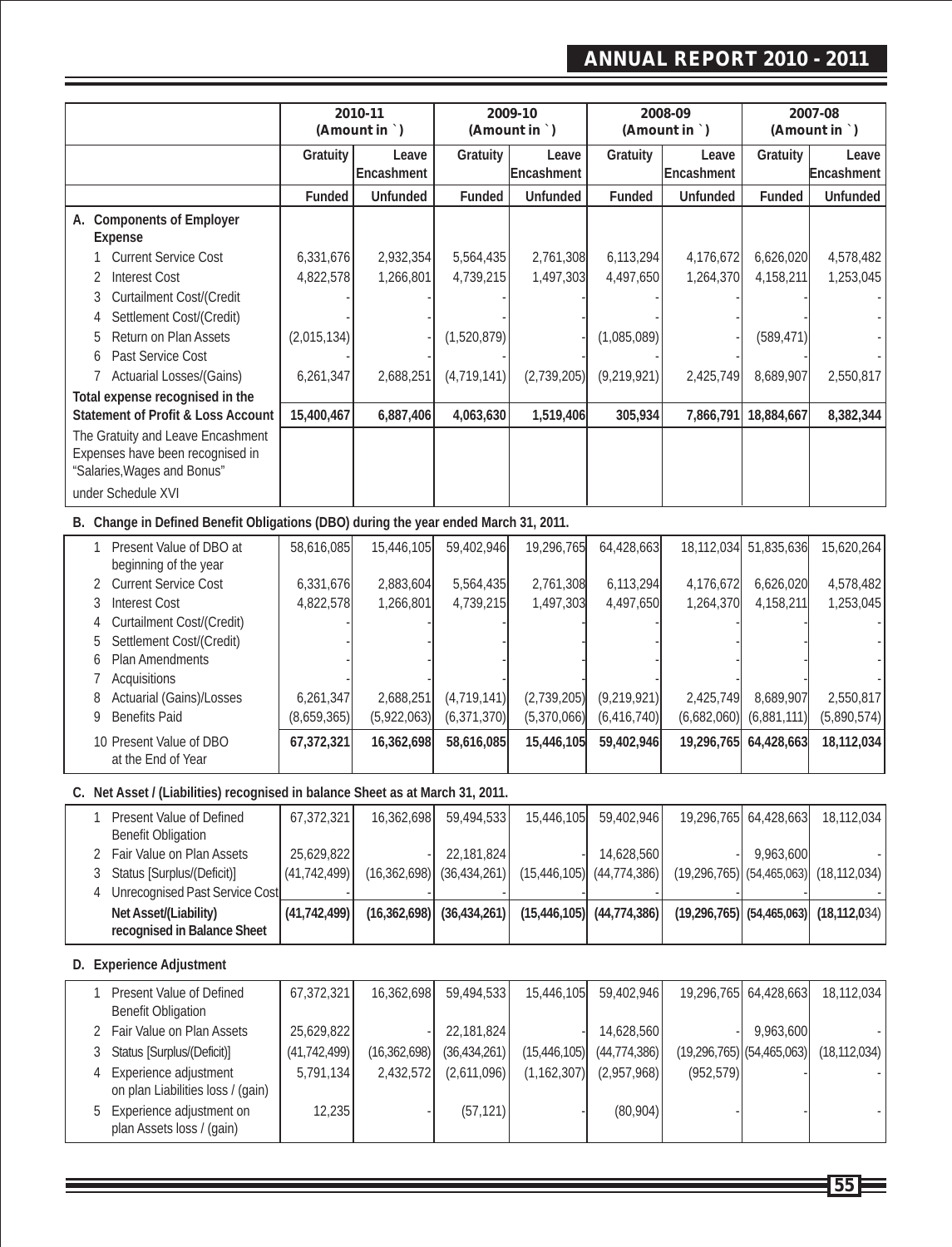### **SPENTEX INDUSTRIES LIMITED**

**E. Change in Fair Value of Assets during the year ended March 31, 2011.**

| Plan Assets at the Beginning<br>of Year | 22,181,824  | 14,628,560  | 9,963,600   | 5,922,543  |  |
|-----------------------------------------|-------------|-------------|-------------|------------|--|
| <b>Acquisition Adjustment</b>           |             |             | 1,926,884   |            |  |
| 3 Expected Return on Plan Assets        | 2,015,134   | 1,520,879   | 1,085,089   | 533,029    |  |
| <b>Actuarial Gains/(Losses)</b>         |             |             | (60, 031)   | 43.602     |  |
| 5 Actual Company Contribution           | 5,290,266   | 8,794,228   | 4,459,990   | 4,199,125  |  |
| 6 Benefits Paid                         | (3,857,402) | (2,761,843) | (2,746,972) | (734, 699) |  |
| Plan Assets at the End of Year          | 25,629,822  | 22,181,824  | 14.628.560  | 9,963,600  |  |

| H., | <b>Actuarial Assumptions</b><br>Percentage            |          | Percentage              |                 | Percentage          |          | Percentage          |             |                       |
|-----|-------------------------------------------------------|----------|-------------------------|-----------------|---------------------|----------|---------------------|-------------|-----------------------|
|     |                                                       | Gratuity | Leave I<br>encashment I | <b>Gratuity</b> | Leave<br>encashment | Gratuity | Leave<br>encashment | Gratuity I  | Leavel<br>lencashment |
|     | Discount Rate (%)<br>at March 31, 2011                | 8.25%    | 8.25%                   | 8.00%           | 8.00%               | 7.00%    | 7.00%               | 8.00%       | 8.00%                 |
|     | 2 Expected Return on Plan<br>Assets at March 31, 2011 | 8.95%    | N.A.                    | 8.00%           | $0.00\%$            | 9.00%    | N.A.                | $8\% - 9\%$ | N.A.                  |
|     | 3 Annual increase in salary cost                      | $3 - 5%$ | $3 - 5%$                | $3 - 5%$        | $0.00\%$            | 3.00%    | 3.00%               | 5.50%       | $5.00\%$              |

The estimates of future salary increases, considered in actuarial valuations take account of inflation, seniority, promotion and other relevant factors such as supply and demand factors in the employment market.

#### **G. Basis used to determine the Expected Rate of Return on Plan Assets**

The expected rate of return on plan assets is based on the current portfolio of assets, investment strategy and market scenario. In order to protect the capital and optimize returns within acceptable risk parameters, the plan assets are well diversified.

16. In accordance with Accounting Standard - 17 on Segment Reporting issued by the Institute of Chartered Accountants of India, the Company has identified three business segments viz. Textile Manufacturing, Textile Trading and Other Trading. Further, two geographical segments by location of customers have been considered as secondary segments viz, Within India and Outside India .The segment wise disclosure are as follows :

| A. Business Segment Reporting<br>(Amount in `) |                                         |                                   |                                |                     |  |  |
|------------------------------------------------|-----------------------------------------|-----------------------------------|--------------------------------|---------------------|--|--|
| <b>DESCRIPTION</b>                             | <b>TEXTILE-</b><br><b>MANUFACTURING</b> | <b>TEXTILE-</b><br><b>TRADING</b> | <b>OTHER</b><br><b>TRADING</b> | <b>TOTAL</b>        |  |  |
| <b>Segment Revenue</b>                         |                                         |                                   |                                |                     |  |  |
| <b>Total Revenue</b>                           | 15,314,010,099                          | 1,501,335,338                     | 19,661,624                     | 16,835,007,061      |  |  |
|                                                | (12,021,812,909)                        | (716, 732, 573)                   | (9,069,215)                    | (12,747,614,697)    |  |  |
| Inter - segment sales                          | 791,826,370                             |                                   |                                | 791,826,370         |  |  |
|                                                | (513, 851, 365)                         | $(-)$                             | $(-)$                          | (513, 851, 365)     |  |  |
| <b>External Sales</b>                          | 14,522,183,730                          | 1,501,335,338                     | 19,661,624                     | 16,043,180,691      |  |  |
|                                                | (11, 507, 961, 544)                     | (716, 732, 573)                   | (9,069,215)                    | (12, 233, 763, 332) |  |  |
| <b>Segment Results</b>                         | 1,071,331,343                           | (9,687,478)                       | (305, 699)                     | 1,061,338,166       |  |  |
|                                                | $(-450, 627, 238)$                      | $(-2, 465, 886)$                  | $(-1,018,978)$                 | $(-454, 112, 102)$  |  |  |
| Unallocated corporate expense (Net)            |                                         |                                   |                                | 113,526,973         |  |  |
|                                                |                                         | $\overline{\phantom{a}}$          | $\overline{\phantom{a}}$       | $(-482, 829, 069)$  |  |  |
| <b>Operating Profit</b>                        |                                         |                                   |                                | 947,811,193         |  |  |
|                                                |                                         |                                   |                                | (287, 116, 967)     |  |  |
| <b>Finance Charges</b>                         |                                         |                                   |                                | 932,380,984         |  |  |
|                                                |                                         | ٠                                 |                                | (801, 897, 331)     |  |  |
| Interest income                                |                                         | ۰                                 | $\overline{\phantom{a}}$       | 2,066,756           |  |  |
|                                                |                                         | ۰                                 |                                | (2, 176, 616)       |  |  |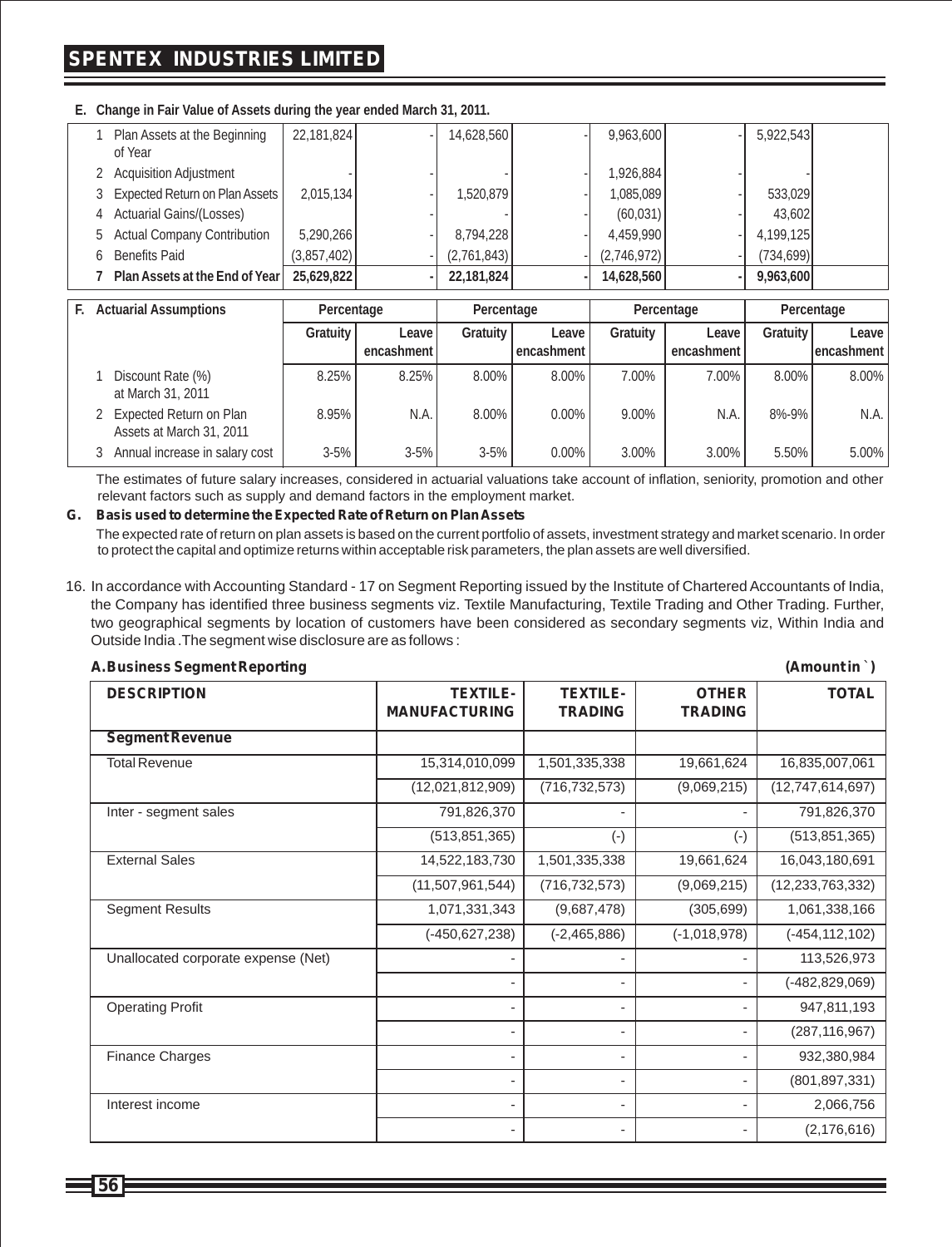### **ANNUAL REPORT 2010 - 2011**

| <b>Exceptional Item</b>                      |                     | $\overline{a}$           |                |                     |
|----------------------------------------------|---------------------|--------------------------|----------------|---------------------|
|                                              |                     | $\overline{a}$           |                | $(-)$               |
| Profit/(Loss) before Prior period items      | ä                   | ×,                       | ä,             | 17,496,965          |
| and Tax                                      |                     | $\overline{a}$           |                | $(-771,003,748)$    |
| Income Tax                                   |                     | ٠                        |                | 150                 |
|                                              |                     | $\overline{\phantom{a}}$ |                | $(\text{-})$        |
| Deferred Tax                                 |                     | $\overline{\phantom{a}}$ |                |                     |
|                                              |                     | $\frac{1}{2}$            | ÷,             | $(-)$               |
| Fringe Benefit Tax                           |                     | ÷,                       |                |                     |
|                                              |                     | ÷                        | $\overline{a}$ | (202, 378)          |
| Extra ordinary Item                          |                     | $\overline{\phantom{a}}$ |                |                     |
|                                              |                     | $\blacksquare$           | $\overline{a}$ | $(-320, 446, 903)$  |
| Profit/(Loss) after tax                      |                     | $\blacksquare$           |                | 17,496,815          |
|                                              |                     |                          |                | $(-450, 759, 224)$  |
| <b>OTHER INFORMATION</b>                     |                     |                          |                |                     |
| <b>Segment Assets</b>                        | 13,304,161,800      | 281,744,438              | 79,674,857     | 13,665,581,095      |
|                                              | (13, 379, 649, 986) | (206, 350, 270)          | (72,687,463)   | (13,658,687,719)    |
| Unallocated corporate assets                 |                     |                          |                | (347, 812, 364)     |
|                                              | $(-)$               | $(-)$                    | $(-)$          | $(-297,054,733)$    |
| <b>Total Assets</b>                          |                     |                          |                | 13,317,768,732      |
|                                              |                     |                          |                | (13, 361, 632, 986) |
| Segment liabilities                          | 2,986,047,907       | 37,654,554               | $\overline{a}$ | 3,023,702,461       |
|                                              | (2,807,120,116)     | (26, 322, 442)           | $(-)$          | (2,833,442,558)     |
| Unallocated corporate liabilities            |                     |                          |                | 9,017,796,657       |
|                                              |                     |                          |                | (9,394,490,336)     |
| <b>Total Liabilities</b>                     |                     | $\blacksquare$           |                | 12,041,499,118      |
|                                              |                     | $\overline{\phantom{a}}$ | $\overline{a}$ | (12, 227, 932, 894) |
| Capital expenditure incurred during the year |                     | $\overline{a}$           |                | 434,999,099         |
|                                              |                     | $\overline{a}$           |                | (57,064,225)        |
| Depreciation and Amortisation for the year   |                     |                          |                | 742,362,934         |
|                                              |                     |                          |                | (752, 902, 593)     |

#### **B) GEOGRAPHICALSEGMENT REPORTING: (Amount in** `**)**

### **DESCRIPTION REVENUE ASSETS** With in India 2,217,489,554 5,914,351,227 (2,805,572,261) (6,070,222,338) Outside India 2012 13,825,691,136 7,403,417,505 (9,428,191,071) (7,291,410,649) Current Year 13,317,768,732 Previous Year (13,361,632,987) (12,233,763,332) (13,361,632,987)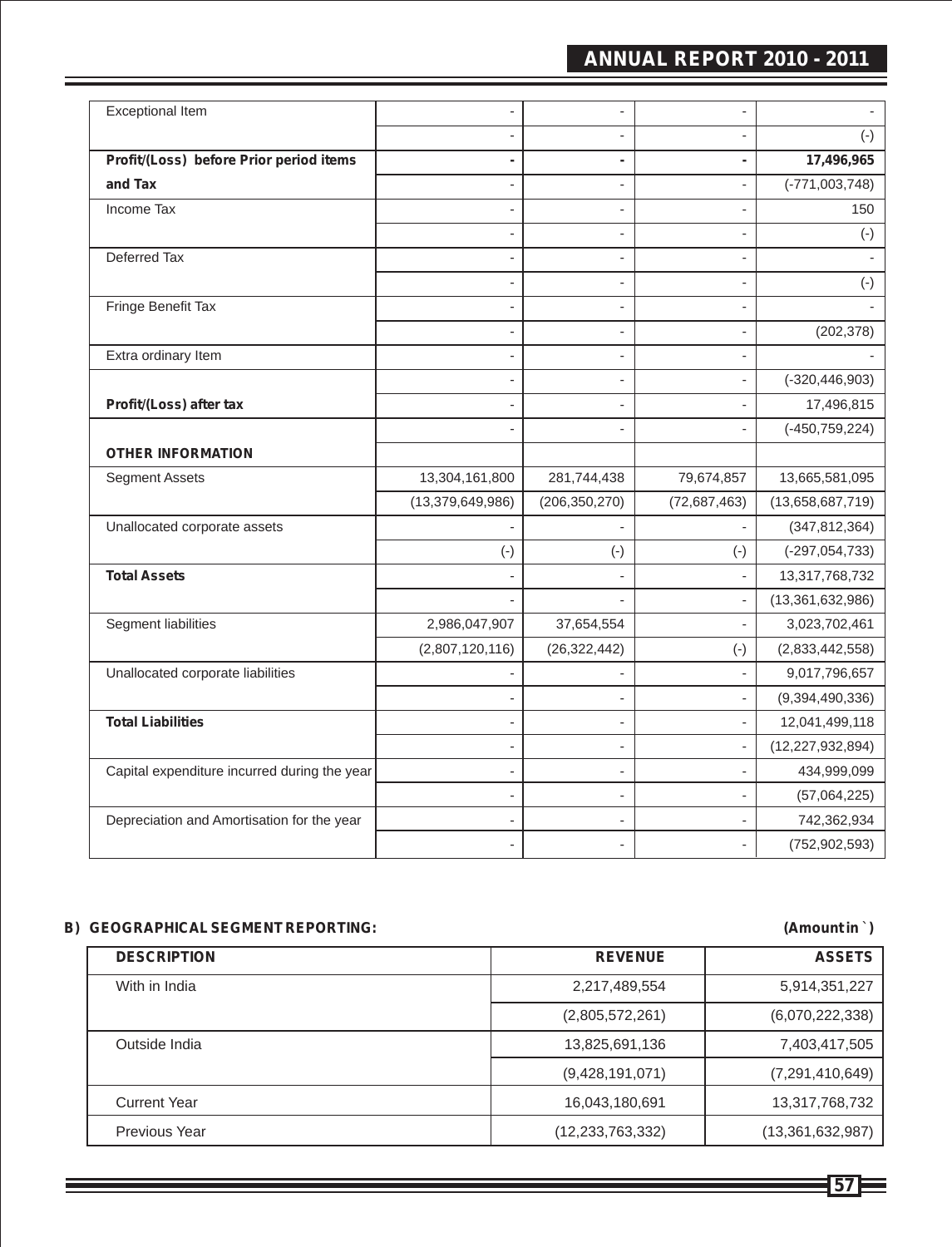#### **17 Related Party Disclosures :**

A) In accordance with the requirements of Accounting Standard (AS) - 18 on Related Party Disclosures, the names of the related parties where control exists and/or with whom transactions have taken place during the year and description of relationships, as identified and certified by the management, are :

#### **i) Enterprises / entities under significant influence:**

- a) Himalayan Crest Power Private Limited.
- b) CLC & Sons (P) Limited
- c) CLC Technologies Private Limited

#### **ii) Key Management Personnel and their Relatives**

- a) Mr. Ajay Kumar Choudhary Chairman
- b) Mr. Mukund Choudhary Managing Director
- 
- d) Mr. Amrit Agrawal Director Finance
- e) Mr. Sitaram Parthasarathy Director Works
- c) Mr. Kapil Choudhary **Deputy Managing Director** Deputy Managing Director
	-

#### **17 B) Description of Transactions with the Related Parties in the ordinary course of business. (Amount in** `**)**

| <b>SI</b><br>No. | Name of the Party                       | Remuneration<br>Paid | Allotment of<br>equity Shares | Share Warrant<br>application | <b>Outstanding Balance</b><br>at Year end |
|------------------|-----------------------------------------|----------------------|-------------------------------|------------------------------|-------------------------------------------|
|                  |                                         |                      |                               |                              | Guarantees Outstanding *                  |
| 1                | Himalayan Crest Power Private Limited   |                      | ٠                             |                              | 248,313,698 **                            |
|                  |                                         | $(\cdot)$            | $(\cdot)$                     | $(\cdot)$                    | (268, 306, 862)                           |
| $\overline{2}$   | <b>CLC Technologies Private Limited</b> |                      | 75,890,000                    | 110,007,500                  |                                           |
|                  |                                         | $(\cdot)$            | (38, 323, 950)                | (51,678,550)                 | $(\cdot)$                                 |
| 3                | Mr. Ajay Kumar Choudhary                | 6,948,000            |                               |                              |                                           |
|                  |                                         | (4,800,000)          | $(\cdot)$                     | $(\cdot)$                    | $(\cdot)$                                 |
| 4                | Mr. Mukund Choudhary                    | 6,948,000            |                               |                              |                                           |
|                  |                                         | (4,800,000)          | $(\cdot)$                     | $(\cdot)$                    | $(\cdot)$                                 |
| 5                | Mr. Kapil Choudhary                     | 6,948,000            |                               |                              |                                           |
|                  |                                         | (4,800,000)          | $(\cdot)$                     | $(\cdot)$                    | $(\cdot)$                                 |
| 6                | Mr. Amrit Agrawal                       | 5,949,996            |                               |                              |                                           |
|                  |                                         | (4, 243, 506)        | $(\cdot)$                     | $(\cdot)$                    | $(\cdot)$                                 |
| 7                | Mr. Sitaram Parthasarathy               | 6,549,990            |                               |                              |                                           |
|                  |                                         | (4, 759, 793)        | $(\cdot)$                     | $(\cdot)$                    | $(\cdot)$                                 |
|                  | Total                                   | 33,343,986           | 75,890,000                    | 110,007,500                  | 248,313,698                               |
|                  | Previous Year                           | (23, 405, 642)       | (38, 323, 950)                | (51,678,550)                 | (268, 306, 862)                           |

\* Guarantees outstanding excludes personal guarantee given by Directors to Banks / Financial institutions for facilitation of business.

\*\* Based on legal counsel opinion, the management is of the view that guarantee given on behalf of Himalayan Crest Power Limited does not result in noncompliance of Section 295 of the Companies Act. 1956.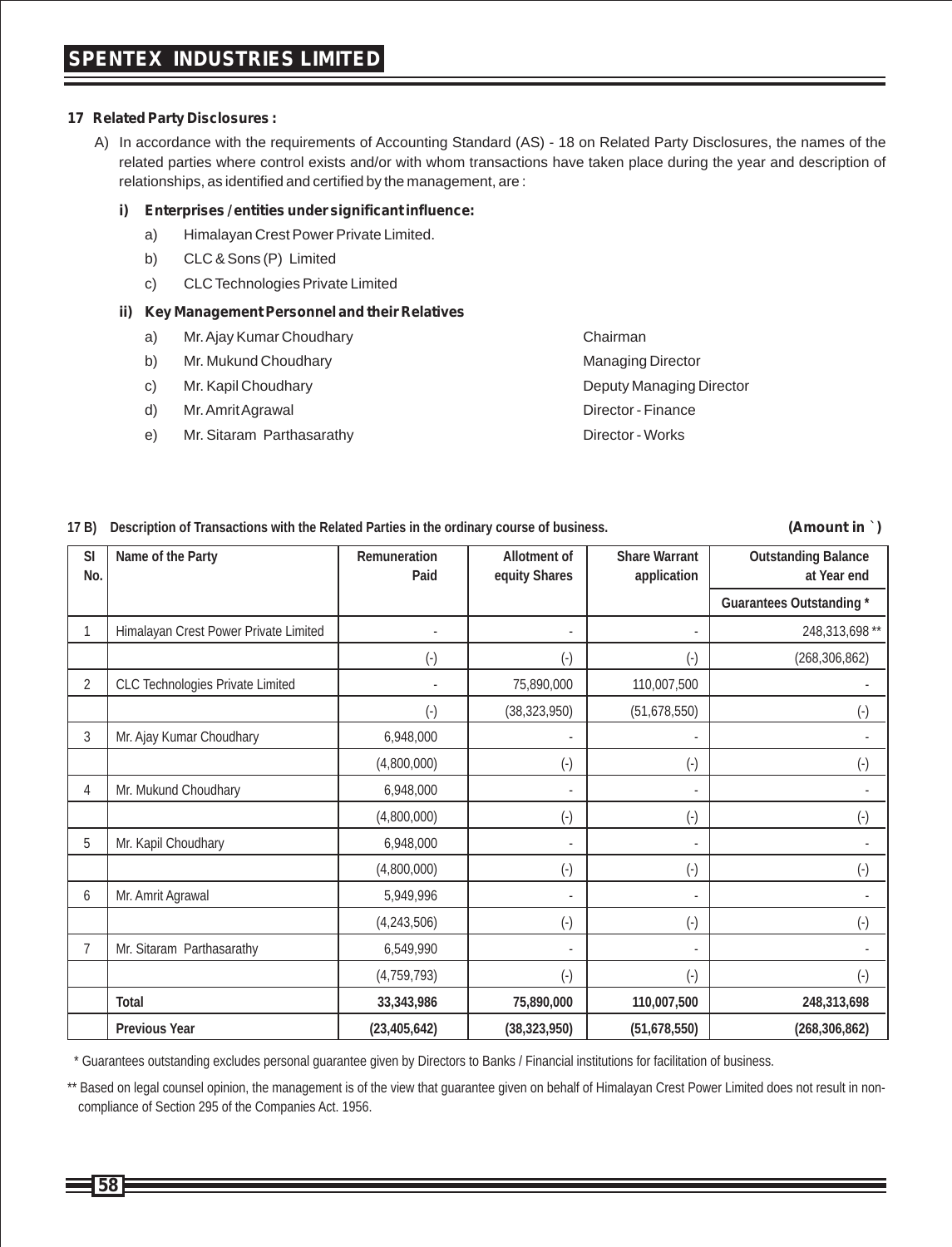**18.** Pursuant to the exemption granted by the Department of Company affairs, Government of India, the Parent Company is publishing the consolidated and standalone financial statements of Spentex Industries Limited and its subsidiaries. The financial statements and auditors' report of the individual subsidiaries are available for inspection by the shareholders at the registered office. However, the information in aggregate on capital, reserves, total assets, total liabilities, details of investments turnover, profit before taxation, provision for taxation, profit/(loss) after taxation and proposed dividend for each subsidiary follows:

| SI.<br>No.     | Name of Subsidiary                                                                                                                                                  | Amit<br>Spinning<br>Industries<br>Ltd. | Schoeller<br>Textile<br>(Netherlands)<br>B.V. | Spentex<br>Tashkent<br>Toytepa,<br>LLC | Schoeller<br>Textil<br>Verwaltungs<br>GmbH | Spentex<br>(Netherlands)<br>B.V.  | Spentex<br>(Mauritius)<br>Pvt. Ltd. | <b>Botekos</b><br>Plus<br>S.F.0. | Spentex<br>Cyprus<br>Pvt. Ltd. |
|----------------|---------------------------------------------------------------------------------------------------------------------------------------------------------------------|----------------------------------------|-----------------------------------------------|----------------------------------------|--------------------------------------------|-----------------------------------|-------------------------------------|----------------------------------|--------------------------------|
| 1              | Share Capital (including                                                                                                                                            | 205,848,335                            | 1,137,313                                     | 808,604,468                            | 1,579,601                                  | 670,101,641                       | 89                                  | 480,135                          | 102,646                        |
|                | share application money)                                                                                                                                            | (205, 848, 335)                        | (1,089,446)                                   | (878, 976, 432)                        | (1,513,120)                                | (673, 204, 314)                   | (90)                                | (459, 928)                       | (103, 130)                     |
| $\overline{2}$ | Reserves and Surplus                                                                                                                                                | (293, 402, 807)                        | (938, 169, 999)                               | 374,335,815                            | (251, 030)                                 | 273,096,226 (1,702,744)           |                                     |                                  | (816,086)                      |
|                |                                                                                                                                                                     | $(-291, 143, 518)$                     | (898, 169, 754)                               | (39, 553, 817)                         | (240, 465)                                 | $(302, 566, 026)$ $(1, 710, 763)$ |                                     | $(\cdot)$                        | (819,930)                      |
| 3              | <b>Total Assets (Fixed Assets</b><br>+ Incidental Expenditure<br>Pending Capitalisation +<br>current assets + Deferred<br>Tax Asset + Miscellaneous<br>Expenditure) | 911,057,854                            | 7,393                                         | 4,237,558,168                          | 1,328,571                                  | 1,467,422,521                     |                                     | 480,135                          |                                |
|                |                                                                                                                                                                     | (1,020,497,308)                        | (25, 784)                                     | (4,099,079,366)                        | (1,272,655)                                | (1,480,129,101)                   |                                     | (459, 928)                       |                                |
| $\overline{4}$ | Total Liabilities (Debts +<br>Current Liabilities +<br>Deferred Tax Liability)                                                                                      | 998,635,557                            | 104,928,329                                   | 3,054,617,840                          |                                            | 2,123,799,717                     | 1,805,301                           |                                  | 713,440                        |
|                |                                                                                                                                                                     | (1, 105, 815, 721)                     | (1,072,443,834)                               | (3, 180, 549, 099)                     |                                            | (2, 111, 467, 187)                | (1,813,803)                         |                                  | (716, 800)                     |
| 5              | Investment                                                                                                                                                          | 23,231                                 | 183,041,355                                   |                                        |                                            | 1,599,575,078                     | 102,646                             |                                  |                                |
|                |                                                                                                                                                                     | (23, 231)                              | (175, 337, 683)                               |                                        |                                            | (1,607,108,398)                   | (103, 130)                          |                                  |                                |
| 6              | Turnover                                                                                                                                                            | 1,254,964,375                          |                                               | 4,118,143,120                          |                                            |                                   |                                     |                                  |                                |
|                |                                                                                                                                                                     | (727, 777, 006)                        |                                               | (3,486,962,159)                        |                                            |                                   |                                     |                                  |                                |
| $\overline{7}$ | Profit/(loss) before                                                                                                                                                | (2, 259, 132)                          | (512, 573)                                    | (16,036,202)                           |                                            | (28, 569, 905)                    |                                     |                                  |                                |
|                | Taxation                                                                                                                                                            | $(-89,993,023)$                        | (984, 320, 242)                               | (115, 826, 850)                        |                                            | (49,629,717)                      |                                     |                                  |                                |
| 8              | Provision for Taxation                                                                                                                                              | 150                                    |                                               |                                        |                                            |                                   |                                     |                                  |                                |
|                | (Deferred Tax)                                                                                                                                                      | (9,015)                                |                                               |                                        |                                            |                                   |                                     |                                  |                                |
| 9              | Profit/(loss) after Taxation                                                                                                                                        | (2, 259, 282)                          | (512, 573)                                    | (16,036,202)                           |                                            | (28, 569, 905)                    |                                     |                                  |                                |
|                |                                                                                                                                                                     | $(-89,984,008)$                        | (984, 320, 242)                               | (115, 826, 850)                        |                                            | (49,629,717)                      |                                     |                                  |                                |
| 10             | Proposed Dividend                                                                                                                                                   |                                        |                                               |                                        |                                            |                                   |                                     |                                  |                                |
|                |                                                                                                                                                                     | $(\hbox{-})$                           | $(\hbox{-})$                                  | $(\hbox{-})$                           | $(\hbox{-})$                               | $(\hbox{-})$                      | $(\hbox{-})$                        | $(\hbox{-})$                     | $(\hbox{-})$                   |

Figures shown in brackets represents previous year figures.

19. Previous year's figures have been regrouped / recasted wherever necessary to conform to current year's classification.

Signatures to Schedules I to XXI

For J.C. Bhalla & Company **Mukund Choudhary Managing Director**<br>Firm Reg. No. 001111N

Membership No : 505002

Place : New Delhi Date : May 12, 2011

#### On behalf of the Board

Chartered Accountants Sitaram Parths<br>Amrit Agrawal Amrit Agrawal Director - Finance<br>
Ranjan Mangtani Sr. Vice President

Kapil Choudhary Deputy Managing Director<br>Sitaram Parthsarathy Director - Works Akhil Bhalla Ranjan Mangtani Sr. Vice President Corporate & Legal Partner Affairs and Company Secretary and The Partner Affairs and Company Secretary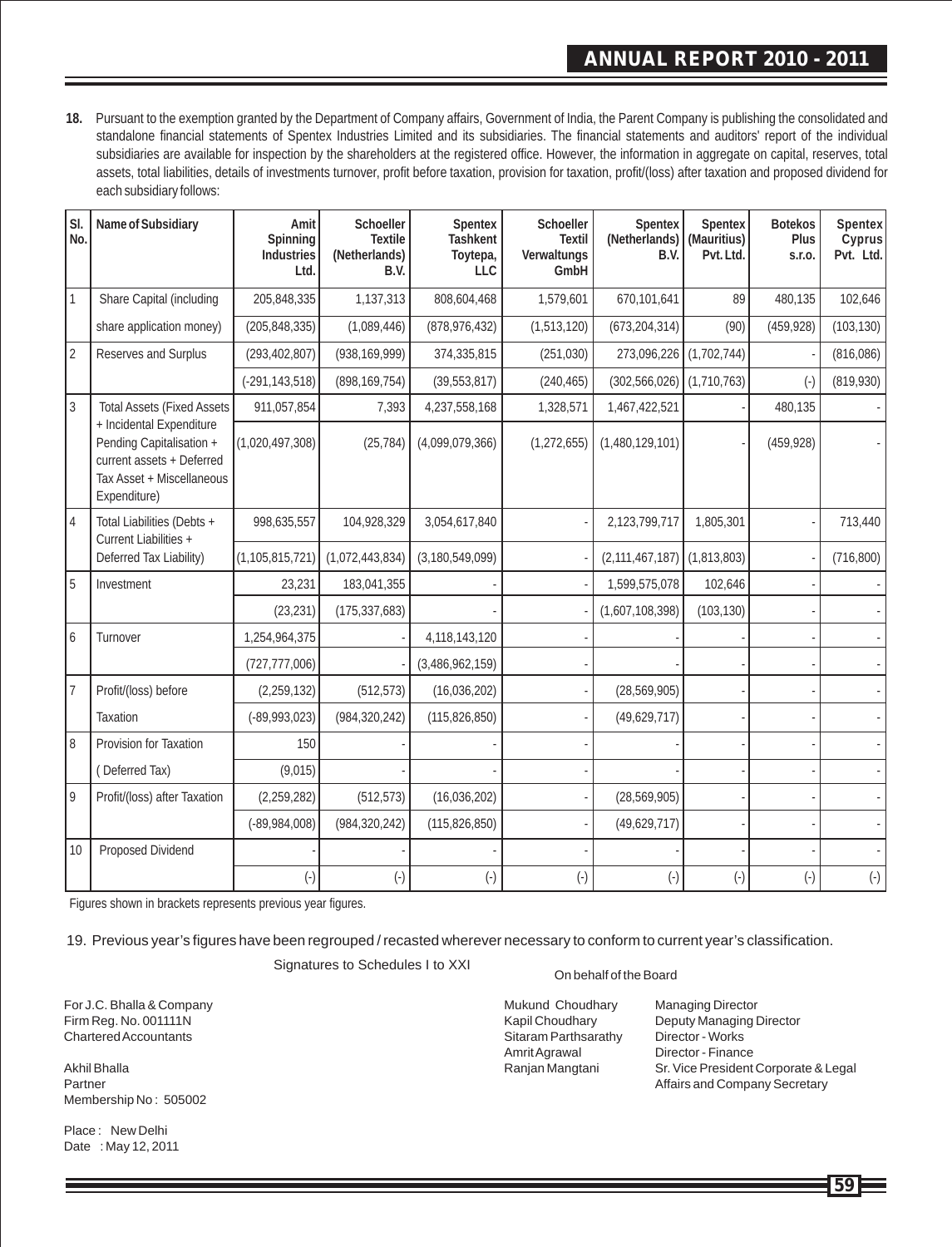|    | <b>BALANCE SHEET ABSTRACT AND COMPANY'S GENERAL BUSINESS PROFILE</b> |                                                                                        |                                          |  |  |  |  |
|----|----------------------------------------------------------------------|----------------------------------------------------------------------------------------|------------------------------------------|--|--|--|--|
| ı. | <b>REGISTRATION DETAILS:</b>                                         |                                                                                        |                                          |  |  |  |  |
|    | Registration No.                                                     | 1 3 8 1 5 3                                                                            | State Code 55                            |  |  |  |  |
|    | <b>CIN</b>                                                           | $L$ 74899DL1991PLC138153                                                               |                                          |  |  |  |  |
|    | <b>Balance Sheet Date</b>                                            | $3 1 - 0 3 - 2 0 1 1 $                                                                 |                                          |  |  |  |  |
|    |                                                                      |                                                                                        |                                          |  |  |  |  |
| н. | <b>CAPITAL RAISED DURING THE YEAR (Amount in Rs. Thousands)</b>      |                                                                                        |                                          |  |  |  |  |
|    |                                                                      | <b>Public Issue</b>                                                                    | <b>Rights Issue</b>                      |  |  |  |  |
|    |                                                                      | $N$ $ I $                                                                              | $N$ $ $ $ $ $ $                          |  |  |  |  |
|    |                                                                      | Bonus Issue                                                                            | Private Placement/Scheme of Amalgamation |  |  |  |  |
|    |                                                                      | $N$ $I$ $L$                                                                            | 7 5 8 9 0                                |  |  |  |  |
| ш  |                                                                      | POSITION OF MOBILISATION AND DEPLOYMENT OF FUNDS (Amount in Rs. Thousands)             |                                          |  |  |  |  |
|    |                                                                      | <b>Total Liabilities</b>                                                               | <b>Total Assets</b>                      |  |  |  |  |
|    |                                                                      | 6960016                                                                                | 6960016                                  |  |  |  |  |
|    | SOURCES OF FUNDS:                                                    |                                                                                        |                                          |  |  |  |  |
|    |                                                                      | Paid up Capital                                                                        | Reserves and Surplus                     |  |  |  |  |
|    |                                                                      | 813220                                                                                 | 1332851                                  |  |  |  |  |
|    | <b>Share Application Money</b>                                       | Secured Loans                                                                          | <b>Unsecured Loans</b>                   |  |  |  |  |
|    | 33053                                                                | 4687859                                                                                | 9 3 0 3 3                                |  |  |  |  |
|    | <b>APPLICATION OF FUNDS</b>                                          |                                                                                        |                                          |  |  |  |  |
|    |                                                                      | <b>Net Fixed Assets</b>                                                                | Investments                              |  |  |  |  |
|    |                                                                      | 2736609                                                                                | 7 7 4 9 2 7                              |  |  |  |  |
|    |                                                                      | <b>Net Current Assets</b>                                                              | Miscellaneous Expenditure                |  |  |  |  |
|    |                                                                      | 2 4 9 0 7 4 8                                                                          | N L                                      |  |  |  |  |
|    |                                                                      | <b>Accumulated Loss</b>                                                                |                                          |  |  |  |  |
|    |                                                                      | 9 5 7 7 3 2                                                                            |                                          |  |  |  |  |
|    | IV. PERFORMANCE OF THE COMPANY (Amount in Rs. Thousands)             |                                                                                        |                                          |  |  |  |  |
|    |                                                                      | Turnover (Including Other Income)                                                      | <b>Total Expenditure</b>                 |  |  |  |  |
|    |                                                                      | 1 0 7 8 7 4 0 2                                                                        | 10412448                                 |  |  |  |  |
|    |                                                                      | Profit before tax                                                                      | Profit after tax                         |  |  |  |  |
|    |                                                                      | 3 7 4 9 5 3                                                                            | 3 7 4 9 5 3                              |  |  |  |  |
|    |                                                                      | Earning per Share in Rs.                                                               | Dividend rate                            |  |  |  |  |
|    |                                                                      | $. 8 \vert 7$<br>$\overline{4}$                                                        | $N$ $  L$                                |  |  |  |  |
| V. |                                                                      | <b>GENERIC NAMES OF PRINCIPAL PRODUCTS/SERVICES OF COMPANY (As Per Monetary Terms)</b> |                                          |  |  |  |  |
|    | Item Code NO. (ITC Code)                                             | 52051110                                                                               |                                          |  |  |  |  |
|    | <b>Product Description</b>                                           | $C$ $O$ $T$ $T$ $O$ $N$ $N$ $Y$ $A$ $R$ $N$                                            |                                          |  |  |  |  |
|    | Item Code NO. (ITC Code)                                             | 55095300                                                                               |                                          |  |  |  |  |
|    | <b>Product Description</b>                                           | $[P]O L YE S T E R   C O T T O N $<br>$Y$ A $R$ $N$                                    |                                          |  |  |  |  |
|    | Item Code NO. (ITC Code)                                             | 55091100                                                                               |                                          |  |  |  |  |
|    | <b>Product Description</b>                                           | $M$ A $N$ $M$ A $D$ E $F$ IBRE YARN                                                    |                                          |  |  |  |  |
|    |                                                                      |                                                                                        |                                          |  |  |  |  |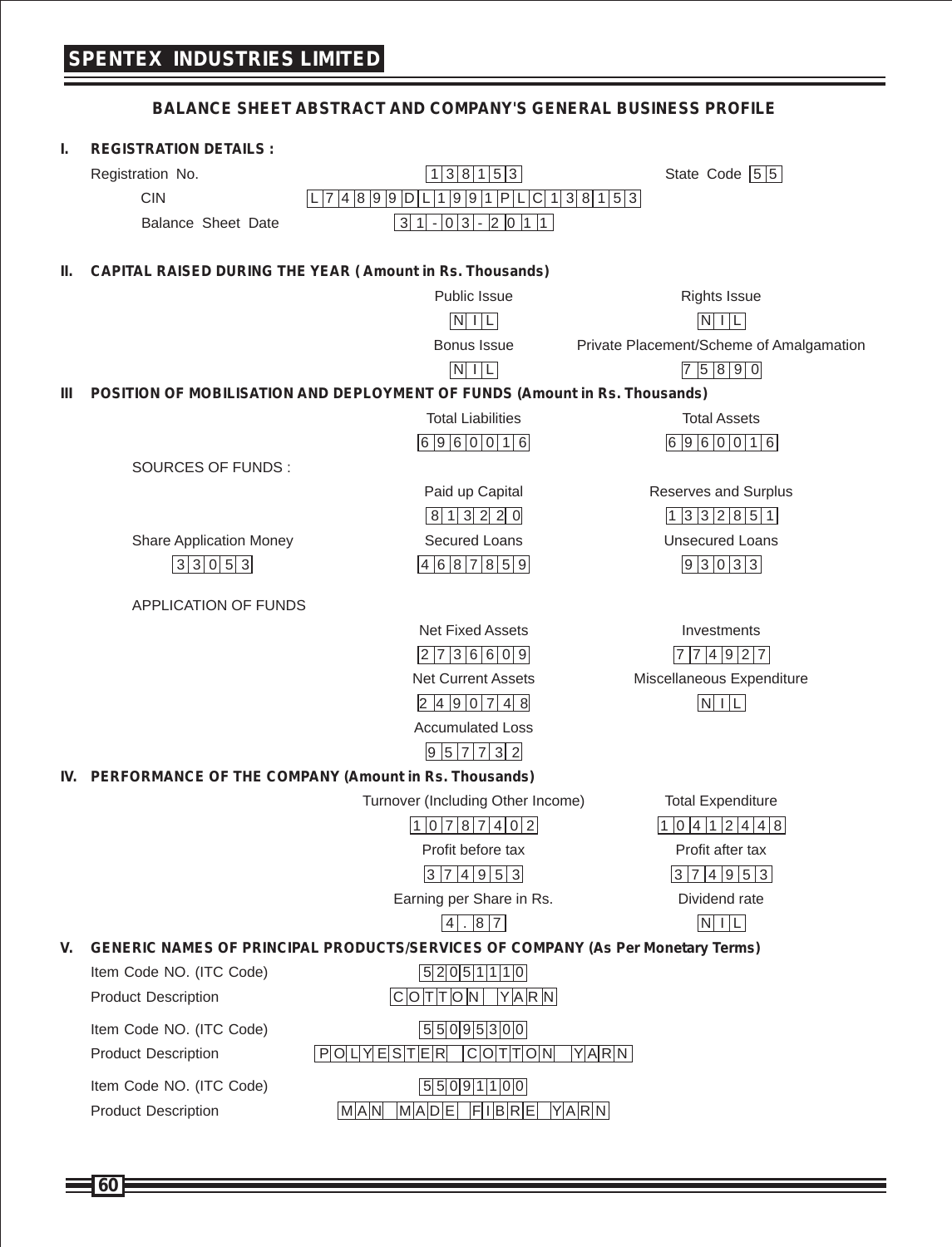### **SPENTEX INDUSTRIES LIMITED**

Regd. Office: A-60, Okhla Industrial Area, Phase II, New Delhi 110 020

### **ATTENDANCE SLIP**

DP ID …………………………… Regd. Folio No. …..........................

Client ID ………………………… No. of Shares held ……..................

I certify that I am a registered Member/Proxy for the registered member of the Company. I hereby record my presence at the 19th Annual General Meeting of the Company on Thursday the 30th June, 2011 at 10.30 A.M. at Bipin Chandra Pal Memorial Bhavan, A-81, Chittaranjan Park, New Delhi 110 019

|  |  | Name of the Member/Proxy (in BLOCK LETTERS) |
|--|--|---------------------------------------------|

……………………................................................... ……………………………… Name of Member/Proxy ( in BLOCK LETTERS) Signature of Member/Proxy

Note: Please complete this attendance slip and hand it over at the Entrance of the Meeting Hall

### **SPENTEX INDUSTRIES LIMITED**

Regd. Office: A-60, Okhla Industrial Area, Phase II, New Delhi 110 020

### **PROXY FORM**

| Proxy to attend and vote for me/us on my/our behalf at the 19th Annual General Meeting of the  |                    |  |  |  |  |
|------------------------------------------------------------------------------------------------|--------------------|--|--|--|--|
| Company to be held on Thursday the 30th June, 2011 at 10.30 A.M. at Bipin Chandra Pal Memorial |                    |  |  |  |  |
| Bhavan, A-81, Chittaranjan Park, New Delhi 110019.                                             |                    |  |  |  |  |
|                                                                                                |                    |  |  |  |  |
|                                                                                                |                    |  |  |  |  |
|                                                                                                | Affix<br>Rupee One |  |  |  |  |
|                                                                                                | Revenue<br>Stamp   |  |  |  |  |
|                                                                                                |                    |  |  |  |  |
|                                                                                                |                    |  |  |  |  |

**Note :** THIS FORM DULY COMPLETED MUST BE DEPOSITED AT THE REGISTERED OFFICE OF THE COMPANY NOTLESS THAN 48 HOURS BEFORE THE TIME FOR HOLDING THE MEETING.